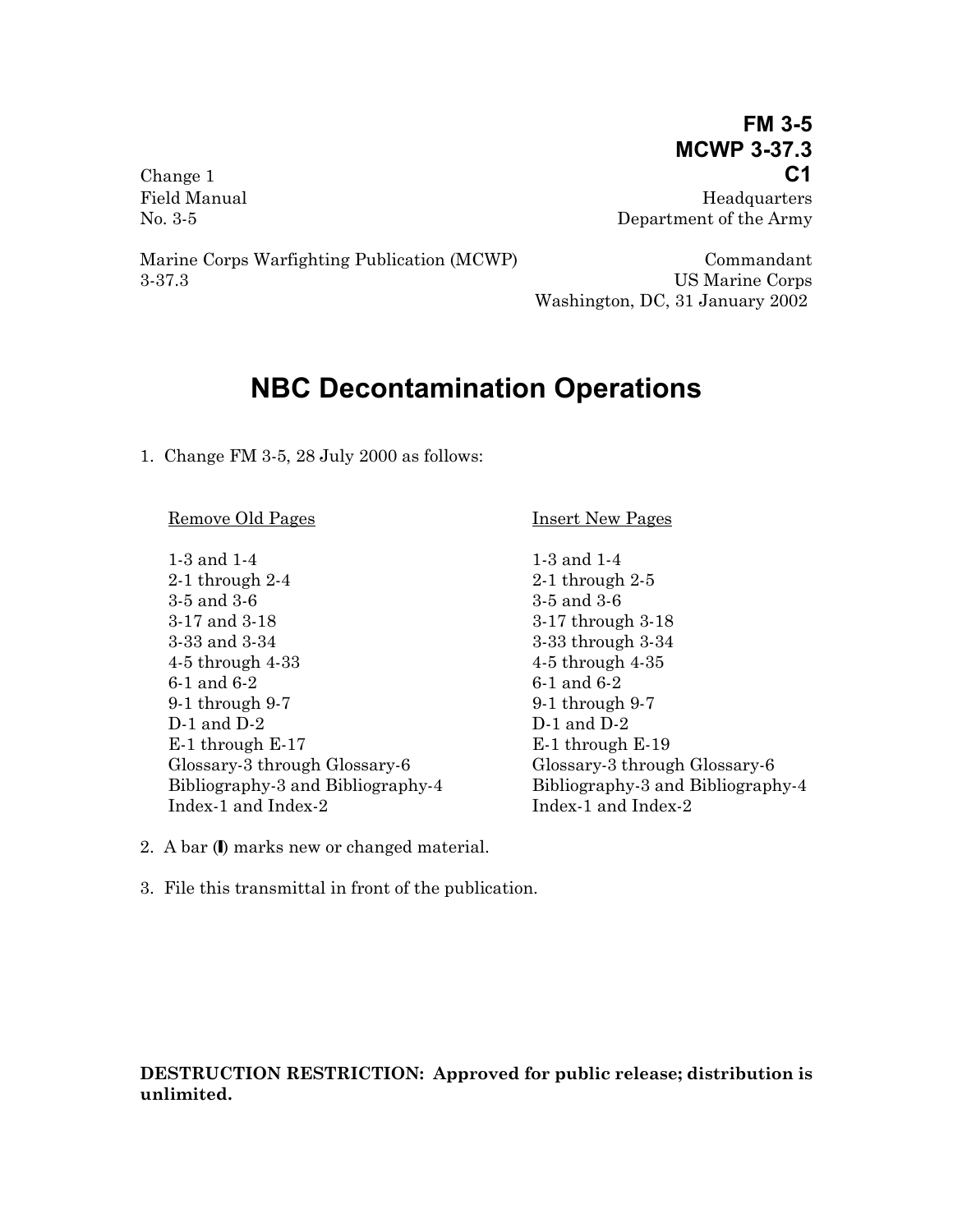By Order of the Secretary of the Army:

ERIC K. SHINSEKI *General, United States Army Chief of Staff*

Official:

Joel B. Hub

JOEL B. HUDSON *Administrative Assistant to the Secretary of the Army* 0202403

DISTRIBUTION:

*Active Army, USAR, and ARNG:* To be distributed in accordance with the initial distribution number 110737, requirements for FM 3-5.

By Direction of the Commandant of the Marine Corps:

EDWARD HANLON, JR. *Lieutenant General, US Marine Corps Commanding General Marine Corps Combat Development Command* PCN: 14300008000 PIN #: 058193-001

**This publication is available on the General Dennis J. Reimer Training And Doctrine Digital Library at www.adtdl.army.mil**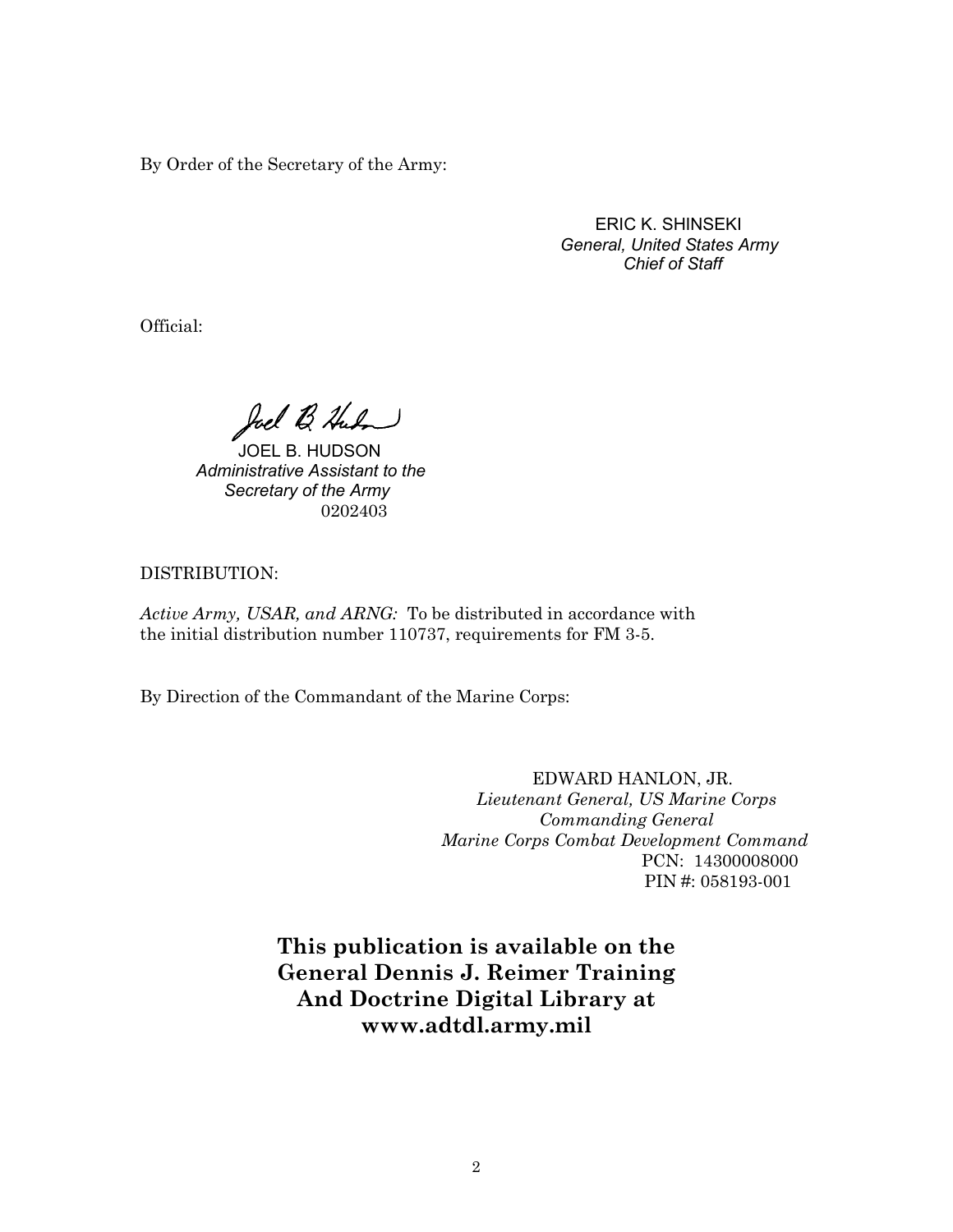consideration (METT-TC) and the resources available. Decon must be considered if the contamination levels exceed the negligible risk levels as follows:

- **•** Chemical and biological contamination causes mild incapacitation in 5 percent or less of unprotected soldiers operating for 12 continuous hours within 1 meter of contamination. For the chemical-agent monitor (CAM), this equates to a one-bar reading at a distance of 1 inch from the surface.
- **•** Radiological contamination can cause mild incapacitation in 2.5 percent or less of unprotected, nonpreviously exposed soldiers. This equates to a reading of no more than 0.33 centigray per hour (cGy/hr).

1-9. MOPP-gear exchange provides excellent protection against field concentrations of agents; however, wearing the gear causes performance degradation. Decon is performed to restore the normal operating tempo, but the logistical support that is required to keep soldiers in MOPP gear impacts operations. Therefore, decon should be conducted as soon as practical. Table 1-1 provides comparison data for decon levels/techniques.

| <b>Levels</b> | Techniques <sup>1</sup>            | <b>Best Start Time</b>                | Performed by                           | <b>Advantages</b>                                                  |
|---------------|------------------------------------|---------------------------------------|----------------------------------------|--------------------------------------------------------------------|
| Immediate     | Skin decon                         | Before 1 minute                       | Individual                             | Stops agent from<br>penetrating.                                   |
|               | Personal wipe down                 | Within 15 minutes                     | Individual or crew                     |                                                                    |
|               | Operator's spray<br>down/wipe down |                                       |                                        |                                                                    |
| Operational   | MOPP-gear<br>$\text{exchange}^2$   | Within 6 hours                        | Unit                                   | Provides possible<br>temporary relief from<br>MOPP4. Limits liquid |
|               | Vehicle washdown <sup>3</sup>      |                                       | Battalion crew or<br>decon platoon (-) | agent spread.                                                      |
| Thorough      | DED and DAD                        | When mission<br>allows reconstitution | Decon platoon                          | Provides probable<br>long-term MOPP                                |
|               | <b>DTD</b>                         |                                       | Unit                                   | reduction with mini-<br>mum risk.                                  |

**Table 1-1. Comparison Data for Decon Levels/Techniques**

<sup>1</sup>The techniques become less effective the longer they are delayed.

<sup>2</sup>Performance degradation and risk assessment must be considered when exceeding 6 hours. See FM 3-4 for battle-dress overgarment (BDO) risk assessment.

<sup>3</sup>Vehicle washdown is most effective if started within 1 hour.

## **DECON PRINCIPLES**

1-10. Decon immediately for a chemical agent on the skin. Perform higher levels of decon as a result of the risk assessment. Personnel should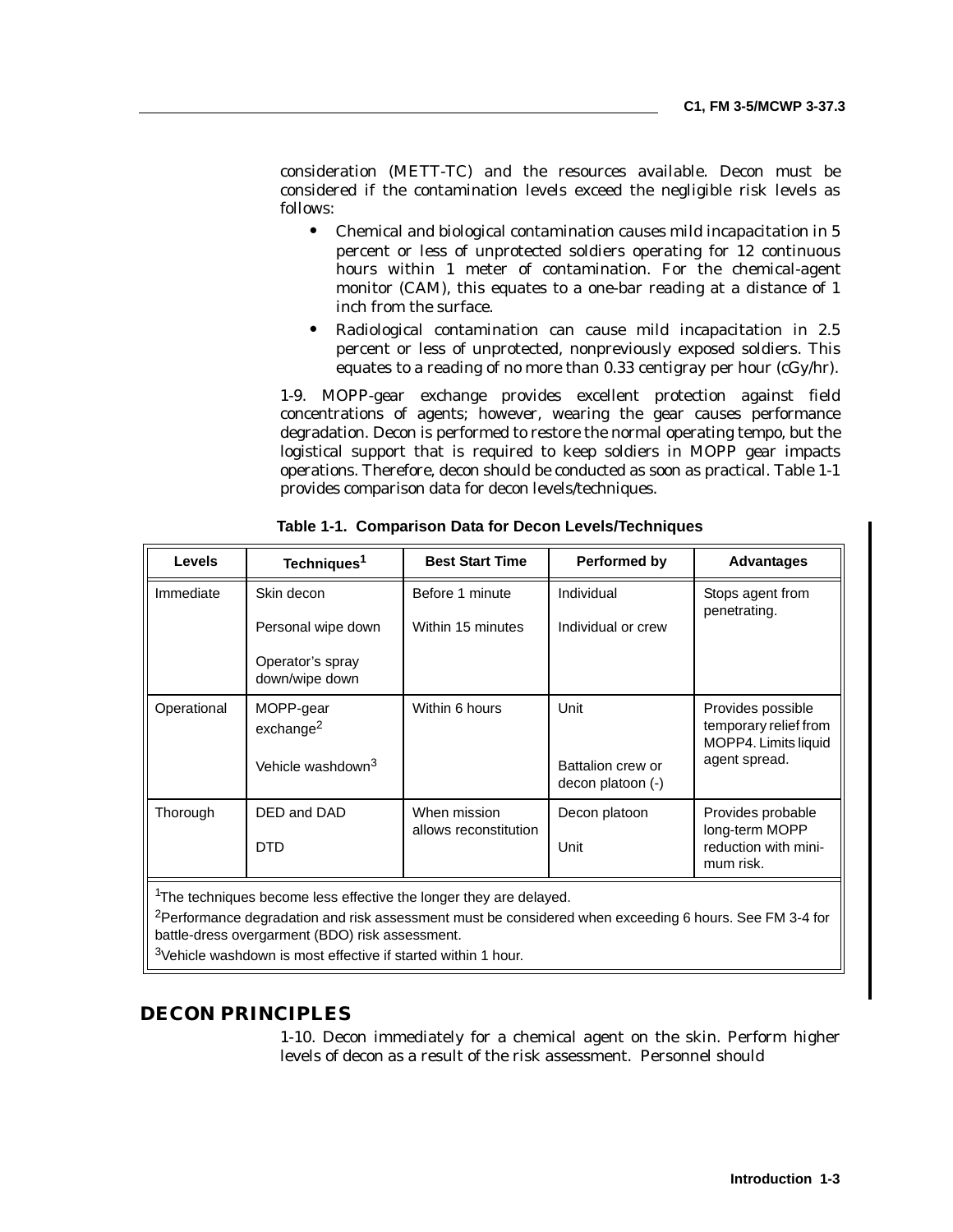- **•** Decon as soon as possible. The sooner the contamination is removed, the sooner MOPP levels can be reduced and combat power can be restored.
- **•** Decon only what is necessary. Weathering is the least costly method of decon. Expend resources where they count.
- **•** Decon as far forward as possible. While METT-TC dependent, performing decon as close to the point as possible reduces the spread of contamination and minimizes any transfer hazard.
- **•** Decon by priority. The commander identifies which items are most critical to the mission. Restoring combat power and reestablishing operating tempo are key.

## **DECON LEVELS**

1-11. The three levels of decon operations are immediate, operational, and thorough (see Table 1-1, page 1-3).

### **IMMEDIATE**

1-12. Skin decon is a soldier's basic survival skill and should be performed within 1 minute of being contaminated using the skin decontaminating kit (SDK).

1-13. Personal wipe down should be performed within 15 minutes. This is done to remove contamination from individual equipment by using an individual equipment decon kit (IEDK). Use detector paper or a CAM to locate the agent. For radiological contamination, use a radiac set to locate it and then brush, wipe, or shake it off.

1-14. Operators' spray down/wipe down should be done within 15 minutes. Operators use the M100 Sorbent Decontamination System (SDS) or the onboard M11/M13 decon apparatus to decon surfaces that they must touch or contact to operate the equipment. Radiological contamination in the form of dust particles may be wiped, scraped, or brushed off.

### **OPERATIONAL**

1-15. A MOPP-gear exchange should be performed within 6 hours of being contaminated when thorough decon cannot be done. Soldiers will continue to wear MOPP gear and the operating tempo will be reduced.

1-16. Vehicle washdown should be performed within 6 hour of being contaminated when the mission does not permit a thorough decon. This process removes gross contamination and limits the spread of it.

### **THOROUGH**

1-17. Detailed equipment decon (DED) and detailed aircraft decon (DAD) restore items so that they can be used without MOPP gear. Normally, the DED and the DAD are conducted as part of a reconstitution or during breaks in combat operations. These operations require support from a chemical decon unit.

1-18. Detailed troop decon (DTD) normally takes place in conjunction with DED/DAD. The contaminated unit conducts this process and supports the DED/DAD operations.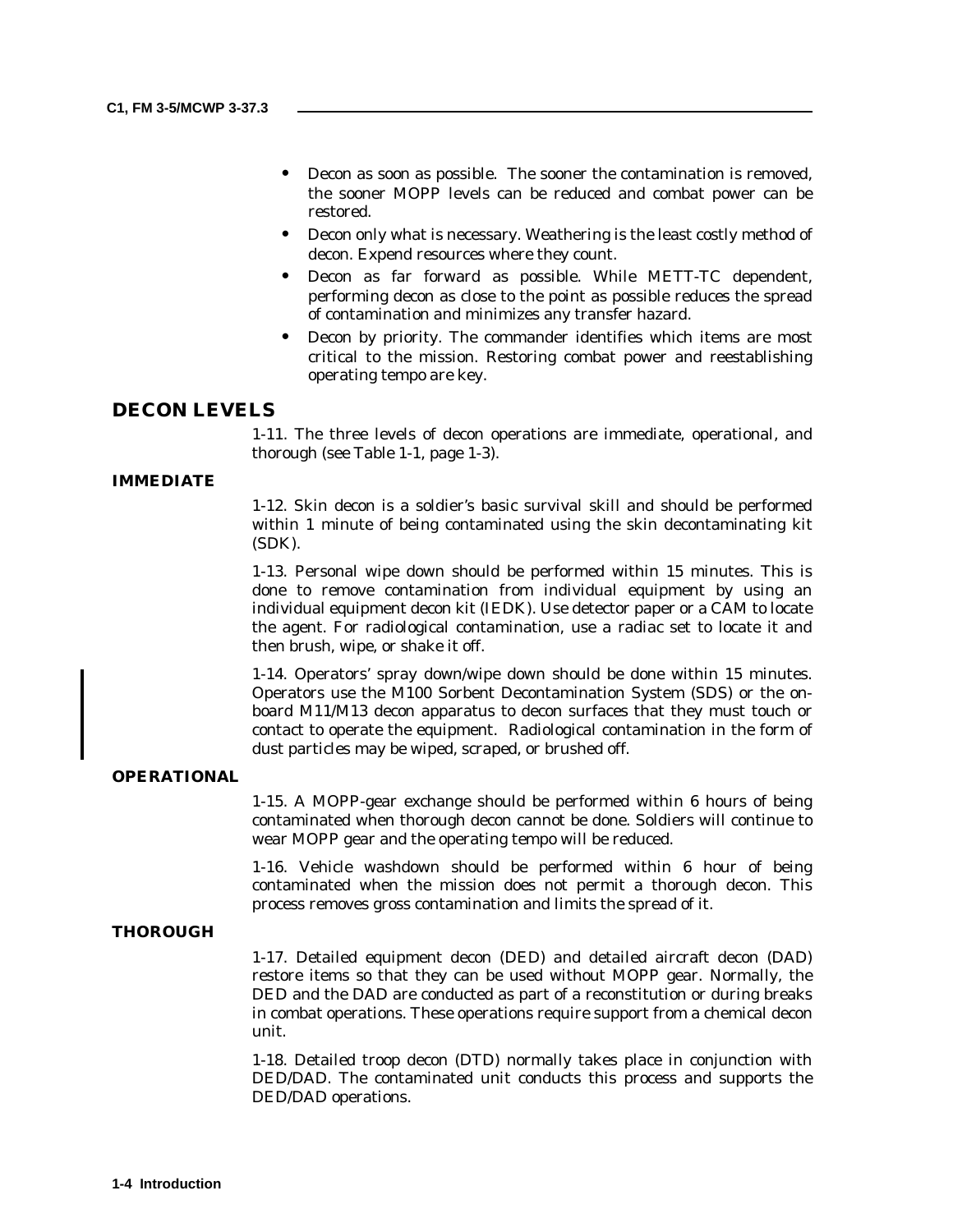# **Chapter 2**

# **Immediate Decon**

Once a soldier is aware of chemical or biological contamination on his bare skin, he initiates immediate decon techniques, without command, by using his personal SDK. He decontaminates his hood, mask, gloves, and weapon using the IEDK or an additional SDK. To remove radiological contamination from equipment and personnel, brush it off and/or use soap and water.

## **NOTE: Throughout this manual, SDK refers to the M291 kit and IEDK refers to the M295 kit.**

## **SKIN DECON**

2-1. Start the skin-decon techniques within 1 minute of becoming contaminated. Some toxic chemical agents, especially nerve agents, kill in minutes.

## **CHEMICAL**

2-2. Use the SDKs within 1 minute of contamination (see Figure 2-1). Instructions for use are listed on the outside of the kit itself, on the individual packet within the kit, and in STP 21-1-SMCT.



**Figure 2-1. M291 SDK**

2-3. If an SDK is not available, chemical contamination may be pinch-blotted from the skin with a cloth and flushed with water from a canteen. Soap, if available, can also be used to wash the agent from the skin. Washing with soap and water (or hot water) is the next best method for toxic-agent decon if SDKs are not available, but this method is not as effective as using the decon kits.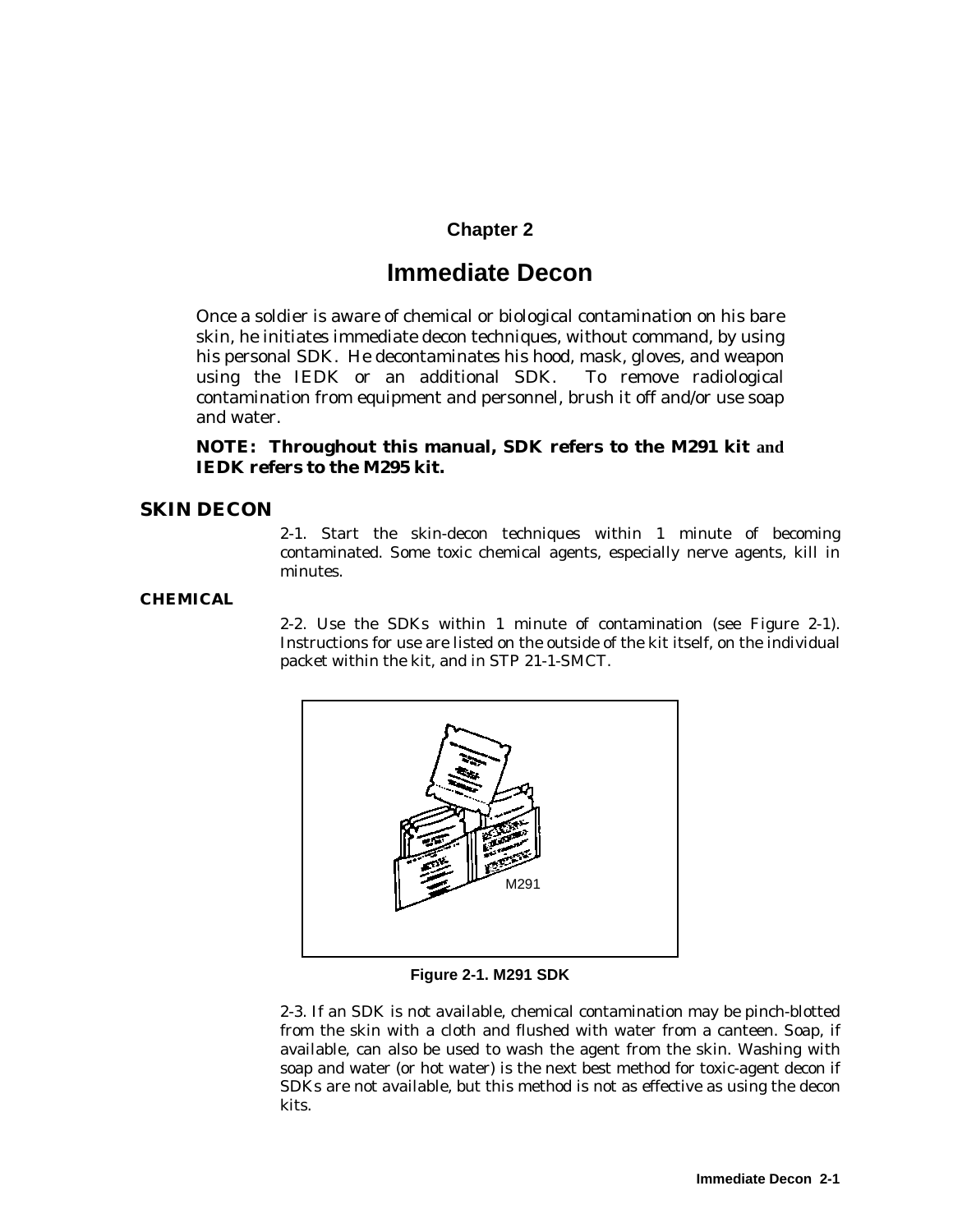### **BIOLOGICAL**

2-4. Washing with soap and water removes nearly all biological agents from the skin. A 0.5 percent chlorine (calcium hypochlorite [HTH] or household bleach) solution is an effective biological decontaminant. See Appendix B for details on how to make this solution.

### **RADIOLOGICAL**

2-5. To remove radiological dust particles, brush, wash, or wipe them off.

### **PERSONAL WIPE DOWN**

2-6. The personal wipe-down techniques are most effective when done within 15 minutes of being contaminated. The CAM and/or M8/M9 detector paper is used to detect and monitor equipment.

### **NOTE: Very high concentrations of DS2 can cause a CAM response in the G mode.**

2-7. Wipe down your mask, hood, gloves, and other essential gear. Do not attempt to remove chemical contamination from your protective overgarment unless there are obvious clumps of the agent. In this case, scrape off the material. Brush off radiological or frozen chemical-agent contamination. See FM 3-4 for detailed information on your overgarment's protective qualities.

### **CHEMICAL**

2-8. Decon individual equipment using the IEDKs. Wearing your Kevlar® helmet protective cover will prevent or reduce the adsorption of any liquid chemical agent. Washing with soap and water and bleach solutions is partially effective (see Appendix B).

### **BIOLOGICAL**

2-9. Wash with soap and water. If water is not available, use SDKs in the same manner as described for chemical-agent decon.

### **RADIOLOGICAL**

2-10. Locate radiological contamination with monitoring equipment and remove by brushing and shaking it off. Wash exposed areas of your skin and pay particular attention to your hair and fingernails. Avoid breathing the dust particles you shake off by wearing your protective mask or a piece of cloth over your nose and mouth. If wet, conduct a MOPP-gear exchange as soon as possible because brushing or shaking will not remove the contamination. Wipe off your equipment with warm, soapy water using rags or damp paper towels.

## **OPERATOR'S SPRAY DOWN/WIPE DOWN**

2-11. Decon other mission-essential portions of your equipment before continuing your mission. The CAM and/or M8/M9 detector paper is used to determine what surfaces require decon.

2-12. Operator's spray down/wipe down is most effective when done within 15 minutes of contamination.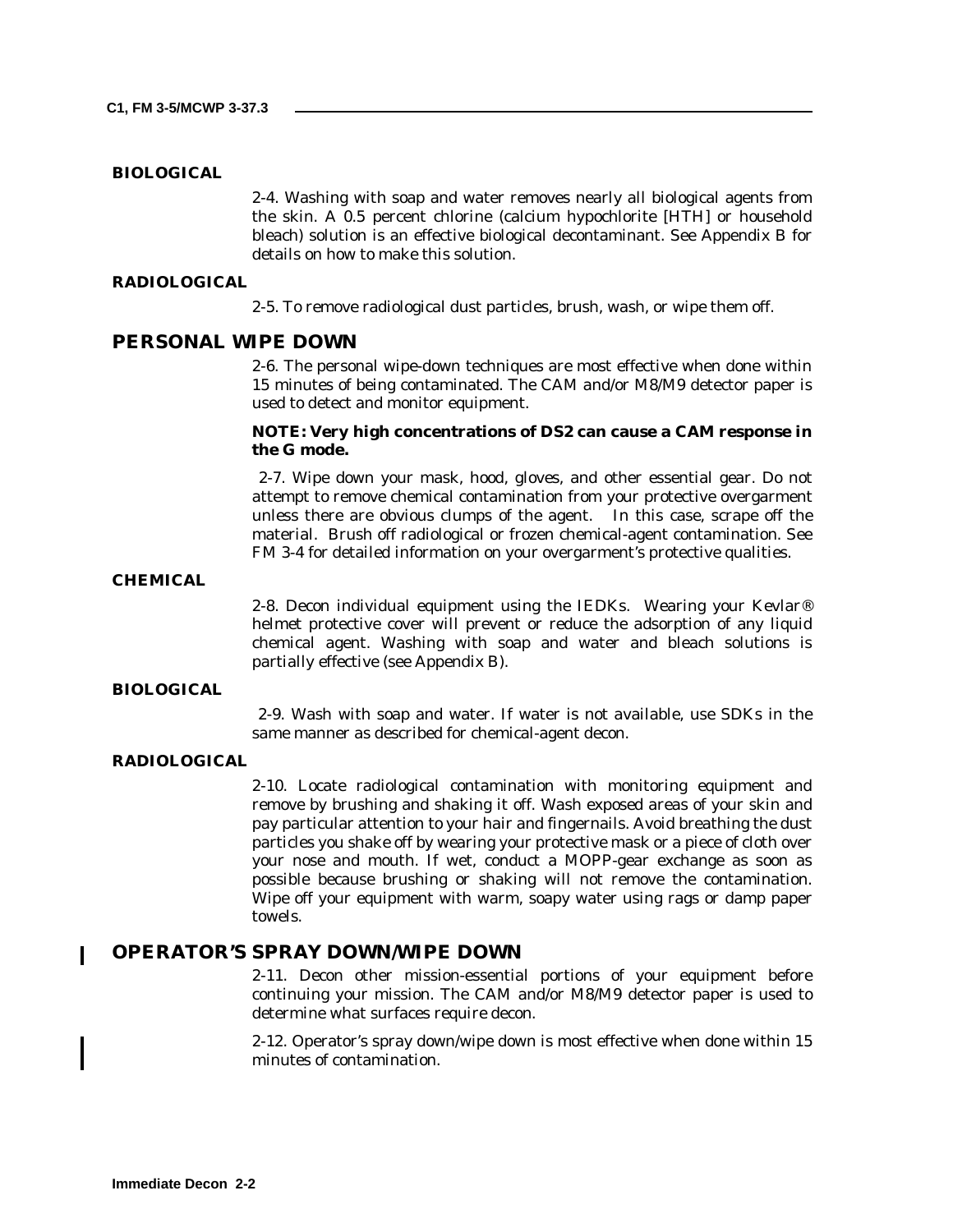## **CHEMICAL**

2-13. Decon those surfaces that you must touch on the exterior of the vehicle or the equipment you must use to do your job with the M100 SDS (see Figure 2-2) or the on-board portable decon apparatus (such as the M11 or M13) (see Figure 2-3). If the M100 SDS is not available, use the IEDK to decon the equipment that the DS2 may cause damage to by corrosive action (see Figure 2-4, page 2-4).



**Figure 2-2. Sorbent Decontamination System**



**Figure 2-3. Portable Decon Apparatuses**

 $\mathbf{I}$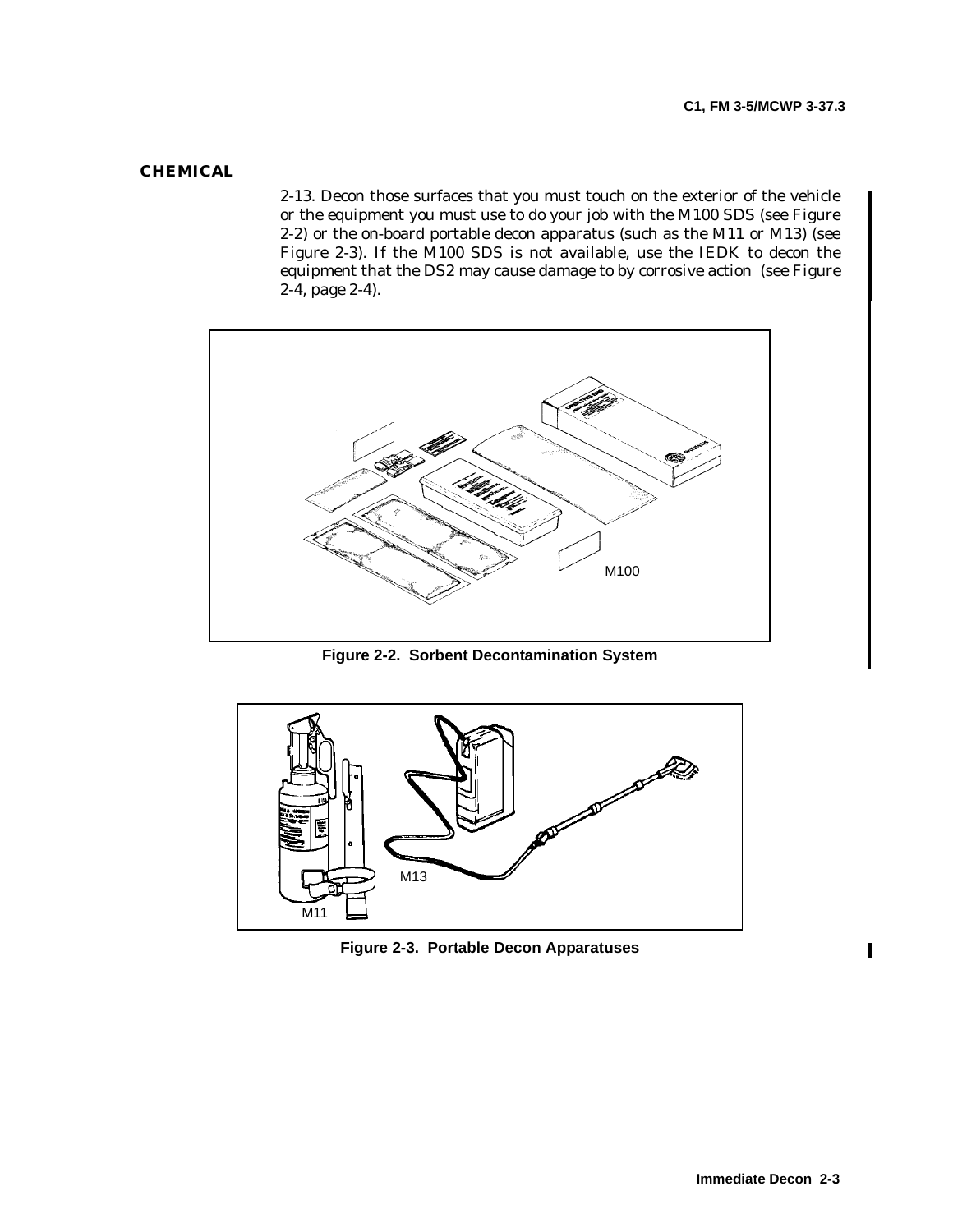

**Figure 2-4. M295 IEDK**

### **WARNING**

**Use extreme caution at all times when handling DS2. Do not mix DS2 and STB because it will cause a fire. Do not allow DS2 to be sprayed on personnel or protective clothing. DS2 is a combustible solution. Do not spray DS2 on hot engine blocks. Severe chemical burns can result if personnel fail to observe all safety precautions. DS2 can severely injure eyes and skin and, if inhaled, can cause illness. DS2 can damage the NBC protective overgarment. Long-term contact with DS2 can damage the NBC protective gloves, hood, and overboots.**

> 2-14. Scrub the DS2 into the exterior surface with brushes. Wait 30 minutes, then wash off. If a decon apparatus is not available, use the field-expedient resources that are available to apply DS2 or STB from bulk containers. If necessary, use the nonstandard decontaminants that are discussed in Appendix B.

### **BIOLOGICAL**

 $\blacksquare$ 

2-15. Use a bleach solution for biological contamination; however, if bleach is not available, use hot, soapy water. Apply with brushes and scrub the surface well. Rinse the surface after scrubbing (no wait is required). DS2 and STB are also effective against most known biological contamination, but because of their caustic nature, they are not preferred. Other nonstandard biological decontaminants are described in Appendix B.

### **RADIOLOGICAL**

2-16. If you are contaminated by fallout, rain out, neutron-induced contamination, or any type of radiological agent, use your monitoring equipment to help locate it and decon as required. If detection equipment is not available and you suspect that you are contaminated, decon. Radiological contamination can usually be removed by brushing or scraping. Water is effective for flushing away radiological contamination; however, the runoff should be controlled by using drainage ditches that flow into a sump.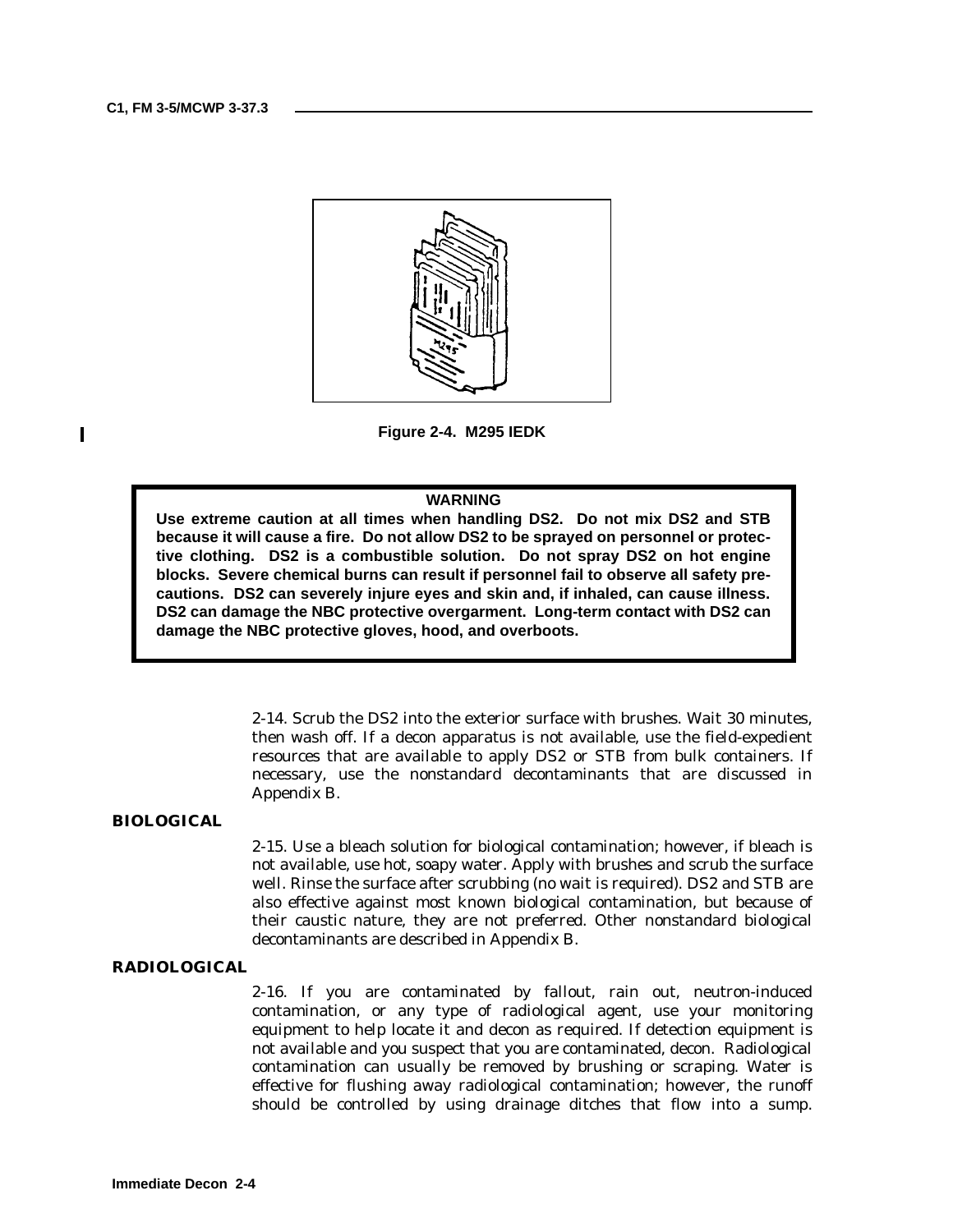Remember, you have not destroyed the contamination, it has just been moved. The runoff will still be hazardous. If you have time, brush or scoop away the top inch of soil from your fighting position to lower the amount of radiological contamination affecting you.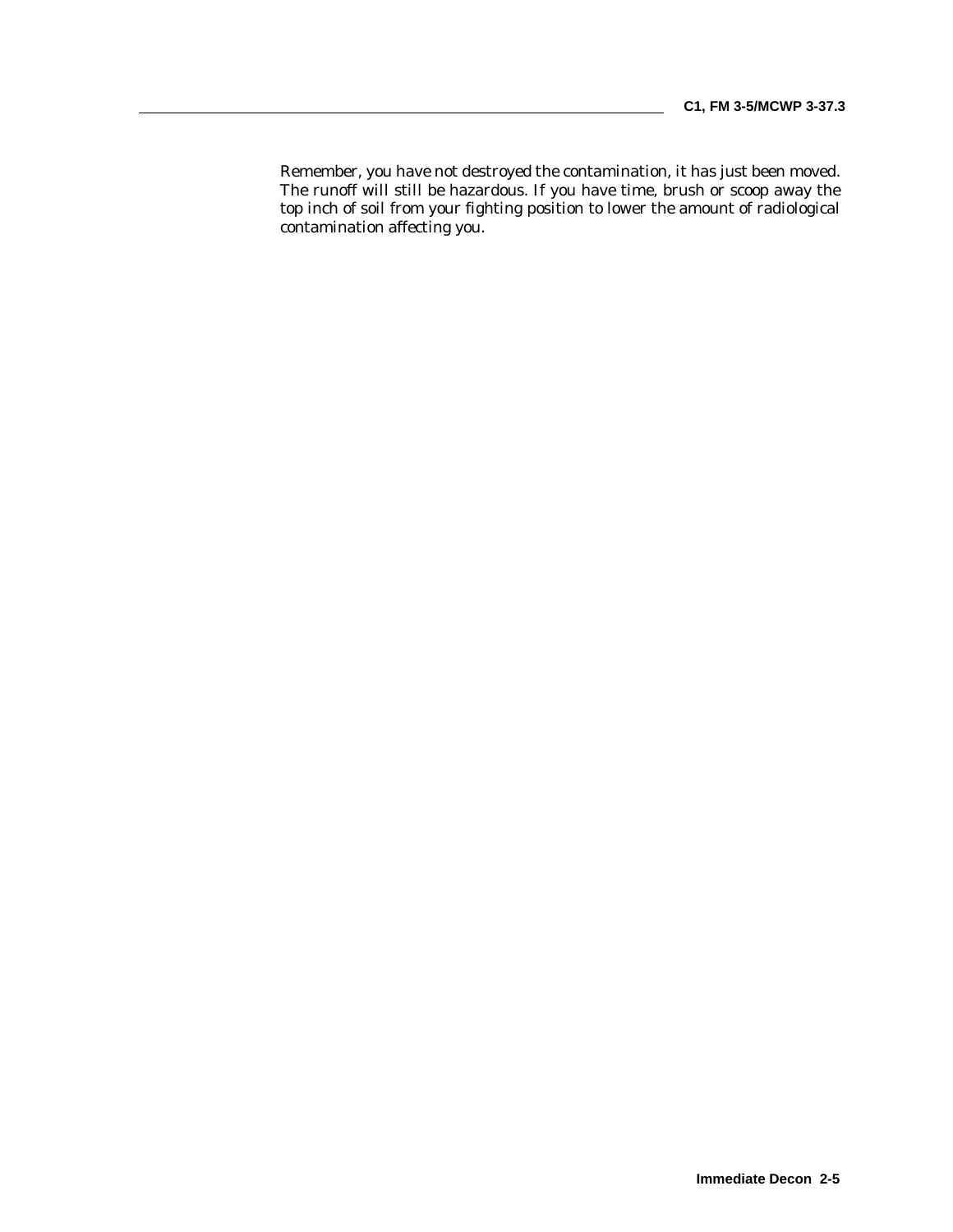

**Figure 3-2. Dispersed Operational-Decon Setup**

| <b>Steps</b>                                                                                                 | <b>Equipment</b>                                                                                                                                                                                                                            | <b>Procedures</b>                                                                                                                                                                                                                                  |
|--------------------------------------------------------------------------------------------------------------|---------------------------------------------------------------------------------------------------------------------------------------------------------------------------------------------------------------------------------------------|----------------------------------------------------------------------------------------------------------------------------------------------------------------------------------------------------------------------------------------------------|
| 1. Assemble vehicles, Unit<br>is tactically dispersed.<br>Personnel at the control<br>point direct movement. | Watch                                                                                                                                                                                                                                       | Personnel at the control point<br>supervise preparing vehicles<br>and directing movement out of<br>the AA.                                                                                                                                         |
| 2. Prepare vehicles.                                                                                         | None                                                                                                                                                                                                                                        | Individual/crew closes all<br>access doors, hatches,<br>windows, and other openings.<br>Remove camouflage and<br>cover muzzles. If required,<br>crews (less drivers) move to<br>the MOPP-gear-exchange<br>area. Move to the wash area<br>on order. |
| 3. Perform washdown.                                                                                         | Delivery system (such as the M12 and M17,<br>65-gallon-per-minute [GPM] pump, fire-<br>fighting equipment, and so forth) that delivers<br>hot, soapy water at 60 to 120 psi. Also<br>sufficient water, fuel, and detergent for<br>vehicles. | Soldiers/personnel wash<br>equipment from top to bottom.<br>Decon crew wears a<br>toxicological apron, protective<br>(TAP) or wet-weather gear<br>over MOPP gear.                                                                                  |
| 4. Move out to the next<br>position.                                                                         | None                                                                                                                                                                                                                                        | Vehicles move to the MOPP-<br>gear-exchange area (if<br>required) or the next battle<br>position.                                                                                                                                                  |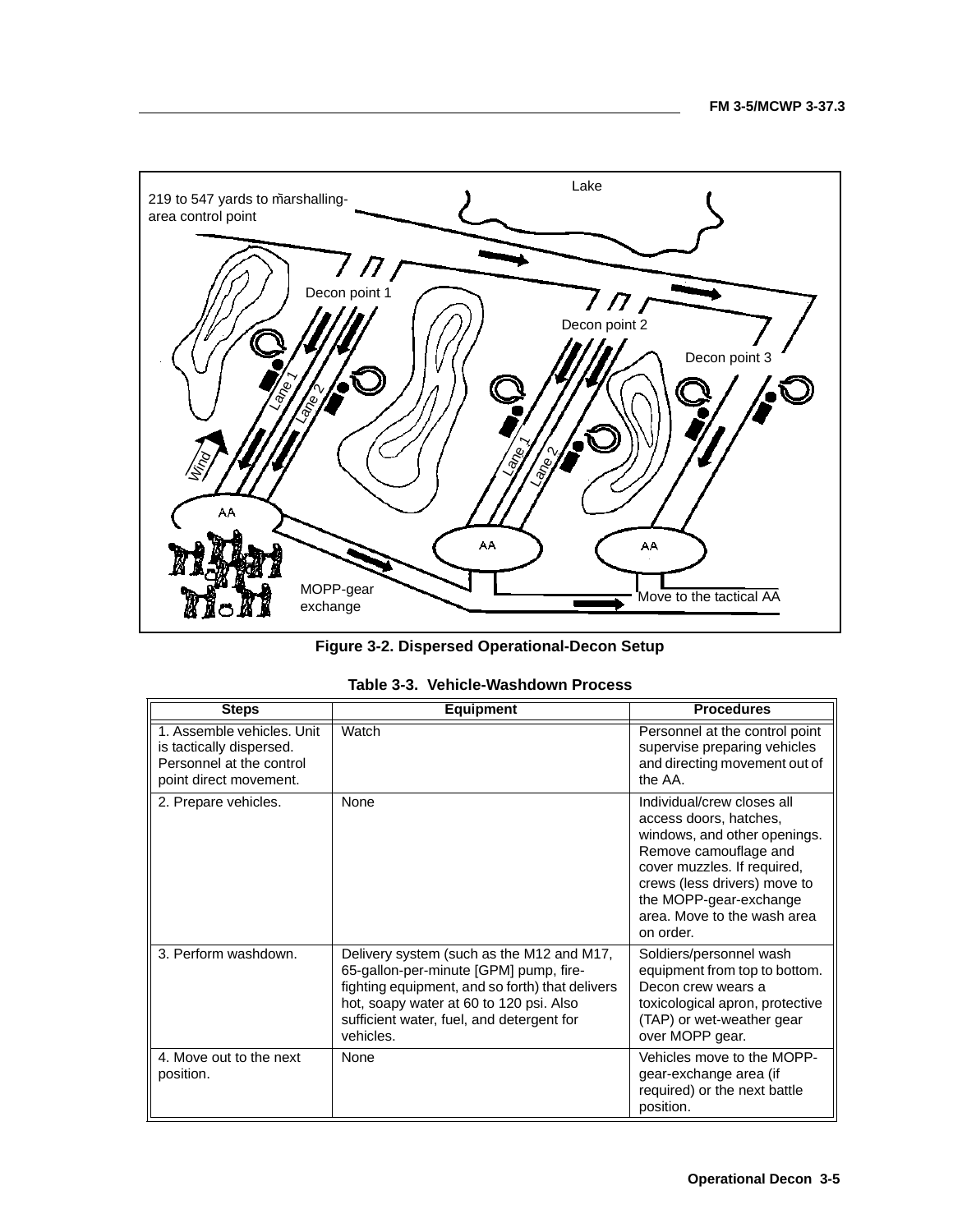### **BUDDY-TEAM METHOD**

3-15. This method uses pairs of soldiers under the supervision of their squad/ team leader to conduct the buddy-team MOPP-gear exchange. See Table 3-4, pages 3-7 through 3-17, for detailed step-by-step procedures for this method. See Table 3-4a, pages 3-17a through 3-17f, for the procedures for the buddyteam method MOPP-gear exchange with the joint lightweight integrated-suit technology (JSLIST). For units equipped with the combat vehicle crewman uniform system (CVCUS)/chemical protective undergarment (CPU), see Table 3-5, pages 3-18 through 3-21.

### **TRIPLE BUDDY-TEAM METHOD**

3-16. This method is used by soldiers equipped with the M40A1, M42, or M43 mask with the quick-doff hood. A third soldier is needed to hold the filter canister and hose to prevent the transfer of contamination. See Table 3-6, pages 3-22 through 3-27, for detailed step-by-step procedures for this method. For units equipped with the CVCUS/CPU, see Table 3-7, pages 3-28 through 3-30.

### **INDIVIDUAL (EMERGENCY) METHOD**

3-17. This method is used only when a soldier does not have a buddy to help him and the risk of MOPP-gear failure demands that an exchange occur. See Table 3-8, pages 3-31 through 3-33, for detailed step-by-step procedures for this method. See Table 3-8a, pages 3-33a through 3-33d, for the procedures for the individual (emergency method) MOPP-gear exchange with the JSLIST. For units equipped with the CVCUS/CPU, see Table 3-9, pages 3-34 through 3-37.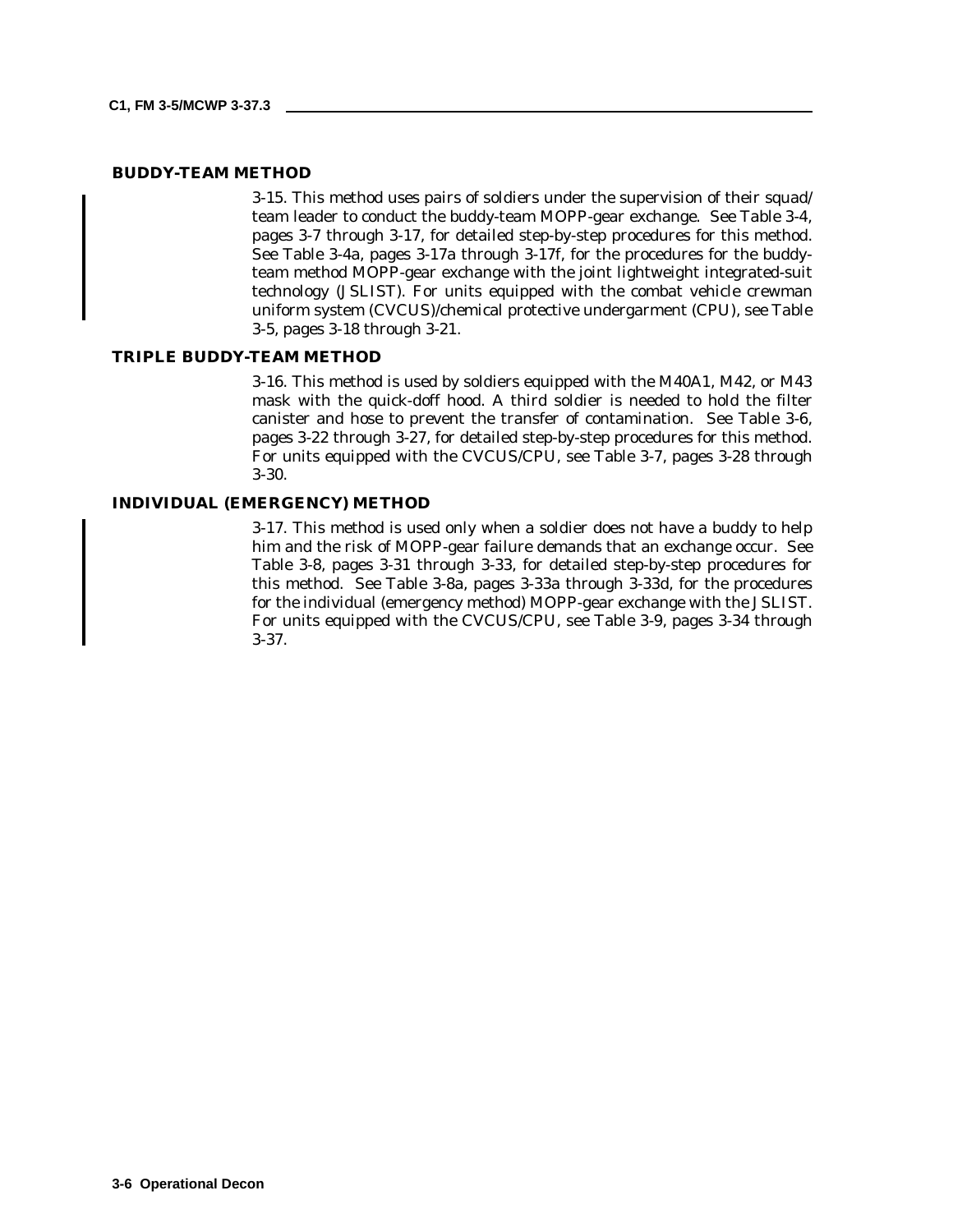|  |  | Table 3-4. Steps for the Buddy-Team Method MOPP-Gear Exchange (Continued) |  |  |  |  |
|--|--|---------------------------------------------------------------------------|--|--|--|--|
|--|--|---------------------------------------------------------------------------|--|--|--|--|

| <b>Steps</b>     | <b>Contamination</b><br>Type | <b>Required Equipment</b>                             | <b>Procedures</b>                                                                                                                                                                                                          |
|------------------|------------------------------|-------------------------------------------------------|----------------------------------------------------------------------------------------------------------------------------------------------------------------------------------------------------------------------------|
| 18. Secure hood. | All contamination            | One IEDK                                              | Buddy #1 uses an IEDK to wipe Buddy #2's gloves. He unrolls Buddy #2's hood and<br>attaches the straps and tightens the neck cord. Buddy #1 and Buddy #2 reverse<br>roles and repeat steps 2 through 8.                    |
| 19. Secure gear. | All contamination            | One chemical protective<br>helmet cover per<br>person | The soldier secures his individual gear and puts it back on (see Figure 3-15). He<br>puts on a new chemical protective helmet cover and moves to the AA. He uses the<br>buddy system to check the fit of all secured gear. |



**Figure 3-15. Securing the Hood**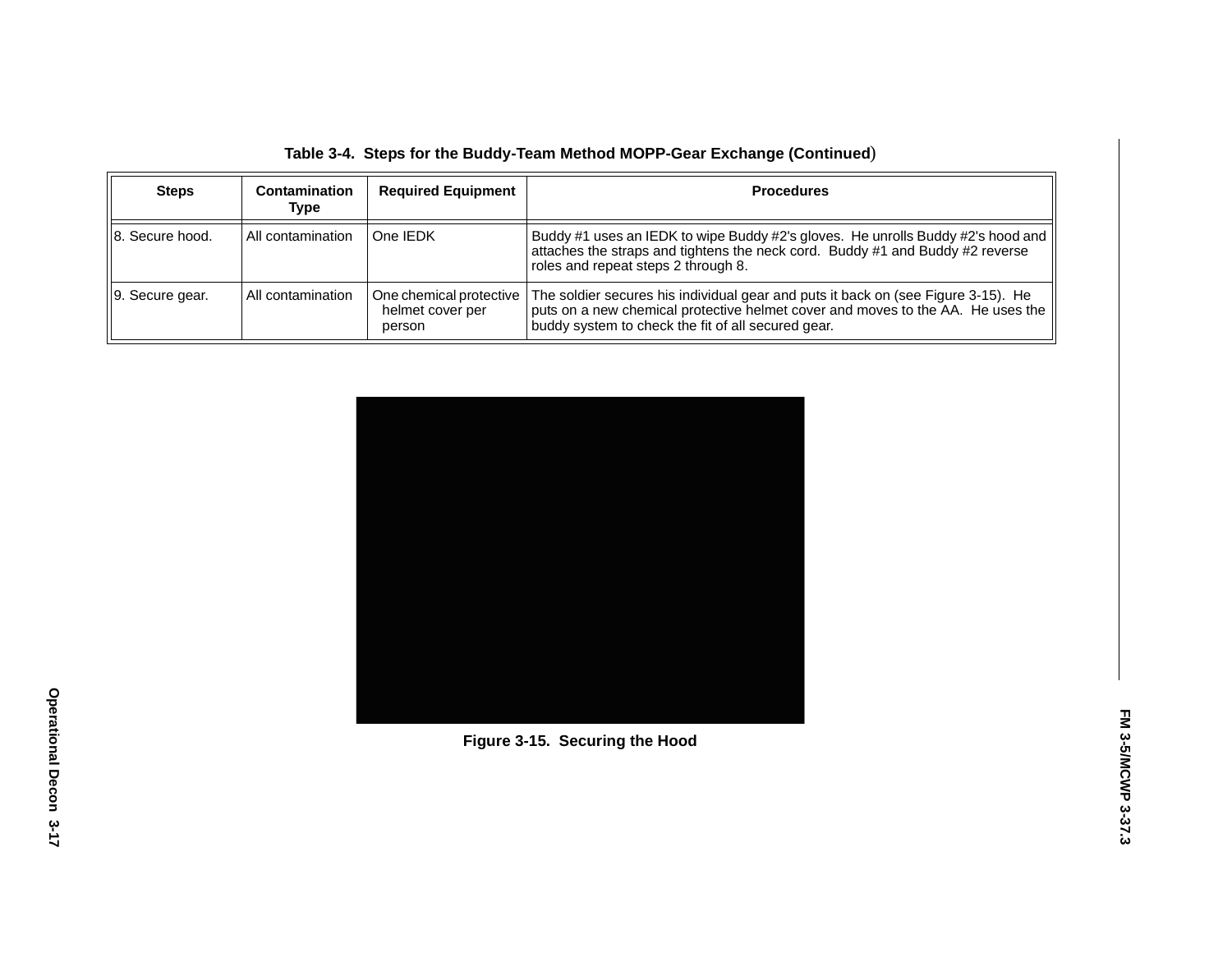| í      |
|--------|
| ı<br>ì |
|        |
| ,      |
|        |
|        |
|        |
|        |
|        |
| ٠      |
|        |

| <b>Steps</b>                                                                                                                                    | <b>Type</b>             | <b>Contamination   Required Equipment</b>                                                     | <b>Procedures</b>                                                                                                                                                                                                                                                                                                                                                                                                                                                                                                                                                                                                                                                                                                                                                                                                                                                                        |
|-------------------------------------------------------------------------------------------------------------------------------------------------|-------------------------|-----------------------------------------------------------------------------------------------|------------------------------------------------------------------------------------------------------------------------------------------------------------------------------------------------------------------------------------------------------------------------------------------------------------------------------------------------------------------------------------------------------------------------------------------------------------------------------------------------------------------------------------------------------------------------------------------------------------------------------------------------------------------------------------------------------------------------------------------------------------------------------------------------------------------------------------------------------------------------------------------|
| 1. Decon gear-<br>removes gross<br>contamination from<br>individual gear<br>(weapons, helmet, load-<br>bearing equipment, and<br>mask carrier). | All<br>contamination    | Four long-handled<br>brushes<br>One large piece of<br>plastic (poncho or<br>similar material) | The soldier mixes three parts earth to two parts STB.                                                                                                                                                                                                                                                                                                                                                                                                                                                                                                                                                                                                                                                                                                                                                                                                                                    |
|                                                                                                                                                 | Chemical/<br>biological | One 30-gallon<br>container, STB dry<br>mix, and one IEDK                                      | The soldier removes and discards the chemical protective helmet cover. He brushes<br>or rubs STB onto his individual gear (helmet and mask carrier) and the hose of the<br>M42 or M43 mask if worn. He gently shakes off excess STB and sets aside his gear<br>on an uncontaminated surface (plastic, poncho, or similar material).                                                                                                                                                                                                                                                                                                                                                                                                                                                                                                                                                      |
|                                                                                                                                                 | Radiological            | Hot, soapy water                                                                              | The soldier brushes or wipes radiological contamination from his individual gear. He<br>washes it with hot, soapy water (if available), then sets it aside to dry on an<br>uncontaminated surface (plastic, poncho, or similar material).                                                                                                                                                                                                                                                                                                                                                                                                                                                                                                                                                                                                                                                |
| 2. Prepare to decon-<br>facilitates later removal<br>of overgarment trousers<br>and overboots.                                                  | All<br>contamination    | Cutting tool                                                                                  | Buddy #1 removes the M9 detector paper from Buddy #2's overgarment. He unties<br>the bow in Buddy #2's coat retention cord if tied. He unfastens the webbing-strip<br>snap at the bottom front of Buddy #2's coat and releases the coat retention-cord loop<br>at the waist. Buddy #1 then loosens the bottom of the coat by pulling the material<br>away from Buddy #2's body. NOTE: If wearing the M43 protective mask, tie the<br>microphone cord to the hose of the mask. He unfastens and loosely refastens<br>the hook-and-pile fastener tapes at Buddy #2's wrists and ankles. He unfastens or<br>cuts the fasteners on Buddy #2's overboots. NOTE: The M40 voice amplifier (M7)<br>and the M42A2 detachable microphone cannot be decontaminated and will be<br>disposed of as contaminated waste; however, ensure that these items are<br>contaminated before disposing of them. |
| 3. Decon the mask and<br>hood-removes gross<br>contamination.                                                                                   | Chemical/<br>biological | Two IEDKs per person                                                                          | Buddy #1 uses an IEDK to wipe Buddy #2's eye-lens outserts from the top down.<br>(NOTE: Do not press so hard that you break Buddy #2's face-mask seal.) He<br>then wipes the rest of Buddy #2's hood from the top of the head to the bottom of the<br>hood (see Figure 3-5, page 3-9). After he has finished wiping Buddy #2's mask, he<br>must wipe his own gloves in preparation for rolling Buddy #2's hood. He starts from<br>the rear and rolls Buddy #2's hood, using 2-inch tucks, until it reaches the center of<br>his head (see Figure 3-6, page 3-9). He rolls the front of Buddy #2's hood tightly<br>under the outlet valve and filter. He ensures that the hood is off of Buddy $\#2$ 's<br>garment (see Figure 3-7, page 3-10).                                                                                                                                           |
|                                                                                                                                                 | Radiological            | Three containers<br>(about 3-gallon<br>capacity)                                              | Buddy #1 wipes Buddy #2's mask and hood with a sponge dipped in hot, soapy<br>water and rinses them with a sponge dipped in clean water. He dries Buddy #2's<br>mask and hood with paper towels or rags. Buddy #2 wipes his own gloves.                                                                                                                                                                                                                                                                                                                                                                                                                                                                                                                                                                                                                                                  |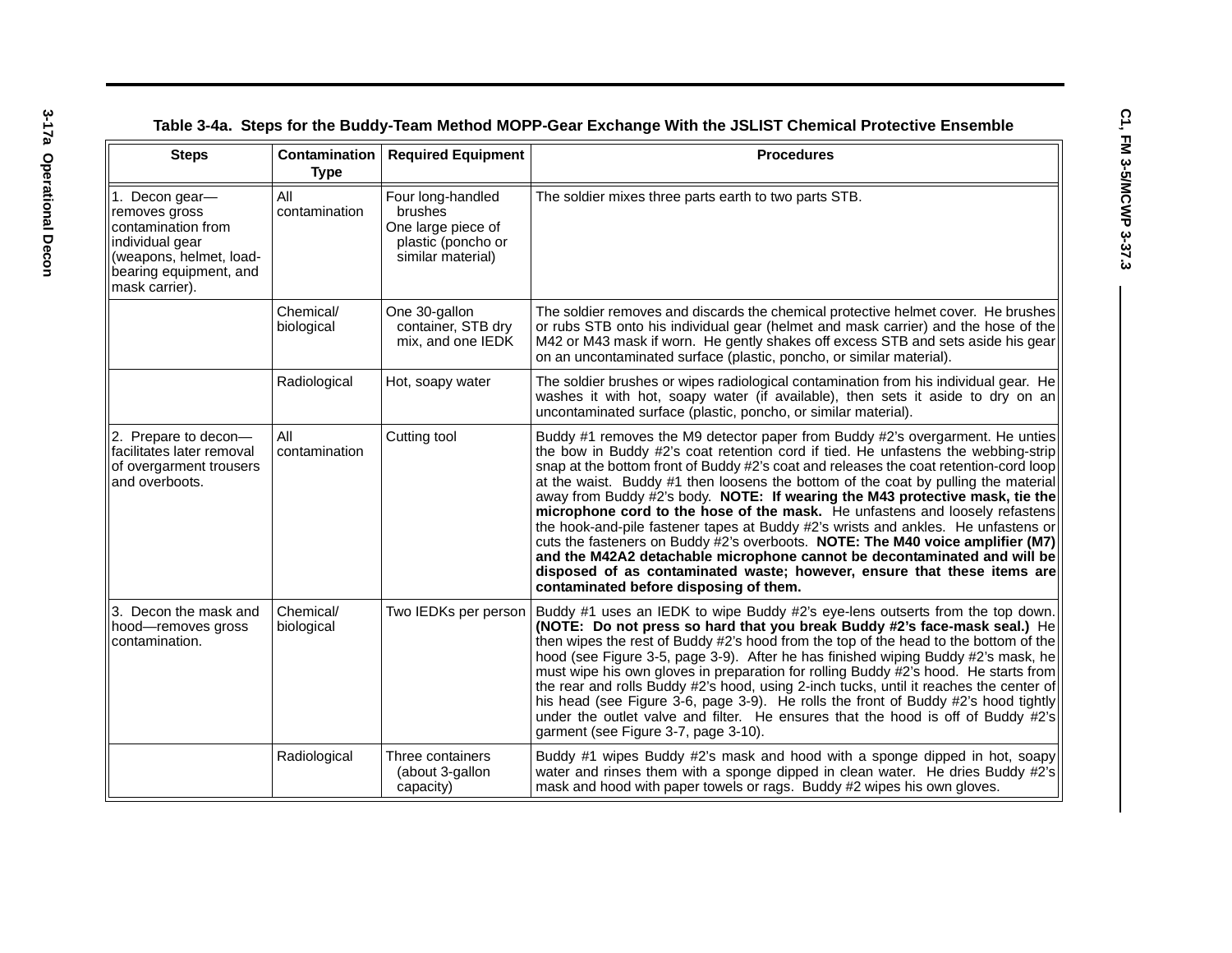| <b>Steps</b>                                                                                                                                                               | <b>Type</b>          | <b>Contamination   Required Equipment</b>                   | <b>Procedures</b>                                                                                                                                                                                                                                                                                                                                                                                                                                                                                                                                                                                                                                                                                                                                                                                                                                                                                                                                                                                                                                                                                                                                                                                                                                                                                                                                                                                                                        |
|----------------------------------------------------------------------------------------------------------------------------------------------------------------------------|----------------------|-------------------------------------------------------------|------------------------------------------------------------------------------------------------------------------------------------------------------------------------------------------------------------------------------------------------------------------------------------------------------------------------------------------------------------------------------------------------------------------------------------------------------------------------------------------------------------------------------------------------------------------------------------------------------------------------------------------------------------------------------------------------------------------------------------------------------------------------------------------------------------------------------------------------------------------------------------------------------------------------------------------------------------------------------------------------------------------------------------------------------------------------------------------------------------------------------------------------------------------------------------------------------------------------------------------------------------------------------------------------------------------------------------------------------------------------------------------------------------------------------------------|
|                                                                                                                                                                            |                      | Two sponges<br>Soapy water<br>Rinse water<br>Paper towels   | NOTE: Cool, soapy water is not as effective for removing contamination, but it<br>can be used if you scrub longer. If the water supply is limited, use drinking water<br>from your canteen with a wet sponge or cloth. If water is not available, brush and<br>dust off the radioactive dust particles.                                                                                                                                                                                                                                                                                                                                                                                                                                                                                                                                                                                                                                                                                                                                                                                                                                                                                                                                                                                                                                                                                                                                  |
| 4. Remove the chemical<br>protective coat-limits<br>the spread of agents and<br>helps prevent agents<br>from penetrating through<br>to the undergarments or<br>llthe skin. | All<br>contamination | Two discard<br>containers (for<br>example, plastic<br>bags) | Buddy #2 feels for and locates the suspender snap couplers on the outside of his<br>coat and releases them. Buddy #1 unties Buddy #2's drawcord if tied, presses the<br>barrel lock release, and unsnaps the barrel lock. (NOTE: If buddy #1 has difficulty<br>grasping the barrel lock, he should use the drawcord to pull the barrel lock<br>away from the mask. This will allow him to grasp and unfasten the barrel lock<br>without touching the interior of the hood.) Buddy #1 unfastens Buddy #2's front<br>closure flap and pulls the slide fastener down from the chin to the bottom of the coat.<br>Buddy #1 instructs Buddy #2 to turn around. Buddy #1 grasps Buddy #2's hood, rolls<br>it inside out, and pulls it off Buddy #2's head. Buddy #1 grasps Buddy #2's coat at<br>the shoulders, instructs him to make a fist to prevent the chemical protective gloves<br>from coming off, and pulls the coat down and away from him, ensuring that the black<br>part of the coat is not touched. (NOTE: If there is difficulty removing the coat in<br>this manner, Buddy #2 should pull one arm out at a time.) Buddy #1 lays the<br>coat on the ground, black side up. (NOTE: Buddy #2 will use the coat later as an<br>uncontaminated surface to stand on when putting on his new overgarment.)<br><b>CAUTION</b><br>Buddy #1 and Buddy #2 must take care to avoid contaminating the<br>inside surface of Buddy #2's coat. |
| 5. Remove the chemical<br>I protective trousers.                                                                                                                           | All<br>contamination | Two discard<br>containers (from<br>step 4)                  | Buddy #1 unfastens Buddy #2's hook-and-pile fastener tapes at the waistband,<br>unfastens the two front closure snaps, and opens the fly slide fastener on the front of<br>the trousers. Buddy #1 grasps Buddy #2's trousers at the hips and pulls them down<br>to his knees. Buddy #1 instructs Buddy #2 to lift one leg (with the foot pointed down)<br>and bend slightly at the knee for stability. Buddy #1 grasps the trouser leg of Buddy<br>#2's elevated foot and with a hand on each side of the trouser leg, pulls the trouser<br>leg in an alternating motion until Buddy #2 can step out of it. Repeat the process for<br>the other leg. Buddy #1 discards the trousers.<br><b>CAUTION</b><br>Buddy #1 and Buddy #2 must take care to avoid contaminating Buddy<br>#2's clothing and skin.                                                                                                                                                                                                                                                                                                                                                                                                                                                                                                                                                                                                                                   |

# Table 3-4a. Steps for the Buddy-Team Method MOPP-Gear Exchange With the JSLIST Chemical Protective Ensemble (continued)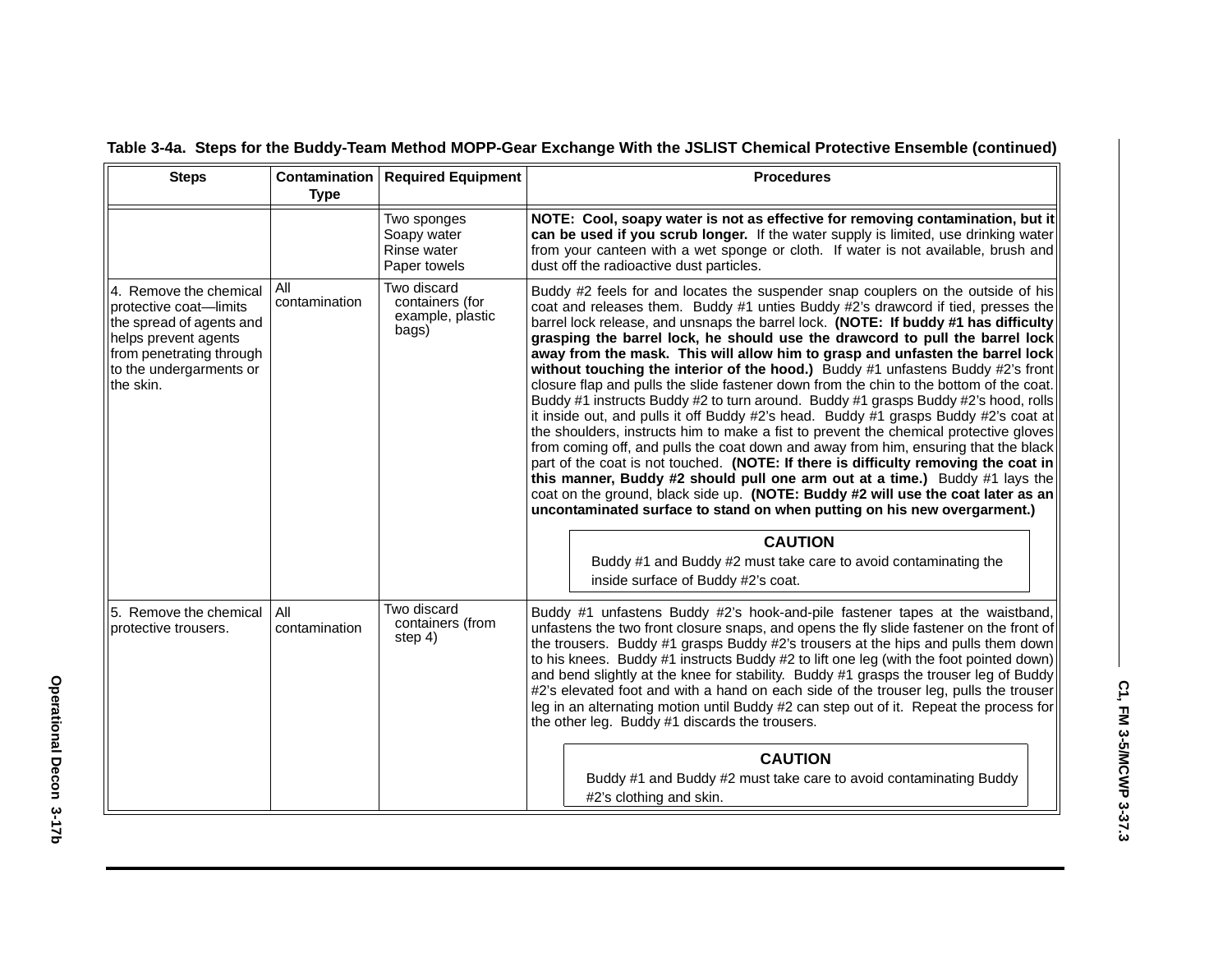| <b>Steps</b>                                        | <b>Type</b>          | <b>Contamination   Required Equipment</b>                | <b>Procedures</b>                                                                                                                                                                                                                                                                                                                                                                                                                                                                                                                                                                                                                                                                                                                                                                                               |
|-----------------------------------------------------|----------------------|----------------------------------------------------------|-----------------------------------------------------------------------------------------------------------------------------------------------------------------------------------------------------------------------------------------------------------------------------------------------------------------------------------------------------------------------------------------------------------------------------------------------------------------------------------------------------------------------------------------------------------------------------------------------------------------------------------------------------------------------------------------------------------------------------------------------------------------------------------------------------------------|
| 6. Remove the chemical<br>protective overboots.     | All<br>contamination | Two discard<br>containers (from<br>step 4)               | Buddy #1 instructs Buddy #2 to loosen his overboots by alternately stepping on each<br>heel and pulling up on his foot (see Figure 3-10, page 3-13). Buddy #1 pulls off<br>Buddy #2's overboots (one overboot at a time) and Buddy #2 steps directly onto the<br>coat spread on the ground as each foot is withdrawn from the overboot. NOTE:<br>Buddy #2 may put his hands on Buddy #1 for balance but must then decontam-<br>inate his gloves. Buddy #1 discards the overboots.                                                                                                                                                                                                                                                                                                                               |
| 7. Remove the chemical<br>protective gloves/liners. | All<br>contamination | Two discard<br>containers (from<br>step 4)               | Buddy #2 holds the fingertips of his gloves and partially slides his hands out. When<br>both hands are free, he holds his arms away from his body and lets the gloves drop<br>off, away from the black side of the coat. Buddy #2 removes the protective glove<br>inserts. Buddy #1 discards the chemical protective gloves and inserts.                                                                                                                                                                                                                                                                                                                                                                                                                                                                        |
|                                                     |                      |                                                          | <b>CAUTION</b><br>Buddy #1 and Buddy #2 must take care to avoid letting their gloves<br>come in contact with the coat spread on the ground.                                                                                                                                                                                                                                                                                                                                                                                                                                                                                                                                                                                                                                                                     |
| 8. Put on the chemical<br>protective trousers.      | All<br>contamination | One JSLIST chemical<br>protective ensemble<br>per person | Buddy #1 opens the package containing the new trousers without touching the inside<br>of the package. Buddy #2 removes the trousers without touching the outside of the<br>package. While standing on an uncontaminated surface, Buddy #2 puts on his trou-<br>sers, closes the slide fastener, and fastens the two fly opening snaps. He pulls his<br>suspenders over his shoulders and fastens the snap couplers. He adjusts the length<br>of the suspenders to ensure a comfortable fit. He adjusts the hook-and-pile fastener<br>tape at the waistband for a snug fit.                                                                                                                                                                                                                                      |
|                                                     |                      |                                                          | <b>CAUTION</b><br>Buddy #2 must take care to ensure that the trousers touch only the<br>uncontaminated surface.                                                                                                                                                                                                                                                                                                                                                                                                                                                                                                                                                                                                                                                                                                 |
| 9. Put on the chemical<br>protective coat.          | All<br>contamination | One JSLIST chemical<br>protective ensemble<br>per person | Buddy #1 opens the package containing the new coat without touching the inside of<br>the package. Buddy #2 removes the coat without touching the outside of the<br>package. He puts on the coat, pulls the slide fastener up as far as the chest, and<br>secures the front closure hook-and-pile fastener tape on the front flap up as far as<br>the chest. He pulls the bottom of the coat down over his trousers. He grasps the<br>loop on the back of the overgarment, pulls the loop out and away from the coat, and<br>brings the loop forward between his legs, pulling on it so that the bottom of the coat<br>fits snugly over the trousers. He places the loop over the webbing-strip snap and<br>fastens it. He adjusts the coat retention cord if necessary and ties the excessive cord<br>in a bow. |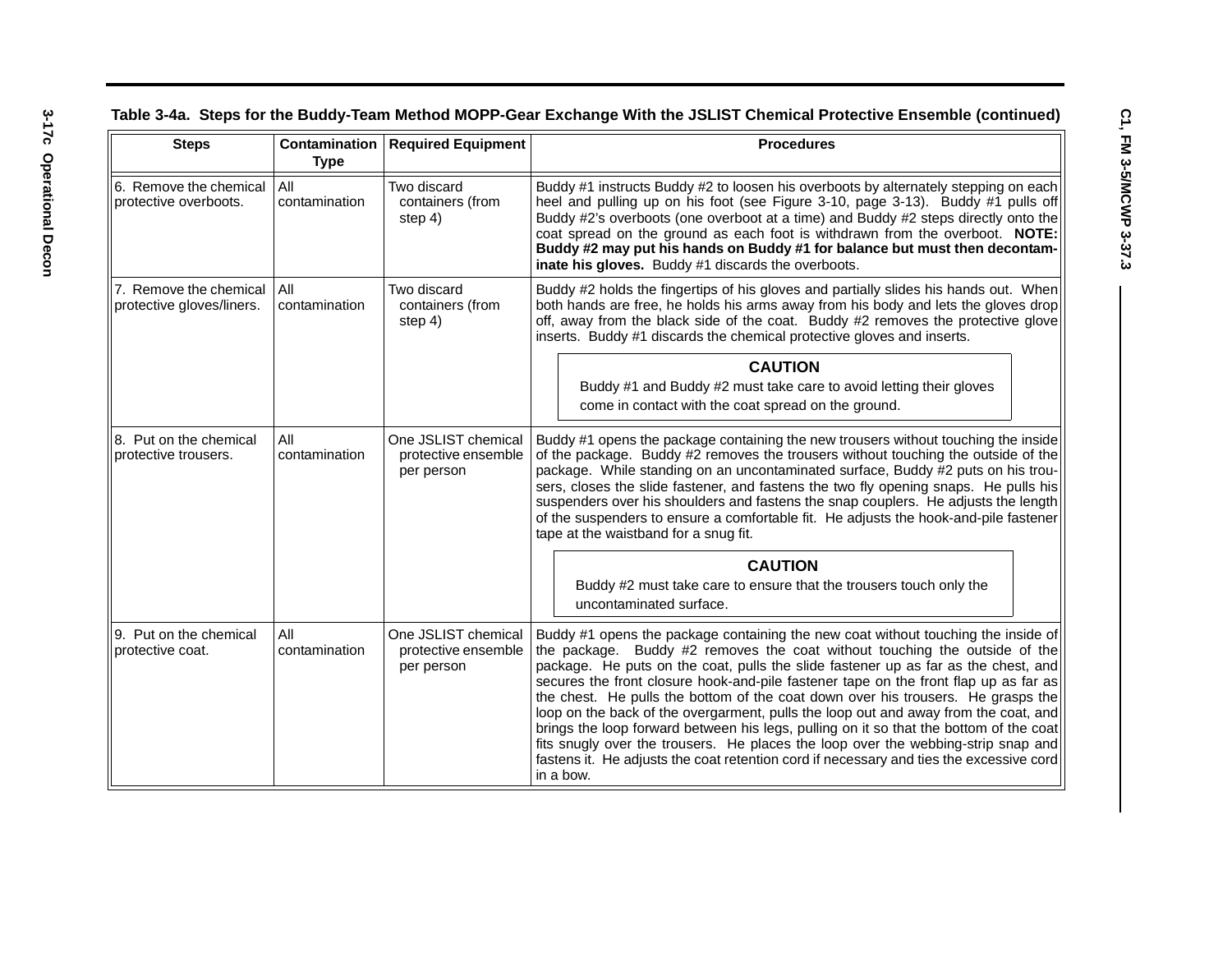Table 3-4a. Steps for the Buddy-Team Method MOPP-Gear Exchange With the JSLIST Chemical Protective Ensemble (continued)

| <b>Steps</b>                                         | <b>Type</b>          | <b>Contamination   Required Equipment</b>                                                                                                                                                                      | <b>Procedures</b>                                                                                                                                                                                                                                                                                                                                                                                                                                                                                                                                                                                                |
|------------------------------------------------------|----------------------|----------------------------------------------------------------------------------------------------------------------------------------------------------------------------------------------------------------|------------------------------------------------------------------------------------------------------------------------------------------------------------------------------------------------------------------------------------------------------------------------------------------------------------------------------------------------------------------------------------------------------------------------------------------------------------------------------------------------------------------------------------------------------------------------------------------------------------------|
| 10. Put on the chemical<br>protective overboots.     | All<br>contamination | One set of chemical<br>protective overboots<br>per person                                                                                                                                                      | Buddy #1 opens the package containing the new overboots without touching the<br>inside of the package. Buddy #2 removes the overboots without touching the<br>outside of the package. He puts the overboots on over his combat boots and<br>adjusts/secures the fasteners. He pulls his trouser legs over the overboots and<br>secures the two hook-and-pile fastener tapes on each ankle so they fit snugly<br>around the overboot.                                                                                                                                                                             |
| 11. Put on the chemical<br>protective hood.          | All<br>contamination | One JSLIST chemical<br>protective ensemble<br>per person                                                                                                                                                       | Buddy #2 puts the hood on his head. He completely closes the front slide fastener<br>on the coat and secures the hook-and-pile fastener tape on the front flap as far as<br>the top of the slide fastener. He places the edge of the hood around the edge of the<br>mask and secures the hook-and-pile fastener tape on the hood.                                                                                                                                                                                                                                                                                |
|                                                      |                      |                                                                                                                                                                                                                | <b>WARNING</b><br>The barrel lock release button must face away from the user<br>when worn to avoid the barrel lock from unfastening and possi-<br>bly exposing the user to contamination.                                                                                                                                                                                                                                                                                                                                                                                                                       |
|                                                      |                      |                                                                                                                                                                                                                | He pulls the drawcord tight around the edge of the mask, snaps the ends of the<br>barrel lock together, squeezes both ends of the barrel lock while pulling the<br>drawcord, and slides the barrel lock up under his chin to keep the cord in place.<br>Without touching Buddy #2, Buddy #1 inspects the hood and mask to make sure that<br>the hood is positioned properly and the skin is not exposed. Buddy #2 adjusts the<br>hood and mask as directed. If Buddy #1's assistance is required for proper<br>adjustment, Buddy #2 will decontaminate Buddy #1's gloves before he touches the<br>hood and mask. |
| 12. Put on the chemical<br>protective gloves/liners. | All<br>contamination | One set of chemical<br>protective gloves<br>with liners per<br>person (correct size)                                                                                                                           | Buddy #1 opens the package containing the new chemical protective gloves and<br>liners without touching the inside of the package. Buddy #2 removes the gloves and<br>liners without touching the outside of the package. He puts on the liners and gloves,<br>pulls the cuffs of the coat over the chemical protective gloves, and fastens the hook-<br>and-pile fastener tapes on each sleeve of the coat. He puts on the M9 detector<br>paper as required by the SOP.                                                                                                                                         |
| 13. Reverse roles.                                   | All<br>contamination | One JSLIST chemical<br>protective ensem-<br>ble per person. One<br>set of chemical pro-<br>tective boots per<br>person<br>One set of chemical<br>protective gloves<br>with liners per<br>person (correct size) | Buddy #1 and Buddy #2 reverse roles and repeat steps 3 through 13.                                                                                                                                                                                                                                                                                                                                                                                                                                                                                                                                               |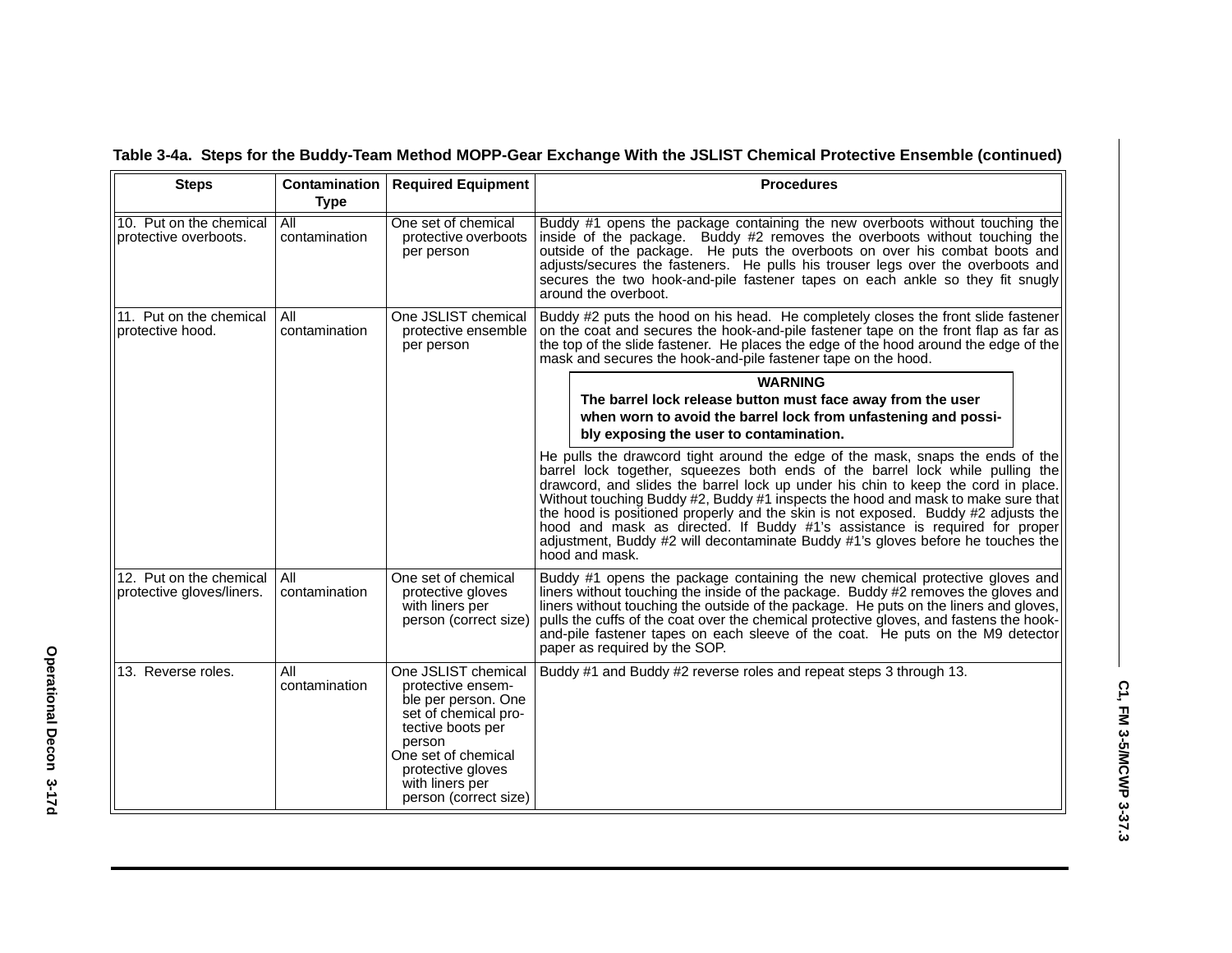| <b>Steps</b>                     | Type                 | <b>Contamination   Required Equipment  </b>           | <b>Procedures</b>                                                                                                                                                                                |
|----------------------------------|----------------------|-------------------------------------------------------|--------------------------------------------------------------------------------------------------------------------------------------------------------------------------------------------------|
| $\parallel$ 14. Secure the gear. | All<br>contamination | One chemical<br>protective helmet<br>cover per person | Buddy #1 places the new chemical protective helmet cover on the personnel armor<br>system ground troop (PASGT) helmet if used. He uses the buddy system to check<br>the fit of all secured gear. |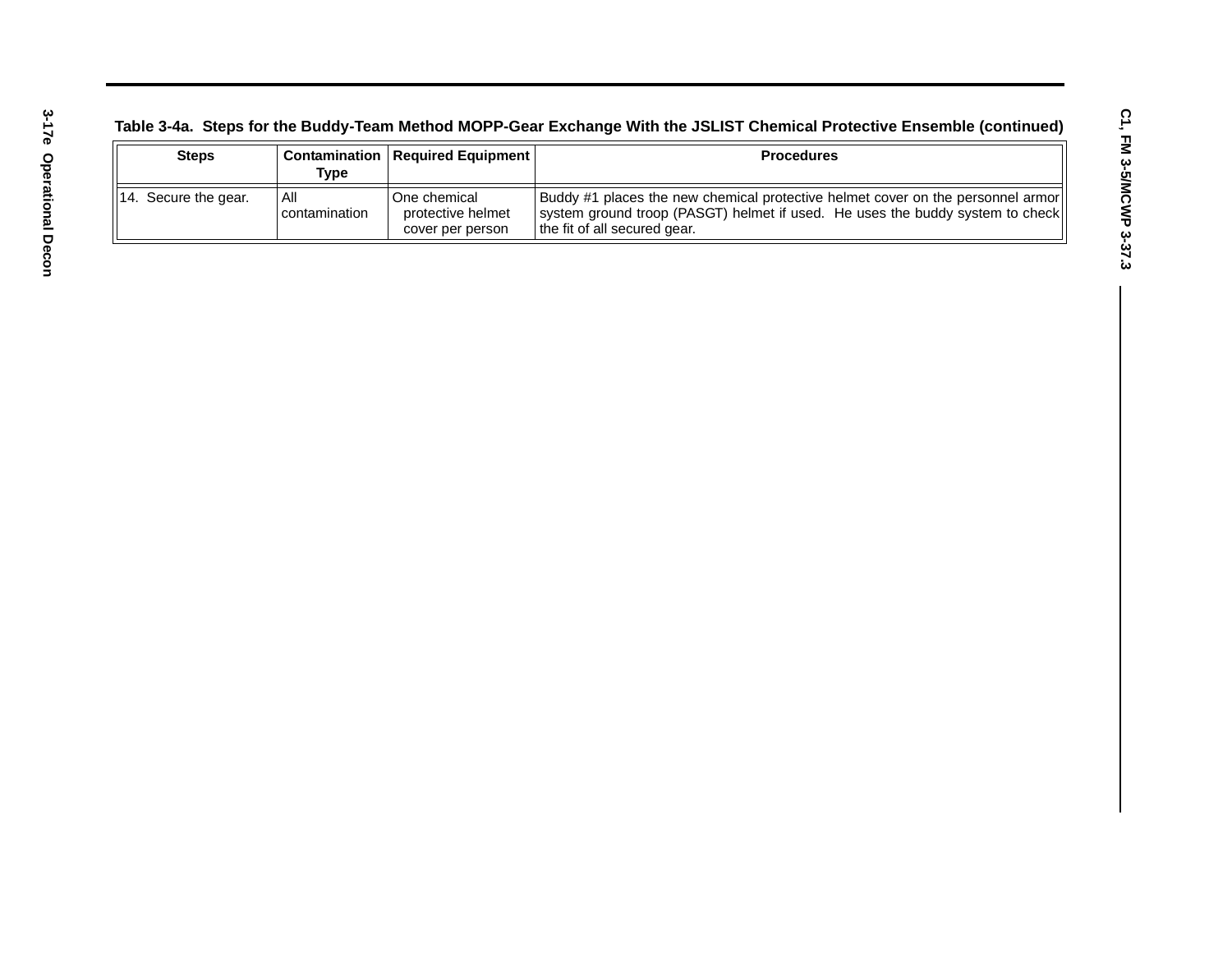# THIS PAGE IS INTENTIONALLY LEFT BLANK.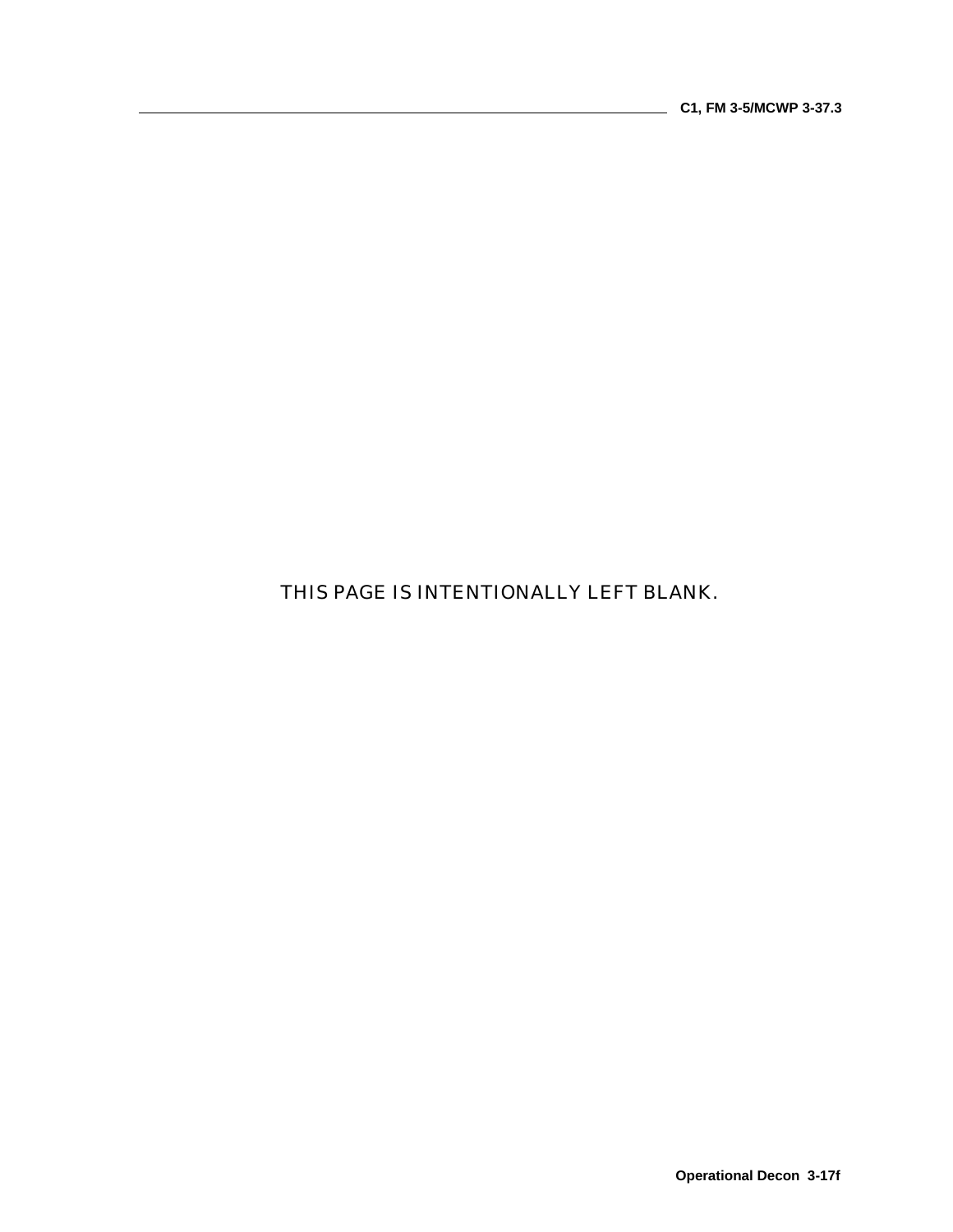# **Table 3-5. Steps for the CVCUS/CPU (Buddy-Team Method) MOPP-Gear Exchange**

| Table 3-5. Steps for the CVCUS/CPU (Buddy-Team Method) MOPP-Gear Exchange                                                                         |                                     |                                                                                             |                                                                                                                                                                                                                                                                                                                                                                                                                                                                                                                                                                                                                                                                                                                                              |  |
|---------------------------------------------------------------------------------------------------------------------------------------------------|-------------------------------------|---------------------------------------------------------------------------------------------|----------------------------------------------------------------------------------------------------------------------------------------------------------------------------------------------------------------------------------------------------------------------------------------------------------------------------------------------------------------------------------------------------------------------------------------------------------------------------------------------------------------------------------------------------------------------------------------------------------------------------------------------------------------------------------------------------------------------------------------------|--|
| <b>Steps</b>                                                                                                                                      | <b>Contamination</b><br><b>Type</b> | <b>Required Equipment</b>                                                                   | <b>Procedures</b>                                                                                                                                                                                                                                                                                                                                                                                                                                                                                                                                                                                                                                                                                                                            |  |
| 1. Decon gear-<br>removes gross<br>contamination from<br>individual gear<br>(weapons, helmet,<br>load-bearing<br>equipment, and<br>mask carrier). | All<br>contamination                | Four long-handled<br>brushes<br>A large piece of plastic<br>(poncho or similar<br>material) | The soldier mixes three parts earth to two parts STB.                                                                                                                                                                                                                                                                                                                                                                                                                                                                                                                                                                                                                                                                                        |  |
|                                                                                                                                                   | Chemical/<br>biological             | One 30-gallon<br>container, STB dry<br>mix, and one IEDK                                    | The soldier removes and discards the chemical protective helmet cover if worn. He<br>brushes or rubs the STB onto his individual gear and the hose of the M42 mask if<br>He gently shakes off any excess STB and sets aside his gear on an<br>worn.<br>uncontaminated surface.                                                                                                                                                                                                                                                                                                                                                                                                                                                               |  |
|                                                                                                                                                   | Radiological                        | Hot, soapy water                                                                            | The soldier brushes or wipes radiological contamination from his individual gear. He<br>washes it with hot, soapy water (if available) then sets it aside to dry on an<br>uncontaminated surface (plastic, poncho, or similar material).                                                                                                                                                                                                                                                                                                                                                                                                                                                                                                     |  |
| 2. Prepare for<br>decon-<br>facilitates MOPP-<br>gear removal.                                                                                    | All<br>contamination                | Cutting tool                                                                                | Buddy #1 unfastens the shoulder straps on Buddy #2's hood and pulls them over his<br>shoulder and reattaches them to the Velcro fastener. He loosens the drawcord on<br>Buddy #2's hood. He removes the M9 detector paper from Buddy #2's CVCUS. He<br>unzips the ankles on both legs of Buddy #2's CVCUS. He unfastens or cuts the<br>fasteners on Buddy #2's overboots. NOTE: A soldier can do this step by himself<br>or with the help of his buddy.                                                                                                                                                                                                                                                                                      |  |
| 3. Decon mask and<br>hood-removes<br>gross contamination.                                                                                         | Chemical/<br>biological             | Two IEDKs per person                                                                        | Buddy #1 uses an IEDK to wipe Buddy #2's eye-lens outserts from the top down.<br>(NOTE: Do not press so hard that you break Buddy #2's face-mask seal.) He<br>then wipes the rest of Buddy #2's hood from the top of the head to the bottom of the<br>hood (see Figure 3-5, page 3-9). After he has finished wiping Buddy #2's mask, he<br>must wipe his own gloves in preparation for rolling Buddy #2's hood. He starts from<br>the rear and rolls Buddy #2's hood, using 2-inch tucks, until it reaches the center of<br>his head (see Figure 3-6, page 3-9). He rolls the front of Buddy #2's hood tightly<br>under the outlet valve and filter. He ensures that the hood is off of Buddy #2's gar-<br>ment (see Figure 3-7, page 3-10). |  |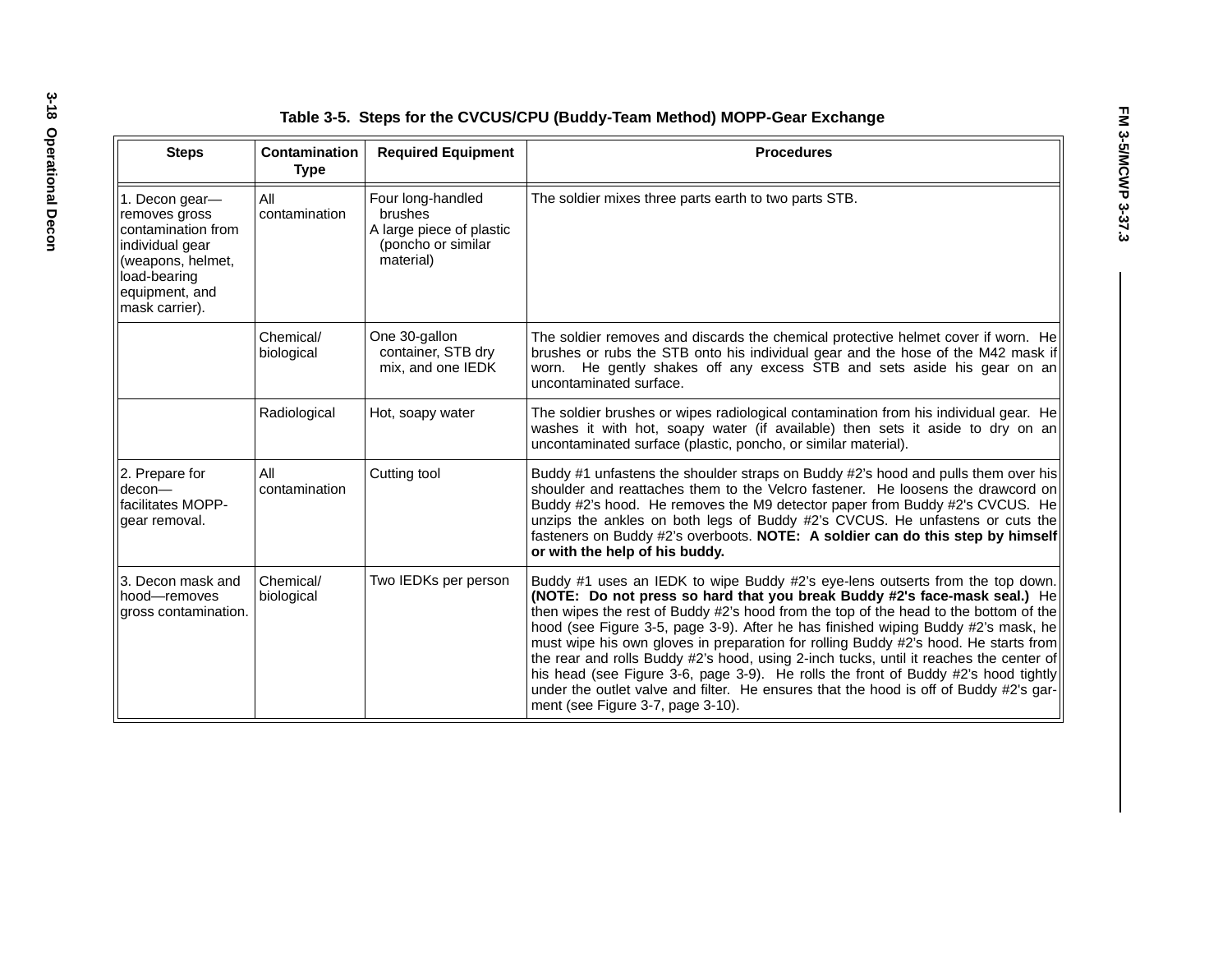|  |  |  |  |  | Table 3-8. Steps for the Individual (Emergency Method) MOPP-Gear Exchange (Continued) |  |
|--|--|--|--|--|---------------------------------------------------------------------------------------|--|
|--|--|--|--|--|---------------------------------------------------------------------------------------|--|

| <b>Steps</b>                          | <b>Contamination</b><br>Type | <b>Required Equipment</b>                                                                                           | <b>Procedures</b>                                                                                                                                                                                                                                                                                                                                                                                   |
|---------------------------------------|------------------------------|---------------------------------------------------------------------------------------------------------------------|-----------------------------------------------------------------------------------------------------------------------------------------------------------------------------------------------------------------------------------------------------------------------------------------------------------------------------------------------------------------------------------------------------|
| 5. Remove<br>gloves.                  | All<br>contamination         | Two discard<br>containers (from<br>step 4)<br>One IEDK                                                              | The soldier wipes around the edges of the packages containing the new items<br>(gloves, overgarments, and overboots) with an IEDK. He opens the new packages.<br>He holds the fingertips of his gloves and partially slides his hands out. When the<br>fingers of both hands are free, he holds his arms away from his body and lets his<br>gloves drop.                                            |
| 6. Put on<br>overgarment.             | All<br>contamination         | One set of chemical<br>protective overgar-<br>ments per person<br>One IEDK                                          | The soldier removes the overgarment from its package without touching the outside.<br>He puts on the overgarment and fastens it, leaving the trouser legs open until he<br>puts on the new overboots.                                                                                                                                                                                               |
| 7. Put on<br>overboots and<br>gloves. | All<br>contamination         | One set of chemical<br>protective overboots<br>per person<br>One set of chemical<br>protective gloves per<br>person | The soldier removes the overboots (one at a time) from their package without<br>touching the outside and puts them on. He removes the gloves from their package<br>without touching the outside, puts them on, and fastens his trouser legs. NOTE: The<br>gloves and overboots will have a light powdery coating. This is normal. Do<br>not remove it. It will not affect the protective qualities. |
| 8. Secure hood.                       | All<br>contamination         | One chemical<br>protective helmet<br>cover per person                                                               | The soldier secures his individual gear and puts it back on.<br>He puts on a new<br>chemical protective helmet cover and moves to the AA.                                                                                                                                                                                                                                                           |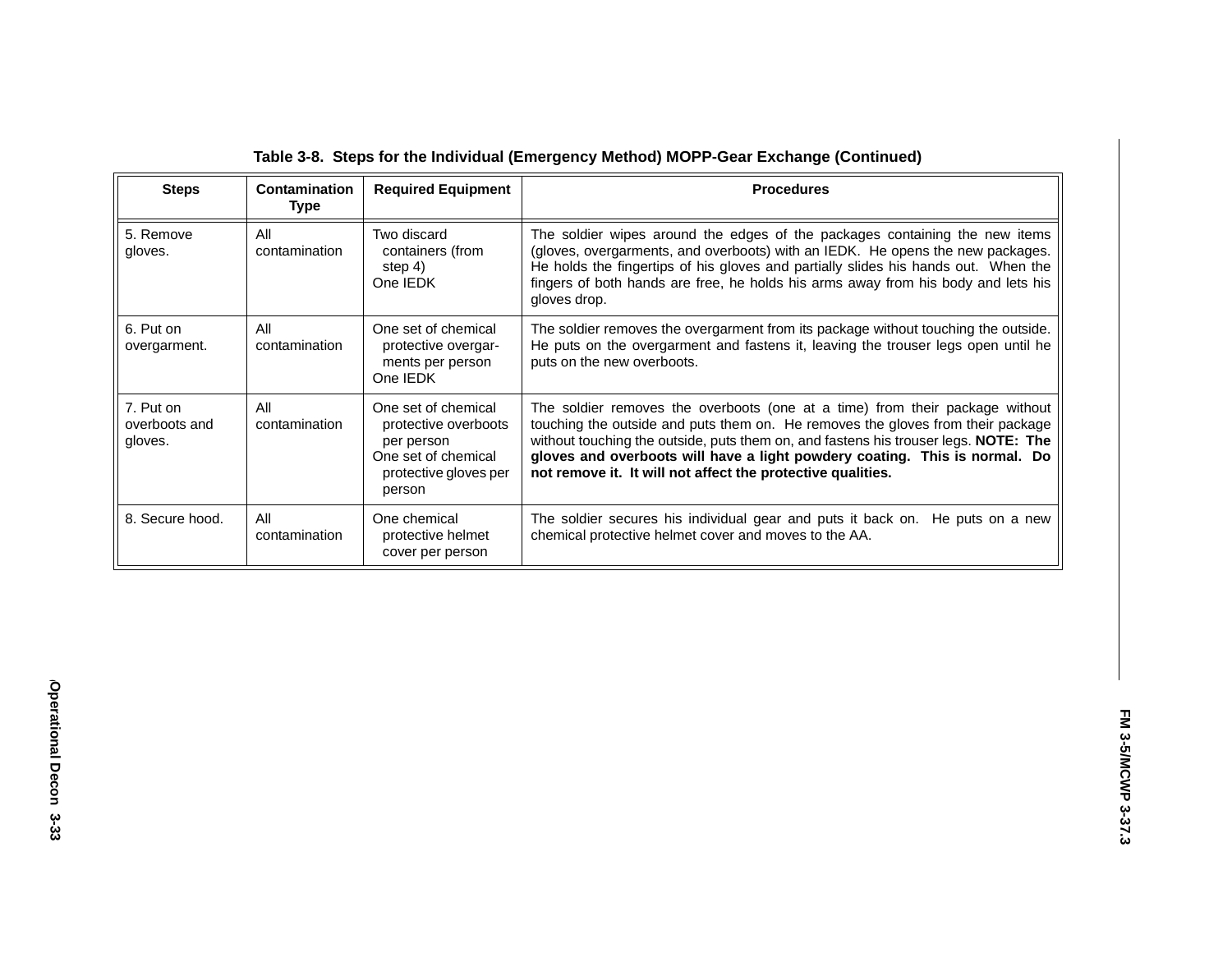| <b>Steps</b>                                                                                                                                         | Contamination<br><b>Type</b> | <b>Required Equipment</b>                                                                                     | <b>Procedures</b>                                                                                                                                                                                                                                                                                                                                                                                                                                                                                                                                                                                                                                                                                                                                                                                                                   |  |
|------------------------------------------------------------------------------------------------------------------------------------------------------|------------------------------|---------------------------------------------------------------------------------------------------------------|-------------------------------------------------------------------------------------------------------------------------------------------------------------------------------------------------------------------------------------------------------------------------------------------------------------------------------------------------------------------------------------------------------------------------------------------------------------------------------------------------------------------------------------------------------------------------------------------------------------------------------------------------------------------------------------------------------------------------------------------------------------------------------------------------------------------------------------|--|
| Decon gear-<br>1.<br>removes gross<br>contamination from<br>individual gear<br>(weapons, helmet,<br>load-bearing<br>equipment, and<br>mask carrier). | Chemical/<br>biological      | One IEDK                                                                                                      | The soldier uses M8 detector paper to determine the areas of gross contamination<br>and field-expedient absorbents (sand, dirt, or rags) to remove gross liquid<br>contamination. He should take special care to avoid touching these areas during<br>overgarment removal. He uses an IEDK to decon his individual gear (helmet, ICE,<br>weapon, and mask carrier).                                                                                                                                                                                                                                                                                                                                                                                                                                                                 |  |
|                                                                                                                                                      | Radiological                 | Hot, soapy water                                                                                              | The soldier removes and discards his chemical protective helmet cover. He brushes<br>or wipes radiological contamination from his individual gear. He washes it with hot,<br>soapy water (if available), then sets it aside to dry on an uncontaminated surface<br>(plastic, poncho, or similar material).                                                                                                                                                                                                                                                                                                                                                                                                                                                                                                                          |  |
| 2. Prepare to<br>decon-<br>facilitates later<br>removal of overgar-<br>ment trousers and<br>overboots.                                               | All<br>contamination         | Cutting tool                                                                                                  | The soldier removes the M9 detector paper from his overgarment. He unties the bow<br>in the coat retention cord if tied. He unfastens the webbing-strip snap at the bottom<br>front of his coat and releases the coat retention-cord loop at his waist. He loosens<br>the bottom of his coat by pulling the material away from his body. NOTE: If wearing<br>the M43 protective mask, tie the microphone cord to the hose of the mask. He<br>unfastens and loosely refastens the hook-and-pile fastener tapes at his wrists and<br>ankles. He unfastens or cuts the fasteners on his overboots. NOTE: The M40 voice<br>amplifier (M7) and the M42A2 detachable microphone cannot be<br>decontaminated and will be disposed of as contaminated waste; however,<br>ensure that these items are contaminated before disposing of them. |  |
| 3. Decon the mask<br>and hood-removes<br>gross contamination.                                                                                        | Chemical/<br>biological      | Two IEDKS per person                                                                                          | The soldier uses an IEDK to decon the exposed parts of his mask. He starts at the<br>eye-lens outserts and wipes down. He wipes all the exposed parts of the mask. He<br>wipes the front edge of his hood including the barrel lock and fasteners under his<br>chin. He then decons his gloves in preparation to release the hood seal. NOTE:<br>The soldier must pay particular attention to the areas between the fingers<br>when decontaminating the gloves.                                                                                                                                                                                                                                                                                                                                                                     |  |
|                                                                                                                                                      | Radiological                 | Three containers<br>(about 3-gallon<br>capacity)<br>Two sponges<br>Soapy water<br>Rinse water<br>Paper towels | The soldier wipes his mask and hood with a sponge dipped in hot, soapy water and<br>rinses them with a sponge dipped in clean water. He dries his mask and hood with<br>paper towels or rags. He then wipes his gloves. NOTE: Cool, soapy water is not<br>as effective for removing contamination, but it can be used if you scrub longer.<br>If the water supply is limited, use drinking water from your canteen with a wet sponge<br>or cloth. If water is not available, brush and dust off the radioactive dust particles.                                                                                                                                                                                                                                                                                                     |  |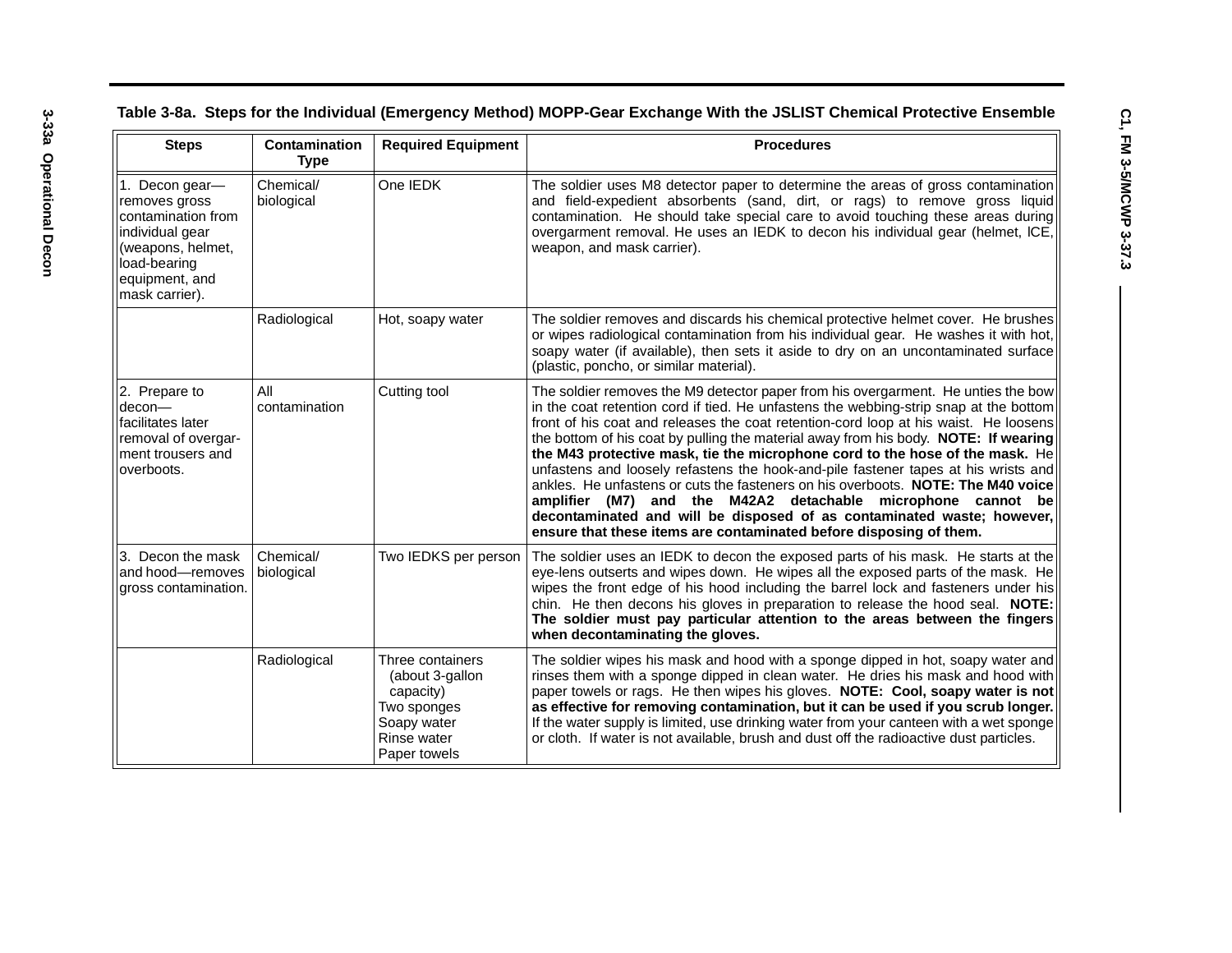| <b>Steps</b>                                                                                                                                                                       | Contamination<br><b>Type</b> | <b>Required Equipment</b>                                | <b>Procedures</b>                                                                                                                                                                                                                                                                                                                                                                                                                                                                                                                                                                                                                                                                                                                                                                                                                                                                                                                                                                                                                                                                                                                                                                                   |
|------------------------------------------------------------------------------------------------------------------------------------------------------------------------------------|------------------------------|----------------------------------------------------------|-----------------------------------------------------------------------------------------------------------------------------------------------------------------------------------------------------------------------------------------------------------------------------------------------------------------------------------------------------------------------------------------------------------------------------------------------------------------------------------------------------------------------------------------------------------------------------------------------------------------------------------------------------------------------------------------------------------------------------------------------------------------------------------------------------------------------------------------------------------------------------------------------------------------------------------------------------------------------------------------------------------------------------------------------------------------------------------------------------------------------------------------------------------------------------------------------------|
| 4. Remove the<br>chemical protec-<br>tive coat-limits the<br>spread of agents<br>and helps prevent<br>agents from pene-<br>trating through to<br>the undergarments<br>or the skin. | All<br>contamination         | Two discard containers<br>(for example, plastic<br>bags) | The soldier feels for and locates the suspender snap couplers on the outside of his<br>coat and releases them. He unties the drawcord if tied, presses the barrel lock<br>release, and unsnaps the barrel lock. NOTE: If the soldier has difficulty grasping<br>the barrel lock, he should use the drawcord to pull it away from his mask, allow-<br>ing him to grasp and unfasten it without touching the interior of his hood. He<br>unfastens the front closure flap and pulls the slide fastener from the chin to the bottom<br>of the coat. He grasps the hood by the outside surface near each end of the barrel<br>lock, lifts it off his head, and reverse rolls the hood one time while pulling the hood<br>towards the back of his head to remove it. He grasps the front side of the coat and<br>pulls it back until it is off his shoulders. He puts his arms behind his back and works<br>his arms out of the sleeves. NOTE: The soldier ensures that the outside of the<br>coat does not touch his body. He lays the coat on the ground, black side up.<br>NOTE: The soldier will use the coat later as an uncontaminated surface to stand<br>on when putting on his new overgarment. |
|                                                                                                                                                                                    |                              |                                                          | <b>CAUTION</b><br>The soldier must take care to avoid contaminating the inside surface of his<br>coat.                                                                                                                                                                                                                                                                                                                                                                                                                                                                                                                                                                                                                                                                                                                                                                                                                                                                                                                                                                                                                                                                                              |
| 5. Remove the<br>chemical protec-<br>tive trousers/over-<br>boots.                                                                                                                 | All<br>contamination         | Two discard containers<br>(from step 4)                  | The soldier unfastens the hook-and-pile fastener tapes at his waistband, unfastens<br>the two front closure snaps, and opens the fly slide fastener on the front of his trou-<br>sers. He loosens his overboots by alternately stepping on each heel and pulling up on<br>his foot. The soldier grasps his trousers and pushes them down to his knees. He<br>walks out of his trousers and overboots simultaneously and steps onto the black side<br>of the coat.                                                                                                                                                                                                                                                                                                                                                                                                                                                                                                                                                                                                                                                                                                                                   |
|                                                                                                                                                                                    |                              |                                                          | <b>CAUTION</b><br>The soldier must take care to avoid contaminating his clothing and skin.                                                                                                                                                                                                                                                                                                                                                                                                                                                                                                                                                                                                                                                                                                                                                                                                                                                                                                                                                                                                                                                                                                          |
| 6. Remove the<br>chemical protec-<br>tive gloves/liners.                                                                                                                           | All<br>contamination         | Two discard containers<br>(from step 4)                  | The soldier wipes around the edges of the packages containing the new items<br>(gloves, overgarments, and overboots) with an IEDK and then opens them. He holds<br>the fingertips of his gloves and partially slides his hands out. When the fingers of both<br>hands are free, he holds his arms away from his body and lets his gloves drop. He<br>removes the protective glove inserts and discards them.                                                                                                                                                                                                                                                                                                                                                                                                                                                                                                                                                                                                                                                                                                                                                                                        |
|                                                                                                                                                                                    |                              |                                                          | <b>CAUTION</b><br>The soldier must take care to avoid letting his gloves come in contact with the<br>coat spread on the ground.                                                                                                                                                                                                                                                                                                                                                                                                                                                                                                                                                                                                                                                                                                                                                                                                                                                                                                                                                                                                                                                                     |

### Table 3-8a. Steps for the Individual (Emergency Method) MOPP-Gear Exchange With the JSLIST **Chemical Protective Ensemble (continued)**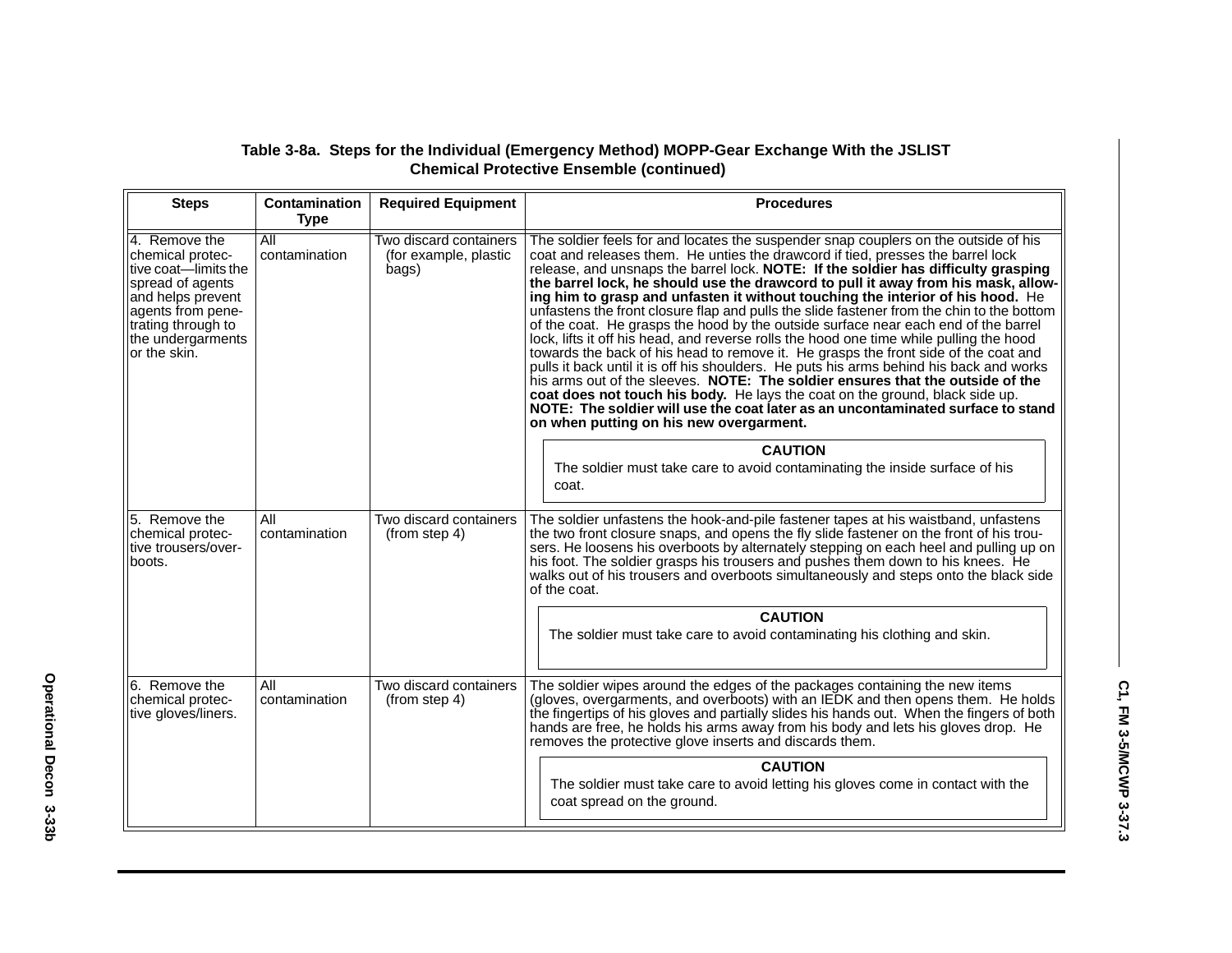# **Chemical Protective Ensemble (continued)**

| <b>Steps</b>                                       | <b>Contamination</b><br><b>Type</b> | <b>Required Equipment</b>                                 | <b>Procedures</b>                                                                                                                                                                                                                                                                                                                                                                                                                                                                                                                                                                                                                                                                                                                          |
|----------------------------------------------------|-------------------------------------|-----------------------------------------------------------|--------------------------------------------------------------------------------------------------------------------------------------------------------------------------------------------------------------------------------------------------------------------------------------------------------------------------------------------------------------------------------------------------------------------------------------------------------------------------------------------------------------------------------------------------------------------------------------------------------------------------------------------------------------------------------------------------------------------------------------------|
| 7. Put on the<br>chemical protective<br>trousers.  | All<br>contamination                | One JSLIST chemical<br>protective ensemble<br>per person  | The soldier removes the trousers from the package without touching the outside. He<br>puts them on, closes the slide fastener, and fastens the two fly opening snaps. He<br>pulls the suspenders over his shoulders and fastens the snap couplers. He adjusts<br>the length of the suspenders to ensure a comfortable fit. He adjusts the hook-and-<br>pile tape at the waistband for a snug fit.                                                                                                                                                                                                                                                                                                                                          |
|                                                    |                                     |                                                           | <b>CAUTION</b>                                                                                                                                                                                                                                                                                                                                                                                                                                                                                                                                                                                                                                                                                                                             |
|                                                    |                                     |                                                           | The soldier must take care to ensure that the trousers touch only the<br>uncontaminated surface.                                                                                                                                                                                                                                                                                                                                                                                                                                                                                                                                                                                                                                           |
| 8. Put on the<br>chemical protective<br>coat.      | All<br>contamination                | One JSLIST chemical<br>protective ensemble<br>per person  | The soldier removes the coat from the package without touching the outside. He<br>puts on the coat, closes the slide fastener up as far as the chest, and secures the<br>front closure hook-and-pile fastener tape on the front flap up as far as his chest. He<br>pulls the bottom of his coat down over his trousers. He grasps the loop on the back of<br>his coat and pulls it out and away from the back of the coat. He brings the loop for-<br>ward between his legs, pulling on it so that the bottom of the coat fits snugly over his<br>trousers. He places the loop over the webbing-strip snap on the front of the coat and<br>fastens it. He adjusts the retention cord if necessary and ties the excessive cord in a<br>bow. |
|                                                    |                                     |                                                           | <b>CAUTION</b><br>The soldier must take care to ensure that his body and clothing touch only<br>the inner surface of the coat.                                                                                                                                                                                                                                                                                                                                                                                                                                                                                                                                                                                                             |
| 9. Put on the<br>chemical protective<br>overboots. | All<br>contamination                | One set of chemical<br>protective overboots<br>per person | The soldier removes the overboots from the package without touching the outside.<br>He puts the overboots on over his combat boots, adjusts/secures the fasteners, pulls<br>his trouser legs over the overboots, and secures the two hook-and-pile fastener<br>tapes on each ankle so they fit snugly around his overboot.                                                                                                                                                                                                                                                                                                                                                                                                                 |
| 10. Put on the<br>chemical protective<br>hood.     | All<br>contamination                | One JSLIST chemical<br>protective ensemble<br>per person  | The soldier puts the hood on his head, completely closes the front slide fastener on<br>his coat, and secures the hook-and-pile fastener tape on the front flap as far as the<br>top of the slide fastener. He places the edge of the hood around the edge of the<br>mask and secures the hook-and-pile fastener tape on the hood. He pulls the draw-<br>cord tight around the edge of the mask, snaps the ends of the barrel lock together,<br>squeezes both ends of the barrel lock while pulling the drawcord, slides the barrel<br>lock up under his chin to keep the cord in place, and ties off the drawcord if needed.                                                                                                              |
|                                                    |                                     |                                                           | <b>WARNING</b><br>The barrel lock release button must face away from the user when worn to<br>avoid the barrel lock from unfastening and possibly exposing the user to con-<br>tamination.                                                                                                                                                                                                                                                                                                                                                                                                                                                                                                                                                 |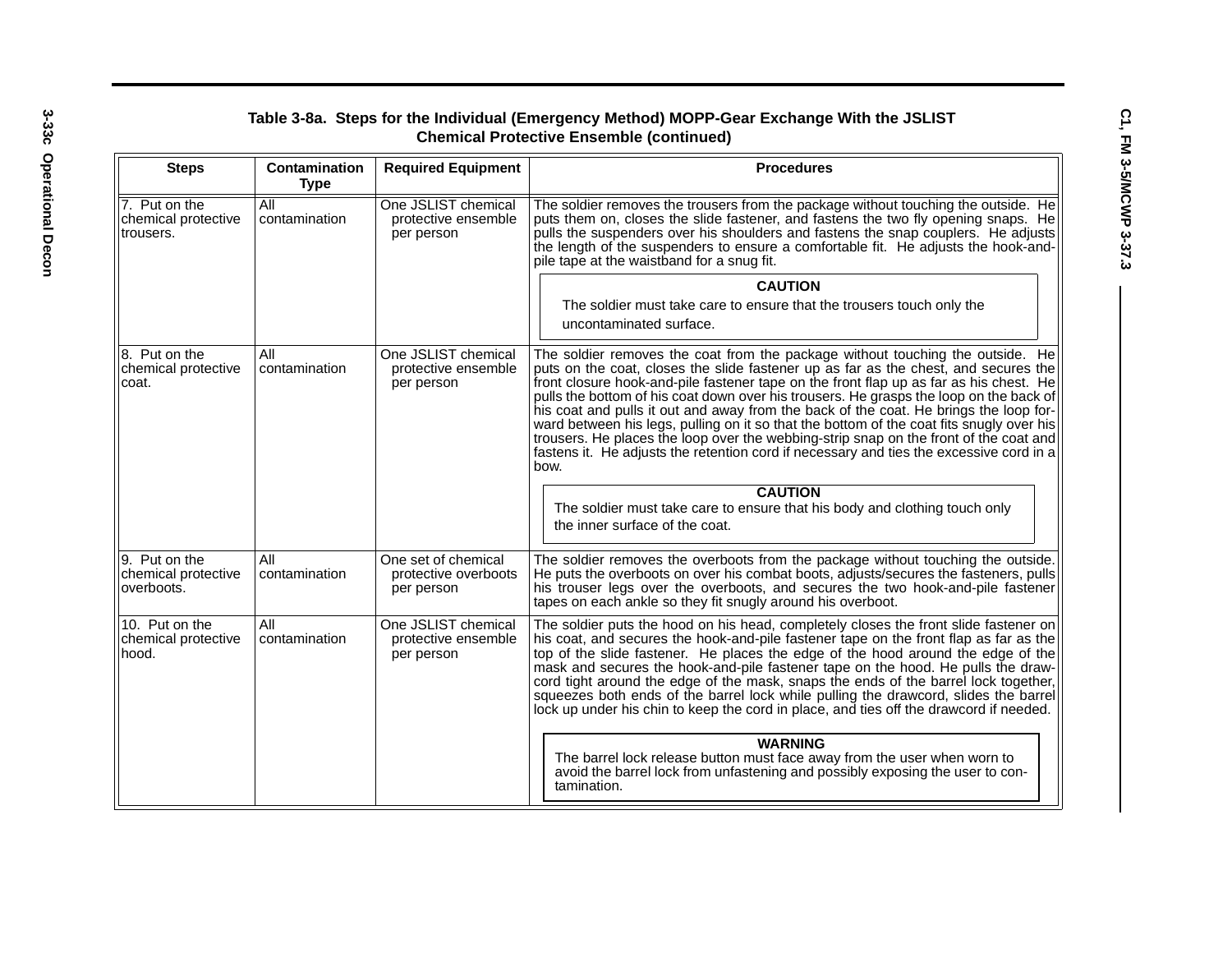### **Chemical Protective Ensemble (continued)** Table 3-8a. Steps for the Individual (Emergency Method) MOPP-Gear Exchange With the JSLIST **Chemical Protective Ensemble (continued)**

| <b>Steps</b>                                              | Contamination<br>Type | Required<br>Equipment                                                                  | <b>Procedures</b>                                                                                                                                                                                                                                                                                       |
|-----------------------------------------------------------|-----------------------|----------------------------------------------------------------------------------------|---------------------------------------------------------------------------------------------------------------------------------------------------------------------------------------------------------------------------------------------------------------------------------------------------------|
| 11. Put on the<br>chemical protec-<br>tive gloves/liners. | All<br>contamination  | One set of chemical<br>protective gloves<br>with liners per per-<br>son (correct size) | The soldier removes the gloves/liners from the package without touching the out-<br>side. He puts on the liners and gloves, pulls the cuffs of the coat over the gloves,<br>and fastens the hook-and-pile tapes on each sleeve of the coat. He puts on the M9<br>detector paper as required by the SOP. |
| 12. Secure the<br>gear.                                   | All<br>contamination  | One chemical protec-<br>tive helmet cover<br>per person                                | The soldier places the new chemical protective helmet cover on the PASGT helmet<br>if used. He uses the buddy system to check the fit of all secured gear.                                                                                                                                              |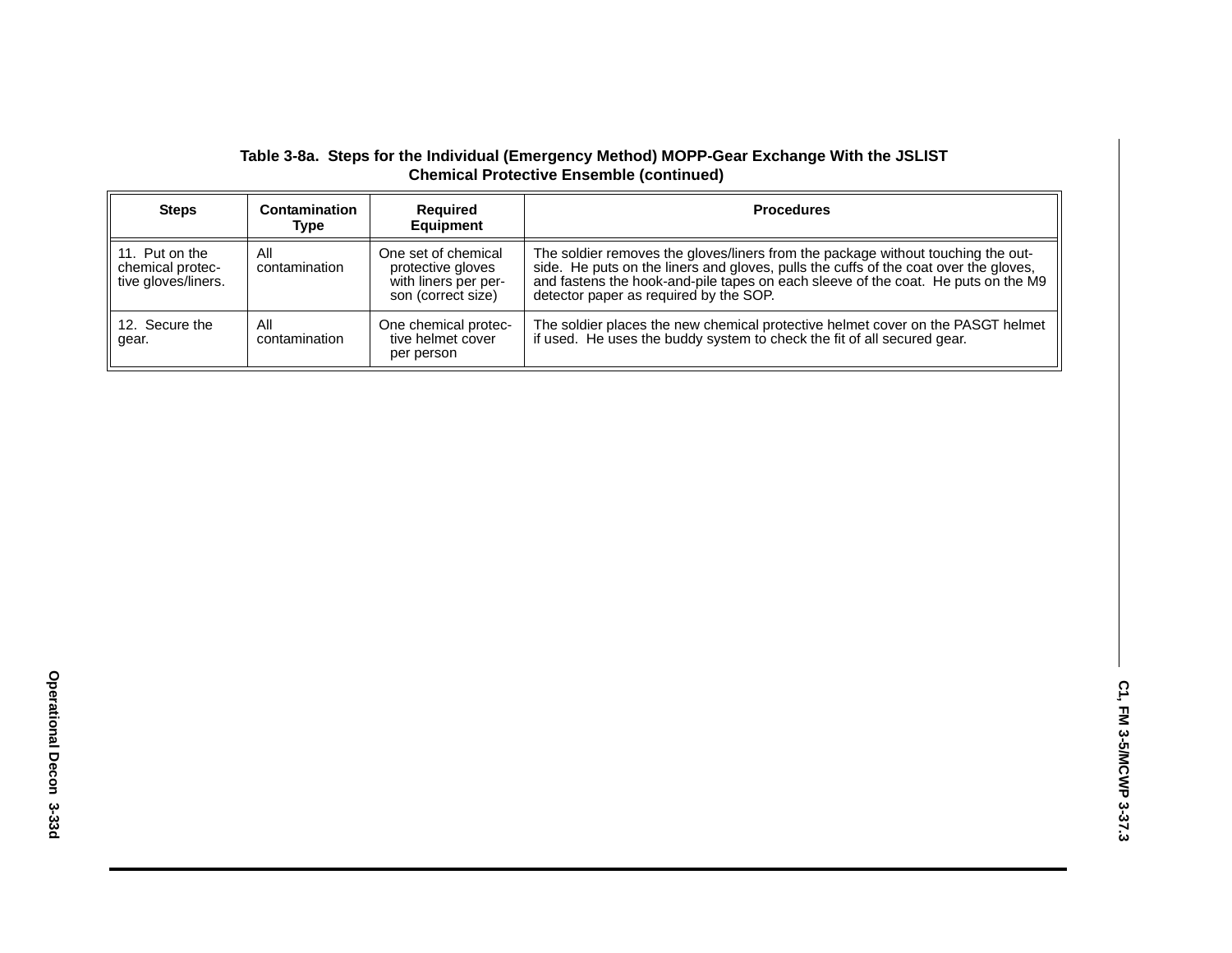| <b>Steps</b>                                                                                                                                         | Contamination<br><b>Type</b> | <b>Required Equipment</b> | <b>Procedures</b>                                                                                                                                                                                                                                                                                                                                                                                                                                                                                                                                                                                                                                                                                                      |  |
|------------------------------------------------------------------------------------------------------------------------------------------------------|------------------------------|---------------------------|------------------------------------------------------------------------------------------------------------------------------------------------------------------------------------------------------------------------------------------------------------------------------------------------------------------------------------------------------------------------------------------------------------------------------------------------------------------------------------------------------------------------------------------------------------------------------------------------------------------------------------------------------------------------------------------------------------------------|--|
| 1. Decon gear-<br>removes gross<br>contamination<br>from individual<br>gear (weapon,<br>helmet, load-<br>bearing<br>equipment, and<br>mask carrier). | Chemical/<br>biological      | One IEDK                  | The soldier uses M8 detector paper to determine the areas of gross contamination<br>and field-expedient absorbents (sand, dirt, or rags) to remove gross liquid<br>contamination. He should take special care to avoid touching these areas during<br>overgarment removal. He uses an IEDK to decon his individual gear (helmet LCE,<br>weapon, and mask carrier).                                                                                                                                                                                                                                                                                                                                                     |  |
|                                                                                                                                                      | Radiological                 | Hot, soapy water          | The soldier brushes or wipes radiological contamination from his individual gear.<br>He washes it with hot, soapy water (if available) then sets it aside to dry on an<br>uncontaminated surface (plastic, poncho, or similar material).                                                                                                                                                                                                                                                                                                                                                                                                                                                                               |  |
| 2. Prepare to<br>decon-<br>facilities removal<br>of overgarment<br>trousers and<br>overboots.                                                        | All<br>contamination         | Cutting tool              | The soldier unfastens the shoulder straps on his hood, pulls them over his<br>shoulders, and reattaches them to the front of the hood. He loosens the drawcord<br>on the hood of his protective mask. NOTE: If wearing the M43 protective mask,<br>tie off the microphone cord to the hose of the mask. He removes the M9<br>detector paper from his overgarment and unties/cuts the drawcords on the trouser<br>legs of his overgarment. He unzips the trouser legs and rolls a cuff in each trouser<br>leg, ensuring that the cuffs do not come above the top of his overboots. He<br>unfastens or cuts the fasteners on the overboots.                                                                              |  |
| 3. Decon mask<br>and hood-<br>removes gross<br>contamination<br>from the mask and<br>hood.                                                           | Chemical/<br>biological      | One IEDK                  | The soldier wipes the eye-lens outserts on his mask from the top down. He wipes<br>his mask and gloves and rolls his hood. He grasps the straps of the hood and lifts<br>the hood off his shoulders and partially over his head until most of the back of his<br>head is exposed. He rolls the hood, starting at the chin, and works around the<br>entire mask until the rolled hood will stay up and off of his shoulders. He tucks the<br>straps and neck cord into the roll. He rolls the hood tightly against his mask without<br>pulling the hood off the back of his head. He tucks the tail between the upper part<br>of the canister and the mask. (Tie the tail over and under the hose for the M42<br>mask.) |  |
|                                                                                                                                                      |                              |                           | The soldier removes the applicator mitt from the package with his nondominant<br>hand. Making a "V", he wipes down his hand, paying particular attention to the<br>areas between his fingers. Once he has thoroughly wiped down his dominant<br>hand, he must insert it into the applicator mitt and thoroughly wipe down his other<br>hand.                                                                                                                                                                                                                                                                                                                                                                           |  |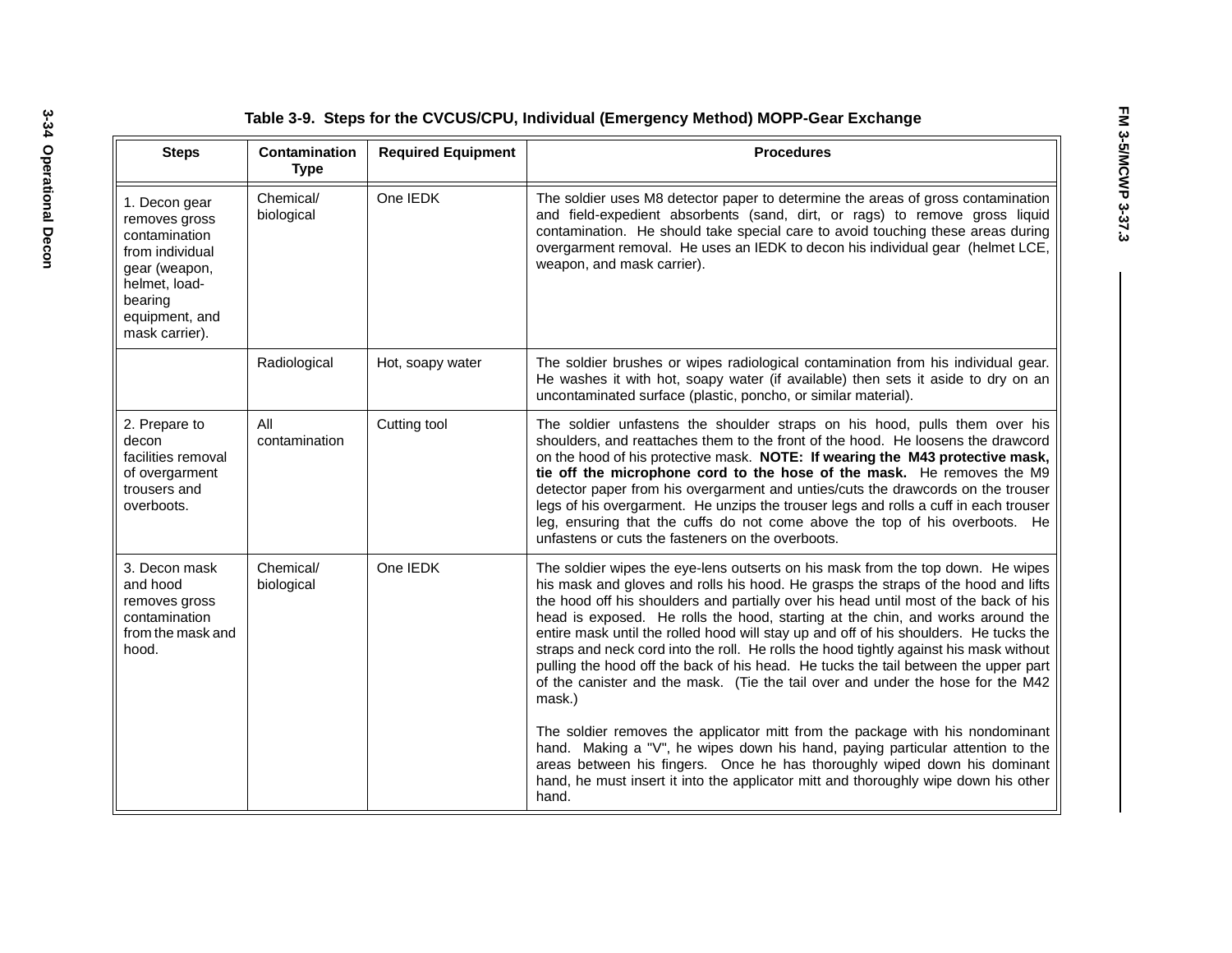

**Figure 4-1. Thorough-Decon Site**



**Figure 4-2. Contamination Levels**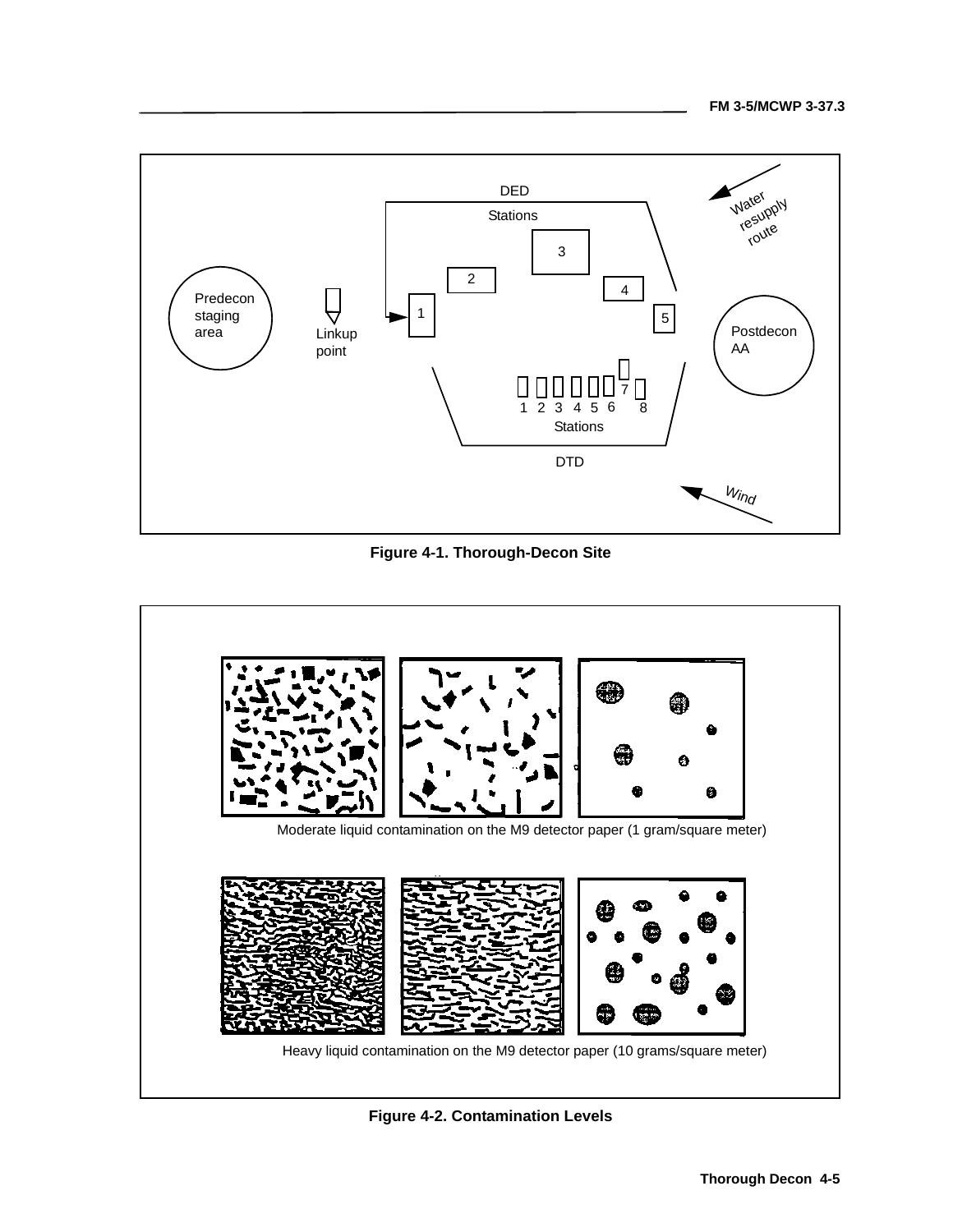### **Vehicle Crews**

4-19. The vehicle crews, except for the drivers, dismount. As the crews dismount, they remove all contaminated equipment, to include electro-optical systems from the top and sides of the vehicles. Once the crews have exited the vehicle, they will not reenter. This prevents contamination from being spread into the vehicle interior.

### **Vehicle Preparation**

4-20. Using the pioneer tools from the contaminated vehicles, the crews remove all heavy mud and debris. They concentrate on the vehicle's undercarriage, which is the most likely place for contamination to collect and the hardest place to decon. Once the crews are finished with the pioneer tools, they are placed back on the vehicle. Initial removal of the mud and debris makes it more likely that the decon wash will remove any remaining contamination.

4-21. Seat covers (when applicable), canvas items, camouflage netting, and any other materials that can absorb liquid contamination are removed. These items create a potential transfer hazard and are not easily decontaminated. Left untreated, absorbed chemical agents will desorb after being decontaminated and will create a vapor hazard. Remove items that cannot be decontaminated by the standard methods used in the DTD, and place them at the collection point. Chemical-unit personnel provide advice concerning the decon or disposal of these items.

4-22. Design vehicle-loading plans to minimize the amount of equipment carried on the outside of the vehicle that cannot be readily decontaminated. Whenever possible, NBC covers should be used when a chemical attack is expected (see FM 3-4). All NBC covers are removed and disposed of as contaminated waste during the predecon actions.

### **DED AND DTD AREAS**

4-23. In coordination with the chemical unit leader operating the decon site, the contaminated unit begins sending contaminated vehicles by priority for processing. Communication is maintained between the predecon staging area and the chemical unit leaders. All assistant vehicle drivers are the first individuals sent through the DTD to ensure that there is a driver exchange at station 3 (see paragraph 4-100).

### **POSTDECON AA**

 $\mathbf I$ 

4-24. The chemical unit leader selects the general location for the postdecon AA. It must be big enough to hold the entire unit undergoing the thorough decon with proper cover and concealment. The postdecon AA is located about 0.62-mile upwind from the DED and DTD areas. The unit assembles in the postdecon AA after completing DTD and DED operations. The unit occupies the postdecon AA before moving to a reconstitution location or a tactical AA to prepare for future operations.

## **DETAILED TROOP DECON**

4-25. The contaminated unit or its higher HQ is responsible for setting up, operating, manning, and closing the DTD area at the thorough-decon site. The chemical unit leader determines the general location of the DTD within the decon site and provides technical advice on setting up, operating, and closing the DTD area. The supervisor of the DTD must establish a work/rest cycle.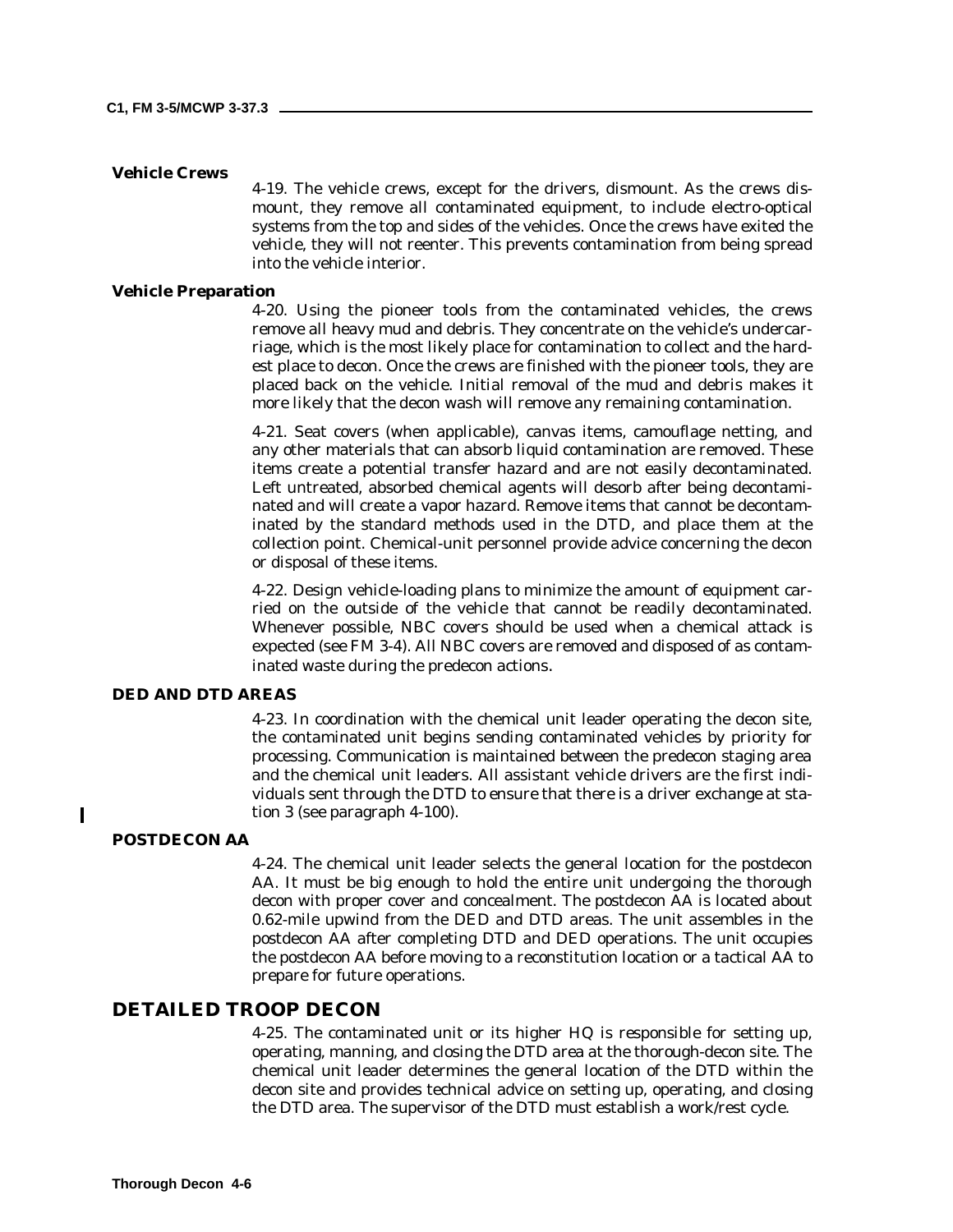4-26. There are eight stations for a DTD. Spacing between the stations is 10 to 16 feet (see Figure 4-3, page 4-8). Recapitulation of personnel and equipment for a DTD is provided at Table 4-2, page 4-9.

### **STATION 1 - INDIVIDUAL-GEAR DECON**

**NOTE: Soldiers wearing the JSLIST chemical protective overgarment will execute station 1 procedures in the same manner as prescribed for the BDO.**

4-27. At this station, contamination is removed from individual gear (LCE, mask carrier, helmet, and weapon) to a negligible risk level (see Chapter 1 of this manual).

### **Preparation**

4-28. At this station, the following equipment and supplies are needed:

- **•** Four 30-gallon containers for each two decon lanes used.
- **•** 2 long-handled brushes for each two decon lanes used.
- **•** Sufficient STB slurry mix for chemical contamination.
- **•** Hot, soapy water and a sponge for radiological contamination.
- **•** Rinse water.
- **•** 2 ponchos or plastic sheets.
- **•** Engineer tape.

4-29. Dig a sump that is 6 feet long, 6 feet wide, and 4 feet deep (minimum). Place three 30-gallon containers near the sump for ease of changing. Fill two containers with an STB slurry mix. Fill the other two containers with clean water for rinsing and place it about 3 feet forward of the STB cans. Place two long-handled scrub brushes at each can of STB slurry.

4-30. To prepare the slurry, mix 100 pounds of STB with 20 gallons of hot water. The chemical unit provides the hot water. Change the mixture after 20 soldiers have decontaminated their gear. The rinse water should be changed after every 10 soldiers or when it appears dirty (place the waste mixture in the sump).

4-31. Place a poncho or a plastic sheet on the ground at the checkpoint. Divide the poncho or the sheet in half using engineer tape. This is the contamination control line. The checkpoint will be a minimum of 10 feet from all other stations in order to get a true reading on the detection equipment. Place the following chemical detection/identification equipment at the checkpoint for an average company-sized unit:

- **•** 1 CAM.
- **•** 8 books of M8 detector paper.
- **•** 4 M256A1 detector kits.
- **•** 100 plastic trash bags.
- **•** 1 AN/VDR-2 for radiological contamination.

4-32. Three soldiers are required to operate this station. One soldier supervises the decon of the individual gear and takes the decontaminated equipment to the checkpoint. He also prepares a new slurry mixture as necessary. One soldier remains at the checkpoint and checks all the gear using the detection equipment to ensure that it is decontaminated. One soldier transports the decontaminated gear to the reissue point.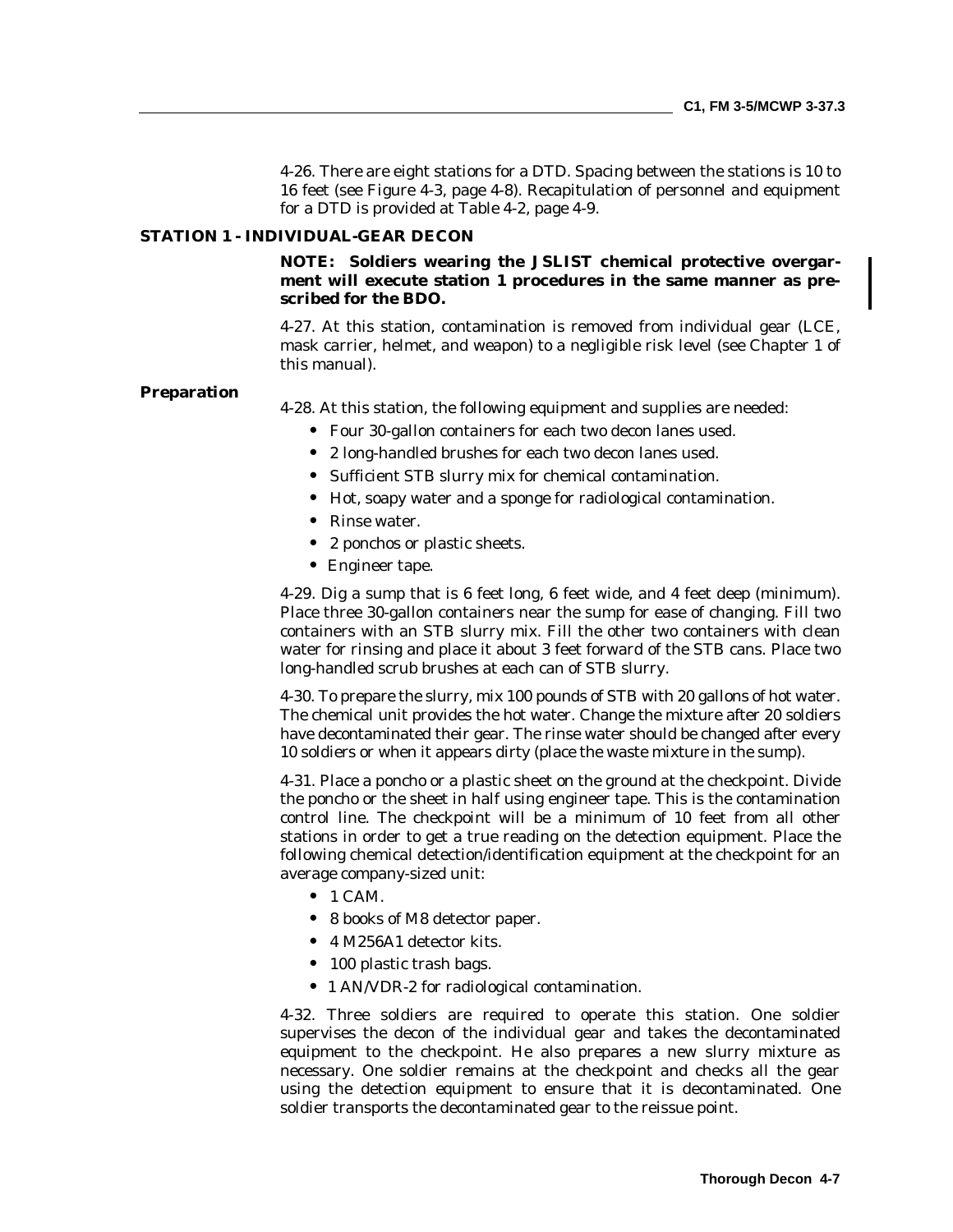

**C1, FM 3-5/MCWP 3-37.3**

C1, FM 3-5/MCWP 3-37.3

**Figure 4-3. DTD Layout**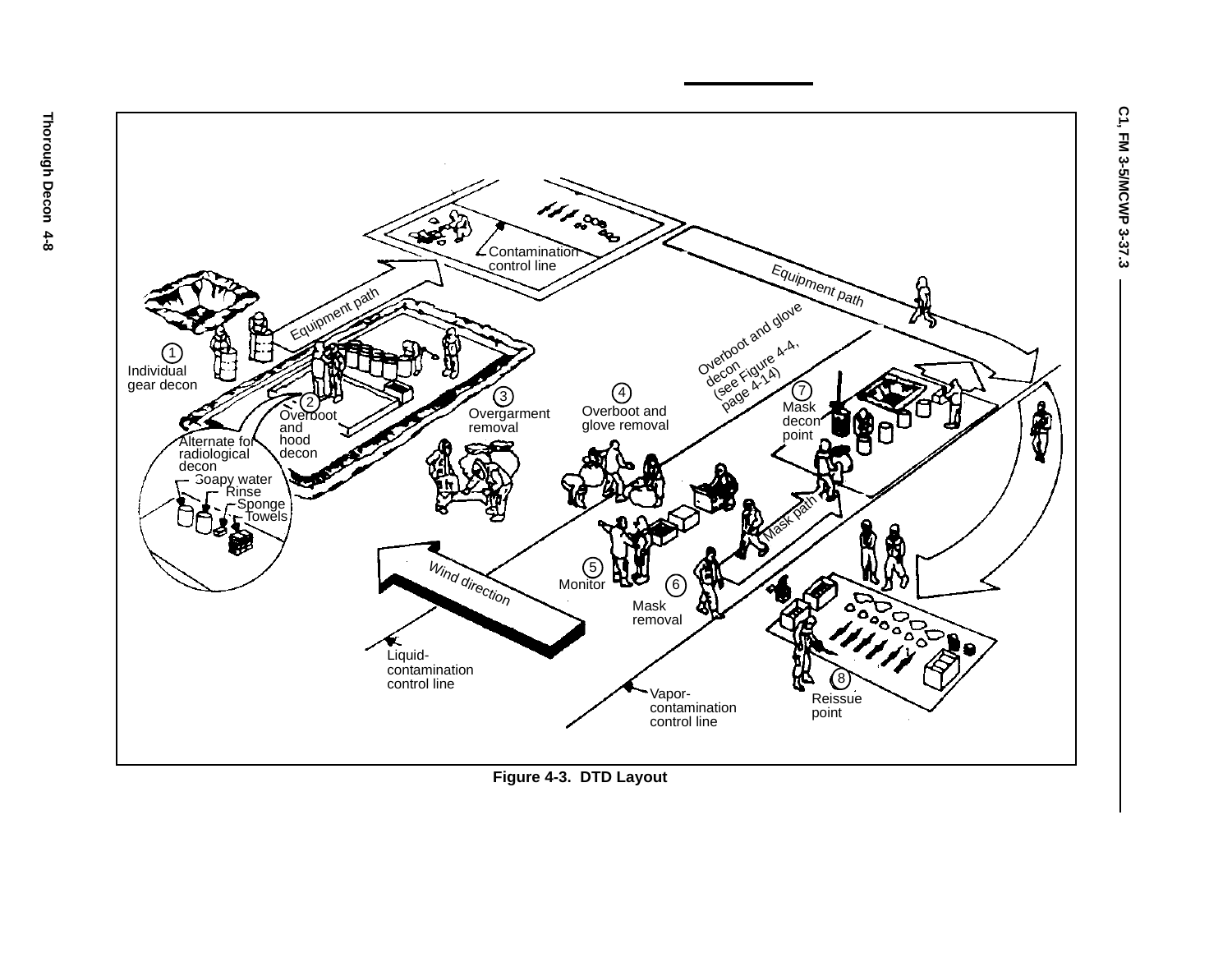| <b>Stations</b>                                                                                                                              | <b>Personnel</b>                                             | <b>Equipment/Supplies</b>                                                                                                                                                                                                                                                                   |  |  |  |
|----------------------------------------------------------------------------------------------------------------------------------------------|--------------------------------------------------------------|---------------------------------------------------------------------------------------------------------------------------------------------------------------------------------------------------------------------------------------------------------------------------------------------|--|--|--|
| Station 1 - individual-gear<br>decon                                                                                                         | 2 attendants<br>1 monitor (CAM operator)                     | 4 30-gallon containers<br>2 long-handled brushes<br>2 ponchos or plastic sheets<br>1 CAM<br>8 books of M8 detector paper<br>4 M256A1 detector kits<br>100 plastic trash bags<br>Sufficient STB slurry mix<br>Rinse water<br>*Hot, soapy water<br>*AN/VDR-2<br>*Sponge                       |  |  |  |
| Station 2 - overboots and hood<br>decon                                                                                                      | 1 attendant                                                  | Cutting tool<br>One SKD or IEDK per person<br>Large plastic sheet<br>Plastic trash bags (as required)<br>10 drums of STB<br>1 shovel                                                                                                                                                        |  |  |  |
| Station 3 - overgarment<br>removal                                                                                                           | 1 attendant                                                  | 2 30-gallon containers<br>100 plastic trash bags<br>10 boxes of SDKs                                                                                                                                                                                                                        |  |  |  |
| Station 4 - overboot and glove<br>removal                                                                                                    | 3 attendants                                                 | 8 30-gallon containers<br>2 long-handled brushes<br>M8 detector paper (as required)<br>1 immersion heater<br>100 plastic trash bags<br>1 CAM<br>Engineer tape<br>1 cutting tool<br>2 ponchos or large plastic sheets<br>10 percent STB/HTH solution<br>Hot, soapy water<br>Cold rinse water |  |  |  |
| Station 5 - monitor                                                                                                                          | 1 attendant (CAM operator)<br>1 aidman (or combat lifesaver) | 1 CAM<br>First aid supplies<br>5 books of M8 detector papers<br>1 case of SDKs                                                                                                                                                                                                              |  |  |  |
| Station 6 - mask removal                                                                                                                     | 2 attendants                                                 | 1 M8A1 or M22 ACAA<br>Engineer tape                                                                                                                                                                                                                                                         |  |  |  |
| Station 7 - mask decon point                                                                                                                 | 2 attendants<br>1 monitor                                    | 1 30-gallon container<br>4 3-gallon containers<br>1 CAM<br>2 sponges<br>One case of paper towels<br>1 immersion heater<br>Mask sanitizing solution<br>Hot, soapy water<br>Rinse water                                                                                                       |  |  |  |
| Station 8 - reissue point                                                                                                                    | Unit NBC NCO/supply sergeant                                 | Mask PLL                                                                                                                                                                                                                                                                                    |  |  |  |
| * Denotes the equipment needed for radiological contamination.<br>NOTE: Assume that an operational decon was done before the thorough decon. |                                                              |                                                                                                                                                                                                                                                                                             |  |  |  |

# **Table 4-2. DTD Personnel and Equipment Recapitulation**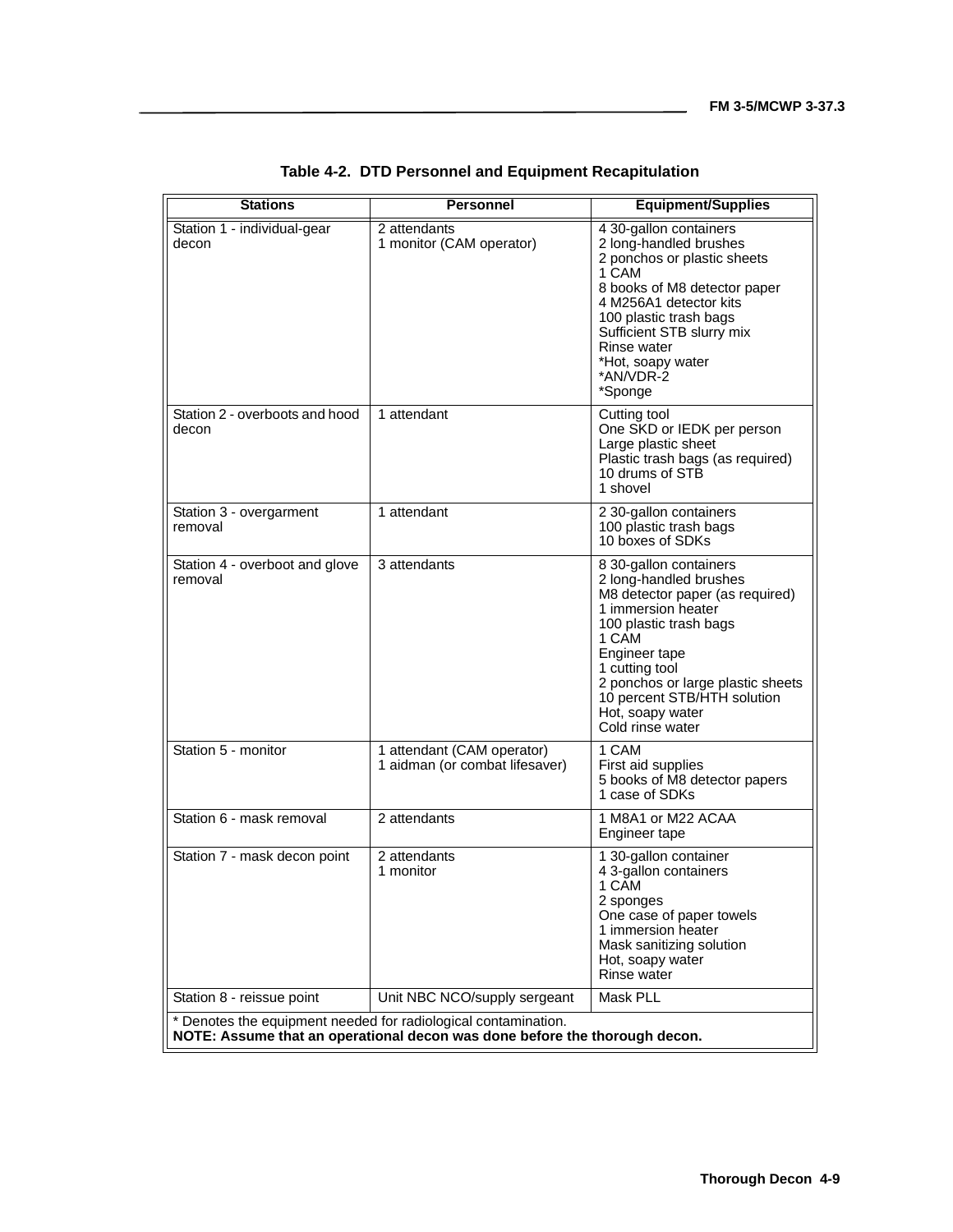### **Execution**

4-33. The soldier decontaminates his gear by washing and scrubbing it for 6 minutes in a decontaminant container with hot, soapy water or an STB slurry mix. If he is wearing the M42 mask, he should use hot, soapy water and a sponge or an STB slurry mix to decon the hose and canister.

4-34. The soldier dips his gear into the clean water and rinses it for 4 minutes then hands it to the attendant and proceeds to the next station. The attendant takes the gear to the equipment checkpoint and places the decontaminated gear on the "dirty" side of the contamination control line and returns to the containers to pick up more gear. The monitor at the checkpoint checks the gear using the appropriate detection device and the procedures associated with that device. If the residual contamination exceeds negligible risks, recycle the gear and decon it again (see Chapter 1 of this manual). If the gear passes the check, place it on the clean side of the contamination control line. The attendant will carry the equipment to the reissue point.

4-35. Depending on the time available, more extensive washing and checking procedures may be used. The longer the gear is washed or left out in the air after washing, the lower the contamination level. The gear may be put in closed areas or plastic bags and checked for hazardous vapors with the M256A1 detector kit or the CAM. The CAM only detects the G-series nerveagent vapors and the H-series blister-agent vapors.

**Risk**

4-36. If this step is not done properly, contamination may remain on the equipment. The resulting vapor hazard could cause casualties to unmasked personnel, particularly in closed areas (vehicle interiors) or heavily wooded areas where air circulation is poor.

### **STATION 2 - OVERBOOT AND HOOD DECON**

4-37. At this station, gross contamination on overboots, trouser legs, mask, and hood is neutralized. If ample hoods are available at the reissue point, the hood should be cut away.

### **Preparation**

4-38. Prepare a shuffle pit by digging a shallow pit about 3 feet long, 3 feet wide, and 6 inches deep. Fill the shuffle pit with an STB dry mix or an STB slurry, depending on water availability. Prepare the STB dry mix by mixing three parts of earth to two parts of STB. Prepare the STB slurry in the same manner as at station 1 (see paragraph 4-30). Add more STB to the mix after 10 soldiers have processed through the shuffle pit. The chemical unit will provide 10 drums of STB for every company-sized unit that goes through the station.

4-39. At this station, the following equipment and supplies are needed for the mask and the shuffle pit: 1 cutting tool for each decon lane used, 1 SDK or IEDK per person, plastic trash bags (as required), 10 drums of STB, and 1 shovel (to mix).

4-40. One soldier is required to operate this station. The attendant directs and "observes" the soldiers as they decon their overboots and hoods.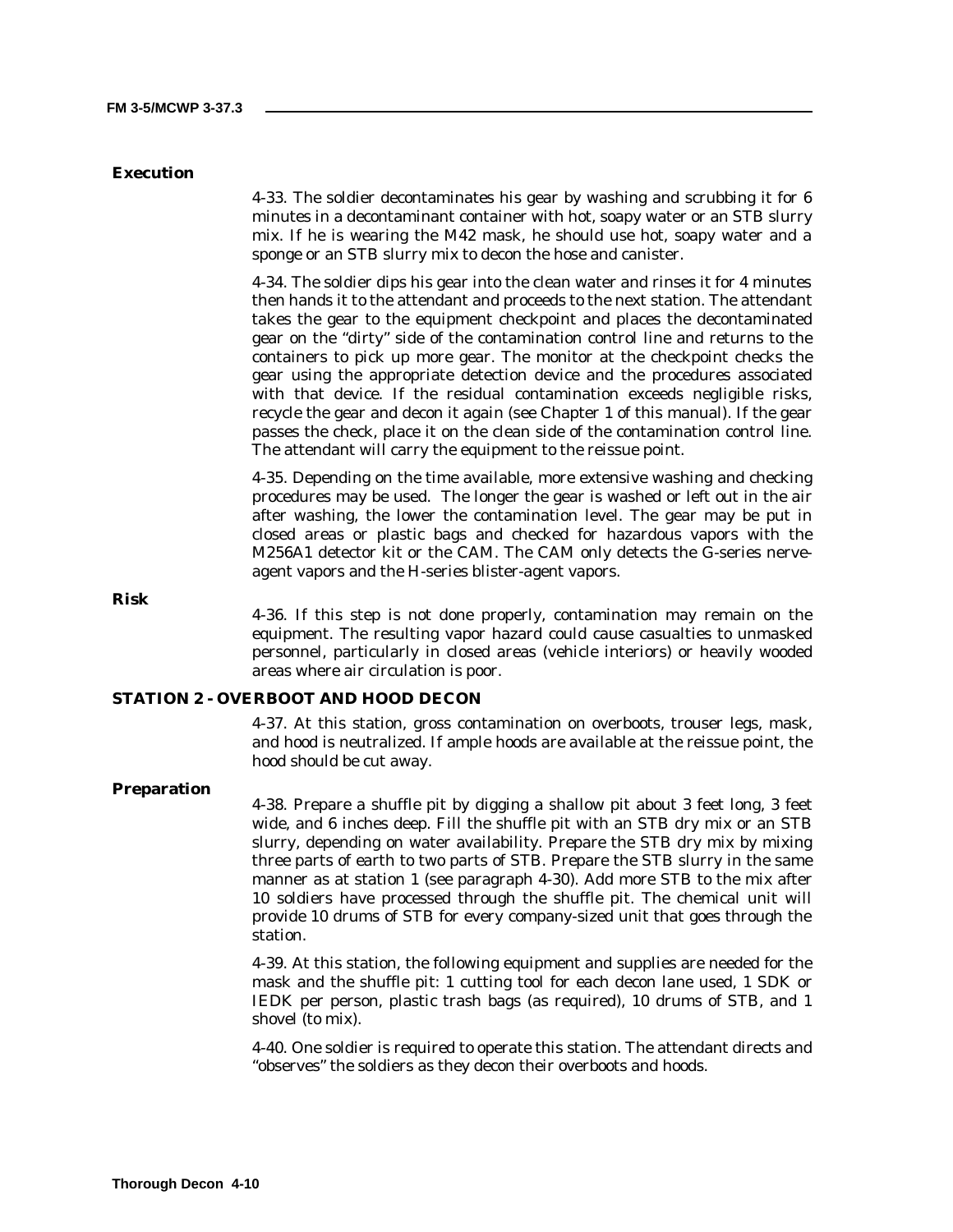### **Execution**

4-41. The soldier walks into the shuffle pit and spreads his legs apart (doubleshoulder width), bends at the waist, and uses his hands to thoroughly rub the STB dry mix or the STB slurry on his overboots and lower trousers legs. He should take special care to rub the rear of his overboots. He should also remove any excess decontaminant from his gloves.

### **NOTE: If the JSLIST chemical protective overgarment is worn, proceed to paragraphs 4-44 and 4-45.**

4-42. If a replacement hood is available, remove the hood as follows. Buddy #1 cuts the shoulder straps and drawcord on Buddy #2's hood. Buddy #1 pulls Buddy #2's hood inside out over the front of the mask, being careful not to touch the exposed neck or head. Buddy #1 gathers Buddy #2's hood in one hand and using a cutting tool, cuts away the hood as close as possible to the eye-lens outsert, voicemitter, and inlet-valve covers. Make sure nothing is left dangling below the bottom of the mask.

4-43. If a replacement hood is not available, Buddy #1 decontaminates and rolls Buddy #2's hood in the same manner as for a MOPP-gear exchange. When the task is completed, Buddy #1 and Buddy #2 reverse roles.

**NOTE: Soldiers should check their overboots, rubber gloves, and overgarment for damage. Any rips, tears, or punctures in these items should be reported to the monitor at station 5. This allows the monitor at station 5 to check the soldiers for chemical-agent symptoms and their clothing for possible contamination.**

4-44. Buddy #1 decontaminates his own gloves. He loosens Buddy #2's overgarment hood by unfastening the barrel lock. **(NOTE: If there is difficulty unfastening the barrel lock, loosen the drawcord.)** He then loosens the drawcord around the edge of the hood and unfastens the hook-andpile fastener tape at the chin. Buddy #1 must take care to avoid touching Buddy #2's skin and throat area.

4-45. Buddy #1 removes Buddy #2's overgarment hood by opening the frontclosure flap and pulling the slide fastener from the chin down to the chest. Buddy #1 instructs Buddy #2 to turn around. Buddy #1 grasps the back of Buddy #2's hood, rolls the hood inside out (being careful not to contaminate the inner garment), and pulls the hood off.

**Risk**

4-46. If this step is not done properly, contamination can be transferred to the combat boots and the head and neck area from the hood.

### **STATION 3 - OVERGARMENT REMOVAL**

4-47. At this station, contaminated overgarments are removed before the agent penetrates the overgarment material and touches the undergarments or the skin.

**NOTE: If the JSLIST chemical protective overgarment is worn, proceed to paragraphs 4-52 through 4-56.**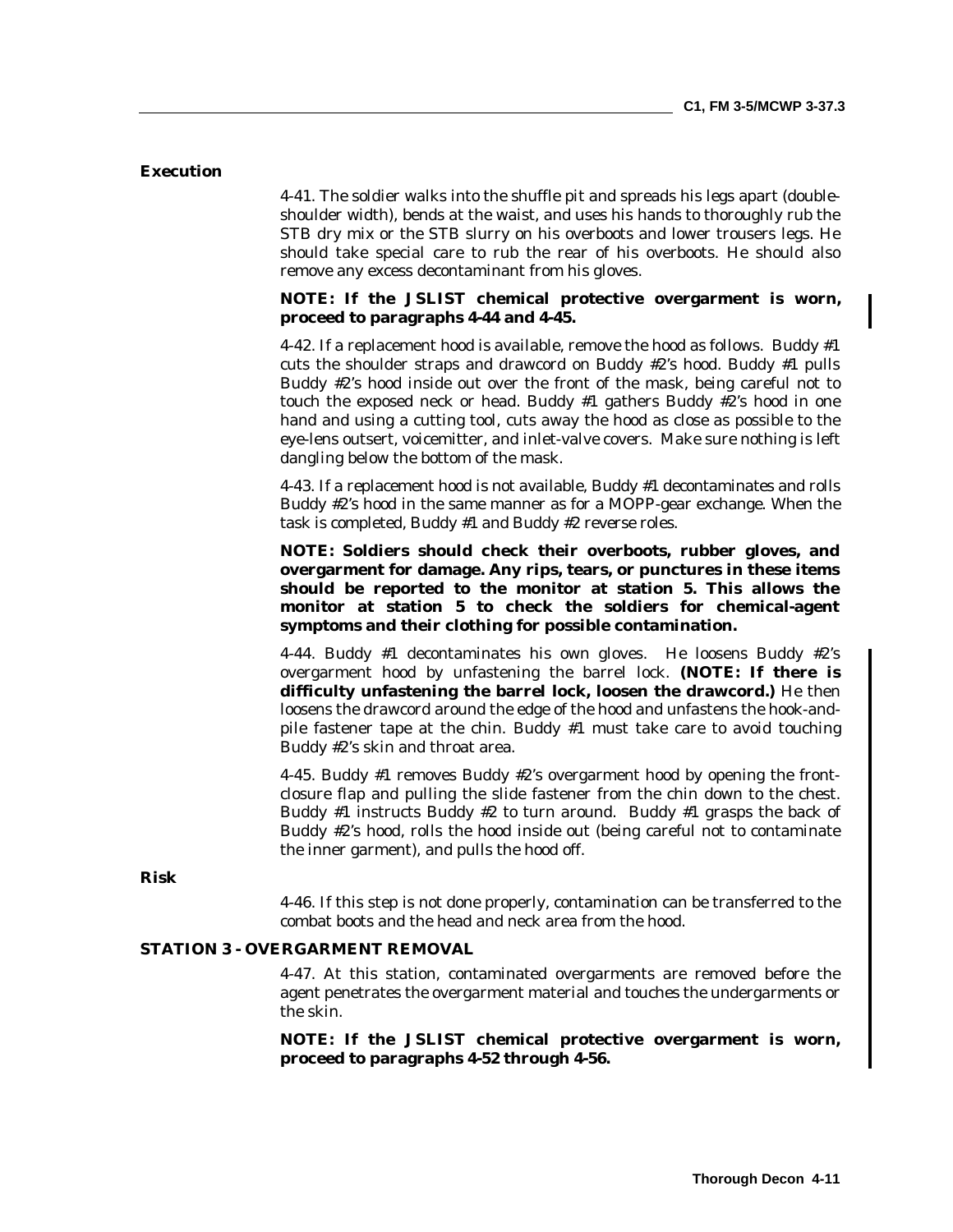### **Preparation**

4-48. At this station, the following equipment and supplies are needed:

- **•** Two 30-gallon containers for each two decon lanes used.
- **•** 100 plastic trash bags (or about one per soldier).
- **•** 10 boxes of SDKs.

4-49. One soldier is required to operate this station. He directs and "monitors" the soldiers as they remove their overgarments in the same manner as a MOPP-gear exchange.

**Execution**

### **NOTE: The attendant will avoid touching the soldier's skin or inner clothing. If contact is made, decontaminate immediately and then proceed with the overgarment removal.**

4-50. The attendant assists the soldier in removing his overgarment. The attendant cuts and removes the M9 detector paper from around the soldier's wrist. He unfastens the Velcro closure over the jacket zipper, waist cord, and wrist Velcro straps on the soldier's jacket. He unfastens the back snaps and instructs the soldier to make a fist. He then pulls the soldier's jacket down and away from him.

4-51. The attendant cuts and removes the M9 detector paper from the soldier's trousers. He unfastens the Velcro straps and zippers on the cuffs of the soldier's trousers. He also unfastens the front waist snaps and unzips the front zipper. He has the soldier lift one leg and point that foot down and bend slightly at the knees for stability. The attendant grasps the cuff of the elevated foot with a hand on each side and pulls the cuff in an alternating, jerking motion until the soldier can step out of the trouser leg. The process is repeated on the other leg.

### **NOTE: The attendant ensures that the soldier steps wide enough so as not to rub his clean leg against the contaminated boot and overgarment.**

4-52. The attendant assists the soldier in removing his overgarment jacket. He cuts and removes the M9 detector paper from around the soldier's wrists and arms. He releases the hook-and-pile fastener tapes at the wrists and at the bottom of the trousers. He unties the bow in the coat retention cord, if tied. He unfastens the webbing-strip snaps at the bottom of the jacket and releases the coat retention cord. Touching only the outside surfaces of the jacket, the attendant loosens the bottom of the jacket by pulling the material at the bottom away from the soldier's body. The soldier locates his trouser suspender snap couplers by feeling for them on the outside of his jacket and releases them.

4-53. The attendant unfastens the front-closure flap on the front of the jacket and pulls the slide fastener from the top of the chest down to the bottom of the jacket. The attendant instructs the soldier to turn around, extend his arms in front of him, and make a fist to prevent the removal of his chemical protective gloves. The attendant grasps the jacket near the shoulders and removes it by pulling it down and away from the soldier's body.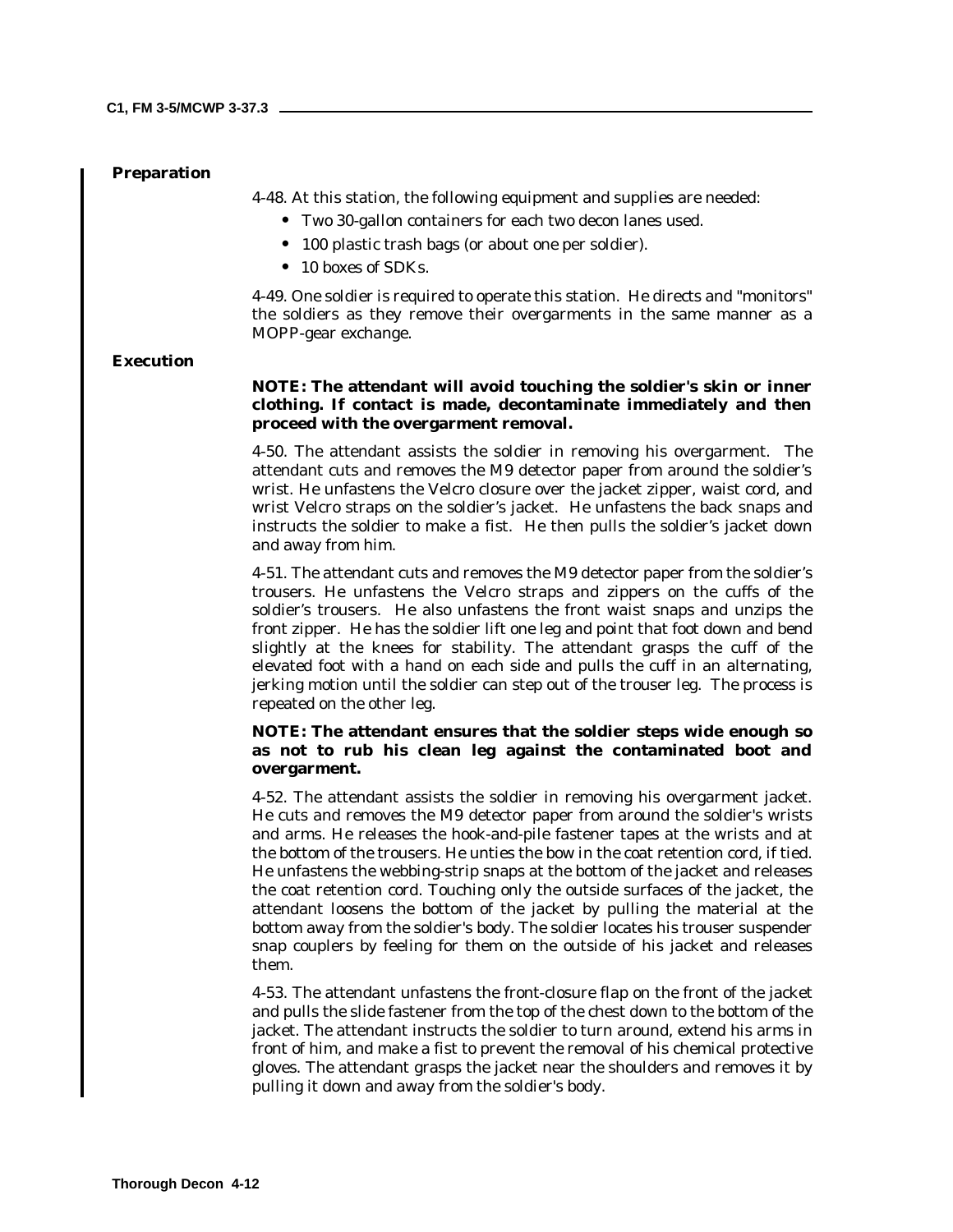### **NOTE: If there is difficulty removing the jacket in this manner, pull one arm out at a time.**

4-54. To remove the overgarment trousers, the attendant instructs the soldier to turn back around. He cuts and removes the M9 paper from the soldier's trousers. He unfastens the hook-and-pile fastener tapes at the waistband of the trousers, unfastens the front-closure snaps, and opens the fly slide fastener.

4-55. The attendant grasps the soldier's trousers at the hips and pulls the trousers down to soldier's knees. He has the soldier lift one leg, point that foot down, and bend slightly at the knee for stability. He grasps the trouser leg of the elevated foot and with a hand on each side of the trouser leg, pulls the trouser leg in an alternating motion until the soldier can step out of it. Repeat the process on the other leg.

### **NOTE: The attendant ensures that the soldier steps wide enough so as not to rub his clean leg against the contaminated boot and overgarment.**

### **Risk**

4-56. If this step is not done properly, the agent may be transferred to the undergarment or the skin.

### **STATION 4 - OVERBOOT AND GLOVE REMOVAL**

**NOTE: Overboots and gloves worn with the JSLIST chemical protective overgarment are removed in the same manner as prescribed for the BDO.**

4-57. At this station, contaminated overboots and gloves are removed to limit the spread of contamination. The overboots and gloves may also be decontaminated for reissue (if serviceable).

### **Preparation**

4-58. At this station, the following equipment and supplies are needed for every two lanes used:

- **•** Engineer tape.
- **•** 1 cutting tool for each lane used.
- **•** 100 plastic trash bags (or about one per soldier).

4-59. If the overboots and gloves are not being decontaminated, two 30-gallon containers are needed.

4-60. If the overboots and gloves are being decontaminated, the following are needed:

- **•** Eight 30-gallon containers.
- **•** 2 long-handled brushes.
- **•** 2 ponchos or large plastic sheets.
- **•** 1 CAM.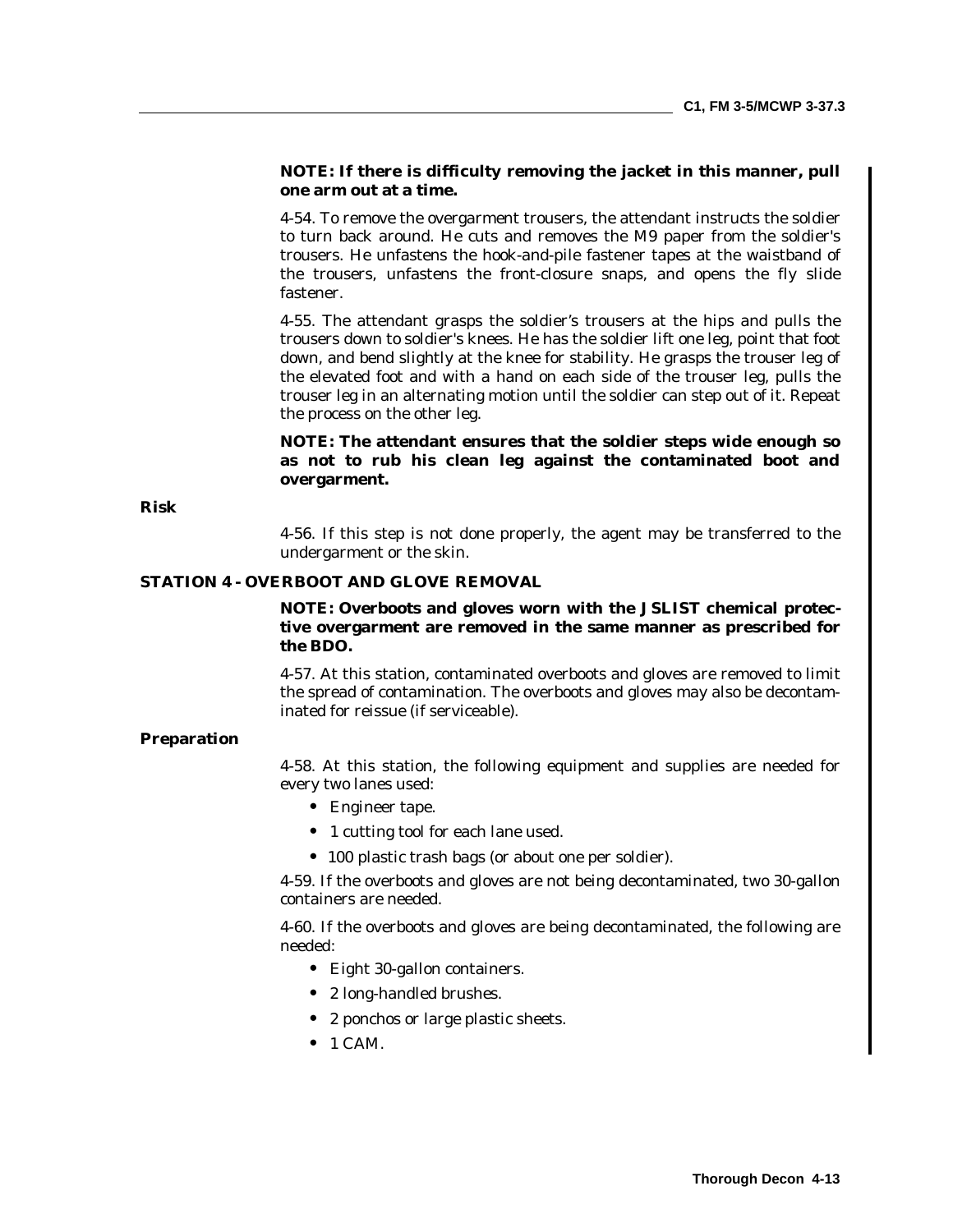- **•** 1 AN/VDR-2 for radiological contamination.
- **•** 4 M256A1 detection kits.
- **•** 1 immersion heater.
- **•** 100 plastic trash bags.
- **•** M8 detector paper, as required.
- **•** 10 percent STB/HTH solution.
- **•** Hot, soapy water.
- **•** Cold rinse water.

4-61. If replacement overboots and gloves are available, set up the station as follows (see Figure 4-4). Establish a liquid-contamination control line and set two 30-gallon containers 1 foot back from the line. Soldiers support themselves using the containers and discard their overgarments into the containers. An attendant directs and monitors the soldiers as they remove their overboots and gloves in the same manner as a MOPP-gear exchange; however, the soldiers step over the control line instead of onto a jacket.



**Figure 4-4. Station 4 Layout**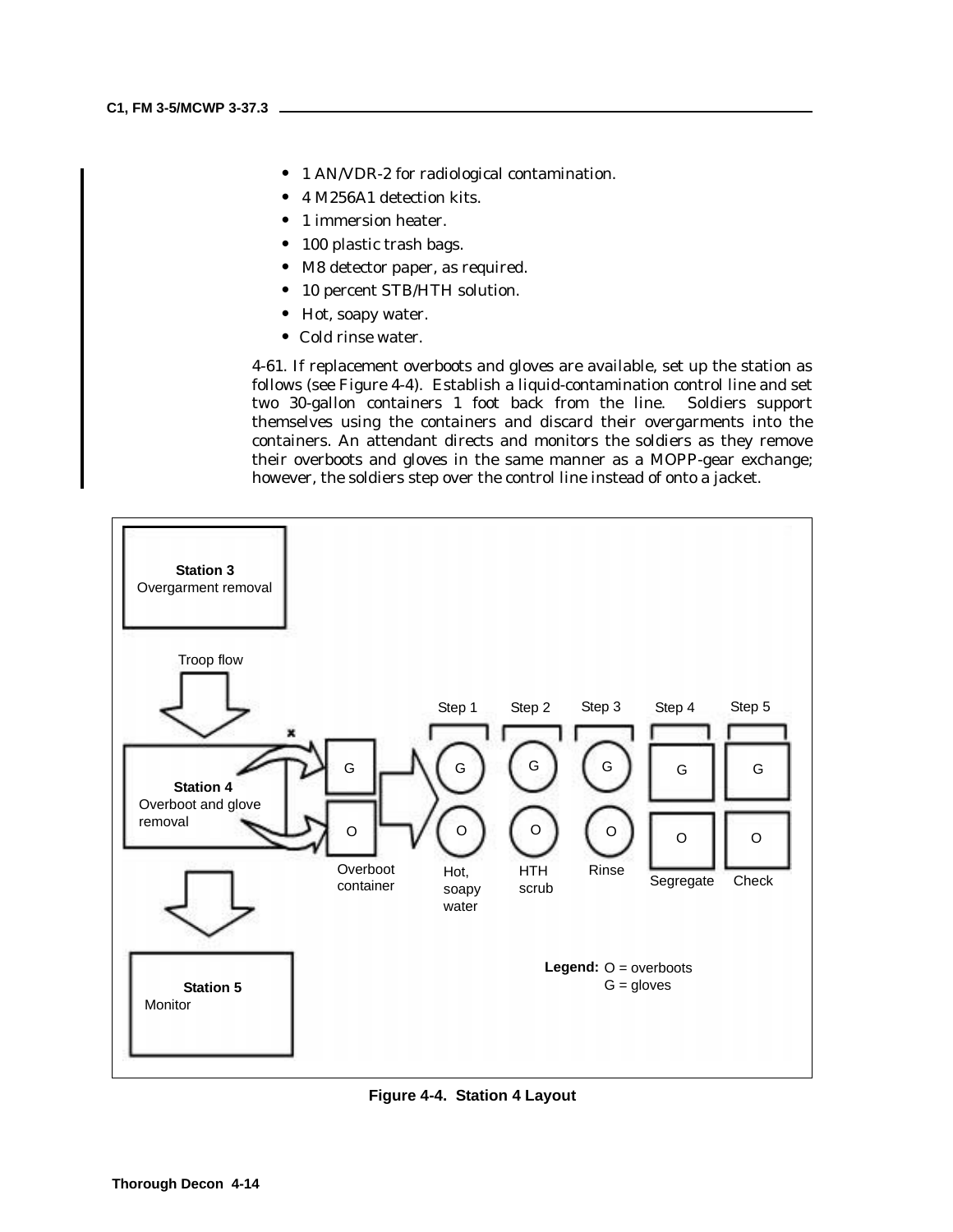4-62. If replacement overboots and gloves are not available, set up the station as follows: Fill two 30-gallon containers with hot, soapy water and two 30 gallon containers with a 10 percent STB/HTH solution, placing two scrub brushes near the containers. Then fill two 30-gallon containers with cold rinse water. One attendant supervises and assists the soldiers wearing the M42 mask. The other two attendants decon the overboots and the gloves; one processes the overboots, while the other processes the gloves.

### **NOTE: Replace the water in the container once 20 items have been processed. When available, the decon platoon will assist with the water requirements.**

4-63. For both situations, use engineer tape to mark the liquid-contamination control line on the ground. Place the cutting tools, two containers, and plastic bags on the "dirty" side of the liquid-contamination control line. The liquidcontamination control line separates the "dirty" and "clean" areas. No liquid agent should be tracked on the ground beyond the liquid-contamination control line.

### **Execution**

4-64. The liquid-contamination control line separates the "dirty" and "clean" areas. The attendant unfastens or cuts the elastic closures on the soldier's overboots. The soldier faces the liquid-contamination control line and steps back from it about 12 inches. The attendant steps on the back of the soldier's overboot and instructs him to lift his heel and work his foot out of the overboot and step across the liquid-contamination control line. Repeat the process on the other foot. If the overboot cannot be removed by this process, the attendant cuts it off and discards it in the designated container. The soldier holds the fingertips of his gloves and partially slides his hands out. The attendant remove the soldier's gloves.

4-65. If the soldier is wearing the M42 protective mask, the attendant from station 6 carries the soldier's filter canister until it is removed.

### **NOTE: The attendant at station 4 performs his duty from the "dirty" side of the liquid-contamination control line.**

4-66. The overboots and gloves are decontaminated using the following steps:

### **NOTE: Check all items for holes, tears, and punctures and discard any item with this defect. Do not decon any item that is unserviceable.**

- **•** Step 1. Submerge the gloves and overboots in their respective container of hot, soapy water. Some of the contamination is removed during this step. When the overboots and gloves are removed from the container, ensure that no water remains inside them.
- **•** Step 2. Submerge the gloves and overboots in their respective containers of STB/HTH solution. Thoroughly scrub the items until no visible contamination remains. After scrubbing, submerge each item once more before moving to the rinse container.
- **•** Step 3. Thoroughly rinse the scrubbed items, making sure that they are rinsed inside as well as out.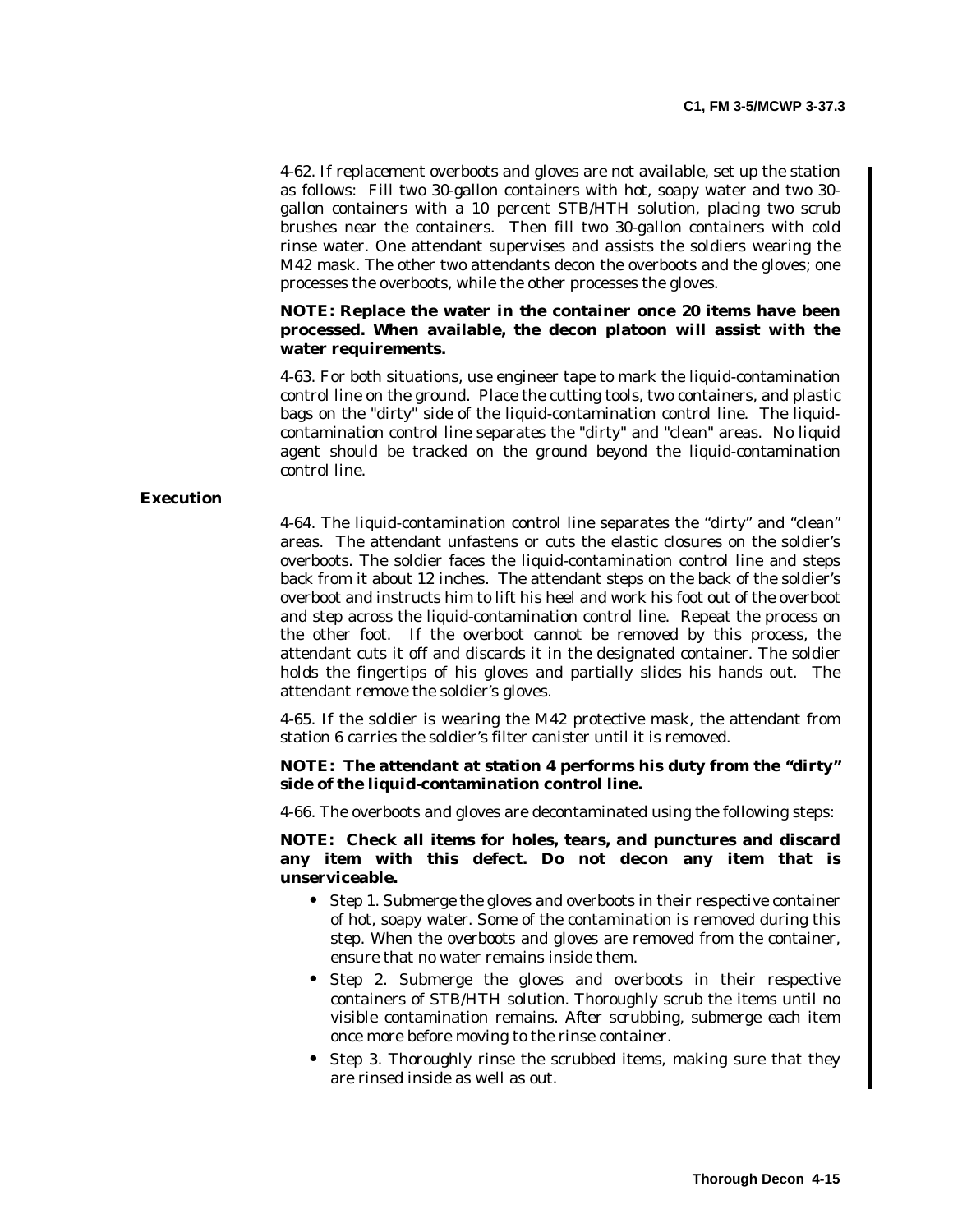- **•** Step 4. Place usable items on a poncho or a plastic sheet to air dry and weather.
- **•** Step 5. Place usable items in plastic trash bags along with an M256A1 detector kit. If the detector kit shows contamination remaining, the attendants can recycle the items or discard them. However, if the kit show no contamination, the items can be reused.

#### **Risk**

4-67. If the overboots are not properly removed, the combat boots may become contaminated and contamination may be spread to clean areas. If the gloves are not properly removed, the undergarments and skin may become contaminated.

#### **STATION 5 - MONITOR**

4-68. At this station, contamination on personnel is identified, spot-decon capabilities are provided, and medical aid is provided, as required.

#### **Preparation**

- 4-69. At this station, the following equipment and supplies are needed:
	- **•** First aid supplies.
	- **•** 1 CAM.
	- **•** 1 AN/VDR-2 for radiological contamination.
	- **•** 5 books of M8 detector paper per 100 soldiers.
	- **•** 1 case of SDKs.

4-70. An aidman should be present to treat any soldiers suffering from chemical-agent symptoms. If an aidman is unavailable, a combat lifesaver should be present.

#### **Execution**

4-71. The attendant checks the soldiers for contamination using the CAM. Liquid agents can be detected with M8 detector paper. Small quantities of agent vapor can be detected with the CAM. Symptoms of agent poisoning are the most obvious indication of skin contamination. At this station, the medic checks each soldier for symptoms of agent poisoning and treats, as required. Soldiers should report any damage to their MOPP gear that was identified at stations 2, 3, and 4. The attendant can decon any areas identified as contaminated with an SDK. Soldiers are remonitored after decon. It is possible that all liquid-chemical contamination is absorbed into the clothing. If so, M8/M9 detector paper will indicate negative, even though there is a hazard.

**Risk**

4-72. If this station is omitted, the soldier could become a casualty. After this station, the soldier is not checked for contamination or decontamined again. Commanders can choose to conduct more extensive contamination checks here if medical assistance and time are available. This decreases the risk of casualties.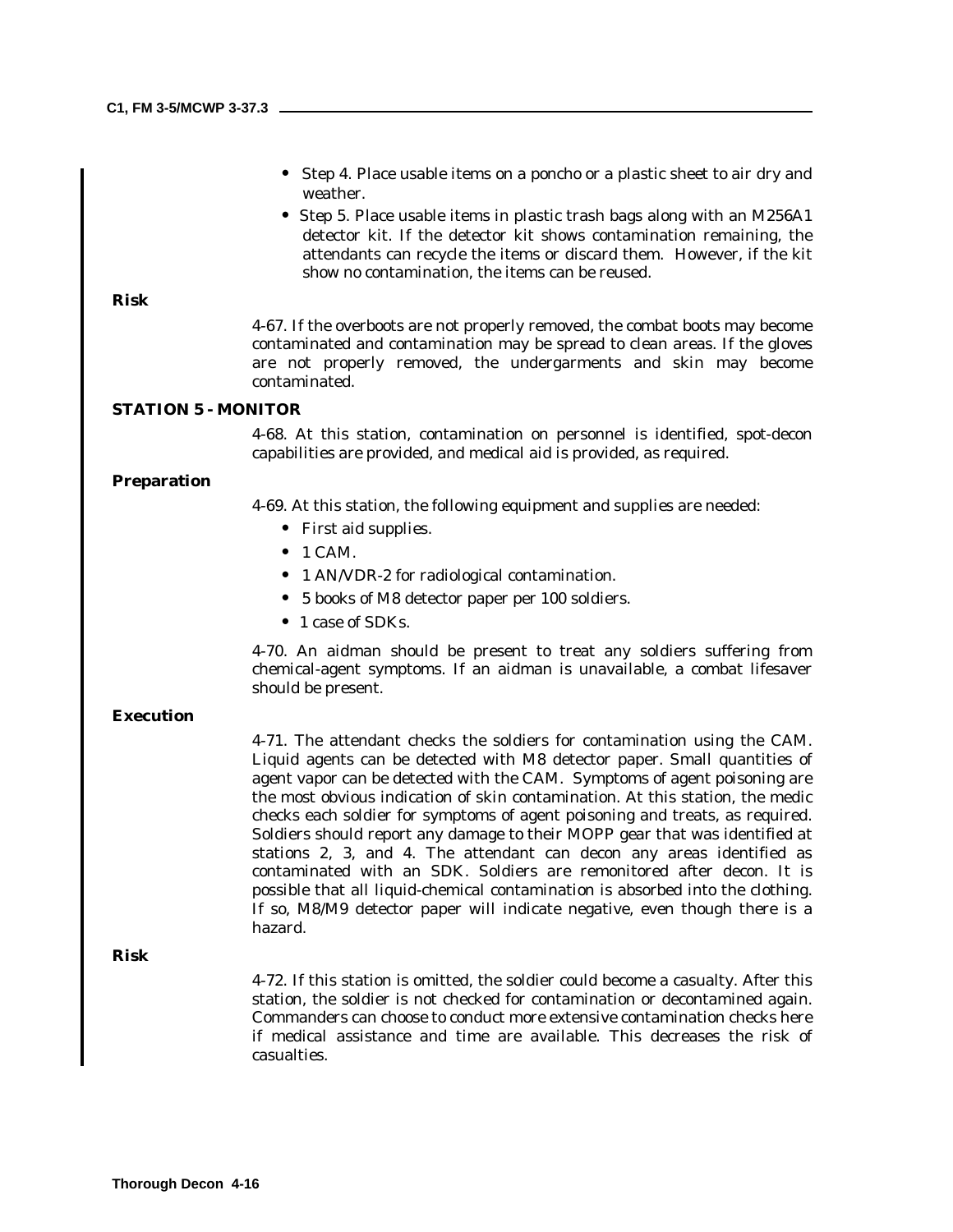#### **STATION 6 - MASK REMOVAL**

4-73. At this station, the mask is removed without contaminating the soldier. The mask is taken to a mask decon point, limiting agent transfer at the station.

#### **Preparation**

4-74. At this station, the M8A1 or M22 automatic chemical-agent alarm (ACAA) and engineer tape are needed. Two soldiers are needed to operate this station. They remove and carry the masks to station 7.

#### **Execution**

4-75. If the hood is still attached to the mask, the attendant pulls the hood over the front of the mask, grabs the mask by the voicemitter cover, and pulls the mask off the soldier. The soldier holds his breath as the mask is removed. If the mask has optical inserts, the attendant holds the mask open so that the soldier can remove the inserts without touching the outside of the mask. The soldier walks upwind 16 feet, crosses the vapor-contamination control line, and then resumes breathing. The attendant brings the mask to station 7.

4-76. If the wind direction remains constant, no chemical vapor hazard is expected beyond the vapor-contamination control line. Position the M8A1 or the M22 ACAA upwind of the station to warn of vapor hazards. The soldier getting decontaminated moves straight ahead while his mask, which may still give off vapors, is held on the vapor dirty side of the line and taken to station 7 where it is decontaminated.

#### **Risk**

4-77. If the step is not done properly, the soldier could breathe toxic vapors. There is a high probability that the vapor hazard is still present on the mask and the hood. The soldier must not touch the outside of the mask because it could contaminate his bare hands. The soldier proceeds to station 8.

#### **STATION 7 - MASK DECON POINT**

4-78. At this station, all the contamination is removed from the mask.

**NOTE: Once 20 items have been processed in the wash containers, replace the water. Once 10 item have been processed in the rinse water, replace it. Place the contaminated waste into the sump.**

#### **Preparation**

4-79. At this station, the following materials and equipment are needed:

- **•** 4 containers (about a 3-gallon capacity).
- **•** 1 CAM (for chemical only).
- **•** Hot, soapy water.
- **•** Rinse water.
- **•** Mask sanitizing solution.
- **•** Immersion heater.
- **•** One 30-gallon container.
- **•** 2 sponges.
- **•** 1 case of paper towels per company.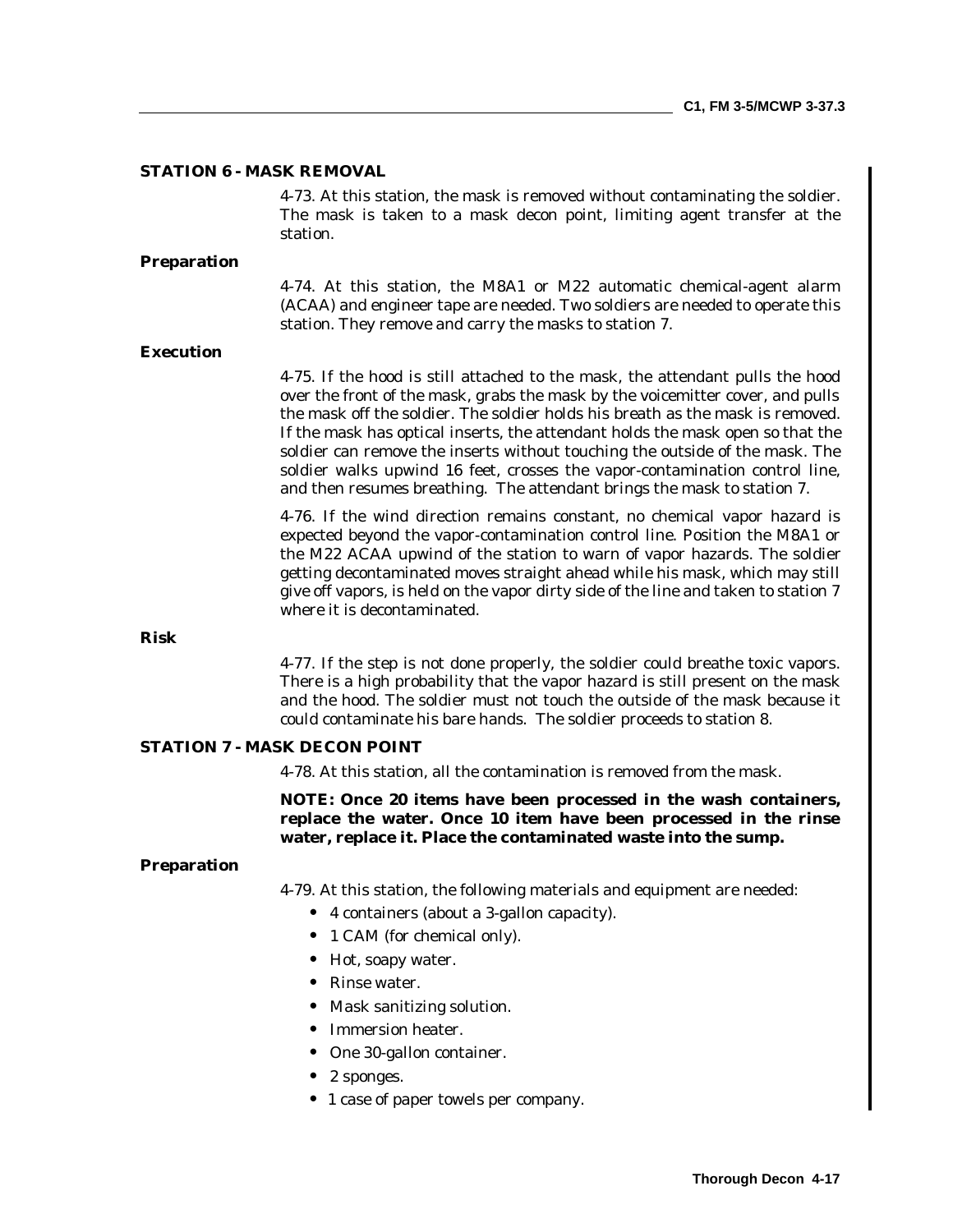4-80. Dig a sump that is 4 feet long, 4 feet wide, and 4 feet deep in which to discard used filters and canisters. Place the equipment and materials as shown in Figure 4-3, page 4-8. Three soldiers are needed to operate this station. Two soldiers strip, wash, rinse, sanitize, and dry masks. The other soldier checks the masks and carriers them to the reissue point.

#### **Execution**

4-81. Remove the eye-lens outserts and the hood if the hood was not cut off at station 2. Remove and discard the filters or canisters. Put the items into the properly marked containers. Wash the mask, hood, eye-lens outserts, and the hoses on the M42 and M43 masks in hot, soapy water. Rinse these items in clean water, dip them into the sanitizing solution, agitate them for 5 minutes, and then rinse them again in clean water. Add one tube of mask sanitizing solution (calcium hypochlorite) to each quart of water. Wipe the masks with rags until they are almost dry. Discard each container of mask sanitizing solution into a sump after every 10 masks. The attendant checks the masks for contamination with a CAM. If the masks are still contaminated, the attendant recycles them for more decon and then decons his rubber gloves. If the masks are not contaminated, the attendant takes the masks to the reissue point. The attendant must take care not to contaminate the reissue point or himself.

#### **Risk**

4-82. If this step is not done properly, the soldiers may become contaminated when the masks are reissued to them at the reissue point. Even though the step is done correctly, there is still a possible danger when many masks are stacked together. Small amounts of residual vapor from each mask can become potentially dangerous.

**NOTE: Runners between stations 7 and 8 are in MOPP2 and are prepared to go into MOPP4.**

#### **STATION 8 - REISSUE POINT**

4-83. At this station, the mask with its components is provided to the soldier for reassembly.

#### **Preparation**

4-84. At this station, the protective-mask prescribed load-list (PLL) parts are needed. The unit NBC NCO/supply sergeant sets up the reissue point to provide the soldiers with replacement parts for all types of protective masks and assist in mask maintenance.

#### **Execution**

4-85. The mask with its components is reissued to the soldier who assembles it in the AA. The unit chemical NCO affixes canisters to the cleaned M42 and M43 hoses. The soldier picks up individual gear and moves to the postdecon AA.

**Risk**

4-86. If this step is not done properly, the soldier may be inadequately equipped for future operations.

**NOTE: If time is not available, the NBC NCO will have replacement chemical suits, overboots, and gloves at this station for reissue. If time is available, personnel will receive this equipment at the postdecon AA.**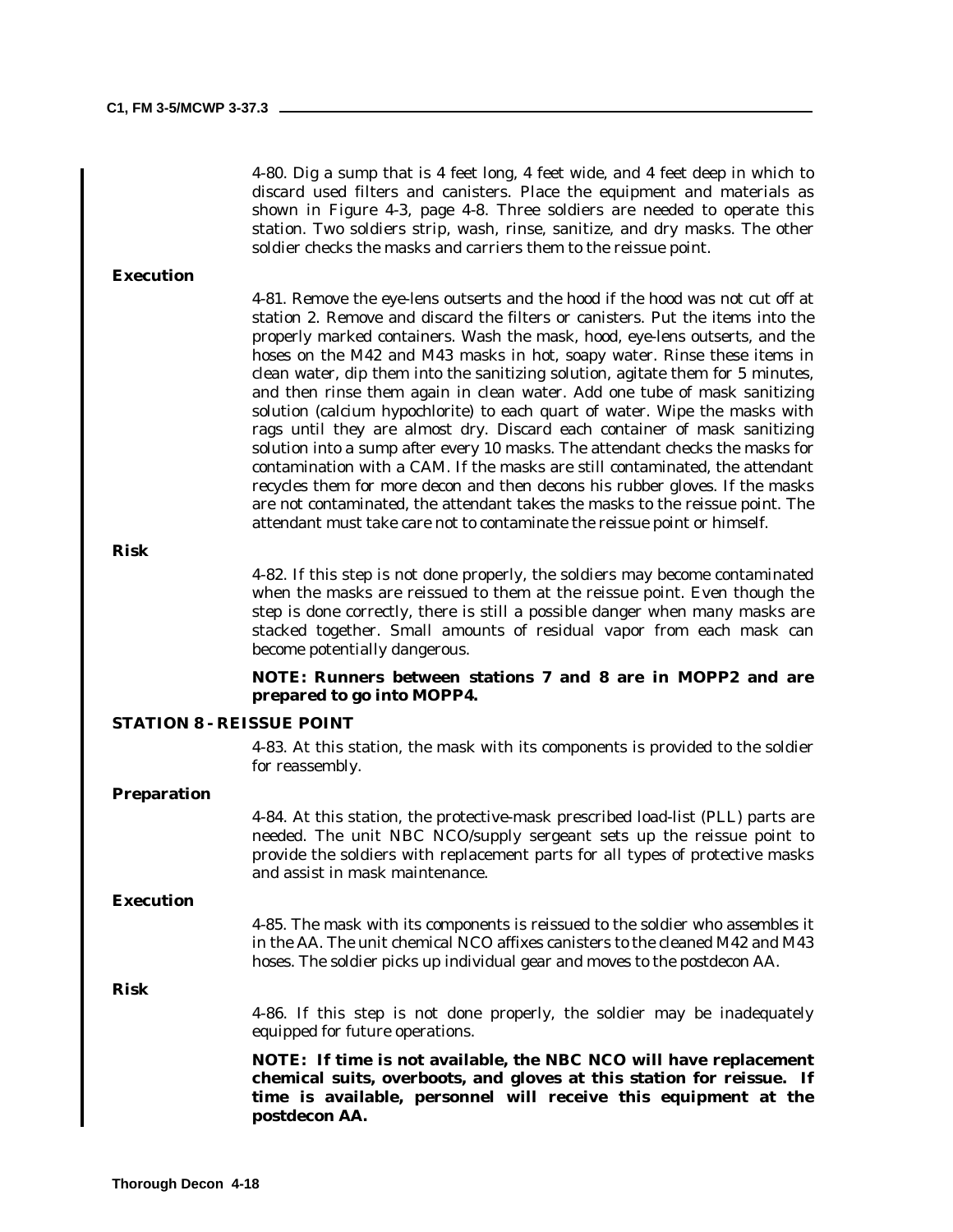#### **RESUPPLY SUPPORT RESPONSIBILITIES**

4-87. The supporting chemical unit (decon or smoke/decon) must supply the majority of the equipment and supplies that are required to operate the DTD. This does not relieve the supported unit of the requirement to maintain adequate supplies to conduct DTD procedures.

4-88. A chemical unit's operational control continues to receive support from its parent organization. The supported unit provides the chemical unit with replacements, supplies, and material at the end of the DED. This shortens the time the chemical unit is nonmission capable following the DED. The supported unit must coordinate for the supplies and equipment necessary to operate the DTD.

4-89. Typical nonchemical units do not have more than two CAMs per company-sized unit. However, the DTD requires a minimum of three CAMs. The supported HQ may need to provide additional CAMs. The division support command (DISCOM) sustains the division's chemical units. A chemical unit attached to a maneuver force identifies the resources that are needed to accomplish the mission and passes these requirements to the maneuver staff's Supply Officer (S4)/Logistics Staff at Corps and Division (G4). The S4/G4 then coordinates with the supporting CSS element to fill the requirement. The supply units that operate the Class II points issue the protective masks and overgarments. They normally package protective clothing as complete sets of MOPP equipment to support a predetermined number of soldiers. Decon supplies may be issued in preconfigured "push" packages.

#### **DETAILED EQUIPMENT DECON**

4-90. Chemical units (decon and smoke/decon platoons) are responsible for setting up, operating, and closing the DED portion of the thorough-decon operation. The DED for chemical and biological contamination is comprised of five stations. For radiological contamination, the DED uses all but station 2. Stations are normally 98 to 164 feet apart; however, spacing is METT-TC dependent. Resupply procedures are of critical importance. Resupply vehicles typically operate autonomously or independently and need to maintain communications with the platoon headquarters in the event that the platoon relocates or needs to change linkup locations or mission requirements change.

#### **DECON STATIONS**

4-91. The actions that are taken at each of the stations are as follows:

#### **Station 1 - Primary Wash**

4-92. At this station, the gross contamination and dirt are removed from the vehicle. The vehicle is sprayed for 2 to 3 minutes with hot, soapy water. The vehicle is then scrubbed to help remove caked-on dirt. The mechanical action of scrubbing also helps remove thickened chemical agents. Although the undersurfaces are difficult to reach, try to remove as much dirt as possible. After scrubbing the vehicle, spray it again for 2 to 3 minutes to remove loosened dirt and contamination. This station uses about 250 gallons of water per vehicle. Larger vehicles with large quantities of dirt use more water. The runoff from this station is contaminated and must be treated as hazardous. The contaminated runoff must be controlled; if available, engineer support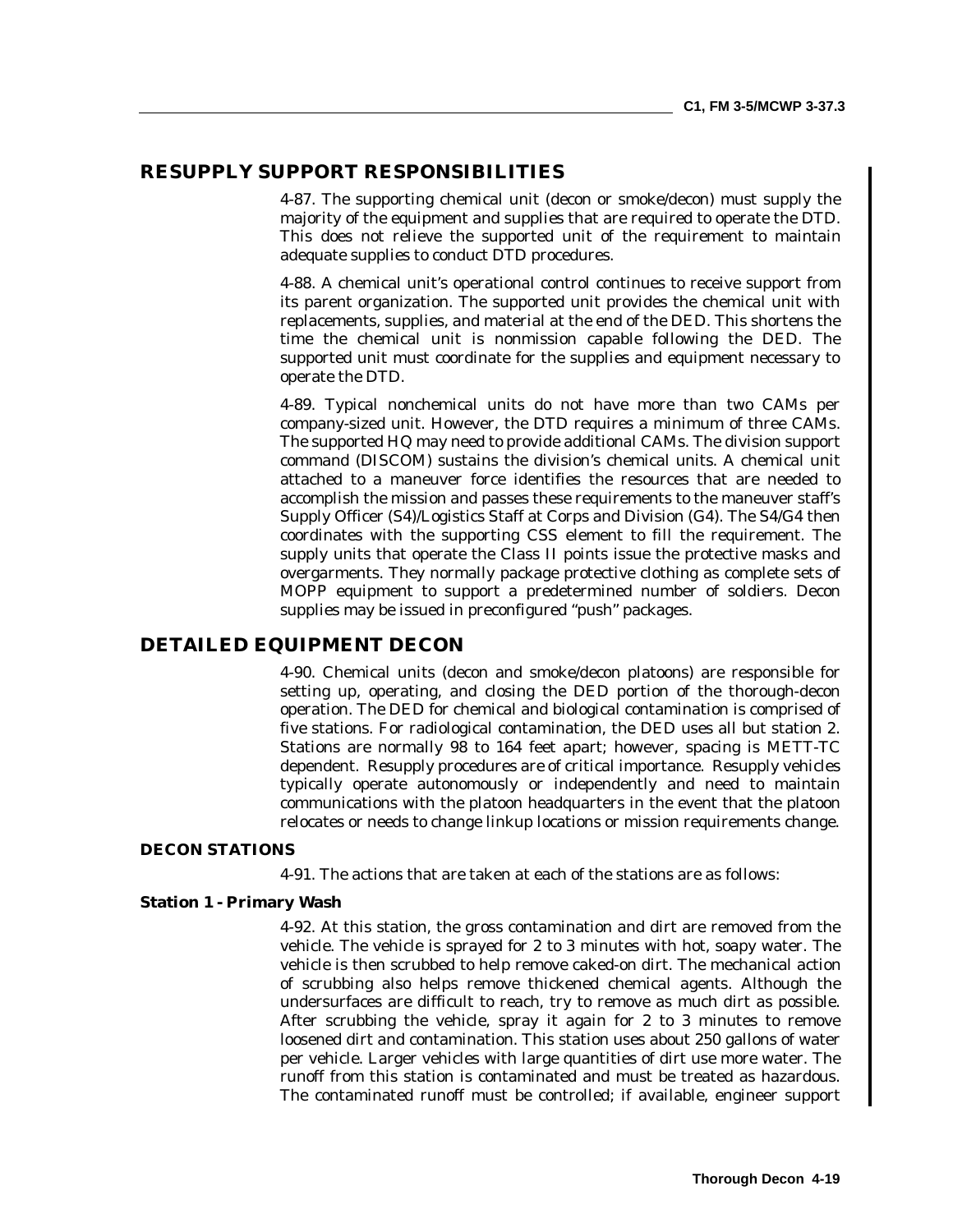may be used. This station requires high water-pressure systems (M12A1 power-driven decon apparatus [PDDA] and M17 Lightweight Decontaminating System [LDS]) rather than low water-volume systems (65- GPM pumps).

#### **NOTE: Thirty-five cubic feet of space per 250 gallons of liquid runoff should be used when calculating the size for the drainage pump.**

4-93. The effectiveness of the wash depends on the type of wash (hot, soapy water; hot water; cold water; or steam). The relative effectiveness rankings for selected surfaces are listed in Table 4-3. Hot, soapy water is water heated to about  $120^{\circ}$  to  $140^{\circ}$  F to which a detergent has been added to reduce its surface tension. The detergent removes the agent by emulsification, which is followed by the mechanical displacement of the suspension. Hot water alone is less effective than hot, soapy water. Because of the high temperature, some agents are best removed by steam through vaporization. Finally, for some chemical agents, cold water exhibits better solvent characteristics.

| <b>Agents/Surfaces</b>     | <b>Relative Effectiveness</b>                                                                                        |
|----------------------------|----------------------------------------------------------------------------------------------------------------------|
| TGD on alkyd-painted metal | Hot water and/or steam; hot, soapy water; cold, soapy water                                                          |
| TGD on CARC-painted metal  | Hot, soapy water; hot water and/or steam; cold water                                                                 |
| THD on alkyd-painted metal | Hot water and/or steam; hot, soapy water; cold water                                                                 |
| THD on CARC-painted metal  | Hot, soapy water; hot water and/or steam; cold water                                                                 |
| HD on alkyd-painted metal  | Hot, soapy water; hot water and or steam; cold water                                                                 |
| HD on CARC-painted metal   | Hot, soapy water and/or steam; cold water; hot water                                                                 |
| VX on alkyd-painted metal  | Steam; cold water; hot water and/or hot, soapy water                                                                 |
| TGD on canvas/webbing      | Steam; hot water and/or hot, soapy water; cold water                                                                 |
| GD on canvas/webbing       | Steam; hot, soapy water and/or hot water; cold water                                                                 |
| THD on canvas/webbing      | Steam; hot, soapy water; cold water; hot water                                                                       |
| HD on canvas/webbing       | Steam; hot water; hot, soapy water; cold water                                                                       |
| VX on canvas/webbing       | Steam; hot water and/or hot, soapy water; cold water                                                                 |
| Overall                    | Steam; hot water and/or hot, soapy water; cold water                                                                 |
|                            | The types of wash are listed in the order of effectiveness, starting with the most effective to the least effective. |

**Table 4-3. Effectiveness of Types of Wash**

#### **Station 2 - DS2 Application**

4-94. At this station, a decontaminant is applied to the entire vehicle. The vehicle is divided into four parts, and a member of the scrubbing team is assigned that part of the vehicle. This limits the workload of each member of the scrubbing team and avoids duplication of work. DS2 is applied starting at the top of the vehicle and working towards the undercarriage. Every effort is made to apply DS2 to the undercarriage, especially if the vehicle has crossed a contaminated area. The mop is the least tiring method of applying DS2. Using a mop to apply DS2 creates a large amount of spillage. However, continual use of the M13 decontaminating apparatus, portable (DAP) requires the scrubbing team to exert more energy than with using the mop. The M13 DAP can be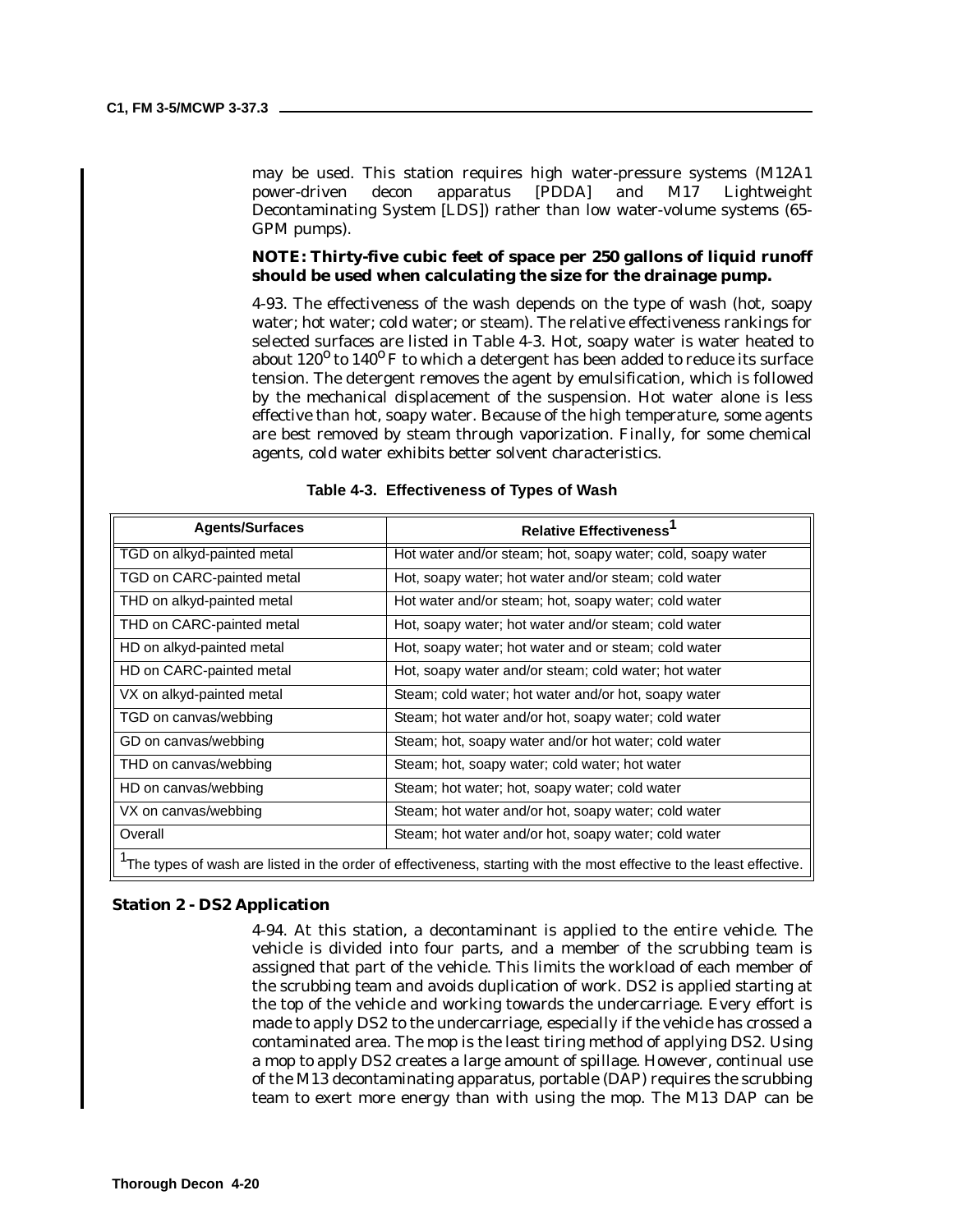used to apply DS2 to hard-to-reach areas. Planning factors for DS2 application are provided at Table 4-4.

| Table 4-4. Planning Factors for DS2 Application |  |  |  |  |  |
|-------------------------------------------------|--|--|--|--|--|
|-------------------------------------------------|--|--|--|--|--|

| Planning Categories              | Tank | Truck | APC |
|----------------------------------|------|-------|-----|
| Gallons of DS2<br>applied        | 15   |       |     |
| Minutes to apply solu-<br>l tion | - 35 | 29    | 18  |

4-95. Before starting the decon operation, the scrubbing team pours 5-gallon cans of DS2 into 30-gallon containers if mops are going to be used instead of M13 DAPs. Each member of the scrubbing team wears a TAP apron or wetweather gear to protect himself from the DS2.

4-96. Water adversely affects the DS2's ability to react with chemical agents. If there is excess water remaining on the vehicle from station 1, the scrubbing team can

- **•** Wait for the majority of the water to evaporate.
- **•** Remove the excess water.
- **•** Increase the amount of DS2 applied.

4-97. There must be sufficient DS2 on the item being decontaminated for complete neutralization to occur. The DS2-to-agent ratio needs to be 55 to 1 for H agents and 25 to 1 for G agents. For a vehicle the size of an M1A1 tank, this corresponds to 15 and 7 gallons, respectively.

#### **Station 3 - Contact Time/Interior Decon**

4-98. At this station, the DS2 is allowed to completely neutralize the chemical agent and the interior of the vehicle is decontaminated. Vehicles are moved to a concealed position. Vehicles will remain in station 3 for no less than 30 minutes. DS2 reacts with most chemical agents within 5 minutes. However, by allowing the DS2 to remain on the contaminated surface for 30 minutes, the amount of agent that will later desorb (off gas) will be significantly reduced. When there is a 30-minute contact time, there will be no desorption after decon operations for most chemical agents. However, studies indicate that distilled-mustard (HD) vapors desorb after decon even if DS2 is allowed to remain for 30 minutes.

4-99. While the vehicle is held at this station for the DS2 to completely react, the driver inspects the interior of the vehicle for liquid contamination. He is given M8 detector paper to check for chemical contamination. If he identifies chemical contamination, he is given decon supplies to decon the interior of the vehicle. The best decon solution for use in the interior of vehicles is a 5 percent solution of HTH or STB. The driver wipes all reasonably accessible surfaces with a rag or sponge soaked in the HTH or STB solution. He should not attempt to decon areas where there is little likelihood of contamination (electrical assemblies, area beneath the turret floor, and so forth).

#### **CAUTION**

Do not mix HTH or STB with DS2. If mixed, a violent reaction will occur.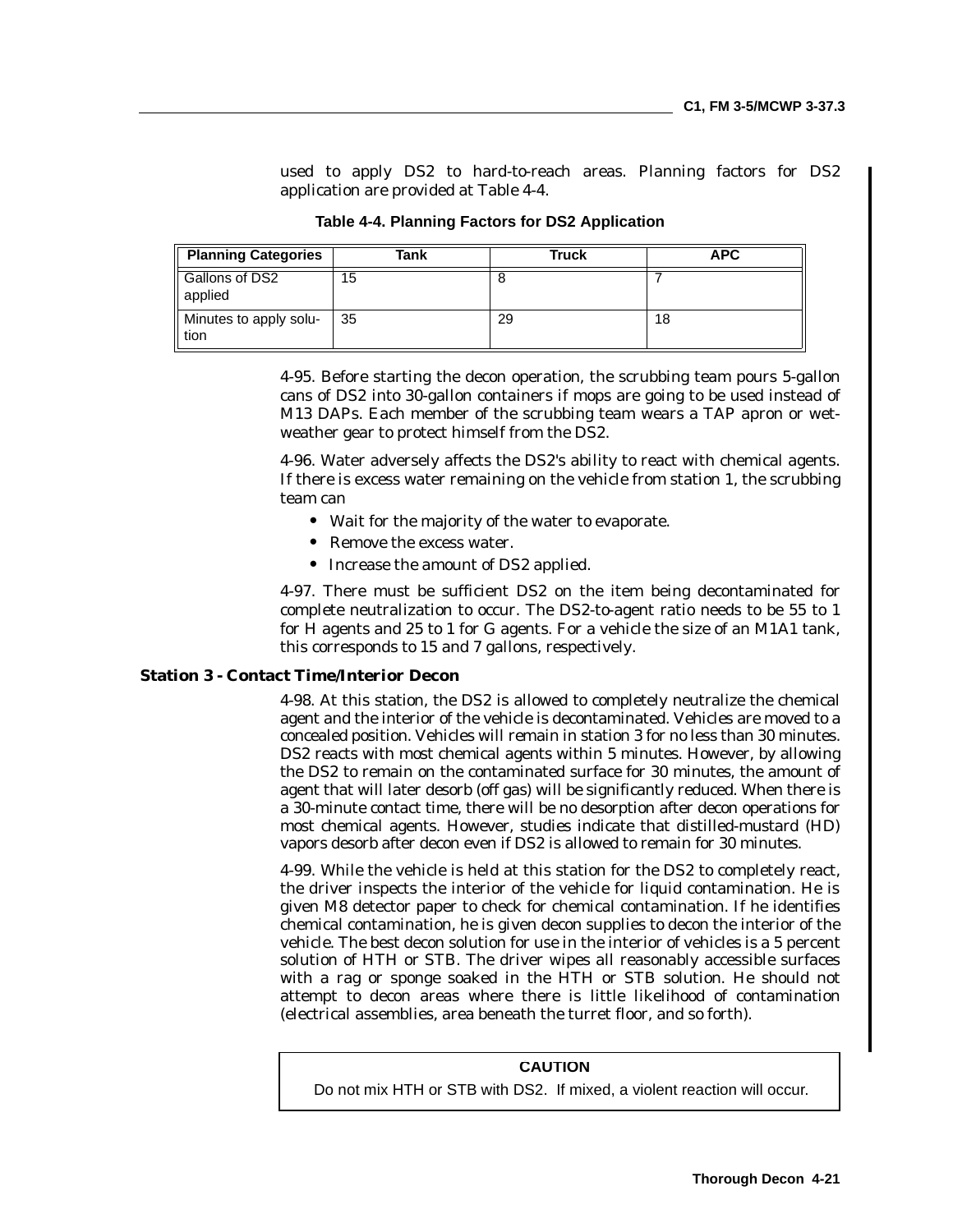4-100. Once the interior decon is completed, the driver places a cover over the seat and floor of the vehicle. Then he dismounts from the vehicle and proceeds to the start of the DTD. The assistant driver, having completed the DTD, mounts the vehicle and moves it to the next station. Drivers must exercise caution when entering or exiting the vehicle. A DS2-coated surface is slippery, and the DS2 may react with chemical protective footwear. Personnel should avoid stepping in DS2 and tracking it into the vehicle.

4-101. For radiological contamination, use an AN/PDR-77 or AN/VDR-2 radiac detector to determine the extent and location of contamination inside the vehicle. If there is contamination, determine the intensity of the contamination inside the vehicle. If the contamination has an intensity greater than 0.33cGy, the interior of the vehicle must be decontaminated. Use a sponge to wipe the interior of the vehicle.

#### **Station 4 - Rinse**

4-102. At this station, the DS2 is removed from the vehicle. The vehicle is sprayed with water from top to bottom. Take care to rinse the undercarriage. This station uses about 200 gallons of water per vehicle. Failure to remove all DS2 from the vehicle may cause a false-positive reading at station 5. If high water-pressure systems (M12A1 PDDA and M17 LDS) are not available, large-volume water pumps (65-GPM pumps) should be used at this station. The driver removes plastic or other material (if present) covering the seats and floor and disposes of it as hazardous waste. See Table 4-5 for the planning factors for the rinse station.

| <b>Planning Categories</b>                   | M1<br>Tank | M2<br><b>BFV</b> | M <sub>113</sub><br><b>APC</b> | <b>M109A</b><br><b>PALADIN</b> | <b>HEMTT</b> | 5-Ton<br><b>Truck</b> | <b>HMMWV</b> |
|----------------------------------------------|------------|------------------|--------------------------------|--------------------------------|--------------|-----------------------|--------------|
| M12A1 PDDA rinse (gallons applied)           | 325        | 325              | 203                            | 325                            | 180          | 158                   | 90           |
| M12A1 PDDA rinse (minutes applied)           | 12         | 12               | 9                              | $12 \overline{ }$              | 8            |                       | 4            |
| M17 LDS rinse <sup>1</sup> (gallons applied) | 57         | 57               | 38                             | 57                             | 30           | 42                    | 23           |
| M17 LDS rinse <sup>1</sup> (minutes applied) | 14         | 14               | 10                             | 14                             | 12           | 11                    | 6            |
| Rinse is done with a spray wand.             |            |                  |                                |                                |              |                       |              |

**Table 4-5. Planning Factors for the Rinse Station**

#### **Station 5 - Check**

4-103. At this station, the vehicle is checked to see if it has a negligible contamination level or if it still has significant contamination remaining. Detection procedures will vary depending on the type of contamination. If significant contamination is found on the vehicle, the vehicle will be recycled to station 2 for chemical contamination or station 1 for radiological contamination. An assistant driver takes the vehicle to the AA.

4-104. **Chemical.** The CAM is used to check for the presence of vapor from residual liquid contamination. A one bar or lower reading on the CAM indicates a negligible contamination level. Once the CAM indicates the presence of vapor contamination, M8 detector paper is used to verify the presence of liquid contamination. If it is suspected that both the CAM and M8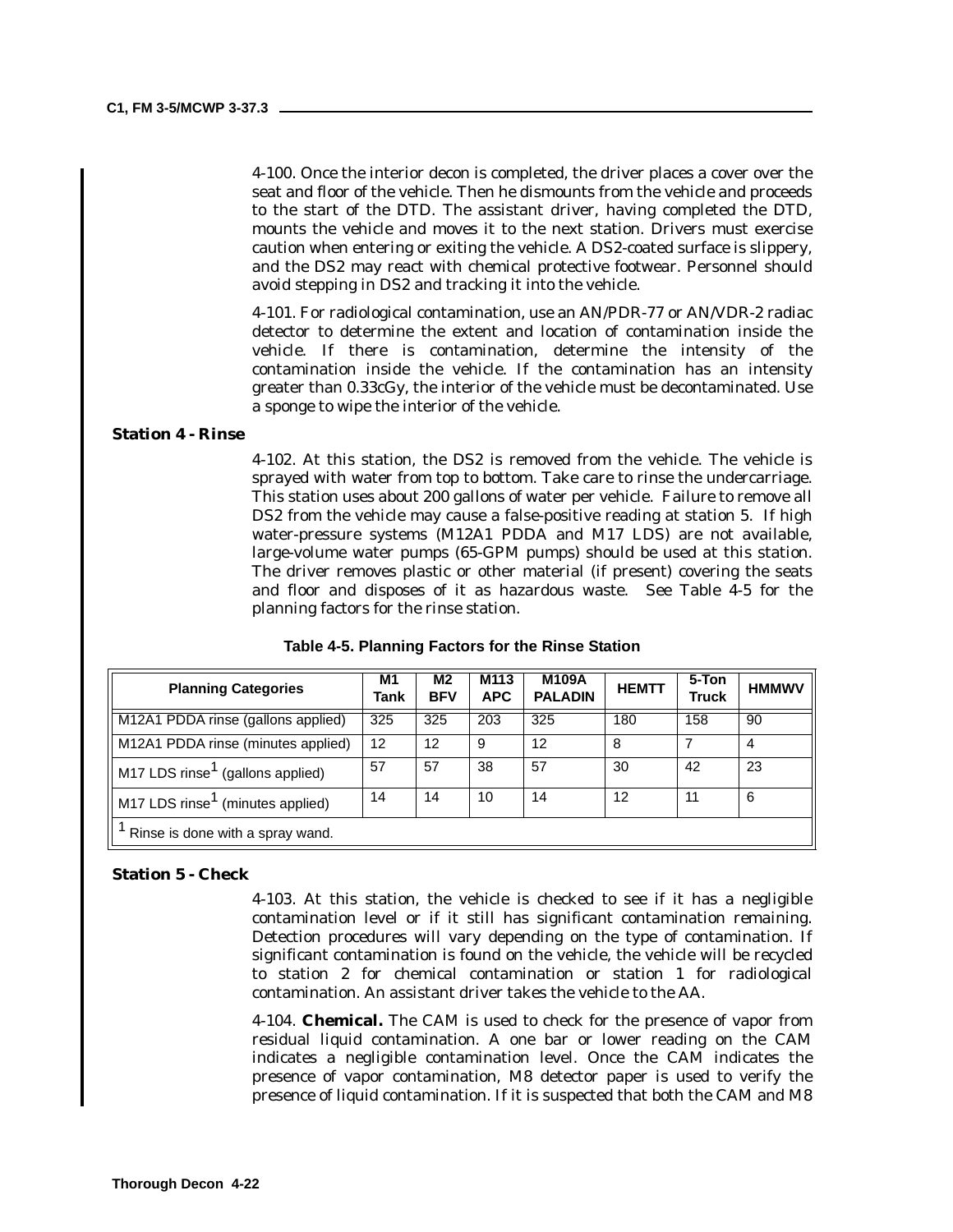detector paper are producing a false positive, use an M256A1 detector kit to confirm or deny the presence of contamination. See Table 4-6 for a list of common interferences that can cause false-positive readings on the CAM. If the vehicle has significant contamination remaining, recycle it. The commander may modify the recycle criteria based on mission requirements.

| <b>Interferences</b>       | G-Bar<br><b>Response</b> | H-Bar<br><b>Response</b> |
|----------------------------|--------------------------|--------------------------|
| D <sub>S2</sub>            | Low                      |                          |
| Insect repellent           | Low to very high         |                          |
| <b>Brake fluid</b>         | High to very high        | Very high                |
| General-purpose<br>cleaner | High                     |                          |
| Burning kerosene           |                          | High                     |
| <b>Breath mints</b>        | High                     |                          |
| Gasoline vapors            | Low                      | Low                      |
| Burning grass              | Low to high              | Low                      |
| Burning gas                | Low                      |                          |
| Green smoke                | Low                      | Low to high              |
| Break-free oil             | Low                      |                          |
| Ammonia                    | Very high                |                          |

**Table 4-6. Common Interferences of the CAM**

4-105. There will be desorption of chemical agents from the surfaces after decon. The desorption of vapors on surfaces painted with the CARC will stop sooner then those surfaces painted with alkyd. Consider this when checking decontaminated items for overall decon effectiveness.

4-106. **Radiological.** Use the AN/PDR-77 or AN/VDR-2 to determine if any contamination remains. If there is contamination remaining, determine the intensity of the contamination inside and outside of the vehicle. If the contamination has an intensity greater than 0.33cGy/hr, the vehicle is recycled to station 1.

#### **RECYCLE CRITERIA**

4-107. The commander, with the chemical unit leader's help, establishes the recycle criteria before starting decon operations. The recycle criteria determines which vehicles will return to station 1 after contamination is detected at station 5. If the unit has sufficient time and resources, any vehicle having more contamination than the acceptable level should be recycled. However, time and resources are usually limited, and not all vehicles can be recycled. The recycle criteria is based on the weathering effects.

#### **RECONSTITUTION CRITERIA**

4-108. The operational- and thorough-decon operations that are performed on vehicles or major equipment will be recorded on DA Form 2404 (Army) or NAVMC 10245 (Marine). This information will become a permanent record for these vehicles or major equipment. The entries that are required on these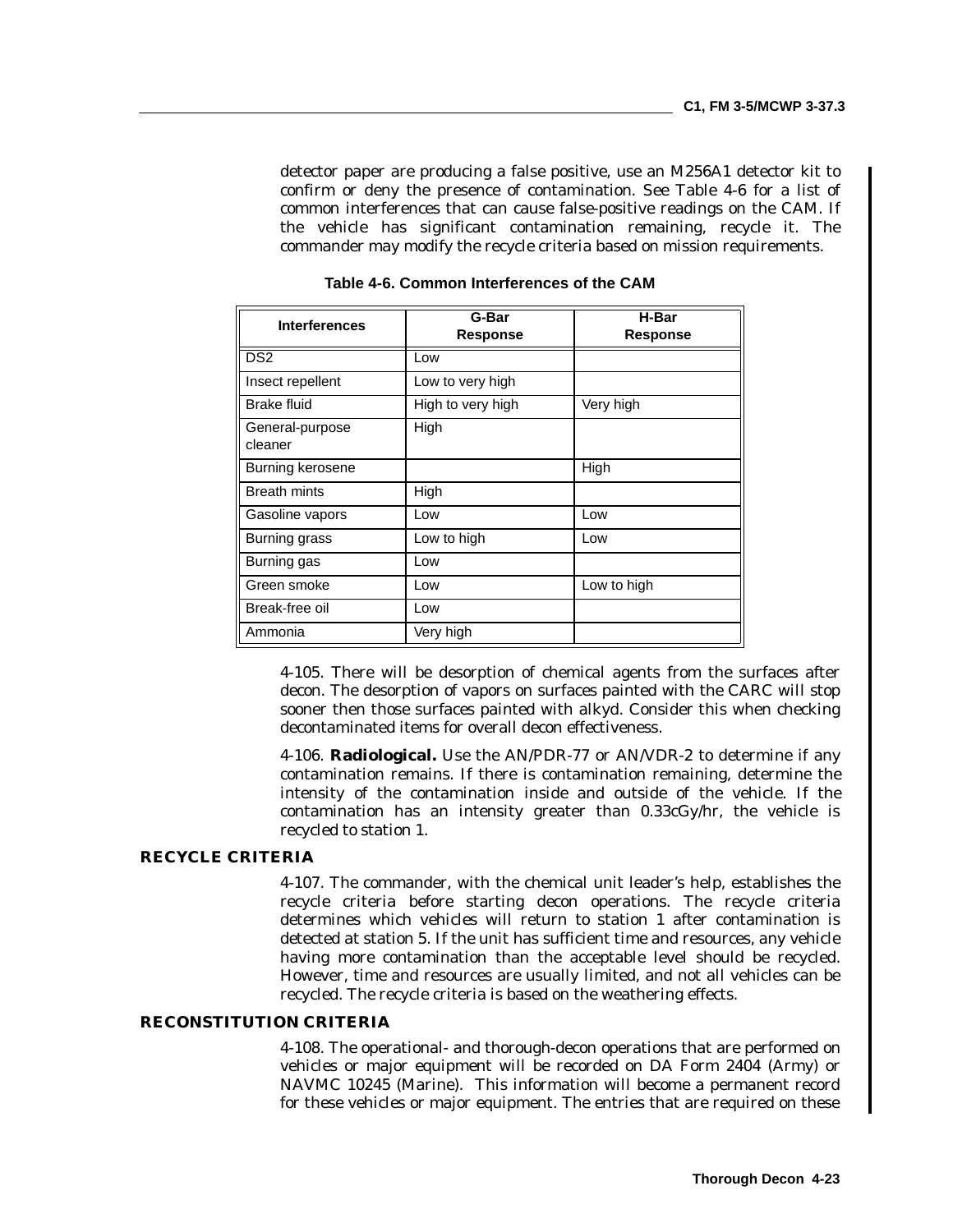forms are the type of decon performed, decontaminant used, date/time group completed, location of decon site, and type of monitoring equipment used to verify decon completeness. These forms will remain a permanent part of the unit's, vehicle's, and equipment's records. This information will assist with reconstitution operations once the conflict or war has ended.

#### **DED LAYOUTS**

4-109. Dual-purpose and decon platoons establish thorough decon sites differently because of organization and equipment differences. The optimum layout for each type of platoon is described in the following paragraphs (see Figures 4-5 through 4-8, pages 4-25 through 4-28). This layout provides the maximum output for platoons at 100 percent personnel and equipment. The equipment and personnel requirements for the optimum layout are identified for both the chemical unit (decon platoon) and supported unit (augmenter) (see Tables 4-7 through 4-10, pages 4-29 through 4-32).

4-110. Since it is likely that all platoons will not be at 100 percent strength, alternate layouts are discussed. For each alternate layout, chemical-unit equipment requirements are identified. However, personnel requirements are not identified by chemical unit and supported unit. The total number of personnel that are needed is identified, with a minimum number of chemical unit personnel.

#### **ALTERNATE-LAYOUT PLANNING CONSIDERATIONS**

4-111. Chemical unit leaders use METT-TC to determine the best possible DED layout to execute their mission. When determining alternate DED layouts, use the following guidelines:

- **•** The ability to spray hot, soapy water or steam under pressure must be retained at station 1.
- **•** The largest number of people is required at station 2.
- **•** Experienced and qualified CAM operators are required at station 5.
- **•** Water does not have to be hot to rinse off the DS2; however, the lower the water pressure the more water that is required for the rinse.

#### **DECON PLATOON**

4-112. The optimum DED layout for an M12A1 PDDA-equipped platoon requires the use of all authorized equipment and personnel (see Figure 4-5). While this DED layout is manpower and equipment intensive, it provides for the rapid decon of vehicles and equipment (eight vehicles processed per hour). This layout uses dual lanes at stations 1, 4, and 5 to process two vehicles at one time. Since the most time- and labor-intensive work takes place at station 3, this station is designed to process three vehicles at a time. The processing rate of this layout will be affected by any work/rest cycle (see Table 4-11, page 4-33).

#### **SMOKE/DECON PLATOON**

4-113. Smoke/decon platoons equipped with the M17 LDS will set up the DED differently then the decon units equipped with the M12A1 PDDA. While the optimum DED layout is manpower and equipment intensive, it provides for the rapid decon of vehicles and equipment (eight vehicles processed per hour). The layout uses a dual lane at stations 1, 4, and 5 to process two vehicles at a time. Since the most time- and labor-intensive work takes place at station 3, this station is designed to process three vehicles at a time. The processing rate of this layout will be affected by any work/rest cycle (see Table 4-11, page 4-33).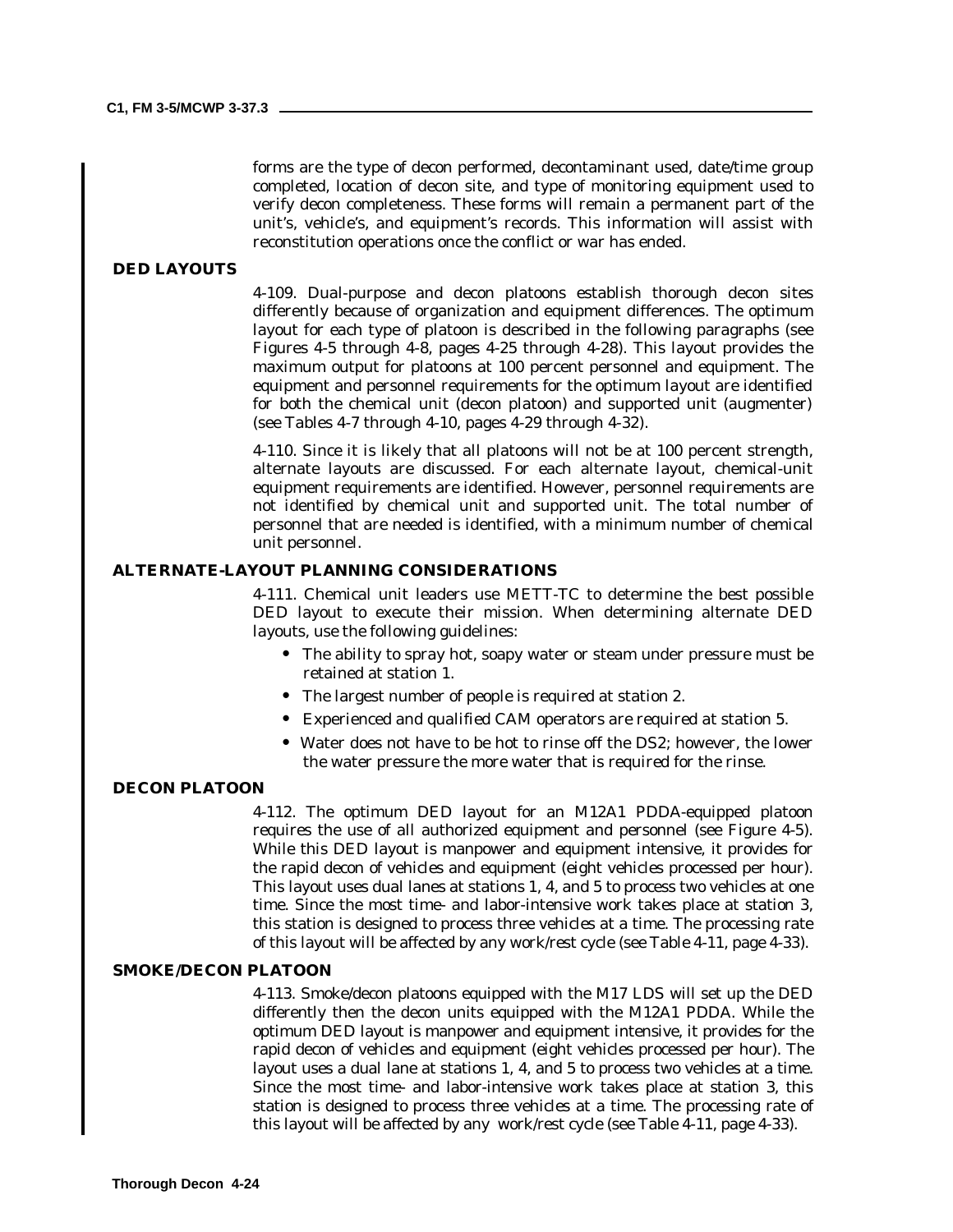

**Figure 4-5. Optimum DED Layout for the M12A1 PDDA-Equipped Unit**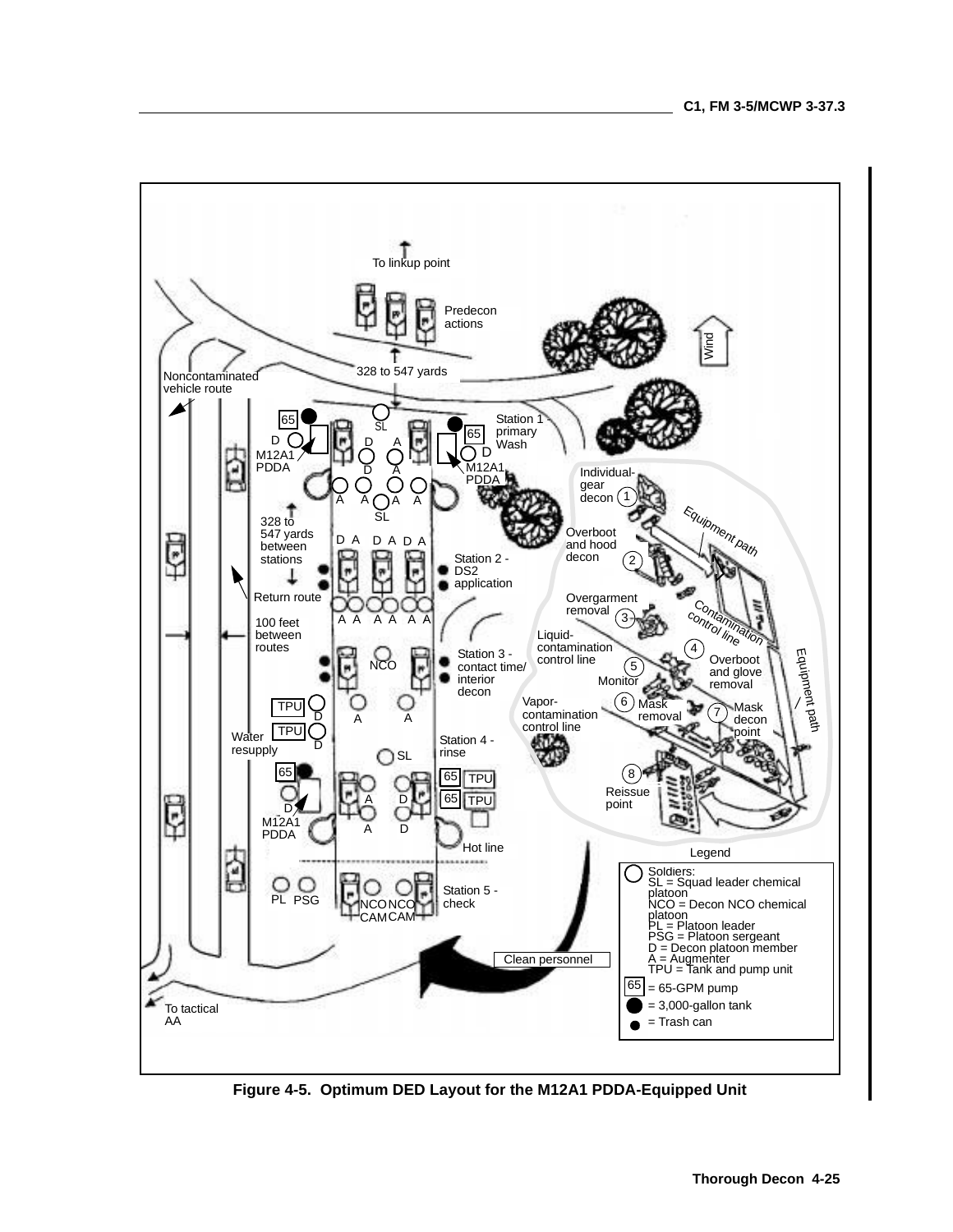

**Figure 4-6. Alternate DED Layout for the M12A1 PDDA-Equipped Unit**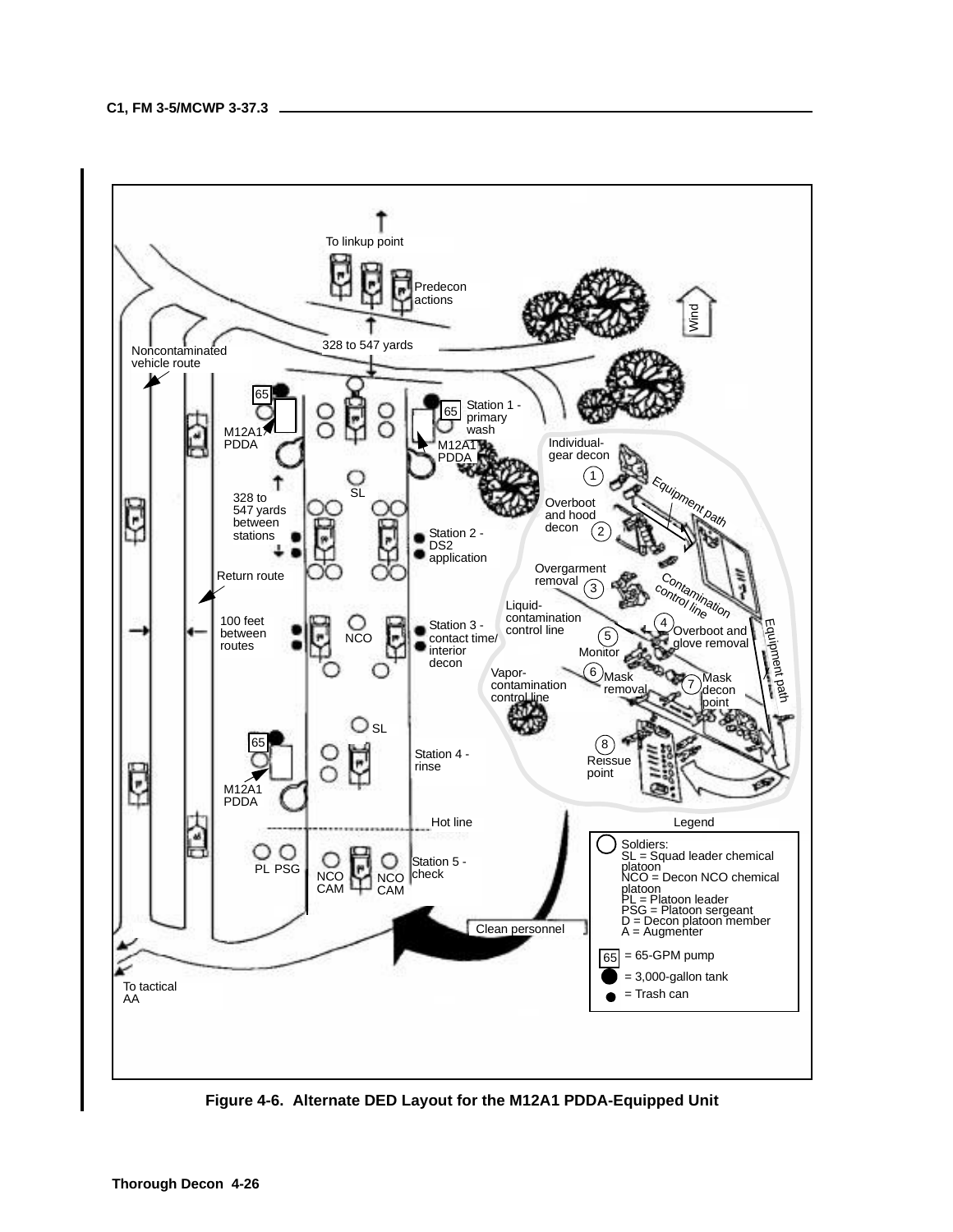

**Figure 4-7. Optimum DED Layout for the M17 LDS-Equipped Unit**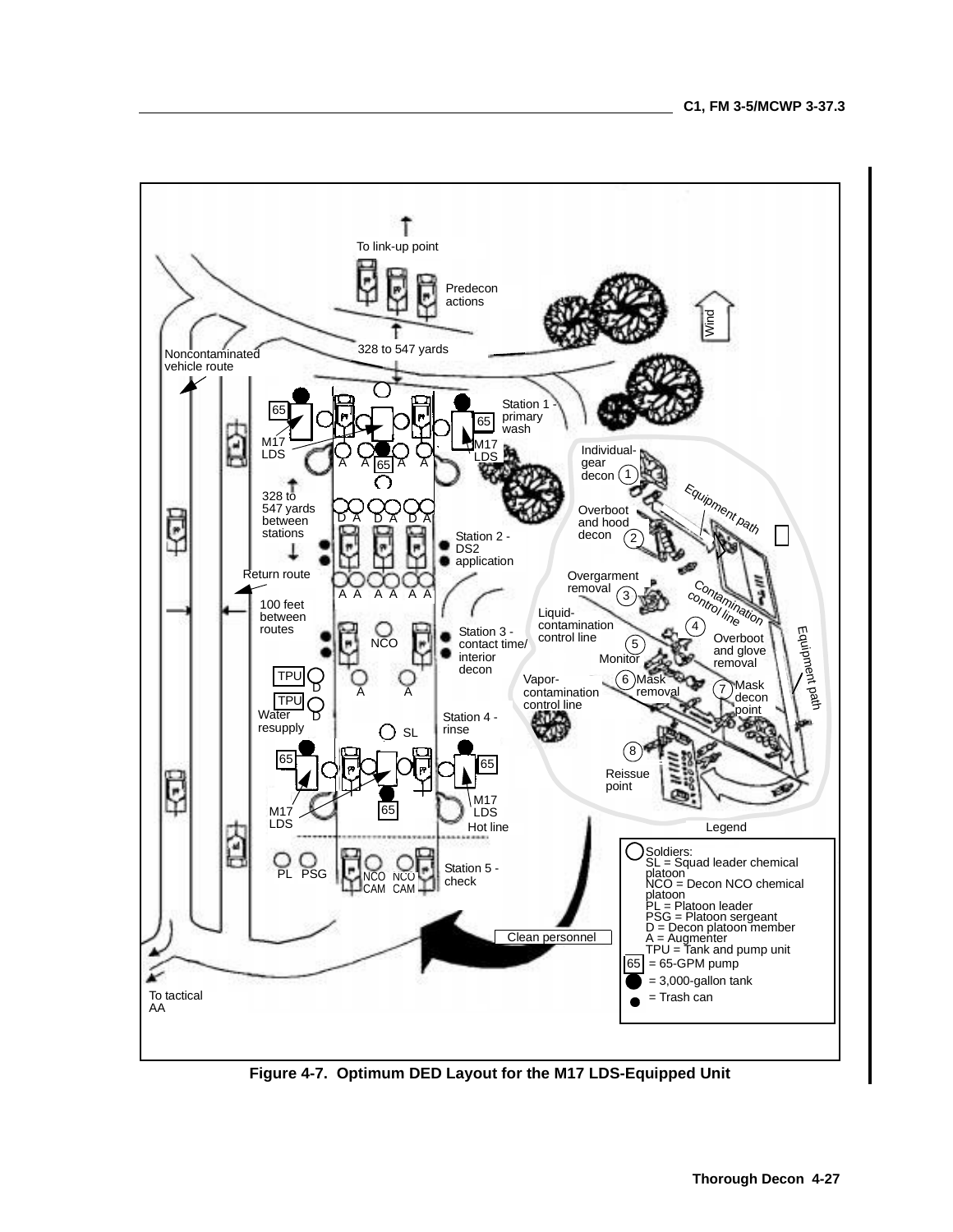

**Figure 4-8. Alternate DED Layout for the M17 LDS-Equipped Unit**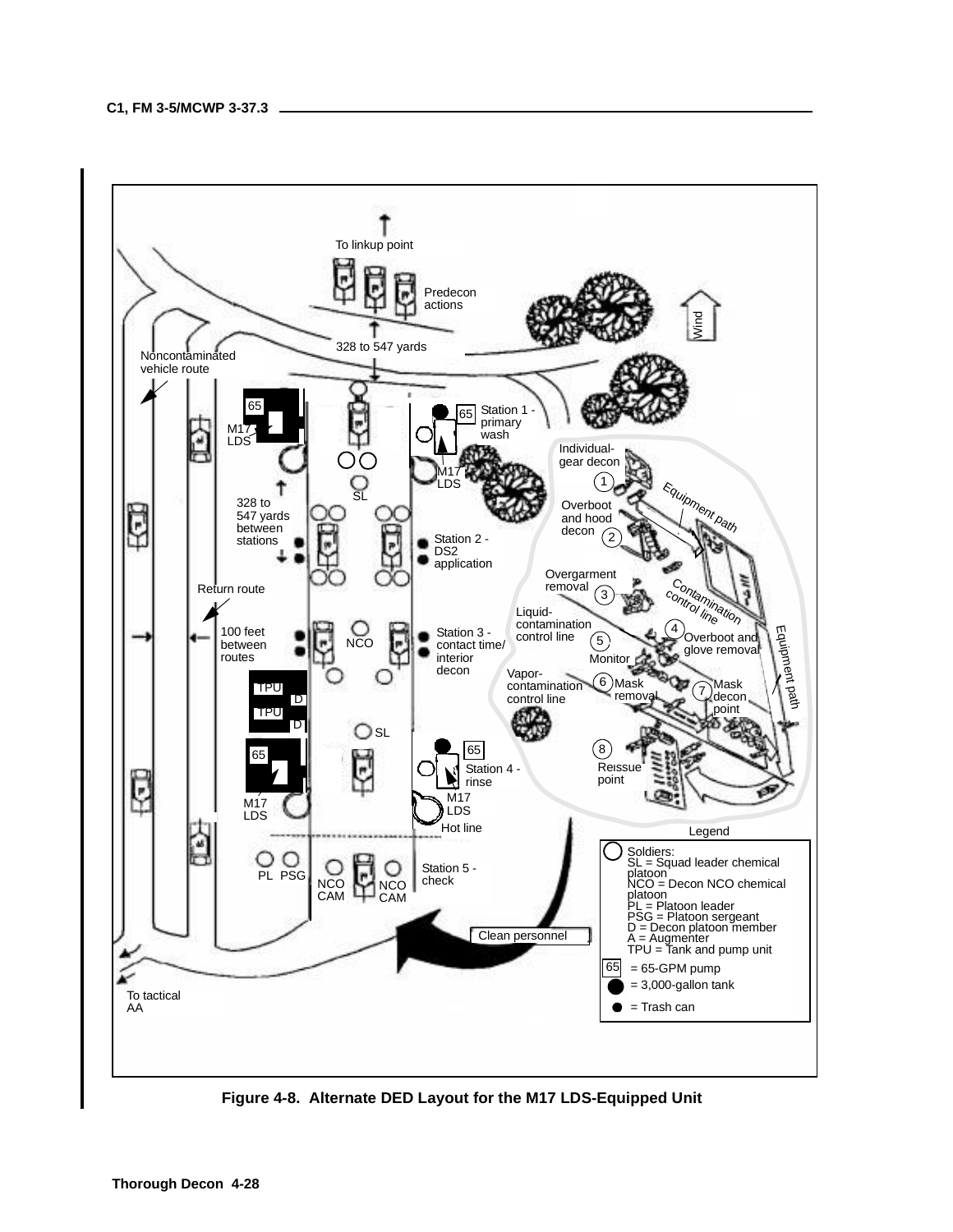| <b>Stations</b>                                |                                                       | <b>Personnel</b>                 | <b>Equipment/Supplies</b>                                                                                                                                                               |
|------------------------------------------------|-------------------------------------------------------|----------------------------------|-----------------------------------------------------------------------------------------------------------------------------------------------------------------------------------------|
|                                                | <b>Decon Platoon</b>                                  | Augmenter                        |                                                                                                                                                                                         |
| Station 1 -<br>primary wash                    | 1 squad leader<br>2 PDDE operators<br>4 sprayers      | 4 scrubbers                      | 2 M12A1 PDDAs<br>2 3,000-gallon tanks<br>2 65-GPM pumps<br>6 long-handled brushes<br>8 TAP aprons<br>Liquid detergent                                                                   |
| Station 2 -<br>DS2 application                 | 1 squad leader<br>3 appliers                          | 9 appliers                       | 18 long-handled brushes<br>9 mops with extra mop heads<br>3 30-gallon containers<br>9 M13 DAPs<br>Sufficient DS2                                                                        |
| Station 3 -<br>contact time/<br>interior decon | 1 NCO                                                 | 2 interior decon assis-<br>tants | 2 AN/VDR-2<br>3 TAP aprons<br>6 30-gallon containers<br>10 books of M8 detector paper<br>30 sponges<br>8 M256A1 detector kits<br>50 trash bags<br>1 clipboard with a pen<br>1 stopwatch |
| Station 4 -<br>rinse                           | 1 squad leader<br>1 PDDE operator<br>2 pump operators | 2 sprayers                       | 1 M12A1 PDDA<br>1 3,000-gallon tank<br>3 65-GPM pumps<br>2 TPUs<br>2 TAP aprons                                                                                                         |
| Station 5 -<br>check                           | 2 NCO/CAM opera-<br>tors                              |                                  | 2 CAMs<br>10 M256A1 detector kits<br>20 books of M8 detector paper<br>2 AN/VDR-2<br>2 M8A1 or M22 ACAAs                                                                                 |
| $c^2$                                          | 1 PL<br>1 PSG                                         |                                  | 1 HMMWV with a radio<br>3 NBC marking kits                                                                                                                                              |
| Total personnel                                | 20                                                    | 17                               |                                                                                                                                                                                         |

#### **Table 4-7. Personnel and Equipment Requirements for the Optimum DED Layout of the M12A1 PDDA-Equipped Unit**

#### **WARNING**

**Chemical-unit leaders must consider the impact of the work/rest cycle on their unit's ability to process vehicles through the DED. Failure to initiate a work/rest cycle could result in heat casualties and mission failure.**

> 4-114. It may not be possible, for a variety of reasons, for an M17 LDSequipped decon platoon to use the optimum DED layout. Figure 4-7, page 4-27, shows an example of an optimum DED layout. Limited personnel or equipment will affect the DED layout. Figure 4-8 shows an example of an alternate DED layout.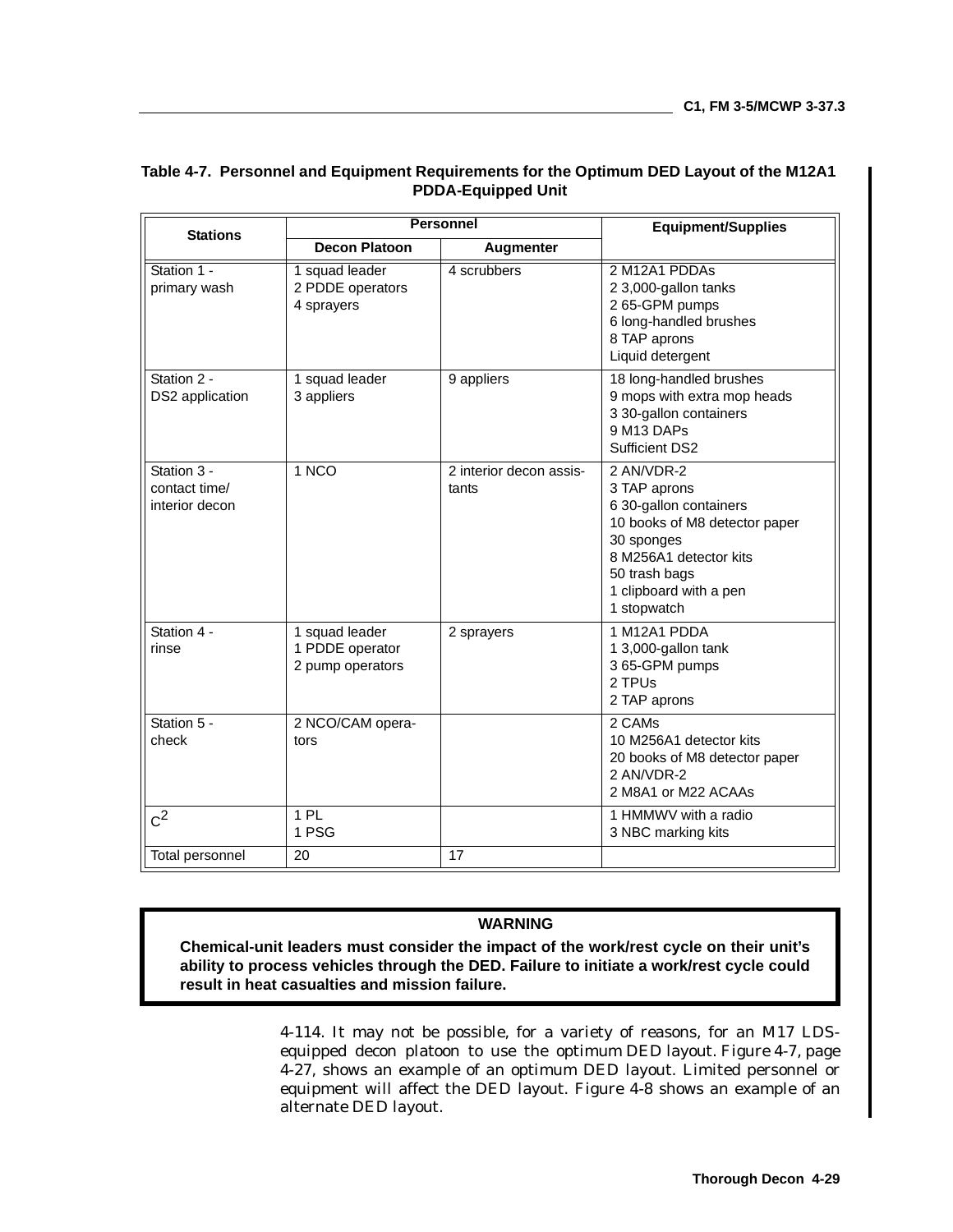| 1 NCOIC*<br>2 PDDE operators*<br>4 sprayers<br>2 scrubbers<br>1 NCOIC* | 2 M12A1 PDDAs<br>2 3,000-gallon tanks<br>2 65-GPM pumps<br>4 long-handled brushes<br>6 TAP aprons<br>Liquid detergent                                                                   |
|------------------------------------------------------------------------|-----------------------------------------------------------------------------------------------------------------------------------------------------------------------------------------|
|                                                                        |                                                                                                                                                                                         |
|                                                                        | 14 long-handled brushes<br>8 mops with extra mop heads<br>3 30-gallon containers<br>8 M13 DAPs<br>Sufficient DS2                                                                        |
| 1 NCO*<br>2 interior decon assistants                                  | 2 AN/VDR-2<br>3 TAP aprons<br>6 30-gallon containers<br>10 books of M8 detector paper<br>30 sponges<br>8 M256A1 detector kits<br>50 trash bags<br>1 clipboard with a pen<br>1 stopwatch |
| 1 NCOIC*<br>1 PDDE operator*<br>2 sprayers                             | 1 M12A1 PDDA<br>1 3,000-gallon tank<br>165-GPM pumps<br>2 TPUs<br>2 TAP aprons                                                                                                          |
| 2 NCO/CAM operators*                                                   | 2 CAMs<br>10 M256A1 detector kits<br>20 books of M8 detector paper<br>2 AN/VDR-2<br>2 M8A1 or M22 ACAAs                                                                                 |
| $1PL*$<br>1 PSG*                                                       | 1 HMMWV with a radio<br>3 NBC marking kits                                                                                                                                              |
| 29 (Minimum of 11 soldiers from<br>the decon platoon)                  |                                                                                                                                                                                         |
|                                                                        | 8 appliers<br>* These individuals should be from the decon platoon.                                                                                                                     |

#### **Table 4-8. Personnel and Equipment Requirements for the Alternate DED Layout of the M12A1 PDDA-Equipped Unit**

4-115. It also may not be possible, for a variety of reasons, for an M12A1 PDDA- equipped decon platoon to use the optimum DED layout. Limited personnel or equipment will affect the DED layout. Figure 4-6, page 4-26, shows an example of an alternate DED layout.

#### **THOROUGH-DECON-SITE CLOSURE**

4-116. Once all vehicles and soldiers from the contaminated unit have processed through the thorough-decon site, the site can be closed. Coordination with the supported unit is necessary before actually closing the site to ensure that all contaminated elements have been processed.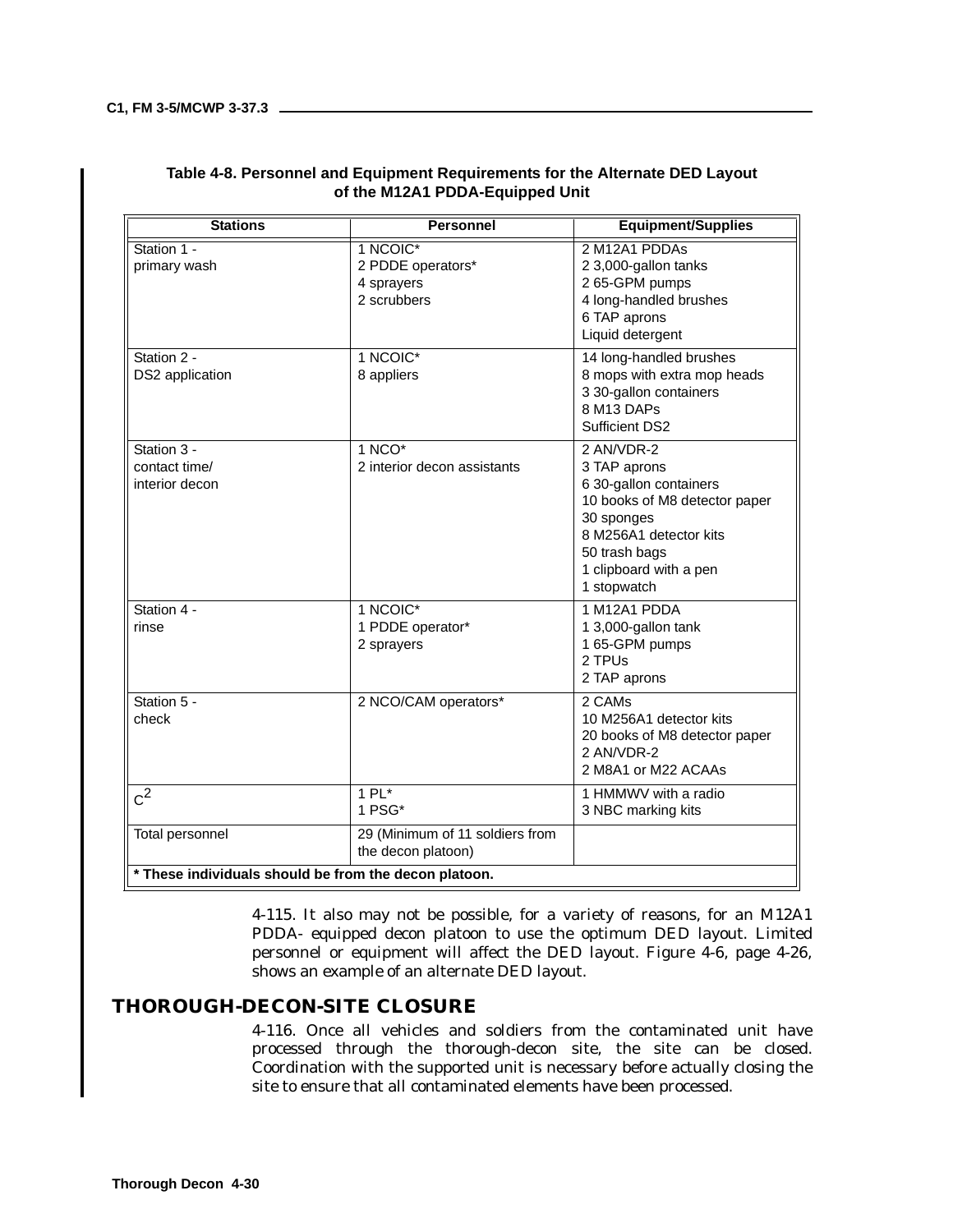| <b>Stations</b>                                |                                             | <b>Personnel</b> | <b>Equipment/Supplies</b>                                                                                                                                                               |
|------------------------------------------------|---------------------------------------------|------------------|-----------------------------------------------------------------------------------------------------------------------------------------------------------------------------------------|
|                                                | <b>Decon Platoon</b>                        | Augmenter        |                                                                                                                                                                                         |
| Station 1 -<br>primary wash                    | 1 squad leader<br>4 sprayers<br>2 scrubbers | 2 scrubbers      | 2 M17 LDSs<br>2 3,000-gallon tanks<br>2 65-GPM pumps<br>6 long-handled brushes<br>8 TAP aprons<br>Liquid detergent                                                                      |
| Station 2 -<br>DS2 application                 | 1 squad leader<br>3 appliers                | 9 appliers       | 18 long-handled brushes<br>9 mops with extra mop heads<br>3 30-gallon containers<br>9 M13 DAPs<br>Sufficient DS2                                                                        |
| Station 3 -<br>contact time/<br>interior decon | 1 NCO<br>2 interior decon assis-<br>tants   |                  | 2 AN/VDR-2<br>3 TAP aprons<br>6 30-gallon containers<br>10 books of M8 detector paper<br>30 sponges<br>8 M256A1 detector kits<br>50 trash bags<br>1 clipboard with a pen<br>1 stopwatch |
| Station 4 -<br>rinse                           | 1 squad leader<br>4 sprayers                |                  | $2$ M <sub>17</sub> LDSs<br>2 3,000-gallon tanks<br>265-GPM pumps<br>2 TPUs<br>4 TAP aprons                                                                                             |
| Station 5 -<br>check                           | 2 NCO/CAM opera-<br>tors                    |                  | 2 CAMs<br>10 M256A1 detector kits<br>20 books of M8 detector paper<br>2 AN/VDR-2<br>2 M8A1 or M22 ACAAs                                                                                 |
| c <sup>2</sup>                                 | 1 PL<br>1 PSG                               |                  | 1 HMMWV with a radio<br>3 NBC marking kits                                                                                                                                              |
| Total personnel                                | 23                                          | 11               |                                                                                                                                                                                         |

#### **Table 4-9. Personnel and Equipment Requirements for the Optimum DED Layout of the M17 LDS-Equipped Unit**

4-117. The chemical unit (decon or smoke/decon platoons) closes the DED first. Once the DED is closed, the chemical unit processes through the DTD. After the chemical unit has processed through the DTD, the DTD is closed. At that point, the chemical unit marks the area as a contaminated area and reports its exact location to the supported unit, using an NBC-5 report. The exact procedures for closing the DED and DTD are described as follows:

#### **CLOSING THE DED AREA**

4-118. The DED is closed in sequence, starting at station 1. All vehicles, equipment, and nonexpendable supplies are inspected for contamination. If contamination is found on an item, it is decontaminated. The actions at each station are described as follows: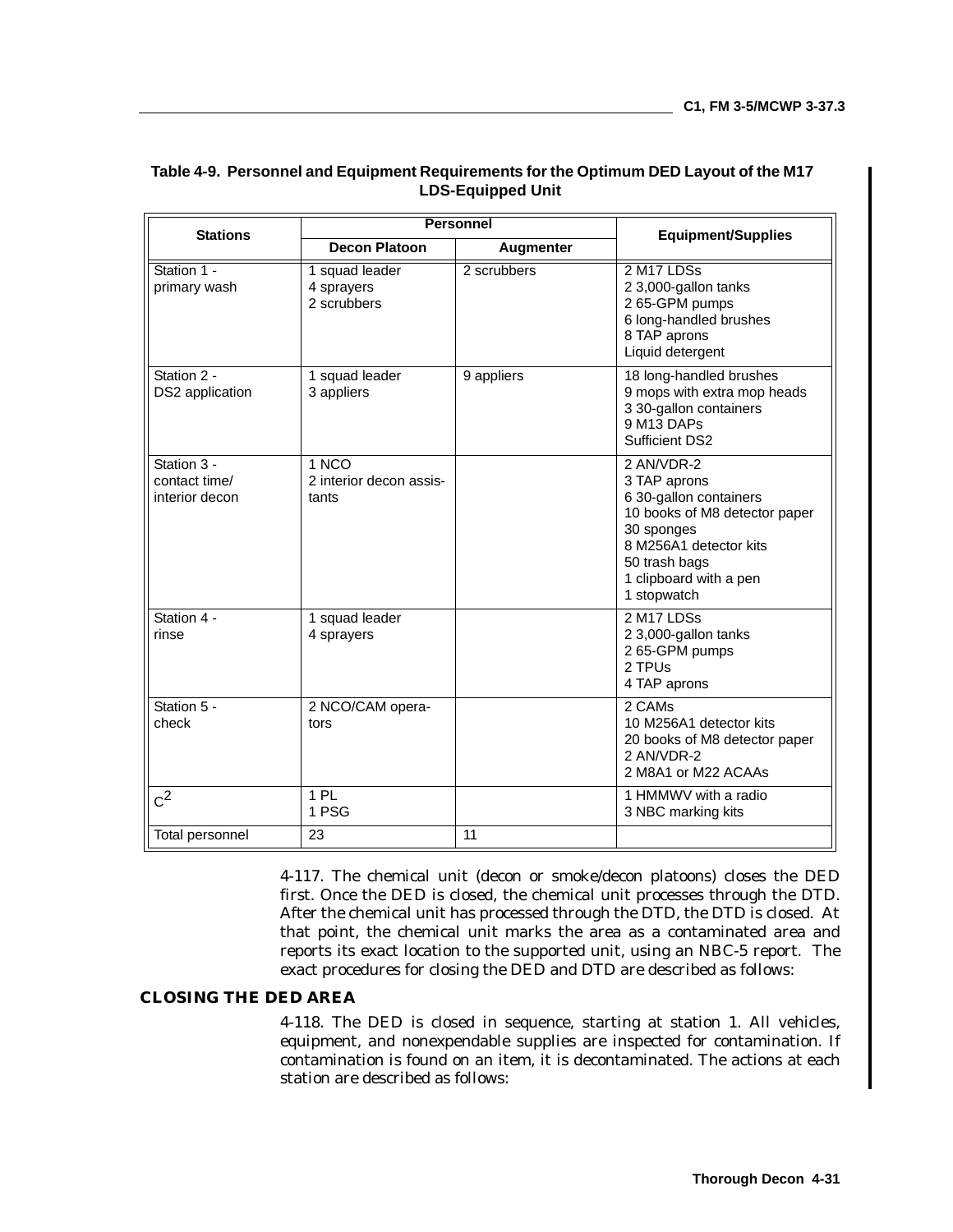| <b>Stations</b>                                | <b>Personnel</b>                                            | <b>Equipment/Supplies</b>                                                                                                                                                               |
|------------------------------------------------|-------------------------------------------------------------|-----------------------------------------------------------------------------------------------------------------------------------------------------------------------------------------|
| Station 1 -<br>primary wash                    | 1 NCOIC <sup>*</sup><br>4 sprayers<br>4 scrubbers           | 2 M <sub>17</sub> LD <sub>Ss</sub><br>2 3,000-gallon tanks<br>2 65-GPM pumps<br>4 long-handled brushes<br>8 TAP aprons<br>Liquid detergent                                              |
| Station 2 -<br>DS2 application                 | 1 NCOIC*<br>8 appliers                                      | 14 long-handled brushes<br>8 mops with extra mop heads<br>3 30-gallon containers<br>8 M13 DAPs<br><b>Sufficient DS2</b>                                                                 |
| Station 3 -<br>contact time/<br>interior decon | 1 NCO*<br>2 interior decon assistants                       | 2 AN/VDR-2<br>3 TAP aprons<br>6 30-gallon containers<br>10 books of M8 detector paper<br>30 sponges<br>8 M256A1 detector kits<br>50 trash bags<br>1 clipboard with a pen<br>1 stopwatch |
| Station 4 -<br>rinse                           | 1 NCOIC*<br>4 sprayers                                      | 2 M17 LDS<br>2 3,000-gallon tanks<br>2 65-GPM pumps<br>4 TAP aprons                                                                                                                     |
| Station 5 -<br>check                           | 2 NCO/CAM operators*                                        | 2 CAMs<br>10 M256A1 detector kits<br>20 books of M8 detector paper<br>2 AN/VDR-2<br>2 M8A1 or M22 ACAAs                                                                                 |
| c <sup>2</sup>                                 | $1PL*$<br>1 PSG*                                            | 1 HMMWV with a radio<br>3 NBC marking kits                                                                                                                                              |
| Water resupply                                 | 2 drivers*                                                  | 2 TPUs                                                                                                                                                                                  |
| Total personnel                                | 32 (Minimum of 10 soldiers from<br>the smoke/decon platoon) |                                                                                                                                                                                         |
|                                                | * These individuals should be from the smoke/decon platoon. |                                                                                                                                                                                         |

#### **Table 4-10. Personnel and Equipment Requirements for the Alternate DED Layout of the M17 LDS-Equipped Unit**

#### **Station 1 - Primary Wash**

4-119. Spray all vehicles and equipment with hot, soapy water to remove any contamination that could have been transferred during the primary wash operations. Drain the water billets or fabric tanks of water. Inspect all equipment and vehicles for contamination using the appropriate detection equipment.

#### **Station 2 - DS2 Application**

4-120. Throw the mops and brushes that were used in applying the DS2 into a sump or bury them. Load the unused cans of the DS2 and the M13 DAPs on a vehicle.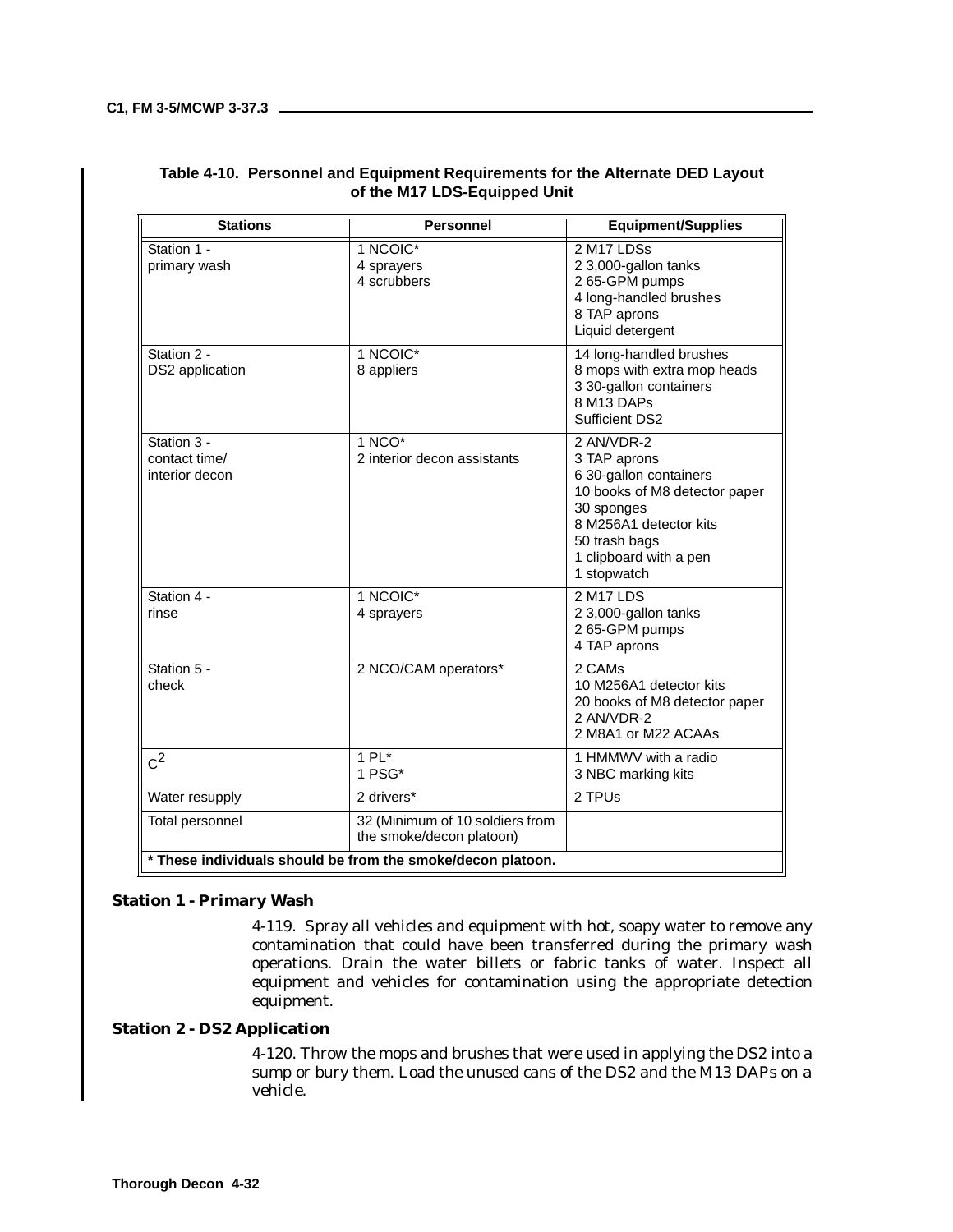#### **Station 3 - Contact Time/Interior Decon**

4-121. Inspect any unused supplies and equipment for contamination. If no contamination is detected, load the equipment and supplies on a vehicle. Throw all contaminated supplies into the nearest sump. In calculating sump requirements, 35 cubic feet of space is required for 250 gallons of liquid drain off. Once a sump is 2/3 full, prepare a new sump.

|                                                                                                                                                                                                                                                                                                                                                                                                                                                                                                                                     |                                      | <b>Stations and Workload</b>                     |                                                   |                             |                             |
|-------------------------------------------------------------------------------------------------------------------------------------------------------------------------------------------------------------------------------------------------------------------------------------------------------------------------------------------------------------------------------------------------------------------------------------------------------------------------------------------------------------------------------------|--------------------------------------|--------------------------------------------------|---------------------------------------------------|-----------------------------|-----------------------------|
| <b>Temperatures</b>                                                                                                                                                                                                                                                                                                                                                                                                                                                                                                                 | Station 1-<br><b>Primary</b><br>Wash | <b>Station 2-</b><br><b>DS2 Appli-</b><br>cation | Station 3-<br>Contact<br>Time/Inte-<br>rior Decon | Station 4 -<br><b>Rinse</b> | Station 5 -<br><b>Check</b> |
|                                                                                                                                                                                                                                                                                                                                                                                                                                                                                                                                     |                                      |                                                  | <b>Physical Exertion</b>                          |                             |                             |
|                                                                                                                                                                                                                                                                                                                                                                                                                                                                                                                                     | <b>Moderate</b>                      | Heavy                                            | <b>Moderate</b>                                   | <b>Moderate</b>             | Light                       |
| Cool<br>( <b>68°F</b> )                                                                                                                                                                                                                                                                                                                                                                                                                                                                                                             | 60 work<br>15 rest                   | 30 work<br>30 rest                               | 60 work<br>15 rest                                | 60 work<br>15 rest          | 60 work<br>15 rest          |
| Warm<br>$(68^{\circ} - 74^{\circ}F)$                                                                                                                                                                                                                                                                                                                                                                                                                                                                                                | 45 work<br>45 rest                   | 20 work<br>20 rest                               | 45 work<br>45 rest                                | 45 work<br>45 rest          | 50 work<br>50 rest          |
| Hot<br>$(74^{\circ} - 84^{\circ}F)$                                                                                                                                                                                                                                                                                                                                                                                                                                                                                                 | 30 work<br>60 rest                   | 15 work<br>30 rest                               | 30 work<br>60 rest                                | 30 work<br>60 rest          | 40 work<br>80 rest          |
| Very Hot<br>$( > 84^{\circ}F)$                                                                                                                                                                                                                                                                                                                                                                                                                                                                                                      | 20 work<br>60 rest                   | 10 work<br>30 rest                               | 20 work<br>60 rest                                | 20 work<br>60 rest          | 25 work<br>75 rest          |
| NOTE: When operating in temperatures above 75 <sup>o</sup> F, consider the ability of the soldiers<br>to accomplish the mission. Once the soldiers have reached their maximum workload<br>for heat stress, they cannot recover quickly enough to accomplish the decon mission.<br>A viable option is to postpone the decon operation until a cooler part of the day or<br>evening. This will reduce the heat-stress load on the soldiers and increase the proba-<br>bility of mission success. For further information, see FM 3-4. |                                      |                                                  |                                                   |                             |                             |

**Table 4-11. Work/Rest Table**

#### **Station 4 – Rinse**

4-122. Spray all vehicles and equipment with hot, soapy water to remove any contamination that could have been transferred during the rinse operations. Drain the water billets or fabric tanks of water. Inspect all equipment and vehicles for contamination using the appropriate detection equipment. If no contamination is detected, load the equipment on the vehicles. Spread one can of STB dry mix into each of the sumps and then cover them. Ensure that DS2 is not present in the sumps. Post NBC hazard markers near the covered sumps. **(NOTE: DS2 destroys chemical agents; however, some of the by-products created from it are toxic.)**

#### **Station 5 – Check**

4-123. Ensure that all equipment has been checked for contamination. If it is not contaminated, load it on a vehicle. If it is contaminated, decon it according to the appropriate technical manual (TM). Throw any contaminated supplies into the nearest sump. Move all vehicles upwind of station 5 and inspect them again for contamination. If any contamination is detected, the crew will use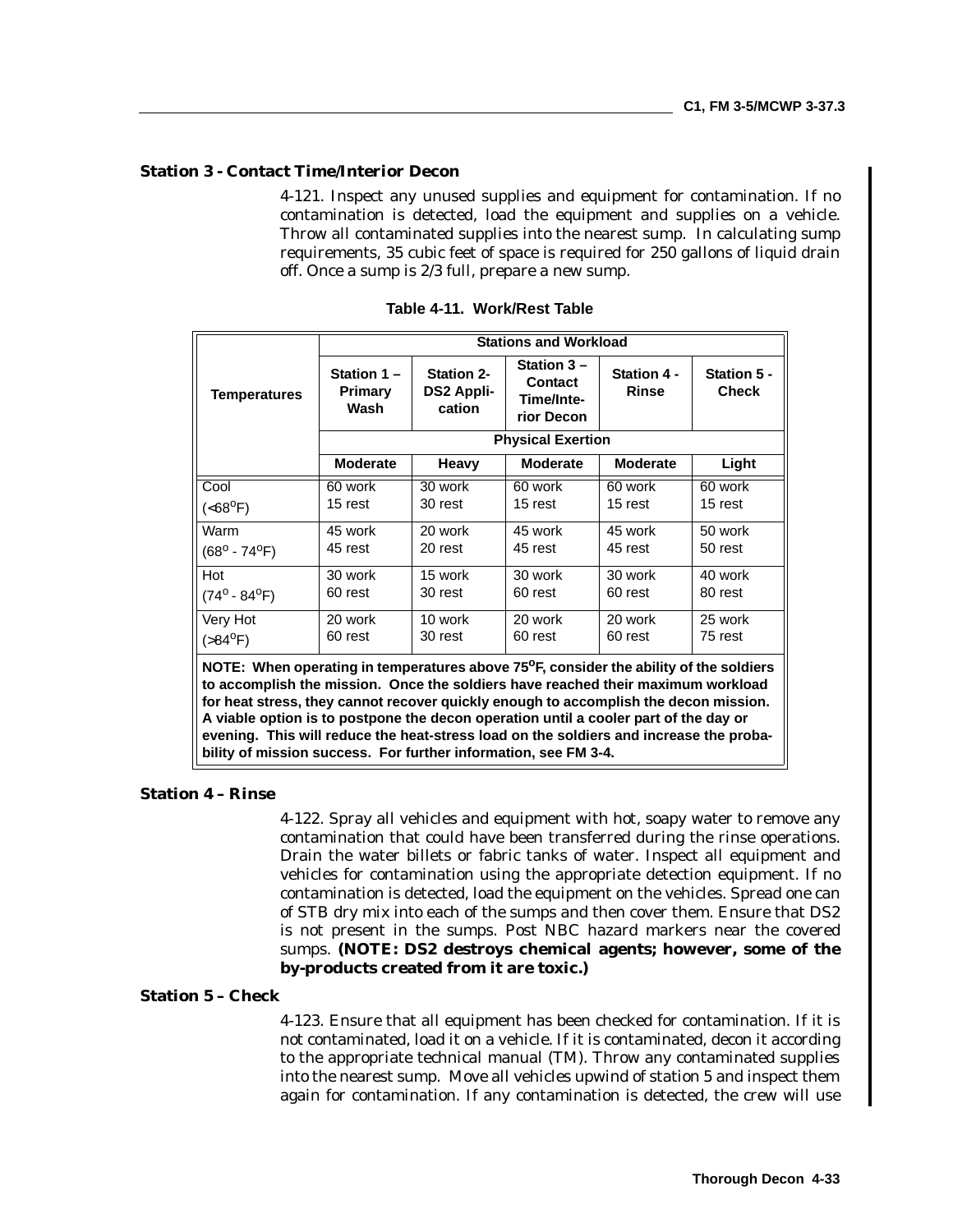either the M11 or M13 DAP to decon the identified areas. Once the vehicles are staged, all the soldiers will proceed to the DTD.

#### **CLOSING THE DTD AREA**

4-124. Once all the soldiers from the DED have processed through the DTD, it may be closed. After the last person has exited the DTD

- **•** Pick up all the used supplies from station 7 and put them in station 7's sump. Take up the contamination control line. If engineer tape was used, dispose of it in station 7's sump.
- **•** Move all usable supplies and equipment from all the stations to station 1. Discard all unusable supplies from stations 3, 4, and 5 in station 1's sump.
- **•** Decon all supplies and equipment collected at station 1 using the decon and rinse water at station 1. Empty the decon and rinse water from the station into the sump and decontaminant the containers.
- **•** Mark the entire decon area. Remove your overgarment using the MOPP-gear-exchange technique and dispose of it in the sump at station 1.
- **•** Move any equipment used to fill the sump upwind of the decon area. Decon your rubber gloves and move all equipment and supplies in station 1 upwind of the decon area. Keep this equipment and supplies separate from that used to fill the sump.

#### **THOROUGH DECON UNDER UNUSUAL CONDITIONS**

4-125. Decon operations are not restricted to daylight hours. The enemy may employ chemical and biological weapons at night, since weather conditions are usually more favorable for their employment at that time. Consequently, NBC contamination encountered at night may require decon before daylight.

4-126. Conducting decon operations at night is a challenge. "White light" cannot be used without possibly revealing your location. However, decon personnel must have illumination to perform such essential decon tasks as spraying water, applying decontaminants, using detection equipment, and taking off the MOPP gear.

4-127. Use M8/M9 detector paper to check for chemical contamination and to see how well the chemical decon was performed. If contamination is present, the paper color changes to red and cannot be seen if red-filtered light is used. The CAM and M256A1 detector kit can be used to identify and detect chemical agents but will require a light source in order to obtain a reading.

4-128. Several vehicles awaiting or undergoing decon present a significant infrared "signature" due to the hot engines. To enter, exit, and move within the decon site is difficult under blackout conditions.

4-129. Night-decon operations are difficult but can be accomplished. Whenever possible, conduct thorough-decon operations in built-up areas. Use a building for DTD operations and a warehouse for DED operations. This allows for the use of white light. Soldiers can see what they are decontaminating, see where they are going, and read the color changes of the M8/M9 detector paper.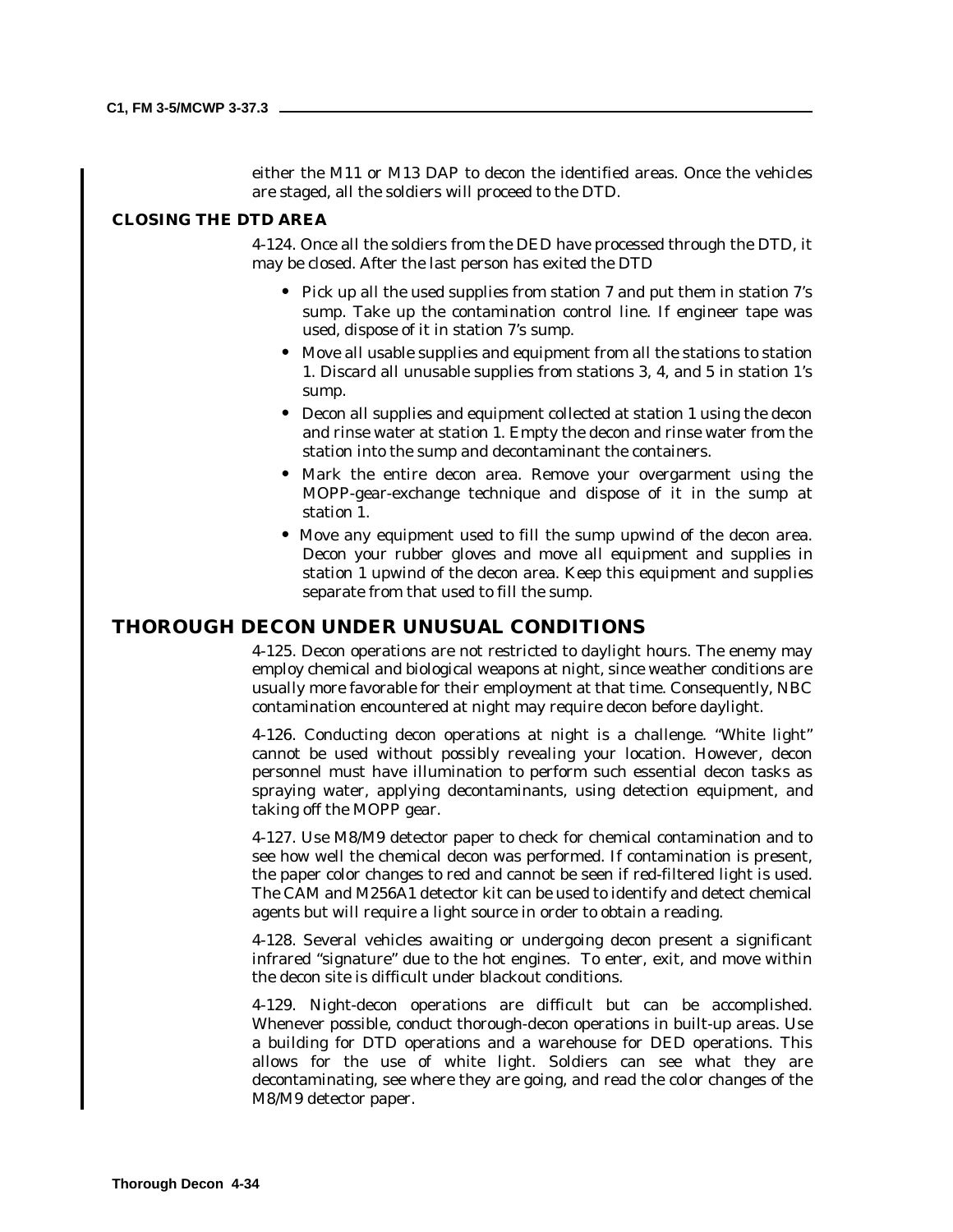4-130. There will be a need for additional soldiers to act as ground guides in the DED area. The NCOICs of stations 1, 2, and 4 will inspect each vehicle with a flashlight or chemical light before the vehicle proceeds to the next station. There should be at least two flashlights at each station in both the DED and DTD areas.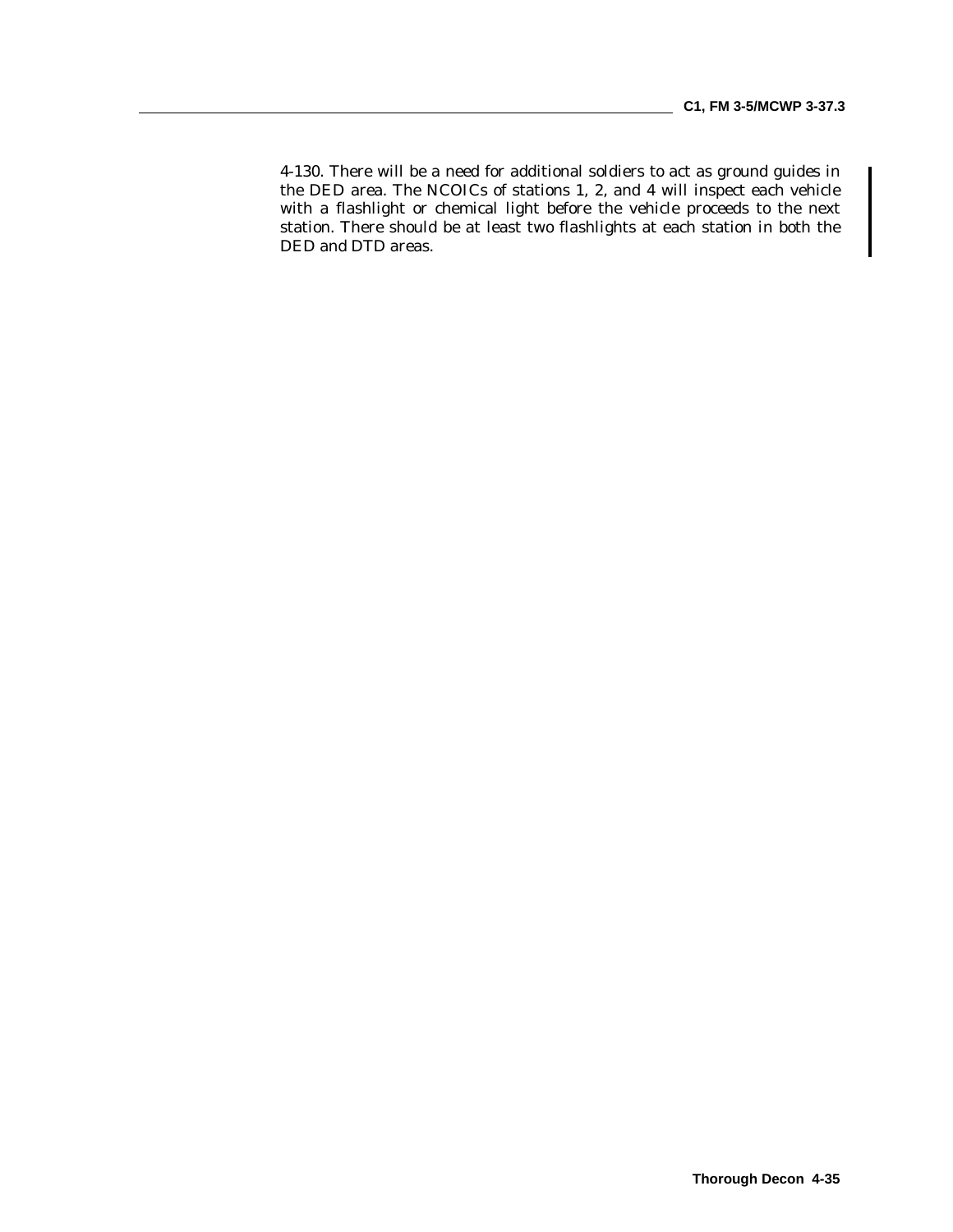#### **Chapter 6**

### **Effects of Environmental Conditions**

US forces may find themselves anywhere in the world and subjected to the conditions in that region. Weather and terrain conditions will dictate how to fight and what equipment is most effective to support the fighting force under NBC conditions. The conditions in cold- and arctic-weather areas, warmed areas, urban areas, mountains, jungles, and deserts impact how decon operations are performed.

#### **COLD- AND ARCTIC-WEATHER AREAS**

6-1. These regions comprise about 45 percent of the North American continent and about 65 percent of the Eurasian land mass. They are characterized by extreme cold weather and deep snow during winter months. Spring breakup and mud restrict mobility. Whiteout and grayout cause loss of depth perception, making vehicle movement hazardous. Ice fog (clouds of ice crystals) covers troops, vehicles, bivouac areas, and permanent facilities, marking their location. Chemical agents become more persistent in low temperatures (see Table 6-1, page 6-2). As a result, some normally nonpersistent chemicals, such as sarin (GB), become persistent; this nerve agent could remain a transfer hazard for up to 30 days in arctic climates. Normally, persistent agents become more persistent. Although frozen agents do not present a significant problem in solid state, they become hazards when they warm up. Decon is a problem because low temperatures also reduce the effect of decontaminants.

6-2. The freezing points of decontaminants are as follows:

- Water,  $32^0$ F.
- STB slurry with antiset,  $0^0$ F.
- DS2,  $-25^{\circ}$ F.
- SKD, -50<sup>o</sup>F.
- IEDK, -50<sup>o</sup>F.
- SDS, -50<sup>o</sup>F.

#### **DECONTAMINANTS**

6-3. When temperatures reach  $32^{\circ}$ F, water can no longer be used as a decon. In such situations, use DS2. DS2 is effective down to -25<sup>o</sup>F. For temperatures below -25 ${}^{0}$ F, use STB or HTH as a dry mix (two parts of STB to three parts of earth or snow) for decon. Apply the dry mix by shoveling it on contaminated surfaces or by filling sandbags with the mix and dusting it on the surfaces. Remove the dry mix by brushing, scraping, or using uncontaminated earth or snow to "wash" it off. Other decontaminating methods using nonstandard solvents and fuels may be used, but observe fire safety, protect personnel from corrosives, and take precautions against super-cooling effects. Because of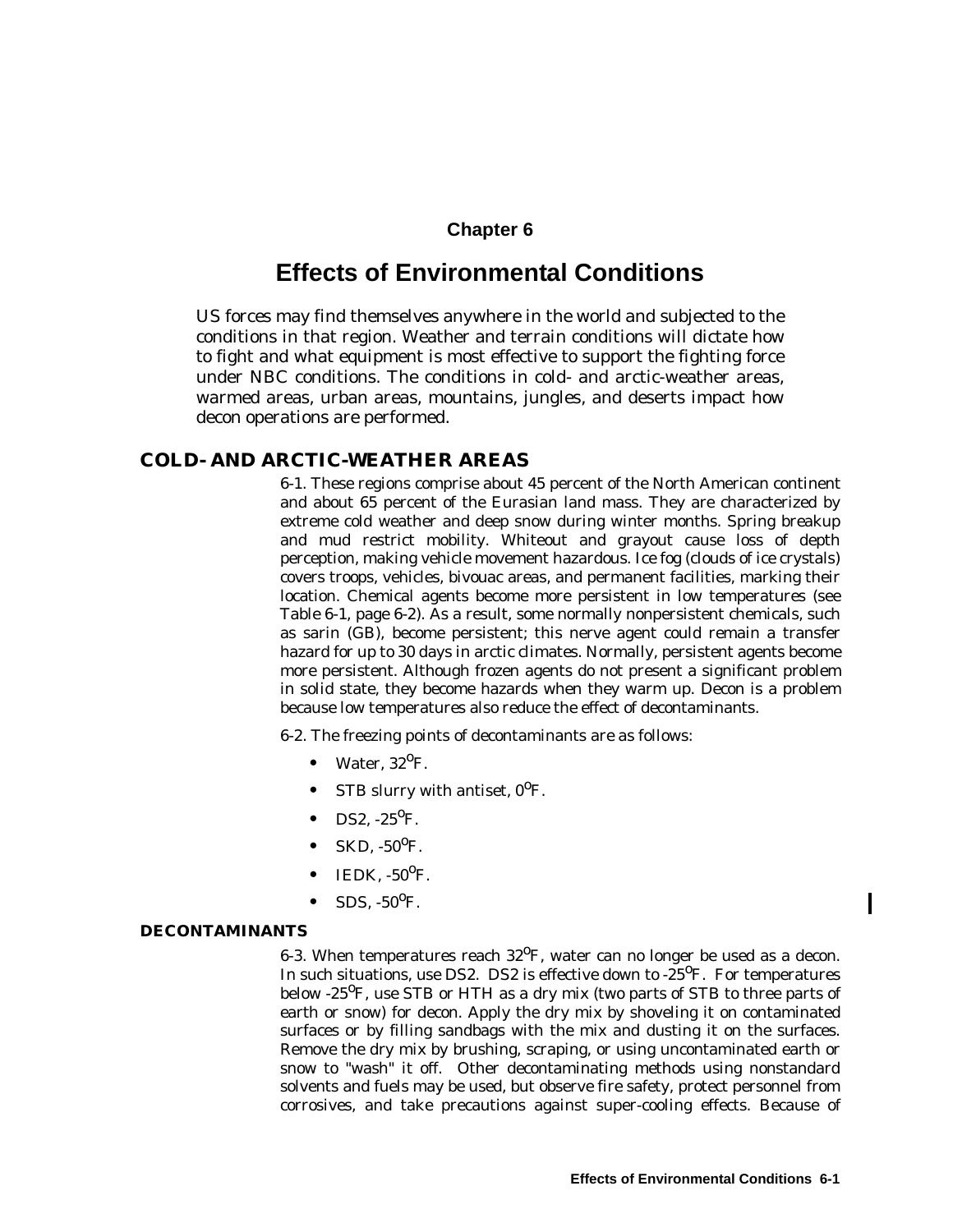their low freezing points, solvents such as aviation fuel (JP8), diesel fuel, and kerosene may be used to physically remove contamination. These solvents only flush the agent from the surfaces. They generally do not neutralize agents nor do they eliminate agents that soak into surfaces. Nonstandard solvents generally are very flammable and must be handled with care. See Appendix B for specific nonstandard solvents.

| <b>Agents</b>     | <b>Symbols</b> | Contact<br>Hazard | <b>Vapor Hazard</b> | <b>Freezing Point</b>                          |
|-------------------|----------------|-------------------|---------------------|------------------------------------------------|
|                   |                | <b>Nerve</b>      |                     |                                                |
| Tabun             | GA             | Extreme           | Low-moderate        | $+23^{\circ}F$                                 |
| Sarin             | GB             | Extreme           | Extreme             | $-69^{\circ}F$                                 |
| Soman             | GD             | Extreme           | Probable            | $-44^{\circ}F$                                 |
|                   | GF             | Extreme           | Probable            | $-22$ <sup>o</sup> F                           |
|                   | <b>VX</b>      | Extreme           | Negligible          | $-60^{\circ}$ F                                |
|                   | <b>VR-55</b>   | Extreme           | Probable            | Unknown                                        |
|                   | <b>TGD</b>     | Extreme           | Probable            | Depends on the percent<br>of thickener         |
|                   |                | <b>Blister</b>    |                     |                                                |
| Distilled mustard | HD             | Extreme           | Negligible          | $+57^{\circ}F$                                 |
| Mustand-lewisite  | <b>HL</b>      | Extreme           | Low                 | $-14^{\circ}$ F (Pure)<br>-44°F (Plant purity) |
| Nitrogen mustard  | $HN-1$         | Extreme           | Low                 | $-29^{\circ}F$                                 |
| Nitrogen mustard  | $HN-2$         | <b>Extreme</b>    | Low                 | $-76$ <sup>o</sup> F                           |
| Lewisite          | L              | Extreme           | Negligible          | $0^{\circ}$ F                                  |
| Nitrogen mustard  | $HN-3$         | Extreme           | Low                 | $+25^{\circ}F$                                 |
| Phosgene oxime    | <b>CX</b>      | Extreme           | Low                 | $+95^{\circ}F$                                 |
|                   |                | <b>Blood</b>      |                     |                                                |
| Hydrogen cyanide  | <b>AC</b>      | Low               | Extreme             | $+8$ <sup>o</sup> F                            |
| Cyanogen chloride | <b>CK</b>      | Low               | <b>Extreme</b>      | $+20$ <sup>o</sup> F                           |
| Arsine            | <b>SA</b>      | Low               | Extreme             | $-177$ <sup>o</sup> F                          |
|                   |                | <b>Choking</b>    |                     |                                                |
| Phosgene          | CG             | Slight            | Extreme             | $-198$ <sup>o</sup> F                          |
| Diphosgene        | DP             | Slight            | <b>Extreme</b>      | $-71$ <sup>o</sup> F                           |

**Table 6-1. Freezing Points of Selected Chemical Agents**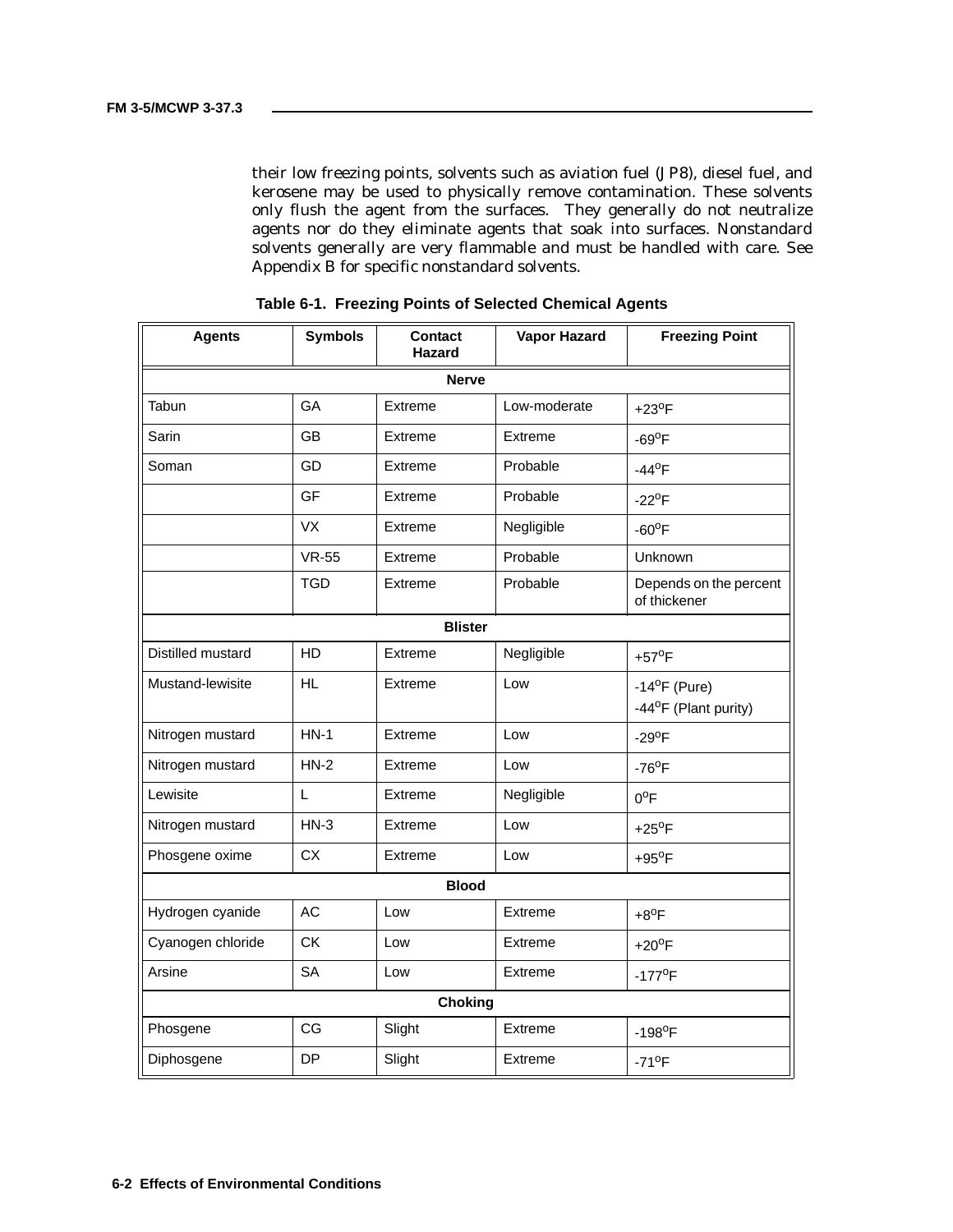#### **Chapter 9**

## **Logistics**

The materials that are needed to conduct decon operations are identified in this chapter.

#### **SKIN DECON AND PERSONAL WIPE DOWN**

9-1. Each soldier carries his own skin-decon supplies. The SDK is stored in the right cargo pocket of the overgarment trousers or BDU trousers. The basis of issue per soldier is two SDKs (12 packets). Each kit contains six individual decon packets. The unit maintains at least one SDK per assigned person for resupply. Personal wipe down is also done with these kits.

#### **INDIVIDUAL-GEAR DECON**

9-2. The standard decon kit for individual gear is the IEDK. Each soldier carries an IEDK in the right cargo pocket of his overgarment trousers or BDU trousers. The basis of issue per soldier is one IEDK. Each kit contains four individual decon packets, enough to decon two complete sets of individual gear. The unit maintains at least one IEDK per assigned soldier for resupply.

#### **OPERATOR'S SPRAY DOWN/WIPE DOWN**

9-3. The M100 SDS is the preferred decon system to be used for the operator's wipe down portion of an immediate decon. If the M100 SDS is not available, the M11 or M13 decon apparatus can be used. Fill the M11 with a 1  $\frac{1}{3}$ -quart can of DS2 before use. If the M100 SDS is not available, use the IEDK to decon the equipment that the DS2 may cause damage to by corrosive action.

9-4. Four nitrogen cylinders and two 1  $\frac{1}{3}$ -quart cans of DS2 should be carried in the vehicle with each M11 (two nitrogen cylinders are authorized per can of DS2). Use the nitrogen cylinders to pressurize the M11 during use. Operating the M11 in below-freezing weather (below 32°F) requires two nitrogen cylinders to expend its contents.

9-5. Units maintain limited spare parts and accessories. They are not required to maintain additional stocks of 1  $\frac{1}{3}$ -quart cans of DS2. The 5-gallon pails that are authorized to each unit can be used to refill empty M11s until a resupply of  $1 \frac{1}{3}$ -quart cans of DS2 is received from the battalion.

9-6. The M13 comes with a 3.7 gallon DS2 container.

#### **MOPP-GEAR EXCHANGE**

9-7. Each soldier wears or carries one complete set of MOPP gear. The unit stocks a second complete set, which is sized and identified for each soldier. When a squad or platoon undergoes a MOPP-gear exchange, the unit sends a supply vehicle with replacement MOPP gear and any decontaminants (STB) to rendezvous with the contaminated element at the operational-decon site. (The procedure on how to prepare the STB dry mix is discussed in Appendix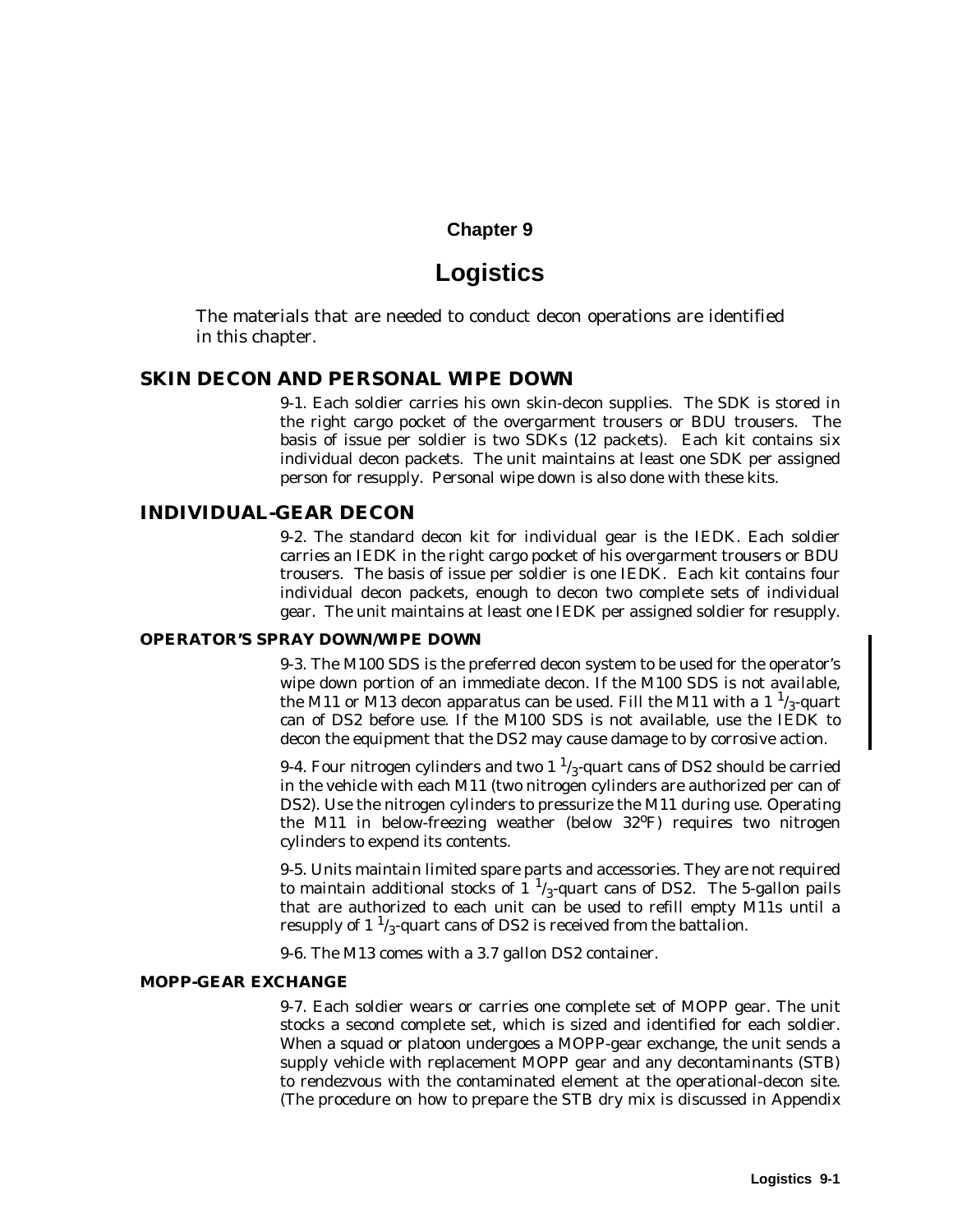B.) Use about 40 pounds of the STB dry mix per squad-sized element. In wartime, 5-pound quantities of the STB dry mix can be put in 1-gallon airtight containers and stored in the company's supply section.

**NOTE: Do not leave a 50-pound drum of STB dry mix open because it loses its effectiveness if left open to the air for extended periods. The unit is resupplied with MOPP gear and decontaminants from its battalion.**

9-8. Units maintain a 5 percent overage of MOPP gear based on their personnel strength or authorization (whichever is greater) to ensure a complete range of sizes and replacement gear. All MOPP gear, serviceable and unserviceable, is handled as organizational clothing and equipment (Class II supplies). The higher HQ is responsible for resupply of these items.

#### **VEHICLE WASHDOWN**

9-9. Like the MOPP-gear exchange, a vehicle washdown is done in the unit's AO. The battalion's PDDE crew, stationed in the battalion trains, conducts the washdown. The crew moves to the operational-decon site, rendezvous with the contaminated element, and conducts the washdown. The crew uses its PDDE to spray about 100 to 150 gallons of hot, soapy water on each vehicle to wash off the gross contamination. For vehicles such as the M1-series armored fighting vehicles, about 200 gallons of water may be required per vehicle. One hundred gallons of water per vehicle provides a 2- to 3-minute wash. To speed up the operation, the crew should heat the water before arriving at the operationaldecon site. See Chapters 2 and 3 and Table 9-1 for the planning and coordination of and the requirements for a vehicle washdown.

9-10. The M12A1 PDDA injects detergent into the water as it operates. It uses 2.5 quarts of detergent for every 1,200 gallons of water (about 1 quart of soap per 450 gallons of water). The battalion decon crew should maintain a basic load of liquid all-purpose detergent, which is sufficient to decon 30 percent of the battalion's organic vehicles.

#### **DETAILED TROOP DECON**

9-11. Generally, units conduct DTD in the brigade support area. Battalions conduct it in the division/corps support area. Materials for this technique usually are stocked in the battalion or brigade trains. Reconstitution operations should be closely associated with decon operations. The battalion's assessment and recovery team (ART) ensures that the material and equipment are available for the decon operation as part of the reconstitution effort.

#### **DETAILED EQUIPMENT DECON**

9-12. A chemical platoon must have access to large water sources—rivers, ponds, and public water systems—to conduct the DED. The chemical unit leader estimates the amounts of decontaminants that are needed. The platoon sets up the DED site, supplies the decontaminants, and conducts the DED. The platoon should carry enough decontaminants to service one company/team/ battery. A decon platoon that is assigned to support a maneuver company (about 16 vehicles per tank company) should carry a minimum of 4 gallons of liquid detergent, 48 5-gallon cans of DS2, and 10 50-pound drums of STB. The chemical platoon is usually resupplied through its parent unit. Commandassignment relationships can change the resupply channels.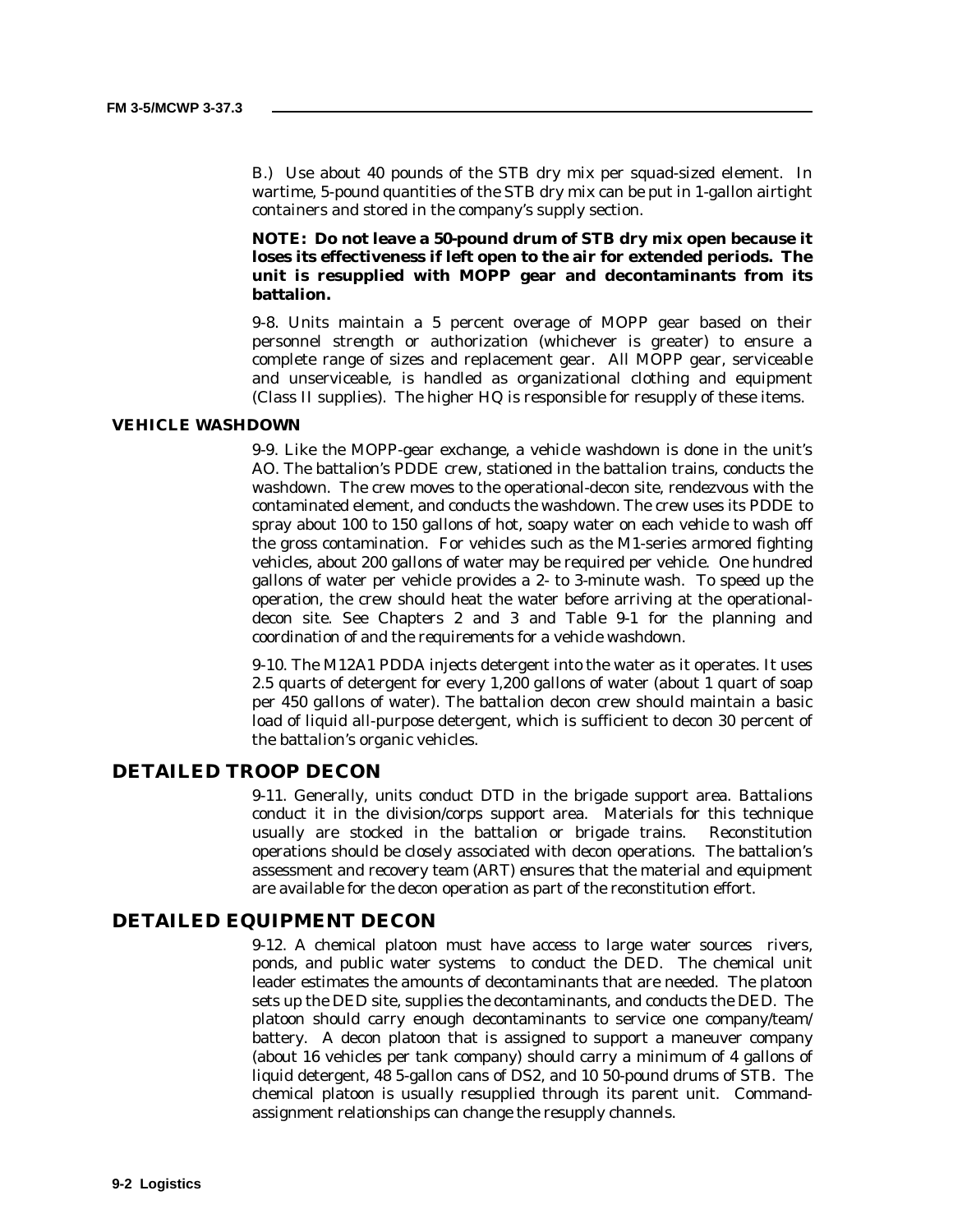| Required<br><b>Equipment</b>                             | Time                                                                                                         | <b>Water Consumption</b>                                                                                                                                                                                                                                                                                                                                                                                                                     |
|----------------------------------------------------------|--------------------------------------------------------------------------------------------------------------|----------------------------------------------------------------------------------------------------------------------------------------------------------------------------------------------------------------------------------------------------------------------------------------------------------------------------------------------------------------------------------------------------------------------------------------------|
|                                                          |                                                                                                              | Operational Decon <sup>1</sup>                                                                                                                                                                                                                                                                                                                                                                                                               |
| M12A1<br>PDDA or<br>M17 LDS                              | 1-3 minutes                                                                                                  | 100 to 150 gallons per regular vehicle<br>150 to 200 gallons per armored or larger vehicle<br>Example:<br>15 (contaminated vehicles) x 150 (gallons of water) = 2,250 gallons <sup>2</sup>                                                                                                                                                                                                                                                   |
|                                                          |                                                                                                              | Detailed Equipment Decon <sup>3</sup>                                                                                                                                                                                                                                                                                                                                                                                                        |
| M12A1<br>PDDA <sup>4</sup><br>or M17<br>LDS <sup>4</sup> | See Chapter 4 for the<br>time allowed during a<br>primary wash and<br>rinse. Use the proper<br>decon method. | Vehicles:<br>Station 1 - primary wash, 250 gallons<br>Station 4 - rinse, 200 gallons<br>Armored or larger vehicle:<br>Station 1 - primary wash, 300 gallons<br>Station 4 - rinse, 200 gallons<br>Example:<br>6 vehicles x 450 gallons of water = $2,700$ gallons<br>4 tanks $x$ 500 gallons of water = 2,000 gallons<br>Total: $4,700$ gallons <sup>2</sup>                                                                                  |
|                                                          |                                                                                                              | <b>Detailed Troop Decon</b>                                                                                                                                                                                                                                                                                                                                                                                                                  |
| 30-gallon<br>container                                   |                                                                                                              | The initial setup requires 258 gallons of water. The water must be<br>exchanged after 10 troops have been decontaminated through the<br>DTD to avoid the transfer of contamination.<br>Station 1 (120 gallons, 4 30-gallon containers).                                                                                                                                                                                                      |
| 3-gallon<br>container                                    |                                                                                                              | Station 2 (6 gallons, 2 3-gallon containers).                                                                                                                                                                                                                                                                                                                                                                                                |
| 30-gallon<br>container                                   |                                                                                                              | Station 4 (180 gallons, 6 30-gallon containers).                                                                                                                                                                                                                                                                                                                                                                                             |
| 3-gallon<br>container                                    |                                                                                                              | Station 7 (12 gallons, 4 3-gallon containers).<br>Example:<br>About 150 troops are to be decontaminated through the DTD. You<br>will need 258 gallons of water per every 10 troops.<br>Example:<br>150 (number of troops) $\div$ 10 (required water exchange) = 15 (the<br>amount of times the water will need to be exchanged)<br>15 x 258 (gallons of water per every 10 troops) = $3,870$ gallons of<br>water for 150 troops <sup>2</sup> |
|                                                          | requires less water consumption during a thorough decon.                                                     | <sup>1</sup> To reduce contamination, conduct the operator's spray down before the operational decon. This process<br><sup>2</sup> Always include a 10 percent planning factor to the total estimate of the water consumption for the DED and                                                                                                                                                                                                |

#### **Table 9-1. Estimated Water Consumption for Decon**

the DTD. Example: 2,250 (gallons of water for the DTD) x 10 percent = 225 (additional gallons of water). A total of  $2,250 + 225 = 2,475$  (gallons of water required for the DTD).

 $3$ The planner should consider vehicle predecon action to estimate water consumption. He should consider vehicles that were processed through operational decon because they will normally increase the weatherization process and may reduce water usage.

<sup>4</sup>The M17 LDS with two wands uses 14 gallons of water per minute. The M17 LDS with only one wand, which is fitted with an injector, uses 25 gallons per minute. The M12A1 PDDA pumps 25 gallons of water per minute.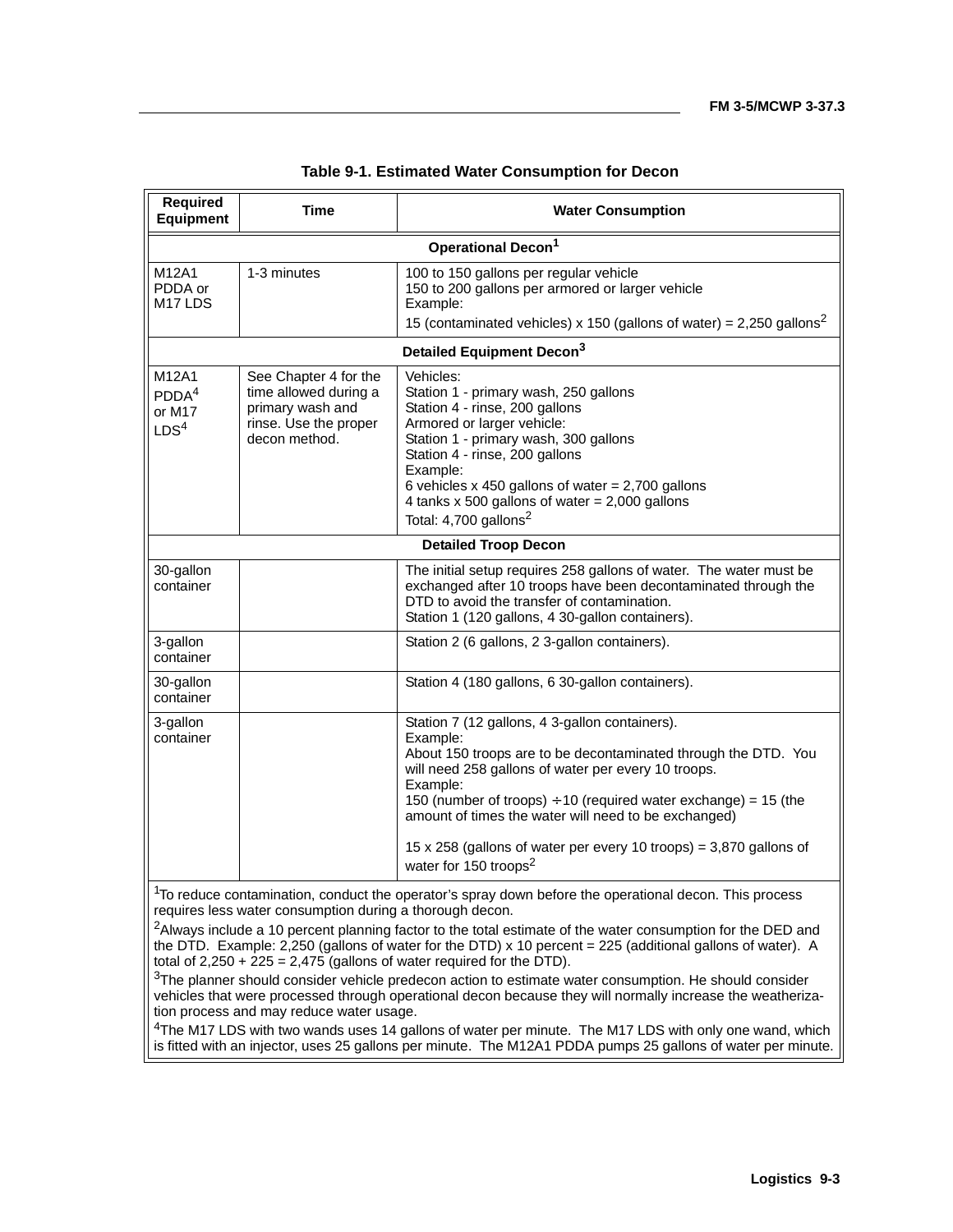9-13. Chemical platoons attached to division engineers may be resupplied through the division engineer battalion instead of their parent company. See Table 9-2 for the decon resources that are available at each organizational level. For the equipment and supplies that are needed for decon operations, see Table 9-3, pages 9-5 through 9-7.

| <b>Organizational Level</b>    | <b>Decon Resources</b>                                                                                                                                                 |
|--------------------------------|------------------------------------------------------------------------------------------------------------------------------------------------------------------------|
| Individual soldiers            | 2 SDKs<br>1 canteen of water<br>2 IEDKS                                                                                                                                |
| Operators and crews            | 2 SDKs<br>2 IEDKS<br>1 on-board decon apparatus (M11 or M13)<br>Soap and water<br>2 50-pound drums STB                                                                 |
| Companies                      | 25-gallon pails of DS2<br>2 immersion heaters<br>2 to 3 30-gallon containers<br>6 3-gallon containers<br>6 long-handled brushes<br>6 sponges<br>300 plastic trash bags |
| <b>Battalion PDDE crews</b>    | PDDE (M17 LDS)<br>Basic load, liquid detergent                                                                                                                         |
| Chemical company decon squad   | PDDE (M12A1 PDDA/M17 LDS)<br>Basic load, liquid detergent                                                                                                              |
| Chemical company decon platoon | PDDE (M12A1 PDDA/M17 LDS)<br>Interior decon equipment<br>Sufficient materials to set up a DTD                                                                          |

**Table 9-2. Decon Resources Available at Each Organizational Level**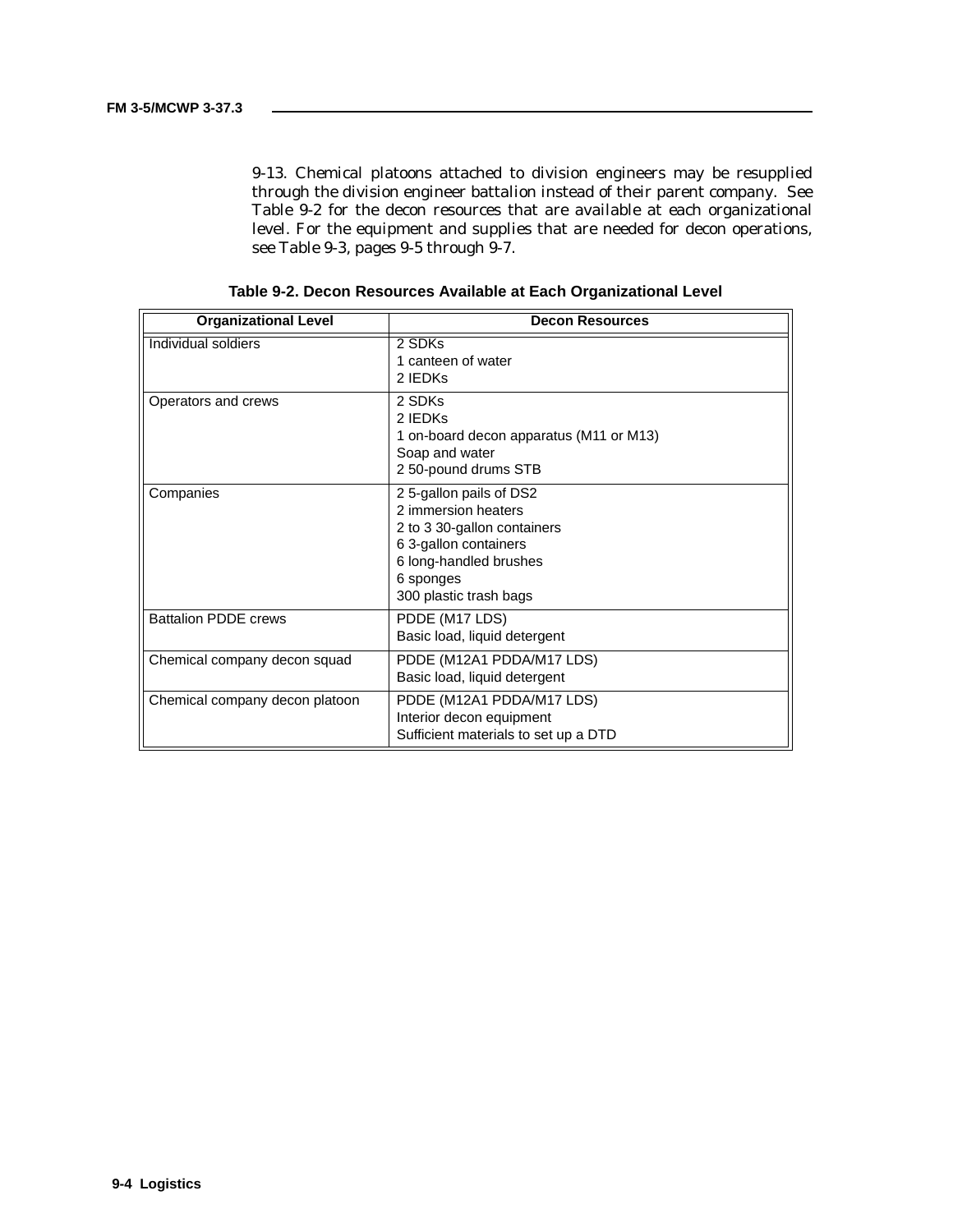| Minimum Amounts of Equipment and Supplies Needed for<br><b>Decon Techniques</b> |     |                |     | Nomenclature | <b>NSN</b> | <b>Class of</b> | Unit of    | <b>Basis of Issue</b><br>(See TOE for                      |                                                          |                              |                     |                                                                          |
|---------------------------------------------------------------------------------|-----|----------------|-----|--------------|------------|-----------------|------------|------------------------------------------------------------|----------------------------------------------------------|------------------------------|---------------------|--------------------------------------------------------------------------|
| SD*                                                                             | PW* | OS*            | OW* | MGX**        | VW**       | DTD**           | DED**      |                                                            |                                                          | <b>Supply</b>                | <b>Issue</b>        | <b>Actual Authoriza-</b><br>tion)***                                     |
|                                                                                 |     | 1              |     |              |            |                 | $***$<br>9 | Decon apparatus,<br>DS2, ABC-M11 or<br>M <sub>13</sub> DAP | 4230-00-720-1618<br>4230-01-113-4124                     | $\mathbf{H}$<br>$\mathbf{H}$ | Each<br>Each        | 1 per every major<br>equipment                                           |
|                                                                                 |     | $\overline{c}$ |     |              |            |                 |            | Cylinder, nitrogen<br>filled                               | 4230-00-775-7541                                         | Ш                            | Box                 | 2 per can, DS2<br>5 per box                                              |
| $\overline{c}$                                                                  | 1   |                | 1   | 1            |            | 35              |            | Decon kit,<br><b>M291 SDK</b><br>M295 IEDK<br>M100 SDS     | 6850-01-276-1905<br>6850-01-357-8456<br>4230-01-466-9095 | Ш<br>Ш<br>II                 | Box<br>Each<br>Case | 1 per mask<br>2 per soldier<br>1 per every major<br>equipment            |
|                                                                                 |     | 1              |     |              |            |                 |            | Fluid-filled container,<br>DS <sub>2</sub>                 | 4230-01-136-8888                                         | $\mathbf{II}$                | Each                | 1 per M13 DAP                                                            |
|                                                                                 |     |                |     |              |            | $\mathbf{1}$    |            | Filter canister, C2, or<br>filter canister, C2A1           | 4240-01-119-2315<br>4240-01-361-1319                     | Ш                            | Each                | 1 per M40-series<br>mask                                                 |
|                                                                                 |     |                |     |              |            | $\overline{1}$  |            | Hood, M40 mask                                             | 4240-01-376-3152                                         | $\mathop{\rm II}\nolimits$   | Each                | 1 per mask                                                               |
|                                                                                 |     |                |     | $\mathbf{1}$ |            | $\overline{2}$  |            | <b>Shears</b>                                              | 5111-00-223-6371                                         | $\ensuremath{\mathsf{II}}$   | Each                | As needed                                                                |
|                                                                                 |     |                |     |              |            |                 |            | Knife                                                      | 5110-00-240-5943                                         | $\ensuremath{\mathsf{II}}$   | Each                | As needed                                                                |
|                                                                                 |     |                |     | $***$        |            |                 | ***        | Axe, single bit                                            | 5110-00-293-2336                                         | Ш                            | Each                | 1 per most vehi-<br>cles                                                 |
|                                                                                 |     |                |     | $***$        |            | $***$           | ***        | Shovel, hand, RD, PT,<br>D handle                          | 5120-00-293-3336                                         | VII                          | Each                | 1 each for most<br>vehicles                                              |
|                                                                                 |     |                |     |              |            |                 | $***$      | NAAK, MK1                                                  | 6505-01-140-6455                                         | VII                          | Each                | 3 per individual                                                         |
|                                                                                 |     |                |     |              |            |                 | ***        | <b>CANA</b>                                                | 6505-01-274-0951                                         | VII                          | Each                | 1 per individual<br>5 per combat life<br>saver<br>10 per combat<br>medic |
|                                                                                 |     |                |     | $\mathbf{1}$ |            |                 |            | Paper, chemical<br>agent, detector, M9                     | 6665-00-049-8982                                         | $\mathbf{H}$                 | Roll                | 1 per squad<br>3 per platoon                                             |

| Table 9-3. Equipment and Supplies Needed for Decon Operations |  |  |  |  |  |
|---------------------------------------------------------------|--|--|--|--|--|
|                                                               |  |  |  |  |  |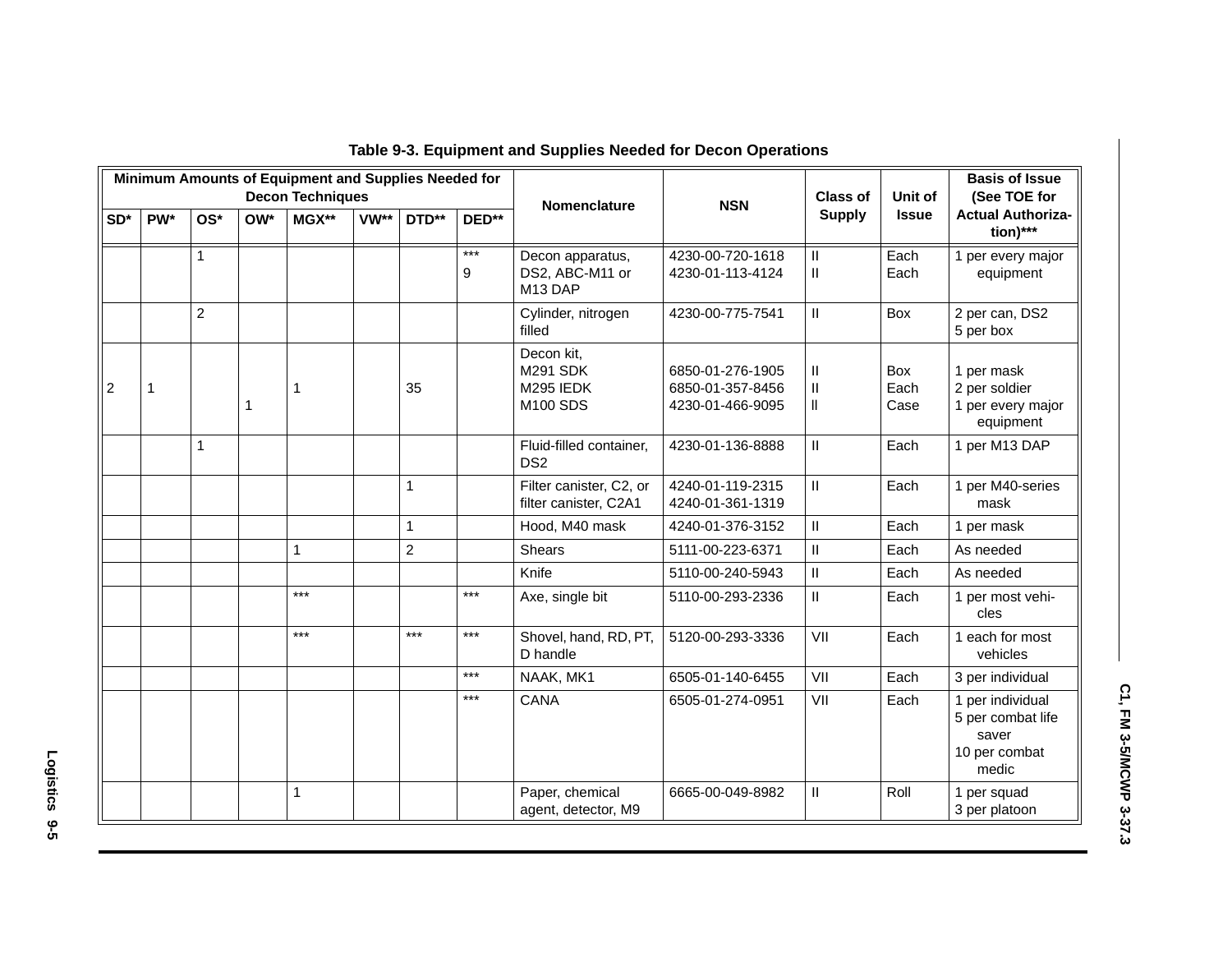| Minimum Amounts of Equipment and Supplies Needed for<br><b>Decon Techniques</b> |     |     |     |                |      |                  |                |                                         | <b>NSN</b><br><b>Nomenclature</b>    |                    |              |                                      |  | <b>Class of</b> | Unit of | <b>Basis of Issue</b><br>(See TOE for |
|---------------------------------------------------------------------------------|-----|-----|-----|----------------|------|------------------|----------------|-----------------------------------------|--------------------------------------|--------------------|--------------|--------------------------------------|--|-----------------|---------|---------------------------------------|
| $SD*$                                                                           | PW* | OS* | OW* | MGX**          | VW** | DTD**            | DED**          |                                         |                                      | <b>Supply</b>      | <b>Issue</b> | <b>Actual Authoriza-</b><br>tion)*** |  |                 |         |                                       |
|                                                                                 |     |     |     |                |      | $***$            | $***$          | Paper, chemical<br>agent, detector, M8  | 6665-00-050-8529                     | $\mathbf{II}$      | <b>Book</b>  | 6 books per com-<br>pany             |  |                 |         |                                       |
|                                                                                 |     |     |     |                |      | $***$            | $***$          | Radiac meter,<br>AN/PDR-2               | 6665-01-222-1425                     | VII                | Each         | Per MTOE                             |  |                 |         |                                       |
|                                                                                 |     |     |     |                |      | $\overline{2}$   | $***$          | Radiac meter.<br><b>IM-93/UD</b>        | 6665-00-752-7759                     | VII                | Each         | Per MTOE                             |  |                 |         |                                       |
|                                                                                 |     |     |     |                |      | 1                | $\overline{c}$ | Alarm, chemical<br>agent, M8A1 or M22   | 6665-00-935-6955<br>6665-01-438-6963 | VII<br>VII         | Each<br>Each | Per MTOE                             |  |                 |         |                                       |
|                                                                                 |     |     |     |                |      | 4                | $\overline{2}$ | CAM                                     | 6665-01-199-4153                     | VII                | Each         | Per MTOE                             |  |                 |         |                                       |
|                                                                                 |     |     |     |                |      | $\overline{4}$   |                | Detector kit, chemical<br>agent, M256A1 | 6665-01-016-8399                     | $\mathbf{II}$      | Kit          | 1 per squad                          |  |                 |         |                                       |
|                                                                                 |     |     |     |                |      | $\mathbf{1}$     |                | Mask sanitizing solu-<br>tion           | 6810-00-266-6979                     | $\mathop{\rm III}$ | Tube         | 4 per 10 masks                       |  |                 |         |                                       |
|                                                                                 |     |     |     |                |      | $***$            | $\mathbf{1}$   | Decontaminating<br>agent, STB           | 6850-00-297-6653                     | III                | Drum         | 2 50-pound drums<br>per company      |  |                 |         |                                       |
|                                                                                 |     |     |     |                |      |                  | $***$          | Decontaminating<br>agent, DS2           | 6850-00-753-4870                     | $\mathbf{H}$       | Can          | 5 gallons, 25 cans<br>per decon      |  |                 |         |                                       |
|                                                                                 |     | 1   |     |                |      | $\overline{2}$   | 24             | Brush, scrub, long-<br>handled          | 7920-00-141-5452                     | Ш.                 | Each         | As required                          |  |                 |         |                                       |
|                                                                                 |     |     |     |                |      | $\overline{7}$   |                | Pail, metal, 14-quart                   | 7240-00-160-0455                     | $\mathbf{II}$      | Each         | As required                          |  |                 |         |                                       |
|                                                                                 |     |     |     | 1              |      | 9                | $\overline{4}$ | Garbage can, galva-<br>nized, 30-gallon | 7240-00-160-0440                     | Ш.                 | Each         | 2 per company                        |  |                 |         |                                       |
|                                                                                 |     |     |     |                |      |                  | $6\phantom{a}$ | Mop                                     | 7920-00-224-8756                     |                    | Each         | As required                          |  |                 |         |                                       |
|                                                                                 |     |     |     |                |      | 5                |                | Sponge, cellulose                       | 7920-00-240-2559                     | Ш.                 | Each         | As required                          |  |                 |         |                                       |
|                                                                                 |     |     |     | $\overline{c}$ |      | 4                | 6              | Brush, scrub                            | 7920-00-240-7171                     | $\mathbf{II}$      | Each         | As required                          |  |                 |         |                                       |
|                                                                                 |     |     |     | $\overline{c}$ |      | $\boldsymbol{2}$ |                | Towels, paper                           | 7920-00-823-6931                     | Ш.                 | <b>Box</b>   | As required                          |  |                 |         |                                       |
|                                                                                 |     |     |     | 1              | 1    | $\mathbf{1}$     | 1              | Detergent, GP, liquid                   | 7930-00-282-9699                     | $\mathbf{II}$      | Gallon       | As required                          |  |                 |         |                                       |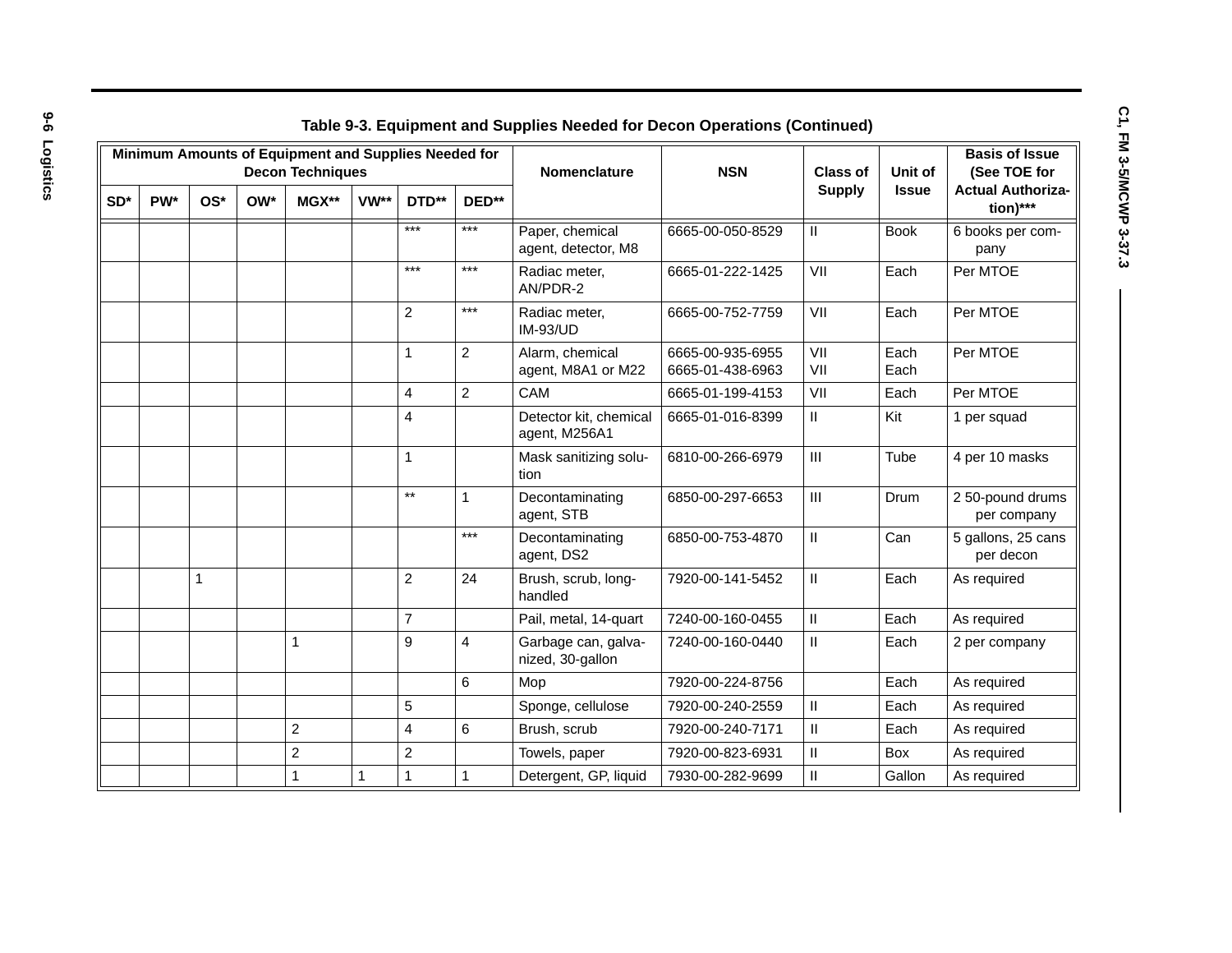|                                             | Minimum Amounts of Equipment and Supplies Needed for<br>the Decon Techniques |     |     |                                          |                |                |                | <b>NSN</b>                                                                                              | <b>Class of</b>                                 | Unit of                                                                    | <b>Basis of Issue</b><br>(See TOE for |                                          |
|---------------------------------------------|------------------------------------------------------------------------------|-----|-----|------------------------------------------|----------------|----------------|----------------|---------------------------------------------------------------------------------------------------------|-------------------------------------------------|----------------------------------------------------------------------------|---------------------------------------|------------------------------------------|
| $SD*$                                       | PW*                                                                          | OS* | OW* | $MGX***$                                 | VW**           | DTD**          | $DED***$       | Nomenclature                                                                                            |                                                 | <b>Supply</b>                                                              | <b>Issue</b>                          | Actual<br>Authorization)***              |
|                                             |                                                                              |     |     | 1                                        |                |                | 1.             | Bag, plastic                                                                                            | 8105-00-655-8286                                | $\mathbf{H}$                                                               | Box                                   | 125 count                                |
|                                             |                                                                              |     |     |                                          | $***$          |                | 10             | TAP apron                                                                                               | 8415-00-281-7813<br>through<br>8415-00-281-7816 | $\mathbf{H}$                                                               | Each                                  | 10 per platoon                           |
|                                             |                                                                              |     |     | 1                                        |                | $\mathbf{1}$   |                | Suit, clothing, protec-<br>tive, See CTA 50-909<br>for clothing tariff                                  | 8415-01-137-1700<br>through<br>8415-01-137-1707 | $\mathbf{H}$                                                               | Each                                  | 2 per soldier                            |
|                                             |                                                                              |     |     | 1                                        |                | 1              |                | Glove set, CP, See<br>SB 10-523 for cloth-<br>ing tariff                                                | 8415-01-033-3517<br>through<br>8415-01-033-3520 | $\mathbf{H}$                                                               | Pair                                  | 1 per soldier                            |
|                                             |                                                                              |     |     |                                          |                |                |                | Cover, helmet, chemi-<br>cal protective                                                                 | 8415-01-111-9028                                | $\mathbf{H}$                                                               | Each                                  | 1 per soldier                            |
|                                             |                                                                              |     |     | 1                                        |                | 1              |                | Overboots                                                                                               | 8430-01-048-6305<br>through<br>8430-01-049-0887 | $\mathbf{H}$                                                               | Pair                                  | 1 per soldier                            |
|                                             |                                                                              |     |     | $\overline{2}$                           | $\overline{2}$ | $\overline{2}$ | $\overline{2}$ | NBC marking kit                                                                                         | 9905-12-124-5955                                | $\mathbf{H}$                                                               | Kit                                   | 1 per squad                              |
|                                             |                                                                              |     |     |                                          |                | $\overline{2}$ |                | Immersion heater                                                                                        |                                                 | $\mathbf{H}$                                                               | Each                                  | 2 per company                            |
| *Techniques executed by individual soldiers |                                                                              |     |     |                                          |                |                |                | $SD -$ Skin decon<br>PW - Personal wipe down<br>OS - Operator's spray down<br>OW - Operator's wipe down |                                                 |                                                                            |                                       | Amount is consumption rate for 1 soldier |
| **Techniques executed by units              |                                                                              |     |     |                                          |                |                |                | MGX - MOPP-gear exchange<br>VW - Vehicle washdown                                                       |                                                 | Amount is consumption rate for 1 platoon<br>(4 vehicles, 40 personnel)     |                                       |                                          |
|                                             |                                                                              |     |     |                                          |                |                |                | DTD - Detailed troop decon<br>DED - Detailed equipment decon                                            |                                                 | Amount is consumption rate for 1 com-<br>pany (20 vehicles, 150 personnel) |                                       |                                          |
|                                             |                                                                              |     |     | *** Amounts vary, depending on situation |                |                |                |                                                                                                         |                                                 |                                                                            |                                       |                                          |

**Table 9-3. Equipment and Supplies Needed for Decon Operations (Continued)**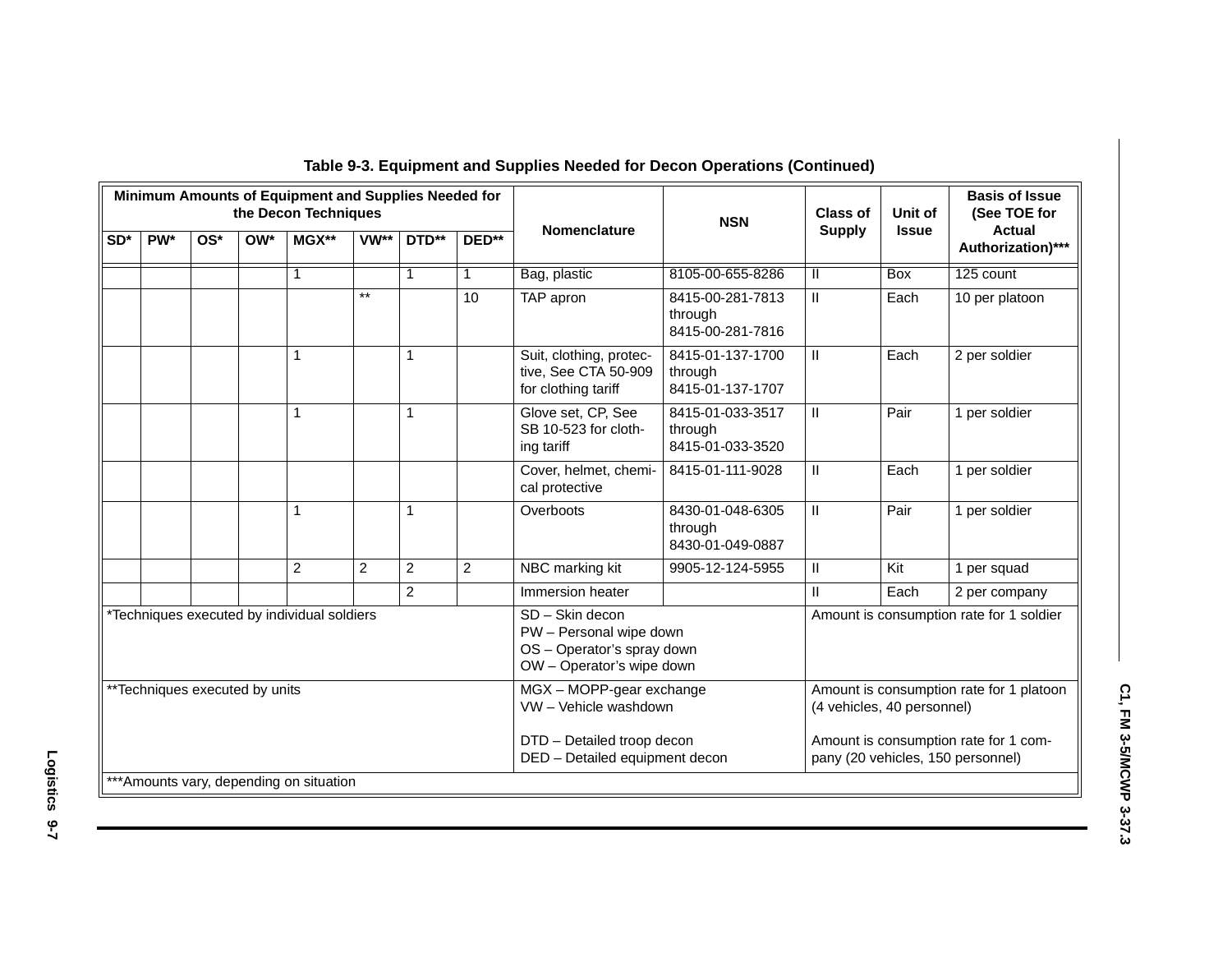#### **Appendix D**

## **Decon Kits, Apparatuses, and Equipment**

Various materials and equipment are used in decon operations. Some are simple to use and are readily available to individual soldiers. Others are very complex to use and are available only to specially trained teams. Table D-1, pages D-1 and D-2, lists the decon equipment and materials for the different use levels; Table D-2, pages D-3 through D-5, lists the detection equipment and materials for the different use levels.

| <b>Item and Description</b>                                                                                                                                                                                                                                    | <b>Use</b>                                                                                                                                                                                                                       | <b>Limitations</b>                                                                                                                                            | Reference                                 |
|----------------------------------------------------------------------------------------------------------------------------------------------------------------------------------------------------------------------------------------------------------------|----------------------------------------------------------------------------------------------------------------------------------------------------------------------------------------------------------------------------------|---------------------------------------------------------------------------------------------------------------------------------------------------------------|-------------------------------------------|
|                                                                                                                                                                                                                                                                | <b>Individual</b>                                                                                                                                                                                                                |                                                                                                                                                               |                                           |
| Decontaminating kit,<br>skin, M291 SDK,<br>(NSN 4230-01-276-<br>1905) (20 kits per box)                                                                                                                                                                        | To decon your skin, com-<br>pletely, through physical<br>removal, absorption, and<br>neutralization of toxic agent<br>with no long-term effects<br><b>NOTE: Use this kit for both</b><br>actual combat and training<br>purposes. | Is for external use only.<br><b>WARNING</b><br>Keep decon powder<br>out of eyes, cuts, or<br>could<br>wounds.<br>It<br>slightly irritate the<br>skin or eyes. | TM 3-4230-229-10                          |
| Decon kit, individual<br>equipment, M295,<br>IEDK, (NSN 6850-01-<br>357-8456)                                                                                                                                                                                  | To decon your chemical pro-<br>tective gloves, mask, hood,<br>overboots, LCE, and<br>weapon.                                                                                                                                     | <b>WARNING</b><br>Do not use for skin<br>decon. Keep off the<br>skin and out of<br>wounds, eyes, and<br>mouth.                                                | TM 3-4230-235-10                          |
| Decontaminating appa-<br>ratus, portable, M13<br>DAP, (3.7 gal), (NSN<br>4230-01-133-4124). It<br>has a 3.7-gallon dis-<br>posable DS2 container.<br>The apparatus can be<br>mounted to a standard<br>5-gallon fuel can<br>mount on vehicles and<br>equipment. | To spray DS2 on surfaces of<br>vehicles and equipment.                                                                                                                                                                           | Cannot refill DS2 con-<br>tainer. See Table A-2,<br>page A-2, for a list of<br>replacement contain-<br>ers.                                                   | TM 3-4230-214-<br>12&P<br>TM 43-0001-26-1 |

**Table D-1. Decon Equipment and Materials**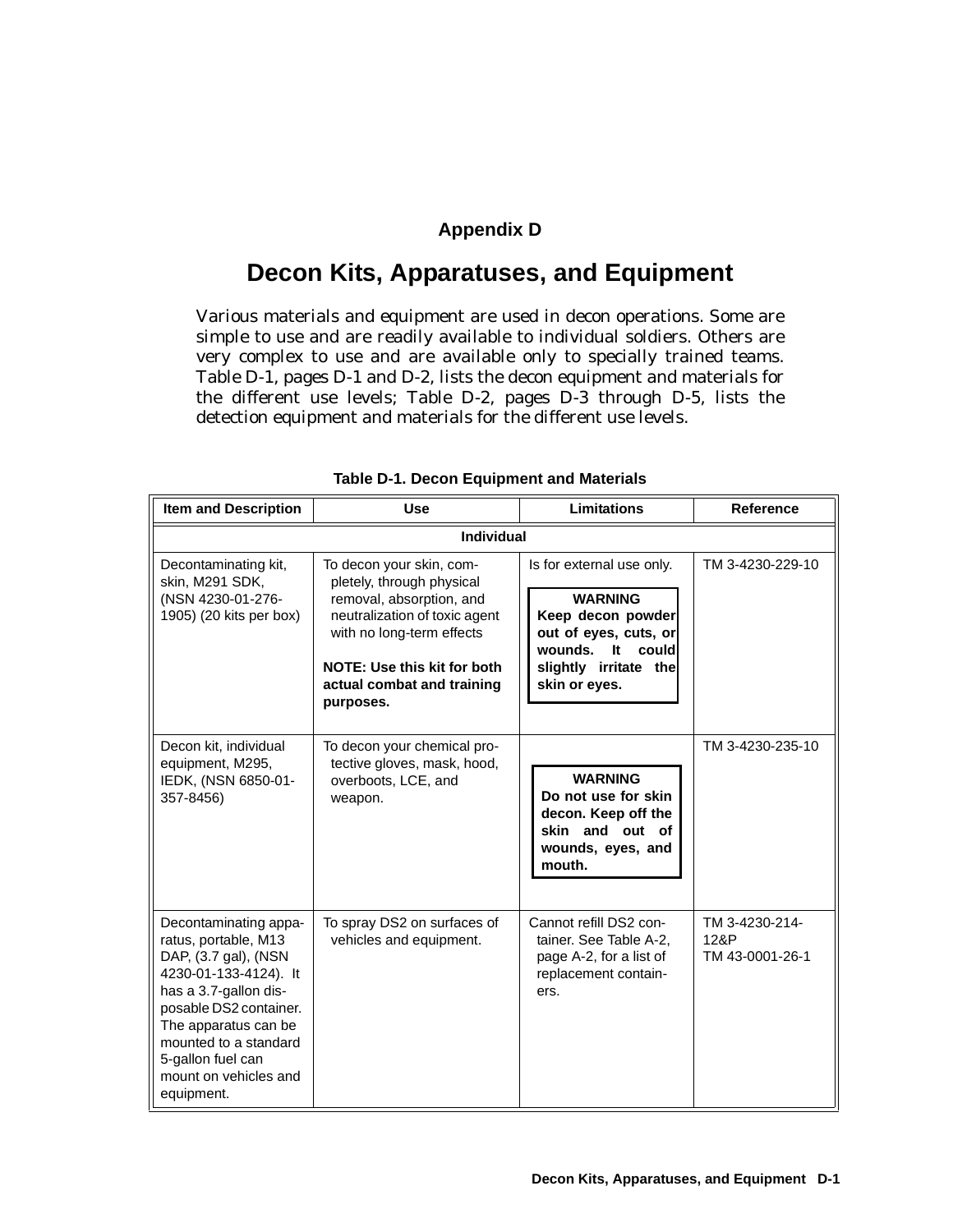| <b>Item and Description</b>                                                                                                                                                                                                                                                                                        | <b>Use</b>                                                                                                                                                                                                                                        | <b>Limitations</b>                                                                                                                                                                                 | <b>Reference</b>                                                                  |  |  |  |  |  |  |  |
|--------------------------------------------------------------------------------------------------------------------------------------------------------------------------------------------------------------------------------------------------------------------------------------------------------------------|---------------------------------------------------------------------------------------------------------------------------------------------------------------------------------------------------------------------------------------------------|----------------------------------------------------------------------------------------------------------------------------------------------------------------------------------------------------|-----------------------------------------------------------------------------------|--|--|--|--|--|--|--|
|                                                                                                                                                                                                                                                                                                                    | <b>Battalion Decon Crew and Chemical Company</b>                                                                                                                                                                                                  |                                                                                                                                                                                                    |                                                                                   |  |  |  |  |  |  |  |
| Decontaminating appara-<br>tus, power driven, skid<br>mounted, multipurpose, inte-<br>gral, 500 gallon, M12A1<br>PDDA, (NSN 4230-00-926-<br>9488), LIN F81880. Appara-<br>tus includes pump unit, tank<br>unit, and M2 water heater<br>(all mounted on skids).                                                     | To spray decon agent,<br>STB slurries, and<br>solutions as well as<br>hot, soapy water<br>rinses during field<br>decon operations.<br>To pump water or foam<br>to fight fires, de-ice<br>items, wash vehi-<br>cles, and pump vari-<br>ous fluids. | Do not use with defoli-<br>ants, herbicides, or<br>insecticides.                                                                                                                                   | LO 3-4230-209-12<br>LO 5-2805-259-12<br>TM 3-4230-209-<br>20&P<br>TM 43-0001-26-1 |  |  |  |  |  |  |  |
| Decontaminating system,<br>lightweight, M17 LDS, (NSN<br>4230-01-251-8702). The<br>M17 is a portable pump and<br>water-heating unit for pro-<br>ducing hot water and steam.<br>The system incorporates a<br>1,580- to 3,000-gallon col-<br>lapsible water tank, two<br>wand assemblies, and con-<br>necting hoses. | To perform opera-<br>tional and thorough<br>decon of vehicles and<br>equipment. Can also<br>be used for troop<br>showers, as neces-<br>sary.                                                                                                      |                                                                                                                                                                                                    | TM 3-4230-228-10                                                                  |  |  |  |  |  |  |  |
| Decontaminating system,<br>sorbent, M100 (NSN 4230-<br>01-466-9095)                                                                                                                                                                                                                                                | To perform immediate<br>decon of equipment,<br>vehicles, and crew-<br>served weapons.<br><b>NOTE: Use this kit for</b><br>training purposes and<br>actual combat.                                                                                 | Do not use on sensitive<br>items.<br>Operating temperature is<br>-25°F to 120°F.<br><b>WARNING</b><br>Do not use for skin<br>decon. Keep off the<br>skin and out of<br>wounds, eyes, and<br>mouth. | TM 3-4230-236-10                                                                  |  |  |  |  |  |  |  |

|  | Table D-1. Decon Equipment and Materials (Continued) |  |
|--|------------------------------------------------------|--|
|--|------------------------------------------------------|--|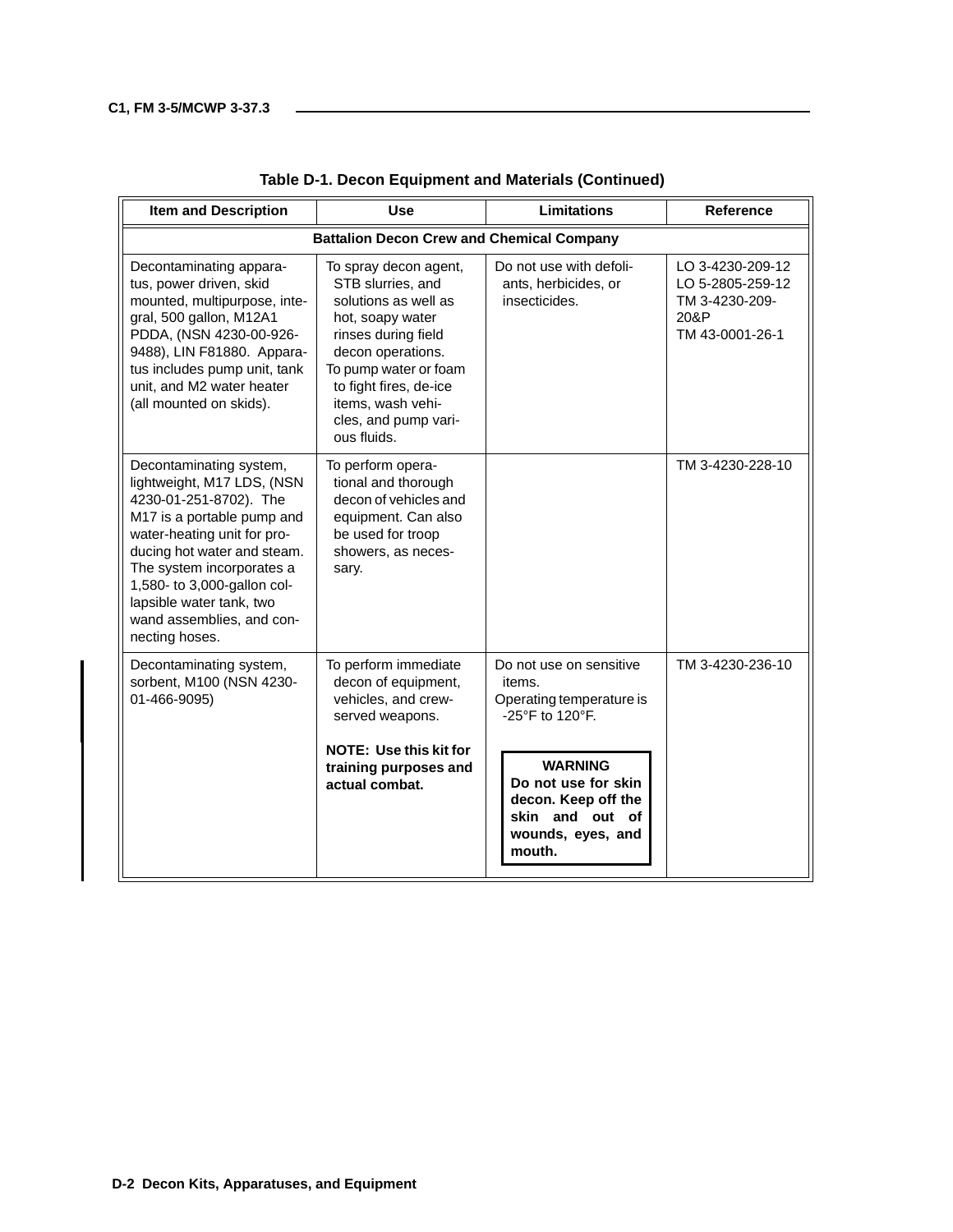### **Appendix E**

## **DTD Station Charts for Chemical Unit Leaders and NBC NCOs**

This appendix provides station charts for the DTD. They can be laminated and posted at each station. They provide the station number and instructions for the station supervisor/attendant. They are not meant to be all-inclusive and do not include setup procedures or equipment requirements. They are an easy guide for soldiers going through a decon and for station supervisors/ attendants.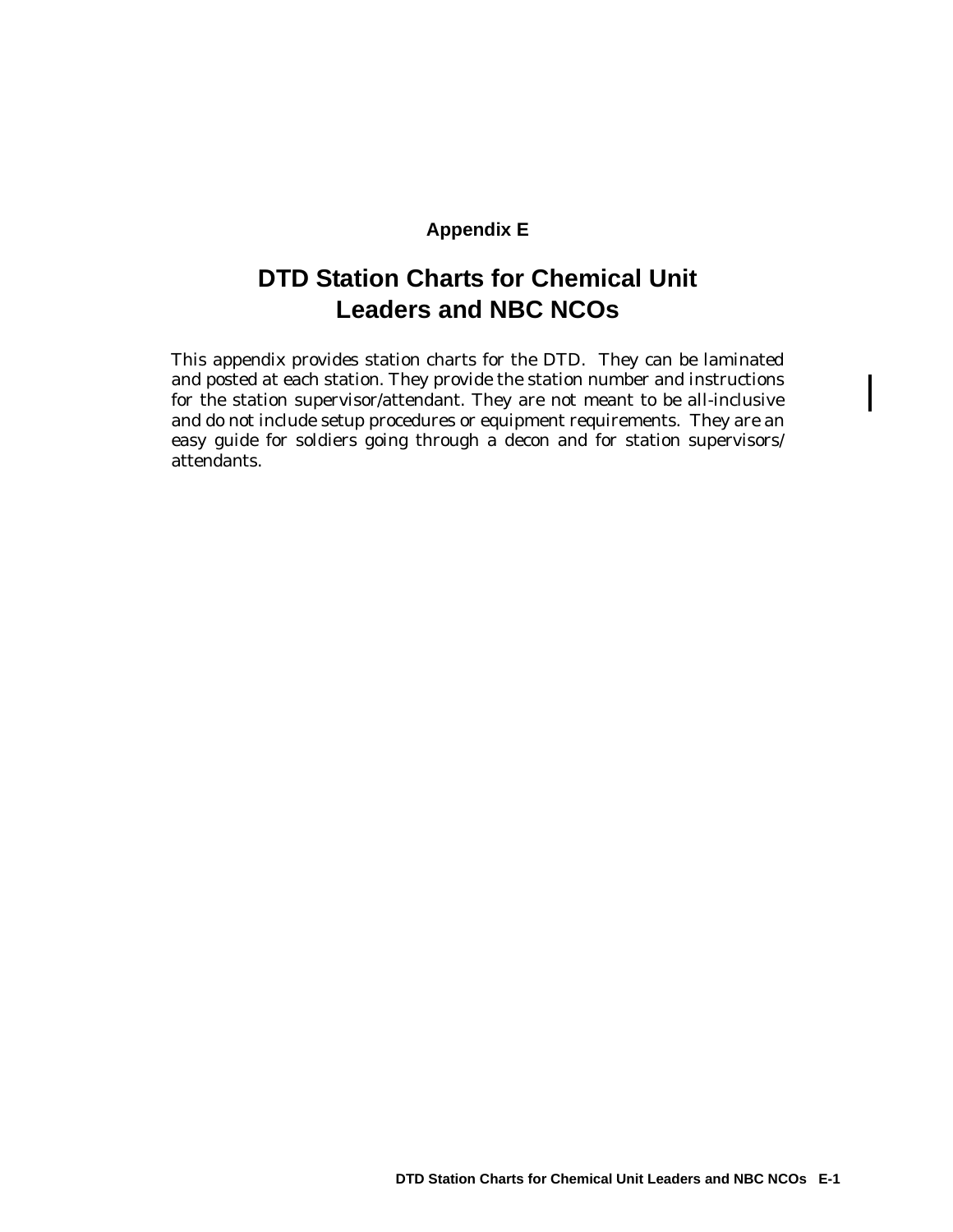# **STATION 1**

# **INDIVIDUAL-GEAR DECON**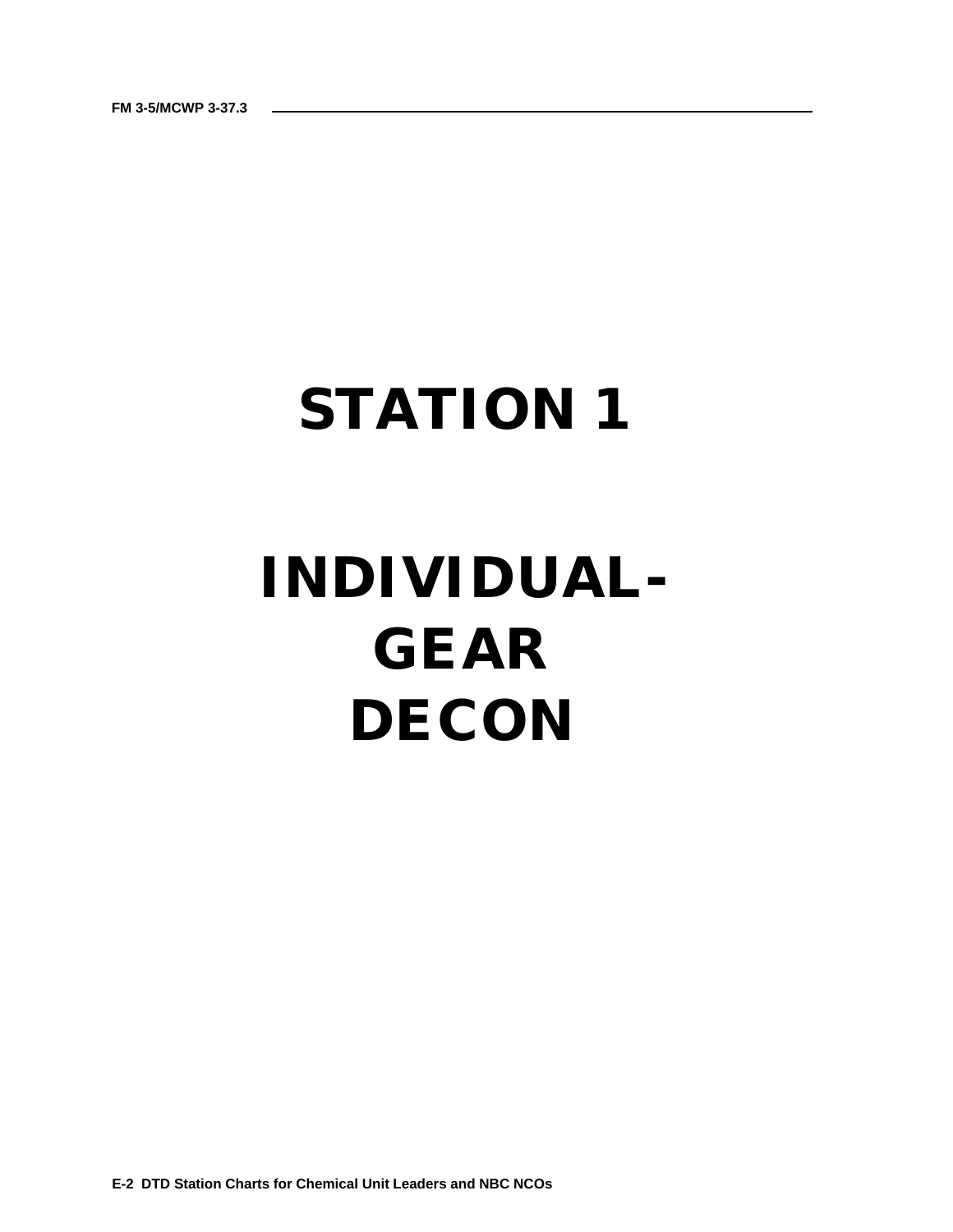# **TASK: Remove contamination to a negligible risk from individual gear (LCE, mask carrier, helmet, and weapon)**

- **The soldier—**
	- **Decontaminates his own gloves with hot, soapy water or an STB slurry.**
	- **Decontaminates his hose and canister (if wearing the M42 mask) with either hot, soapy water and a sponge or an STB slurry mix.**
	- **Decontaminates his own gear by washing and scrubbing it for 4 minutes in a decontaminant container with hot, soapy water or an STB slurry mix.**
- **The attendant—**
	- - **Takes the gear to the equipment checkpoint and places it on the "dirty" side of the contamination control line (engineer tape).**
	- **Waits as the monitor holds the detection device 1 inch from the gear and checks it for residual contamination.**
	- **Recycles any gear that is above one bar.**
	- **Places the gear on the clean side of the contamination control line if it passes the check.**
	- **Carries the gear to the reissue point.**

**NOTE: CHANGE THE SLURRY MIX AFTER 20 SOLDIERS HAVE DECONTAMINATED THEIR GEAR AND THE RINSE WATER AFTER 10 SOLDIERS OR WHEN IT APPEARS DIRTY (PLACE THE WASTE IN THE SUMP).**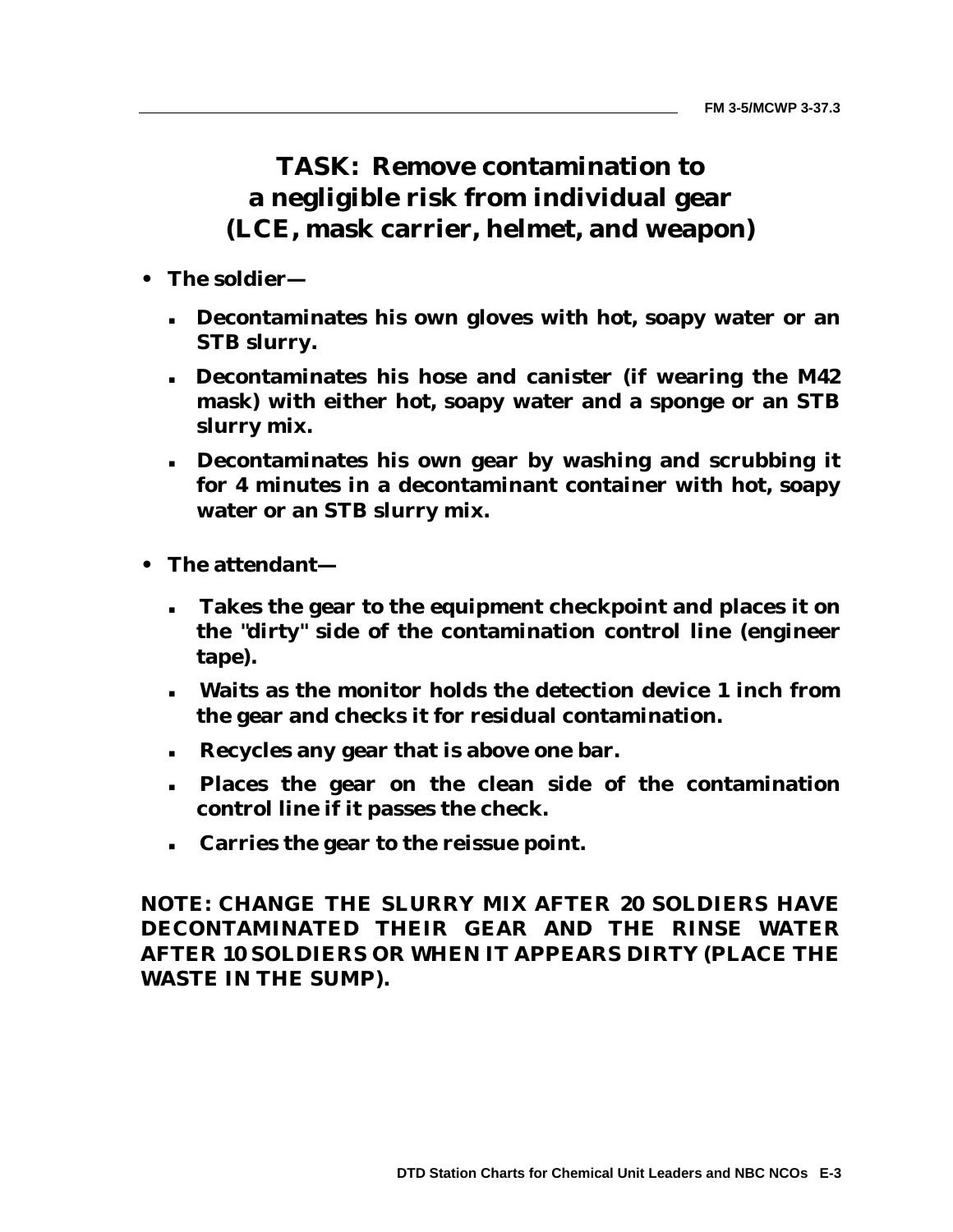# **STATION 2**

# **OVERBOOT AND HOOD DECON**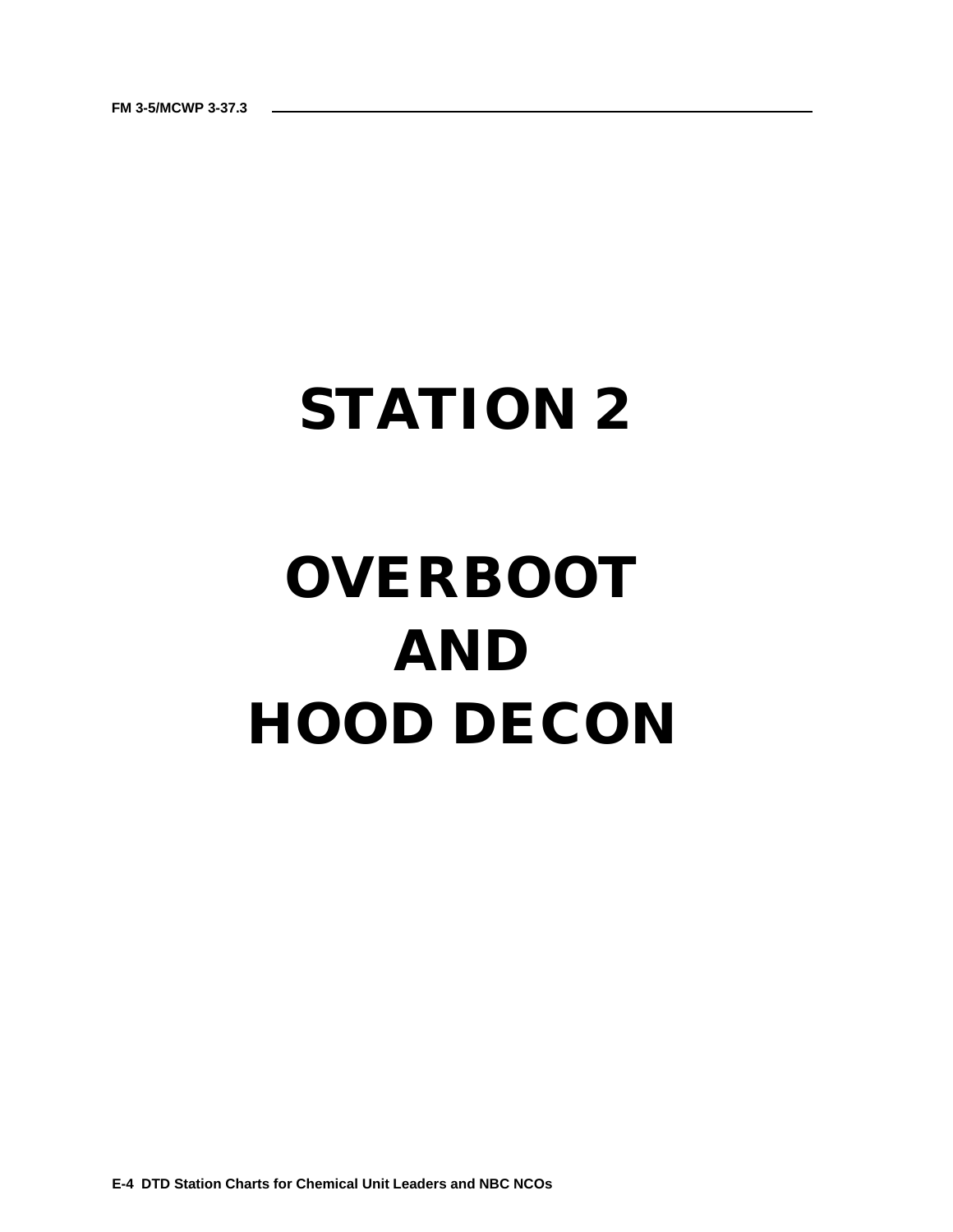# **TASK: Neutralize gross contamination on overboots, lower trouser legs, protective mask, and hood**

### **NOTE: IF THE JSLIST CHEMICAL PROTECTIVE OVERGAR-MENT IS WORN, GO TO THE JSLIST PROCEDURES.**

- **The soldier walks into the shuffle pit and spreads his legs apart (double-shoulder width), bends at the waist, and uses his hands to thoroughly rub the STB dry mix or the STB slurry on his overboots and lower trouser legs.**
- **Buddy #1 cuts the shoulder straps and drawcord on Buddy #2's hood. He pulls Buddy #2's hood inside out over the front of the mask, being careful not to touch the exposed neck or head. Buddy #1 gathers Buddy #2's hood in one hand and using a cutting tool, cuts away the hood as close as possible to the eyelens outsert, voicemitter, and inlet-valve cover. Make sure nothing is left dangling below the bottom of the mask. If a replacement hood is not available, decon Buddy #2's hood in the same manner as for a MOPP-gear exchange.**
- **The attendant—**
	- **Instructs Buddy #1 on how to roll Buddy #2's hood to ensure that it is accomplished to standard.**
	- **Monitors the shuffle pit and adds more STB after 10 soldiers have processed through it.**

### *JSLIST Chemical Protective Overgarment Procedures*

- **Buddy #1—**
	- - **Loosens Buddy #2's overgarment hood by unfastening the barrel lock. (NOTE: IF THERE IS DIFFICULTY UNFASTENING THE BARREL LOCK, LOOSEN THE DRAWCORD.)**
	- **Loosens the drawcord around the edge of the hood and unfastens the hook-and-pile fastener tape at the chin. Buddy #1 must take care to avoid touching Buddy #2's skin and throat area.**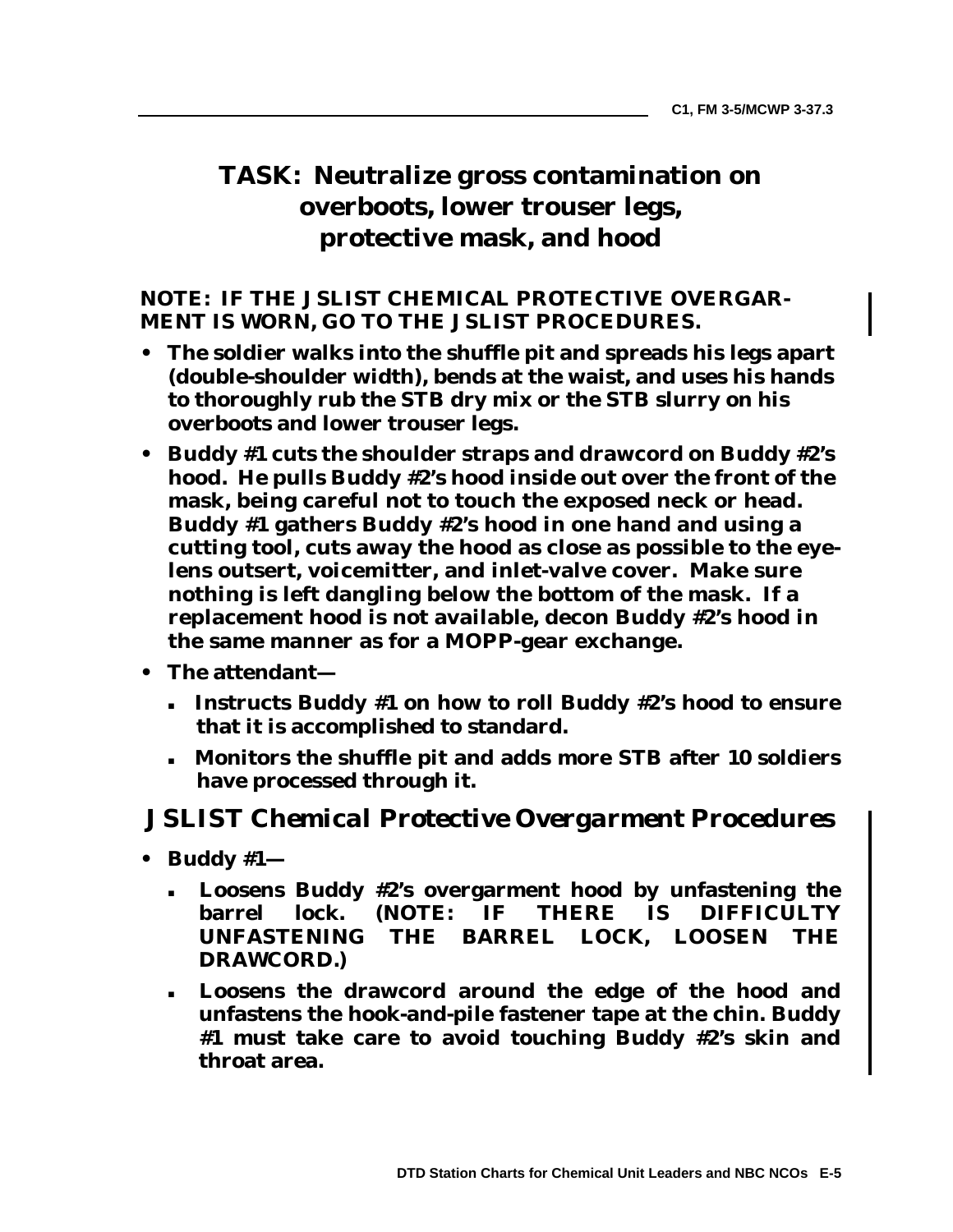- - **Removes Buddy #2's overgarment hood by opening the frontclosure flap and pulling the slide fastener from the chin down to the chest.**
- - **Instructs Buddy #2 to turn around. Buddy #1 grasps the back of Buddy #2's hood, rolls the hood inside out (being careful not to contaminate the inner garment), and pulls the hood off. When the task is completed, Buddy #1 and Buddy #2 reverse roles.**
- **The attendant—**
	- - **Instructs Buddy #1 on how to roll Buddy #2's hood to ensure that it is accomplished to standard.**
	- - **Monitors the shuffle pit and adds more STB after 10 soldiers have processed through it.**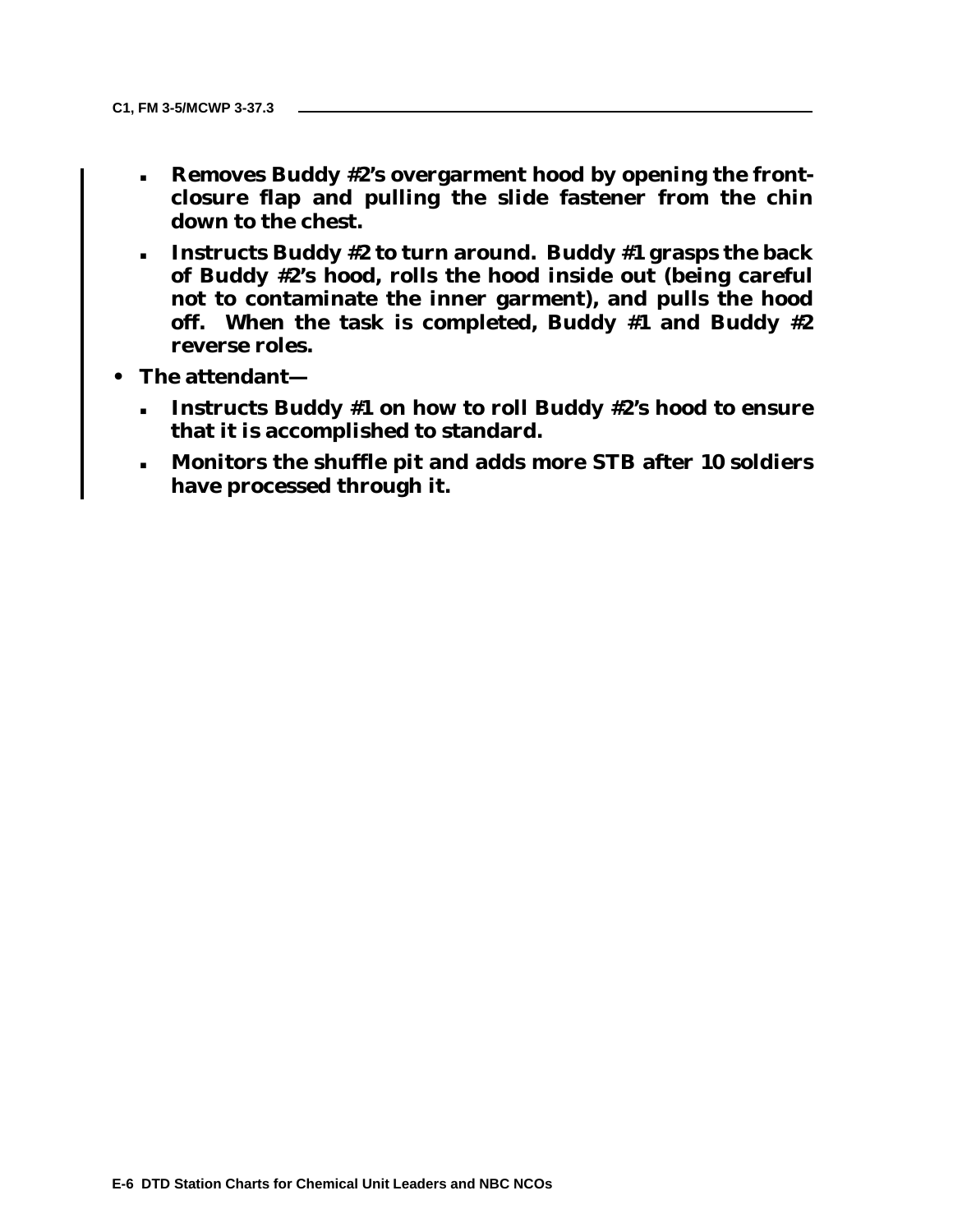## **STATION 3**

## **OVERGARMENT REMOVAL**

**DTD Station Charts for Chemical Unit Leaders and NBC NCOs E-7**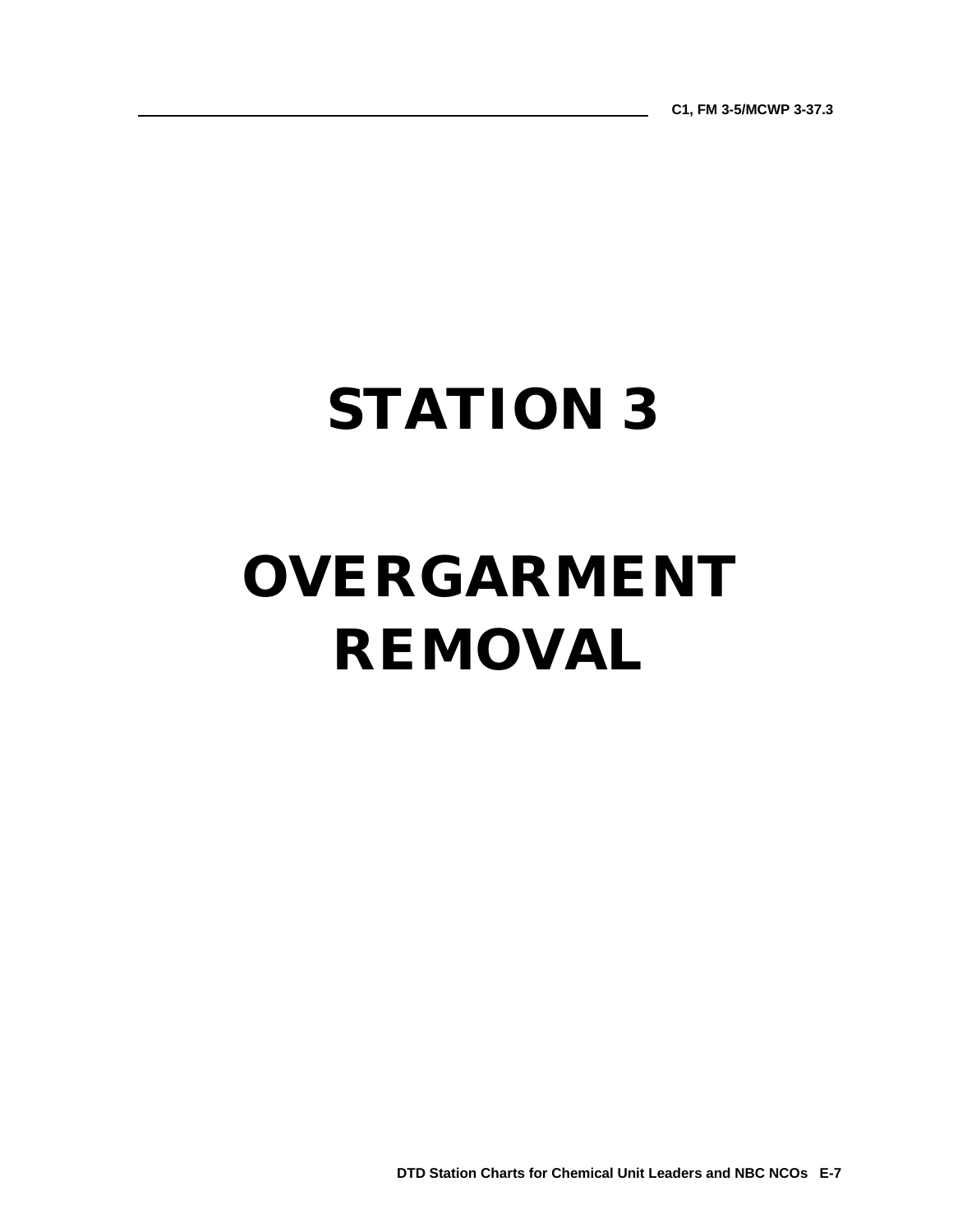## **TASK: Remove contaminated overgarment before the agent penetrates material and touches the undergarments or the skin**

## **NOTE: IF THE JSLIST CHEMICAL PROTECTIVE OVERGARMENT IS WORN, GO TO THE JSLIST PROCEDURES.**

**The attendant**

- **Assists the soldier in removing his overgarment.**
- **Cuts or removes the M9 detector paper from around the soldier's wrist.**
- **Unfastens the Velcro closure over the jacket zipper.**
- **Unties the waist cord and unfastens the Velcro straps on the soldier's jacket.**
- **Unfastens the back snaps.**
- **Cuts or removes the M9 detector paper from the soldier's trousers, if binding.**
- **Unfastens the Velcro straps and zipper on the cuffs of the soldier's trousers.**
- **Unfastens the front waist snaps and unzips the front zipper. He has the soldier lift one leg and point that foot down and bend slightly at the knees for stability.**
- **Grasps the cuff of the elevated boot with a hand on each side and pulls the cuff in an alternating, jerking motion until the soldier can step out of the trouser leg. The process is repeated on the other leg.**

## *JSLIST Chemical Protective Overgarment Procedures*

**The attendant**

- **Assists the soldier in removing his overgarment jacket.**
- **Cuts and removes the M9 detector paper from around the soldier's wrists and arms.**
- **Releases the hook-and-pile fastener tapes at the wrists and at the bottom of the trousers.**
- **Unties the bow in the coat retention cord, if tied. He unfastens the webbing-strip snaps at the bottom of the jacket and releases**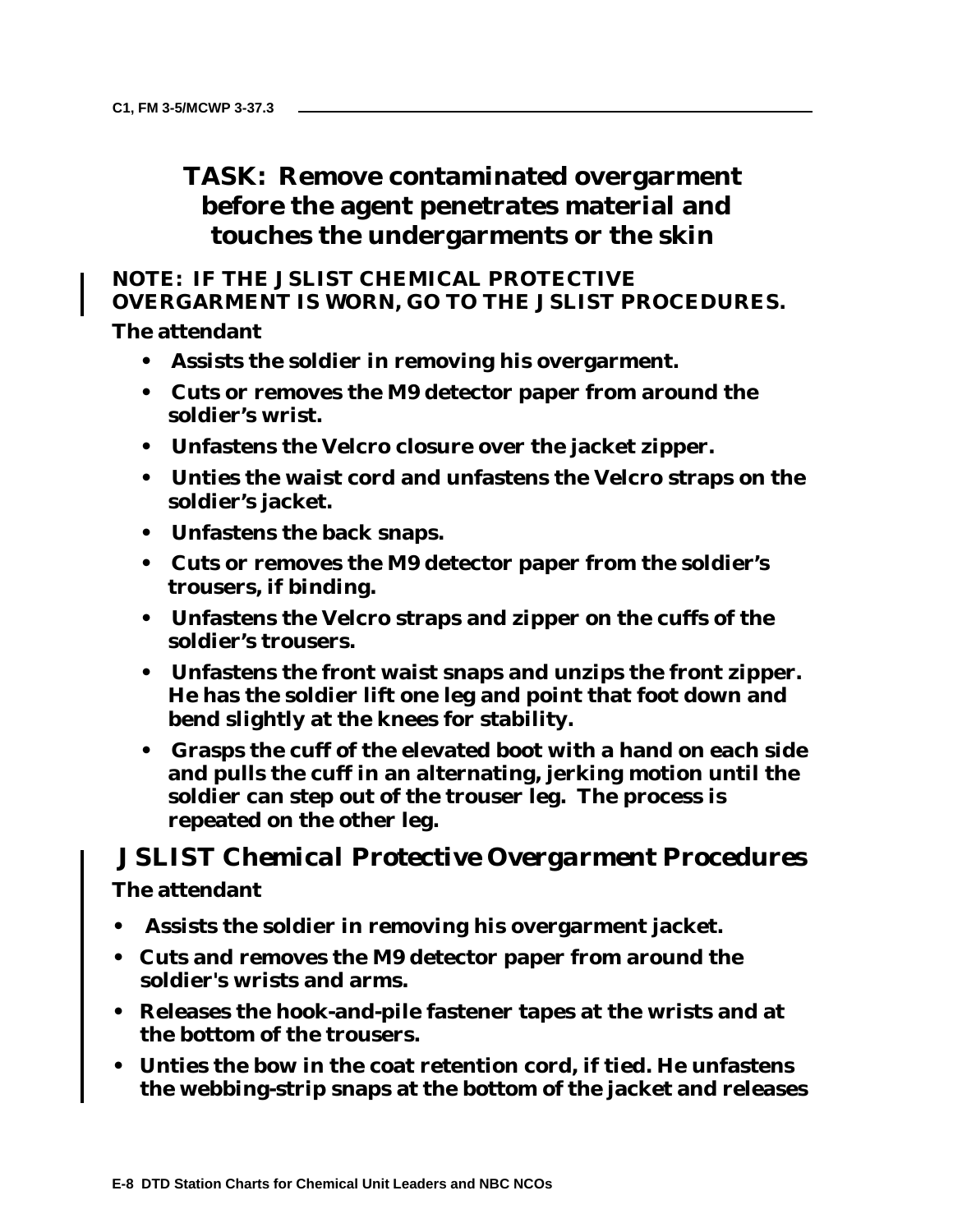**the coat retention cord. Touching only the outside surfaces of the jacket, the attendant loosens the bottom of the jacket by pulling the material at the bottom away from the soldier's body. The soldier will locate his trouser suspender snap couplers by feeling for them on the outside of his jacket and release them.**

**• Unfastens the front-closure flap on the front of the jacket and pulls the slide fastener from the top of the chest down to the bottom of the jacket. The attendant instructs the soldier to turn around, extend his arms in front of him, and make a fist to prevent the removal of his chemical protective gloves. The attendant grasps the jacket near the shoulders and removes it by pulling it down and away from the soldier's body.**

**NOTE: IF THERE IS DIFFICULTY REMOVING THE JACKET IN THIS MANNER, PULL ONE ARM OUT AT A TIME.**

- **Instructs the soldier to turn back around. The attendant cuts and removes the M9 paper from the soldier's trousers.**
- **Unfastens the hook-and-pile fastener tapes at the waistband of the trousers, unfastens the front-closure snaps, and opens the fly slide fastener.**
- **Grasps the soldier's trousers at the hips and pulls the trousers down to soldier's knees. The attendant has the soldier lift one leg, point that foot down, and bend slightly at the knee for stability. He grasps the trouser leg of the elevated foot and with a hand on each side of the trouser leg, pulls the trouser leg in an alternating motion until the soldier can step out of it. Repeat the process on the other leg.**

**NOTE: THE ATTENDANT ENSURES THAT THE SOLDIER STEPS WIDE ENOUGH SO AS NOT TO RUB HIS CLEAN LEG AGAINST THE CONTAMINATED BOOT AND OVERGARMENT.**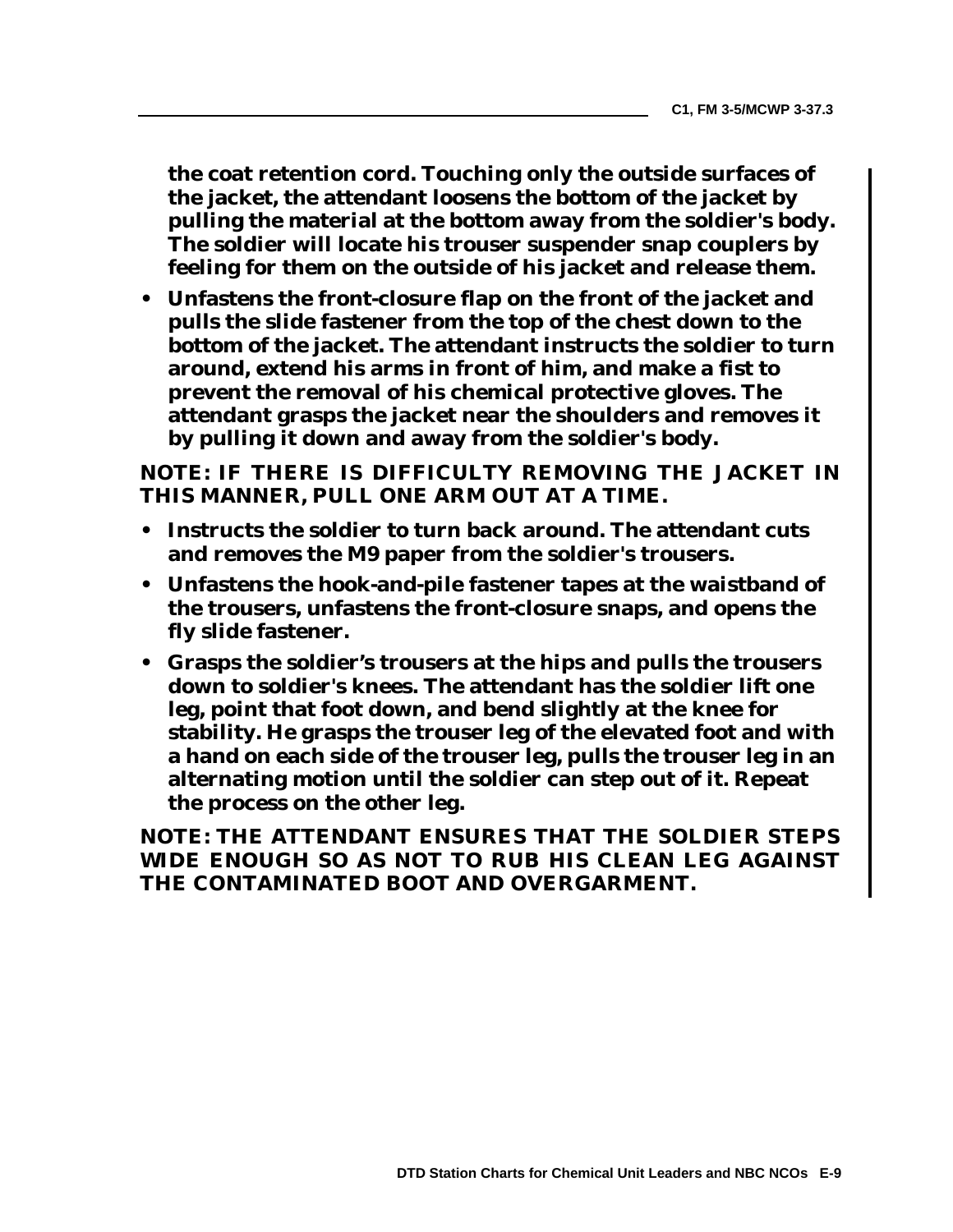## **STATION 4**

# **OVERBOOT AND GLOVE REMOVAL**

**E-10 DTD Station Charts for Chemical Unit Leaders and NBC NCOs**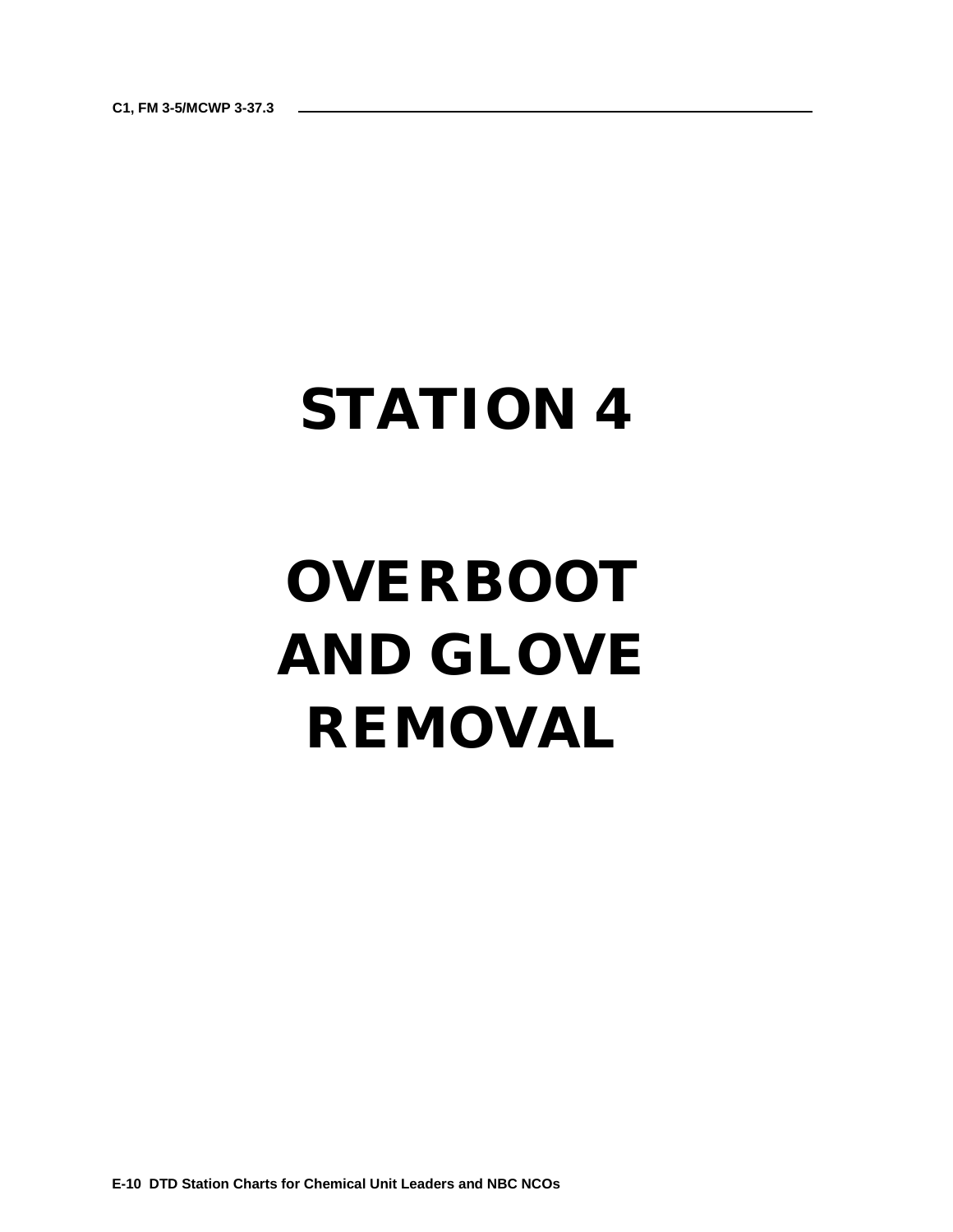## **TASK: Remove contaminated overboots and gloves to limit the spread of contamination (the overboots and gloves may also be decontaminated for reissue, if serviceable)**

- **Engineer tape is used to mark the liquid-contamination control line.**
- **The attendant unfastens or cuts the elastic closures on the soldier's overboots.**
- **The soldier stands next to and faces the liquid-contamination control line.**
- **The soldier steps back about 12 inches from the liquidcontamination control line.**
- **The attendant steps on the back of the soldier's overboot and instructs him to lift his heel and work his foot out of the overboot and step across the liquid-contamination control line. Repeat the process on the other foot.**
- **The attendant discards the overboots.**
- **The soldier holds the fingertips of his gloves and partially slides his hands out.**
- **The attendant removes the soldier's gloves.**
- **The attendants—**
	- **Put the gloves and overboots into the containers on the "dirty" side of the control line.**
	- **Submerge the gloves and overboots in the container of hot, soapy water, ensuring that no water remains inside when removed from the container.**
	- **Submerge the gloves and overboots in the STB/HTH solution and thoroughly scrub them.**
	- **Rinse the scrubbed items and check for holes, tears, or punctures. If found, discard the items.**
	- **Place the usable items on a poncho or a plastic tarp to air dry.**
	- **Place the air-dried usable items into plastic trash bags along with an M256A1 detector kit. If the kit shows contamination remaining, the attendants can recycle the items or discard them. However, if the kit shows no contaminated, they can be reused.**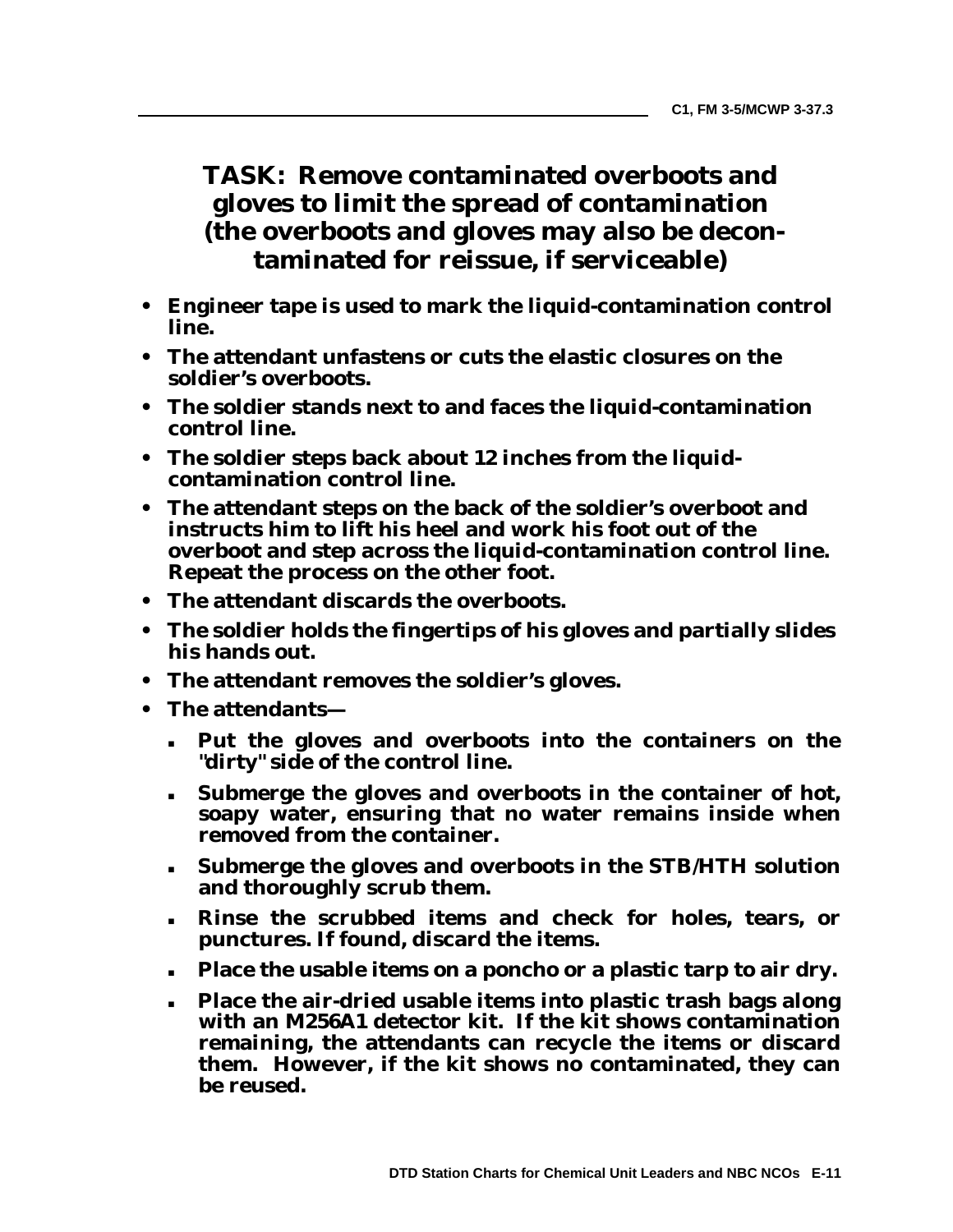## **STATION 5**

## **MONITOR**

**E-12 DTD Station Charts for Chemical Unit Leaders and NBC NCOs**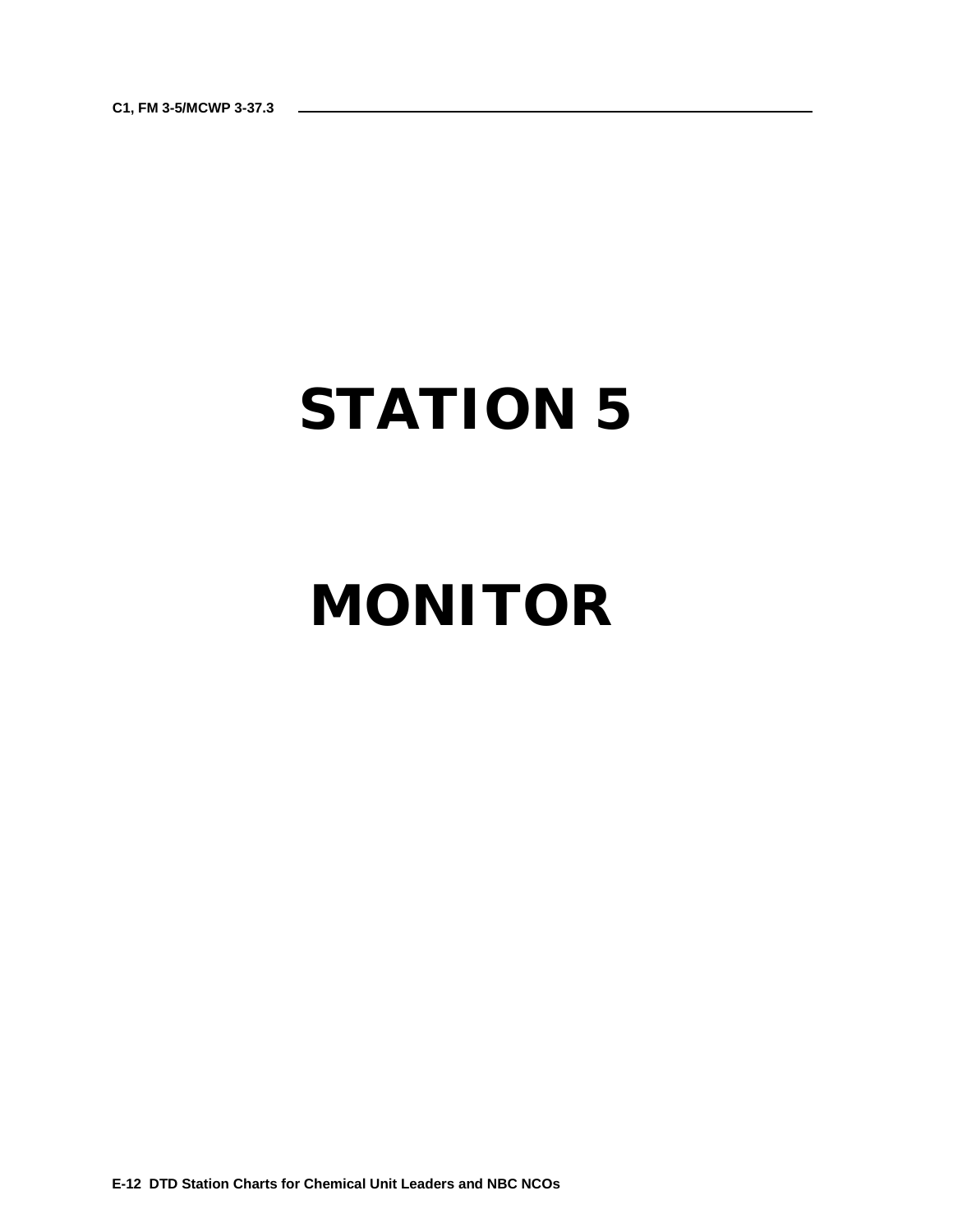## **TASK: Identify contamination on personnel (spot-decon capability and medical aid are provided, as required)**

- **The monitor checks the soldiers for contamination.**
- **The aidman checks the soldiers for any chemical-agent symptoms and treats as necessary.**
- **The monitor asks the soldiers about any damage to their MOPP gear that was identified at stations 2, 3, or 4.**

**NOTE: IF ALL THE LIQUID CONTAMINATION IS ABSORBED INTO THE CLOTHING, THE M8 DETECTOR PAPER WILL BE NEGATIVE EVEN THOUGH THERE IS A HAZARD.**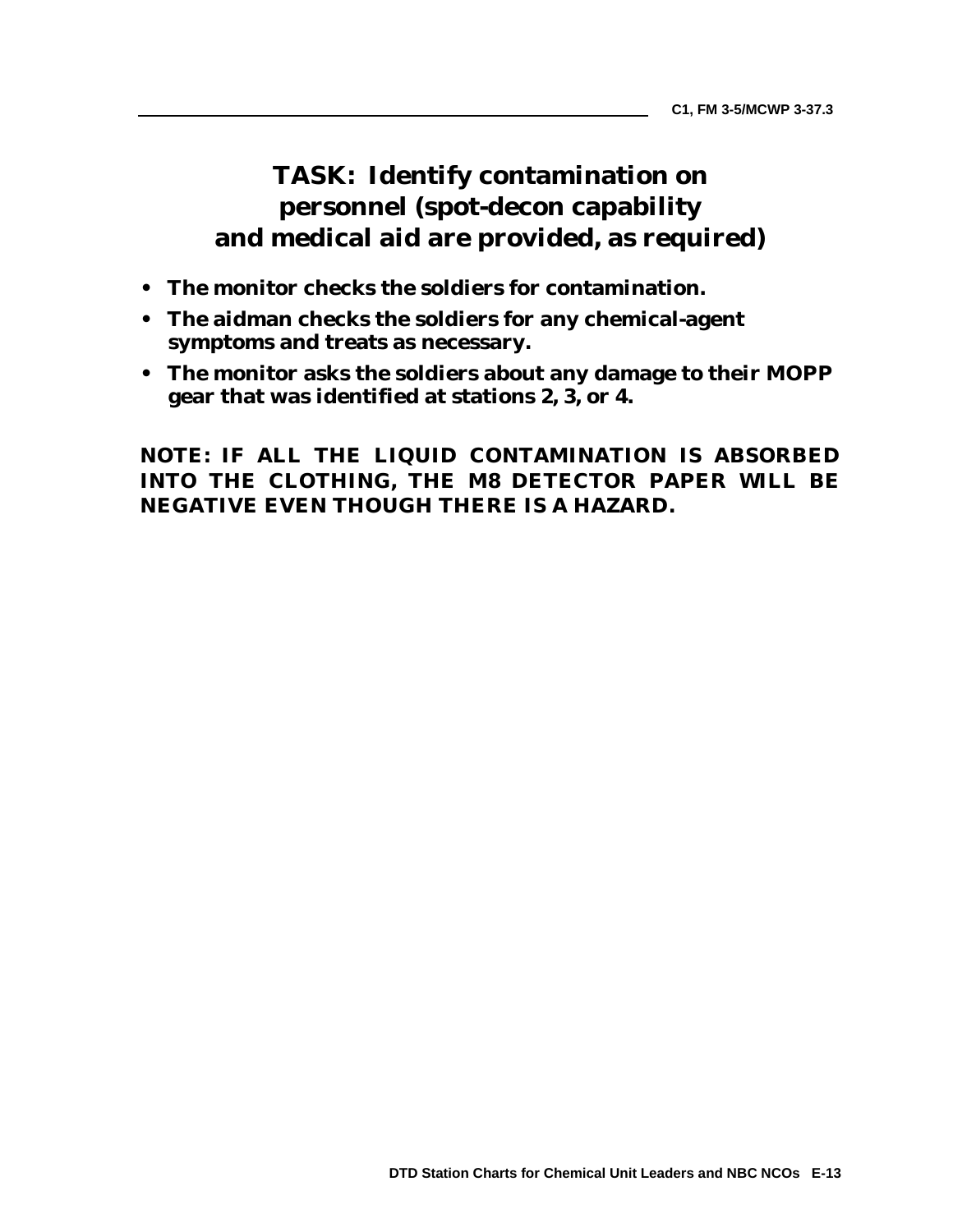## **STATION 6**

## **MASK REMOVAL**

**E-14 DTD Station Charts for Chemical Unit Leaders and NBC NCOs**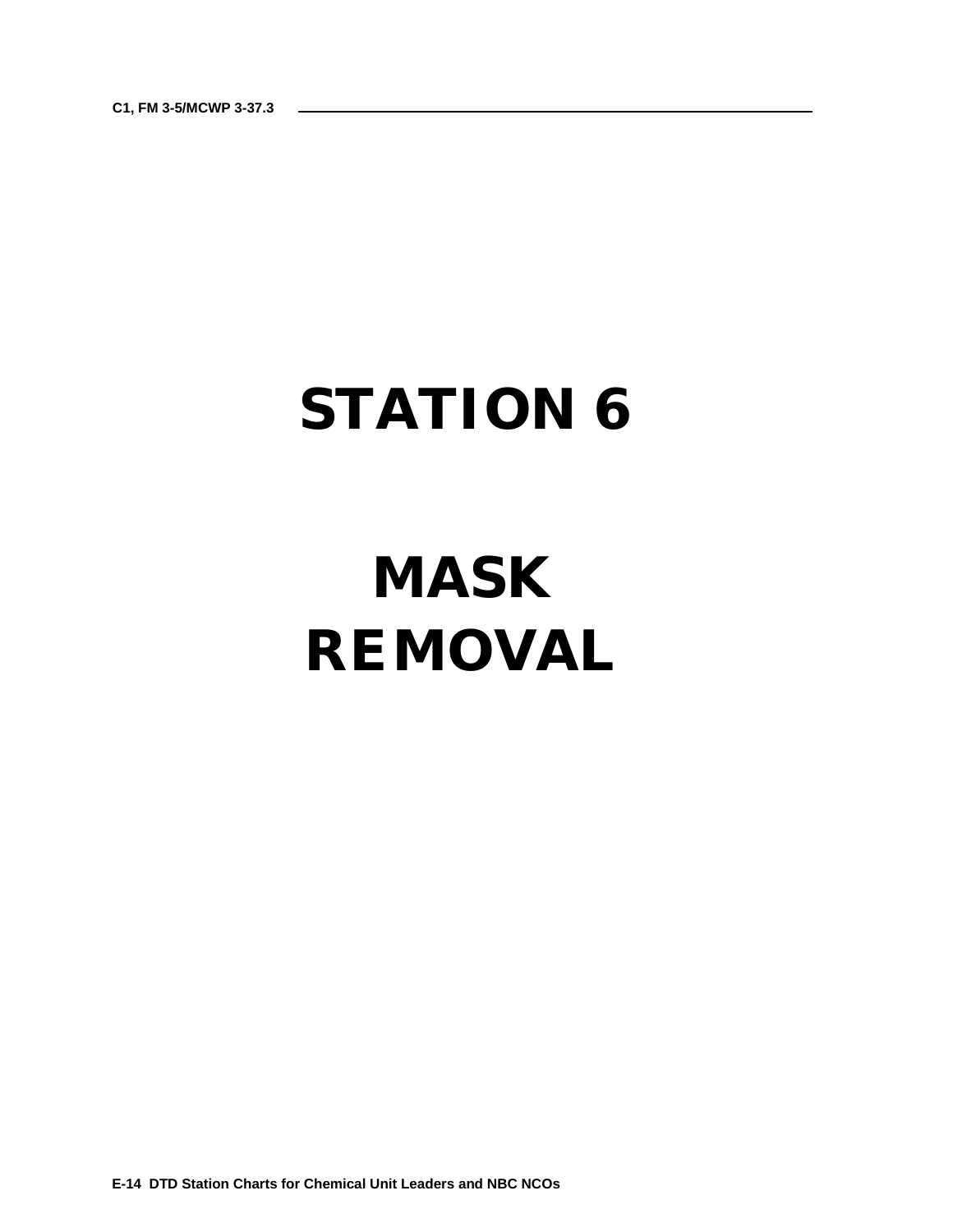## **TASK: Remove the mask without contaminating the soldier**

- **The attendant pulls the hood over the front of the mask, grabs the mask by the voicemitter cover, and pulls the mask off the soldier while he holds his breath.**
- **The attendant holds the mask open so that the soldier can remove the inserts without touching the outside of the mask if the mask has optical inserts.**
- **The soldier walks upwind 16 feet, crosses the vaporcontamination control line, and then resumes breathing.**
- **The attendant brings the mask to station 7.**

**NOTE: NO VAPOR HAZARD IS EXPECTED BEYOND THE VAPOR-HAZARD CONTAMINATION CONTROL LINE.**

- **The chemical unit positions the M8A1 or M22 ACAA upwind of the site.**
- **The soldier moves straight ahead while his mask, which may still be emitting vapors, is held on the "dirty" side of the vaporcontamination control line and taken to the next station.**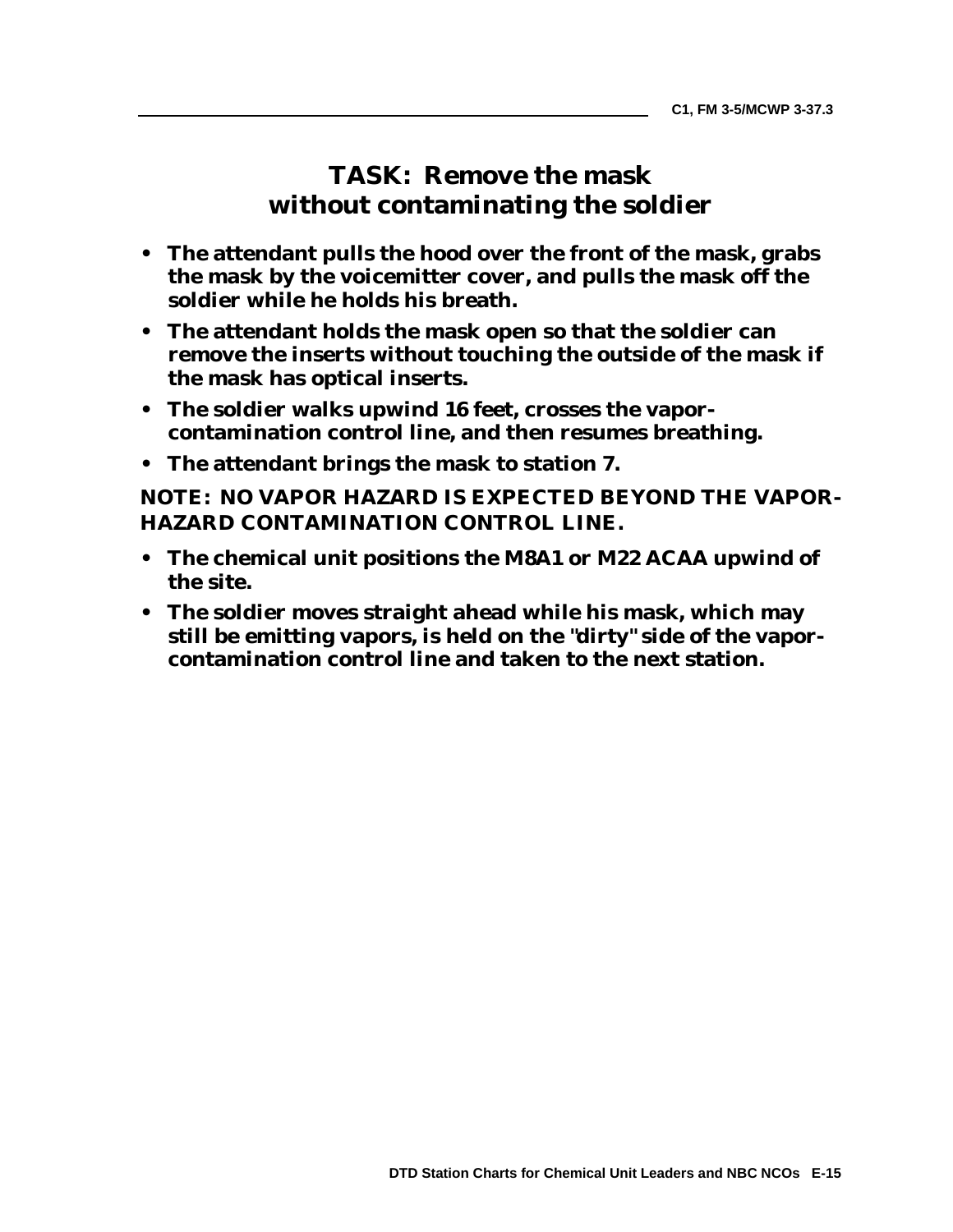## **STATION 7**

# **MASK DECON POINT**

**E-16 DTD Station Charts for Chemical Unit Leaders and NBC NCOs**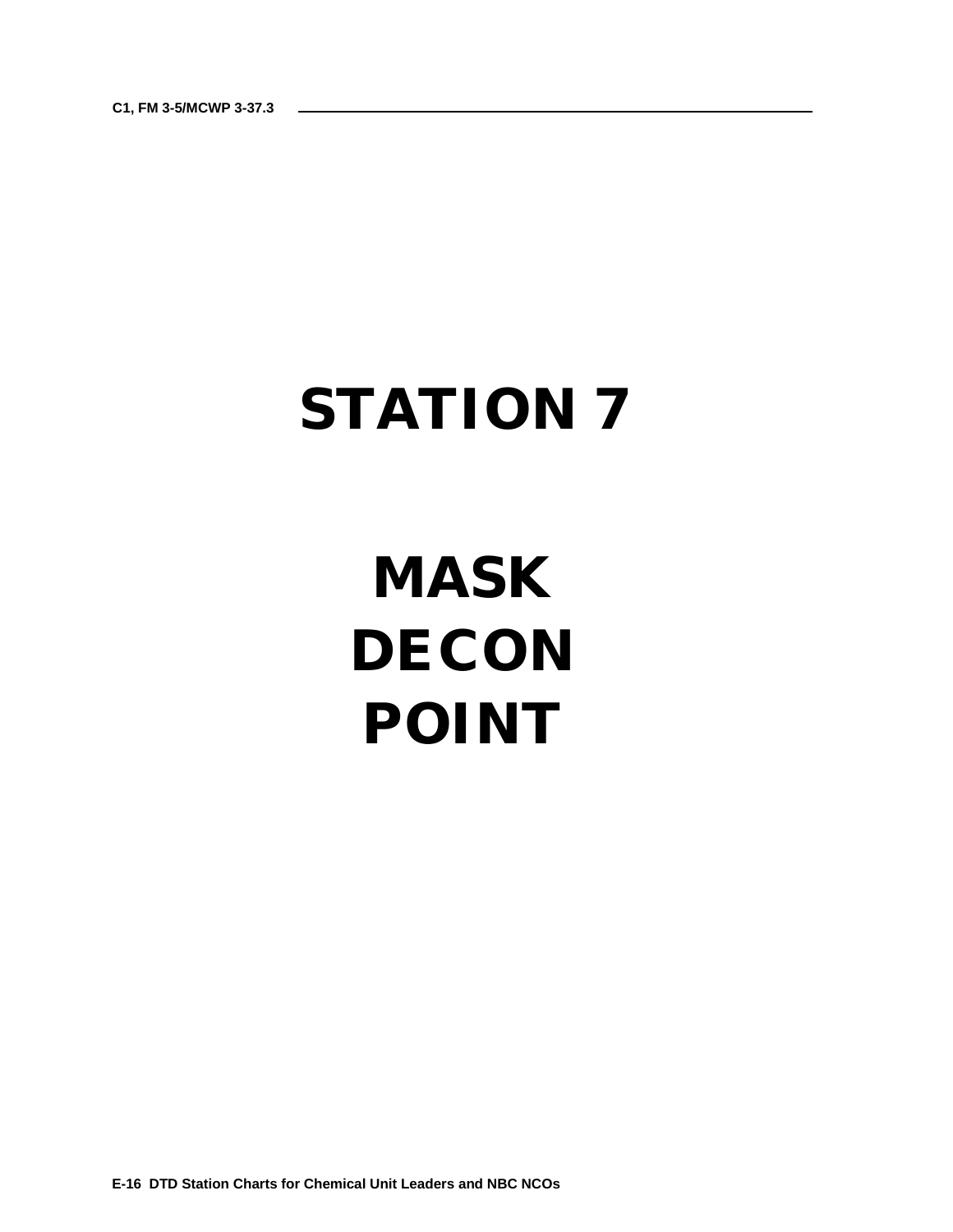## **TASK: Remove all contamination from the protective masks**

**The attendants**

- **Discard the winterization kits, if used.**
- **Remove the eye-lens outserts and the hoods if the hoods were not cut off at station 2.**
- **Remove or discard the filters or canisters and dispose of them in the properly marked containers.**
- **Wash the masks, hoods, eye-lens outserts, and hoses on the M42 and M43 masks in hot, soapy water.**
- **Rinse these items in clean water.**
- **Dip them in the sanitizing solution and agitate for 5 minutes.**
- **Rinse them in clean water again.**
- **Add one tube of mask sanitizing solution (calcium hypochlorite) to each quart of water.**
- **Wipe the masks with rags until they are almost dry.**
- **Discard each gallon of mask sanitizing solution into a sump after every 10 masks.**
- **Check for contamination with a CAM.**
- **Recycle the masks if they are still contaminated and then decon their gloves.**
- **Take the unassembled masks to the reissue point if they are not contaminated.**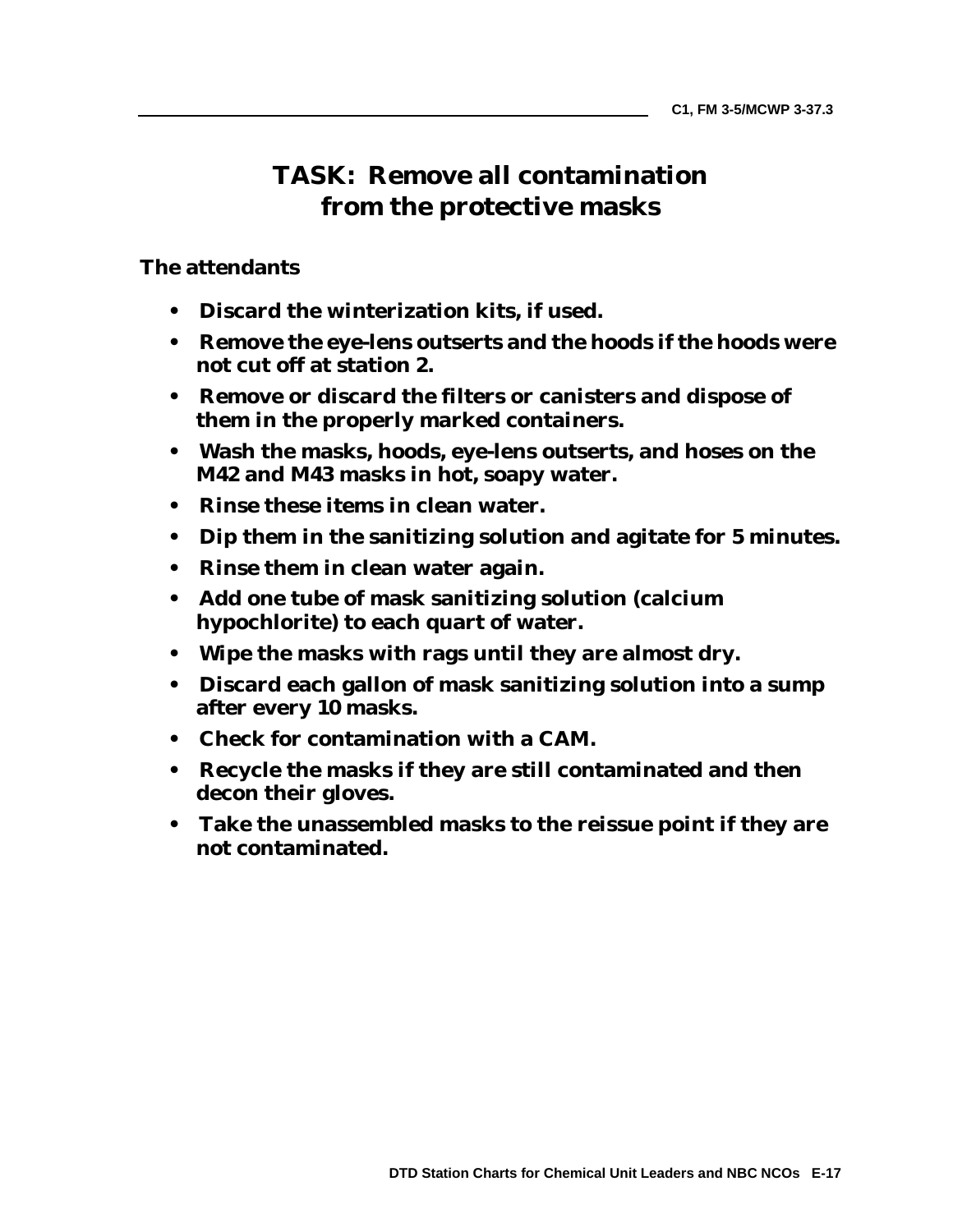## **STATION #8**

## **REISSUE POINT**

**E-18 DTD Station Charts for Chemical Unit Leaders and NBC NCOs**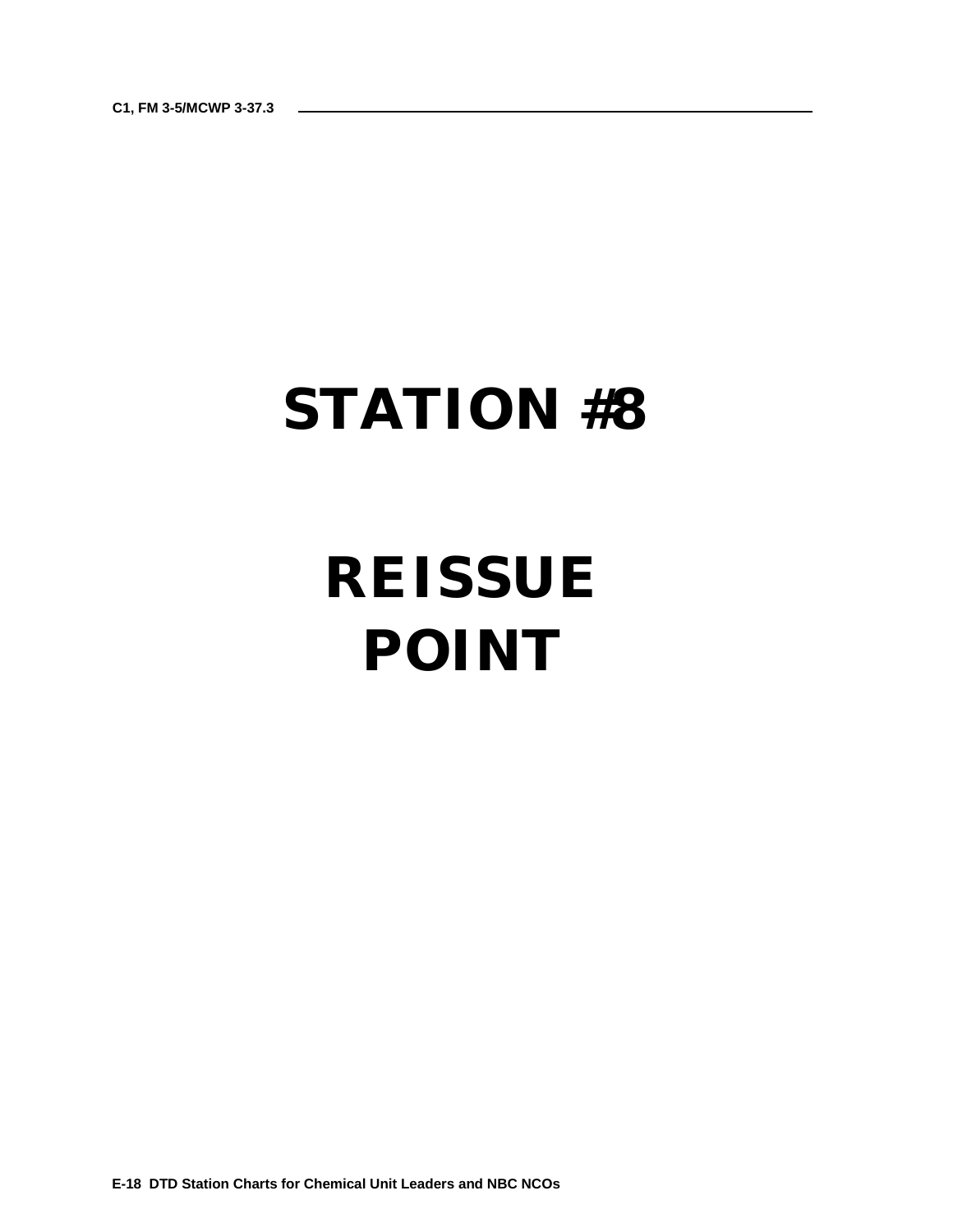## **TASK: Reissue the masks with their components to the soldiers**

- **The unit NBC NCO reissues the masks with their components to the soldiers.**
- **The soldiers will reassemble the masks in the postdecon AA.**
- **The unit NBC NCO provides the soldiers with replacement parts for all types of protective masks.**
- **The soldiers pick up individual gear and move to the postdecon AA.**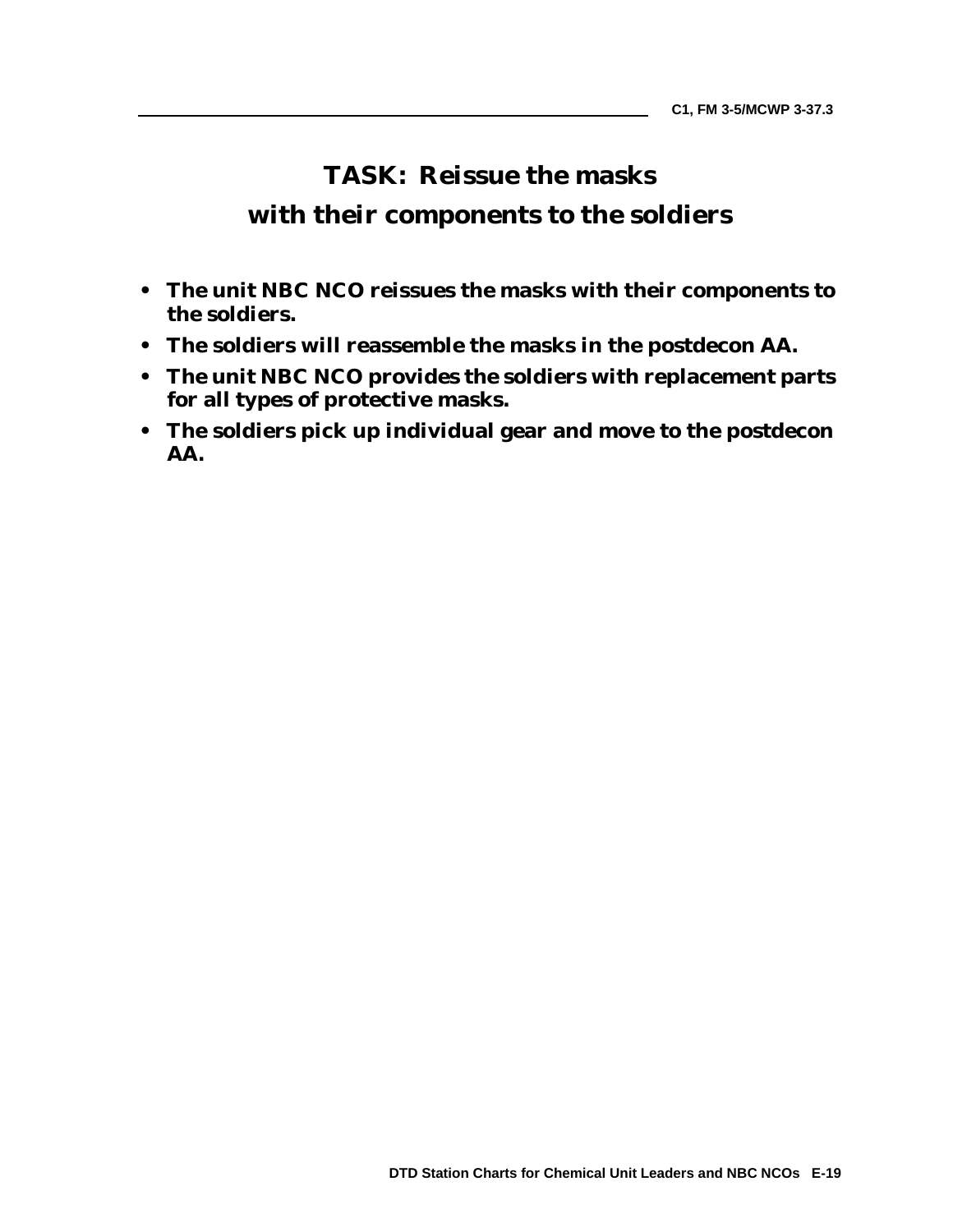| <b>FRAGO</b>           | fragmentary order                                     |
|------------------------|-------------------------------------------------------|
| <b>FSB</b>             | forward-support battalion                             |
| G4                     | <b>Assistant Chief of Staff, G4 (Logistics)</b>       |
| G <sub>5</sub>         | Assistant Chief of Staff, G5 (Civil Affairs)          |
| GA                     | tabun                                                 |
| $\mathbf{G}\mathbf{B}$ | sarin                                                 |
| <b>GD</b>              | soman                                                 |
| GF                     | soman                                                 |
| G <sub>I</sub>         | Government issue                                      |
| GP                     | general purpose                                       |
| <b>GPM</b>             | gallons per minute                                    |
| Gy                     | gray                                                  |
| HD                     | distilled mustard                                     |
| <b>HE</b>              | high explosive                                        |
| <b>HEMTT</b>           | heavy expanded-mobility tactical truck                |
| <b>HEPA</b>            | high-efficiency particulate air filter                |
| <b>HL</b>              | mustard-lewisite                                      |
| <b>HMMWV</b>           | high-mobility multipurpose wheeled vehicle            |
| $HN-1$                 | nitrogen mustard                                      |
| $HN-2$                 | nitrogen mustard                                      |
| $HN-3$                 | nitrogen mustard                                      |
| HP                     | horsepower                                            |
| HQ                     | headquarters                                          |
| <b>HTB</b>             | high-test bleach                                      |
| <b>HTH</b>             | high-test hypochlorite                                |
| <b>IEDK</b>            | individual equipment decon kit                        |
| JMAO                   | <b>Joint Mortuary Affairs Office</b>                  |
| JP8                    | aviation fuel                                         |
| <b>JSLIST</b>          | joint-services lightweight integrated-suit technology |
| L                      | lewisite                                              |
| <b>LAW</b>             | light antitank weapon                                 |
| <b>LCE</b>             | load-carrying equipment                               |
| <b>LDS</b>             | <b>Lightweight Decontaminating System</b>             |
| LIN                    | line-item number                                      |

 $\overline{\phantom{a}}$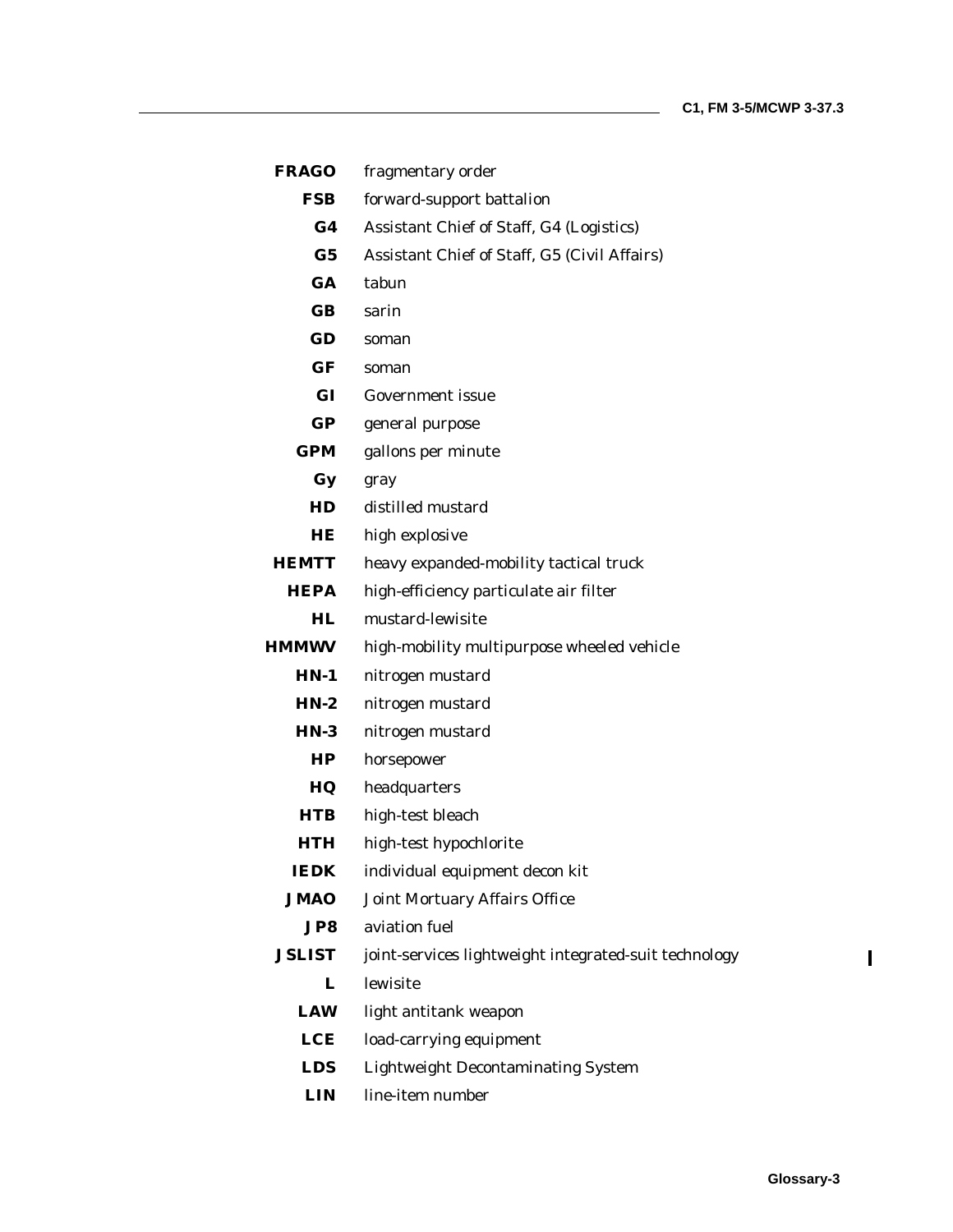| LO                 | lubrication order                                                                                                                 |
|--------------------|-----------------------------------------------------------------------------------------------------------------------------------|
| <b>LTA</b>         | launcher-tube assembly                                                                                                            |
| <b>MADCP</b>       | mortuary affairs decontamination collection point                                                                                 |
| <b>METT-TC</b>     | mission, enemy, terrain, troops, time available,                                                                                  |
| <b>MGX</b>         | MOPP-gear exchange                                                                                                                |
| <b>MOPP</b>        | mission-oriented protective posture                                                                                               |
| <b>MP</b>          | military police                                                                                                                   |
| <b>MRE</b>         | meals, ready-to-eat                                                                                                               |
| <b>MTF</b>         | medical-treatment facility                                                                                                        |
| <b>MTOE</b>        | modification table of organization and equipment                                                                                  |
| <b>NATO</b>        | North Atlantic Treaty Organization                                                                                                |
| <b>NAVMC</b>       | Navy/Marine Corp                                                                                                                  |
| <b>NBC</b>         | nuclear, biological, and chemical                                                                                                 |
| <b>NBC5</b> report | once the NBC reports are posted on the situation map, an NBC5<br>report showing the contaminated area is prepared by the division |
| NCO                | noncommissioned officer                                                                                                           |
| <b>NCOIC</b>       | noncommissioned officer in charge                                                                                                 |
| <b>NSN</b>         | national stock number                                                                                                             |
| <b>OEG</b>         | operational exposure guidance                                                                                                     |
| <b>OPORD</b>       | operation order                                                                                                                   |
| <b>OS</b>          | operator's spray down                                                                                                             |
| <b>PAA</b>         | peracetic acid                                                                                                                    |
| <b>PALADIN</b>     | artillery howitzer                                                                                                                |
| <b>PASGT</b>       | personnel armor system ground troops                                                                                              |
| <b>PDDA</b>        | power-driven decon apparatus                                                                                                      |
| <b>PDDE</b>        | power-driven decon equipment                                                                                                      |
| PL                 | platoon leader                                                                                                                    |
| <b>PLL</b>         | prescribed load list                                                                                                              |
| <b>PNVS</b>        | <b>Pilot Night-Vision System</b>                                                                                                  |
| <b>POL</b>         | petroleum, oils, and lubricants                                                                                                   |
| <b>POMCUS</b>      | prepositioning of material configured to unit sets                                                                                |
| <b>PPW</b>         | patient protective wrap                                                                                                           |
| <b>PSG</b>         | platoon sergeant                                                                                                                  |
| psi                | pounds per square inch                                                                                                            |

 $\overline{\mathbf{I}}$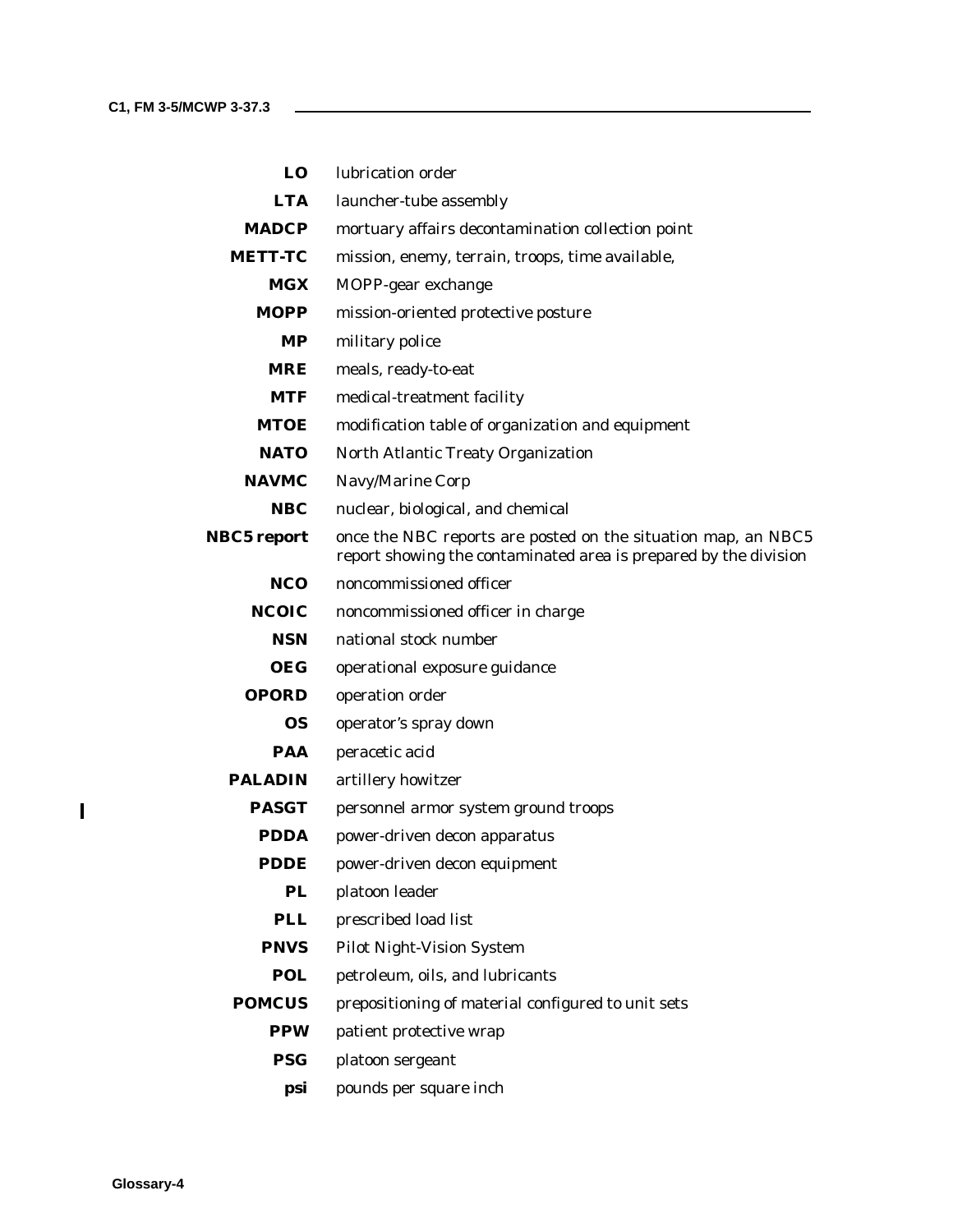$\overline{\phantom{a}}$ 

| PT                     | pointed                                                          |
|------------------------|------------------------------------------------------------------|
| <b>PW</b>              | personal wipe down                                               |
| rad                    | radiological                                                     |
| RD                     | rounded                                                          |
| <b>RPO</b>             | radiological protection officer                                  |
| S4                     | <b>Supply Officer (US Army)</b>                                  |
| <b>SA</b>              | arsine                                                           |
| <b>SAW</b>             | squad automatic weapon                                           |
| $\mathbf{S}\mathbf{B}$ | supply bulletin                                                  |
| SD                     | skin decon                                                       |
| SDK                    | skin decontaminating kit                                         |
| <b>SDS</b>             | <b>Sorbent Decontamination System</b>                            |
| <b>SMCT</b>            | soldiers' manual of common tasks                                 |
| SOI                    | signal operating instructions                                    |
| <b>SOP</b>             | standing operating procedure                                     |
| <b>STANAG</b>          | <b>Standardized North Atlantic Treaty Organization Agreement</b> |
| STB                    | supertropical bleach                                             |
| <b>STP</b>             | soldier training publication                                     |
| <b>T20</b>             | tritium oxide                                                    |
| <b>TADS</b>            | <b>Tactical Air-Defense System</b>                               |
| TAP                    | toxicological apron, protective                                  |
| TB                     | technical bulletin                                               |
| TC                     | training circular                                                |
| TGD                    | thickened soman                                                  |
| THD                    | thickened distilled mustard                                      |
| TM                     | technical manual                                                 |
| <b>TO</b>              | technical order                                                  |
| TOE                    | table of organization and equipment                              |
| <b>TOW</b>             | tube launched, optically tracked, wire guided                    |
| <b>TPU</b>             | tank and pump unit                                               |
| <b>TRADOC</b>          | United States Army Training and Doctrine Command                 |
| uGy                    | microgray                                                        |
| <b>US</b>              | <b>United States</b>                                             |
| <b>USMC</b>            | <b>United States Marine Corp</b>                                 |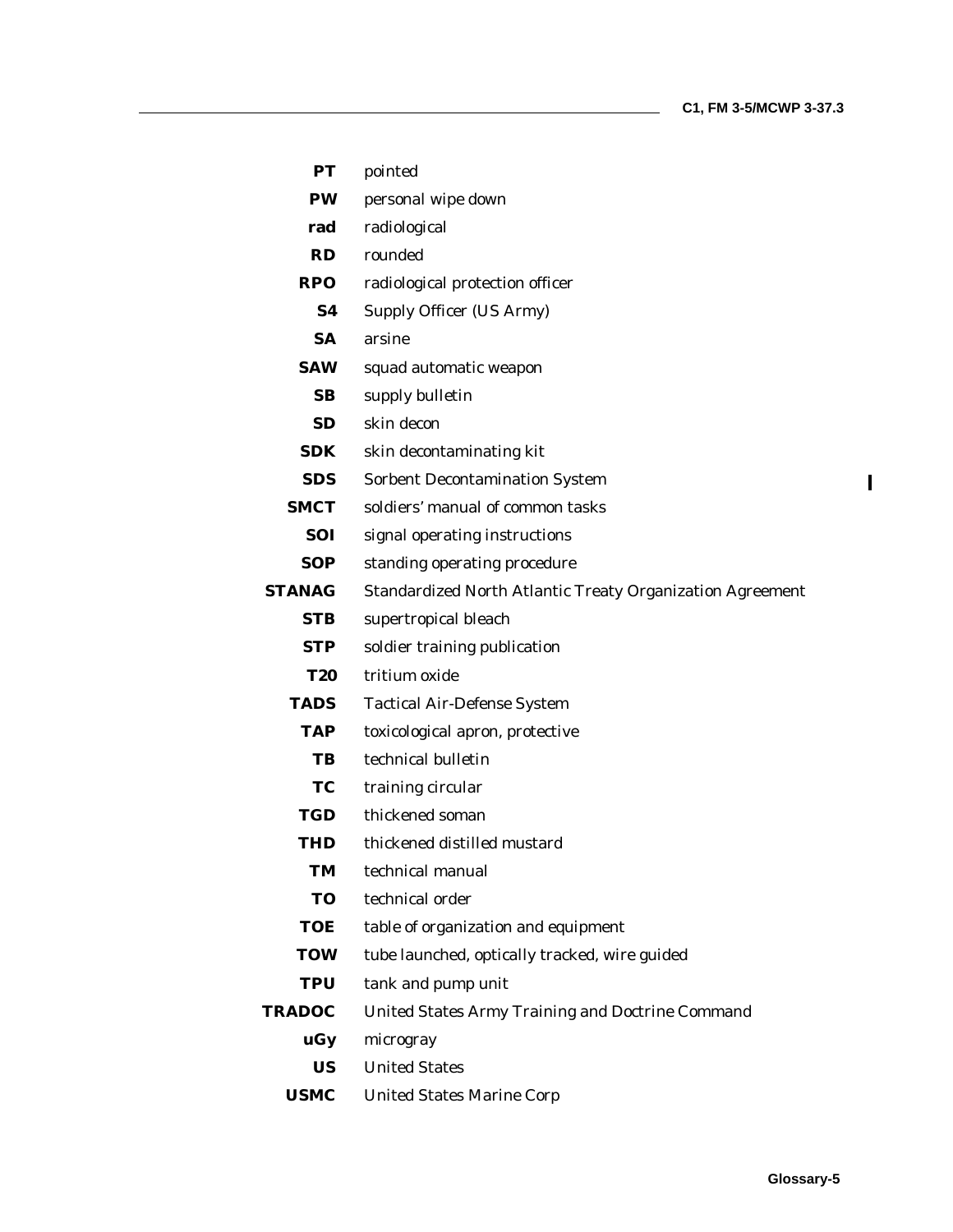| UV                               | ultraviolet                   |
|----------------------------------|-------------------------------|
| VDR-2                            | radiac meter                  |
| $\mathbf{VR}\text{-}\mathbf{55}$ | soman                         |
| vw                               | vehicle washdown              |
| VX                               | soman                         |
| WBGT                             | wet-bulb gradient temperature |
| wο                               | warning order                 |
|                                  |                               |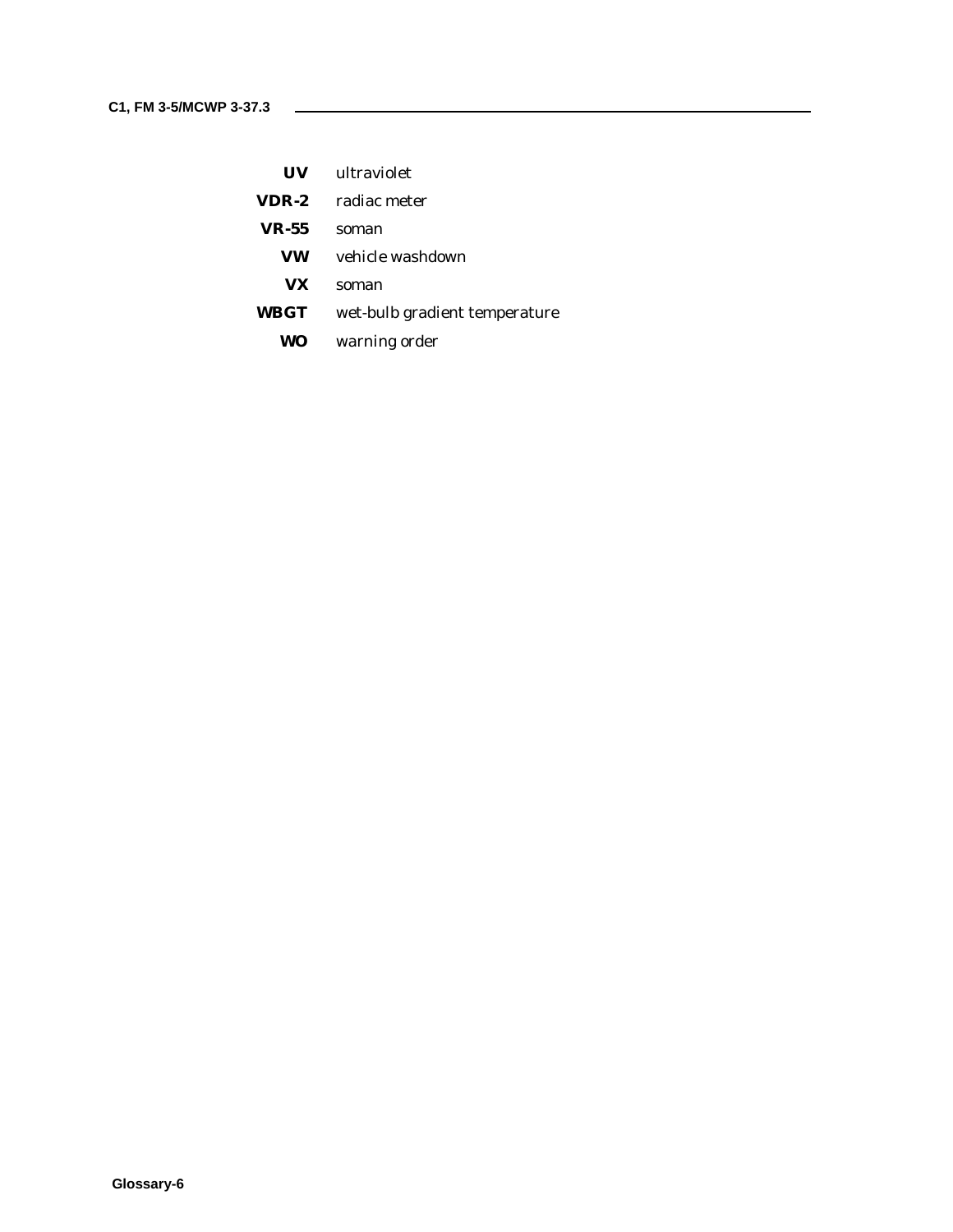TB 43-0116. *Identification of Radioactive Items in the Army*. 1 April 1998.

- TC 3-4-1. *Chemical Agent Monitor Employment*. 17 December 1991.
- TC 3-11-55. *Joint Services Lightweight Integrated-Suit Technology (JSLIST)*. 1 July 2001.
- TM 3-4230-209-20&P. *Unit Maintenance Manual Including Repair Parts and Special Tools List Decontaminating Apparatus: Power-Driven, Skid-Mounted, 500 Gallon, M12A1 (NSN 4230-00-926-9488)*. 28 June 1986.
- TM 3-4230-214-12&P. *Operator's and Unit Maintenance Manual Including Repair Parts and Special Tools List for Decontaminating Apparatus: Decontaminating Apparatus: Portable, 14 Liter, M13 (Practice) (NSN 4230-01-345- 5172).* 15 August 1992.
- TM 3-4230-228-10. *Operator's Manual for Decontaminating Apparatus: Power Driven, Lightweight, M17 (NSN 4230-01-251-8702).* 15 May 1989.
- TM 3-4230-229-10. *Operator's Manual for Decontaminating Kit, Skin: M291, (NSN 4320-01-251-8702) (SS010-AA-MMO-1-0; TO 11D1-1-131; TM 4230-10/1)*. 2 October 1989.
- TM 3-4230-235-10. *Operator's Manual for Decontamination Kit, Individual Equipment: M295 (NSN 6850-01-357-8456) (EIC: Y67)*. 20 February 1994.
- TM 3-4230-236-10. *Operator's Manual for Decontamination System, Sorbent: M100 (NSN 4230-01-466-9095).* 29 June 2001.
- TM 3-6665-254-12. *Operator's and Organizational Maintenance Manual: Detector Kit, Chemical Agent, ABC-M18A2 (NSN 6665-00-903-4767)*. 16 February 1976.
- TM 3-6665-268-10. *Operator's Manual for Sampling Kit, CBR Agent 34*. 6 September 1968.
- TM 3-6665-307-10. *Operator's Manual for Chemical Agent Detector Kit, M256 (NSN 6665-01-016-8399) and M256A1 (NSN 6665-01-133-4964)*. 1 September 1985.
- TM 3-6665-311-10. *Operator's Manual for Paper, Chemical Agent Detector: M9 (NSN 6665-01-226-5589 (TO 11H2-2-21)*. 31 August 1998.
- TM 3-6665-312-12&P. *Operator's and Organizational Maintenance Manual Including Repair Parts and Special Tools List for M8A1 Automatic Chemical Agent Alarm (NSN 6665-01-105-5623) and Auxiliary Equipment M10 Power Supply (NSN 6665-00-859-2225); M10A1 Power Supply (NSN 6665-00-093-2739); M228 High Profile Mounting Kit (NSN 6665-00-859- 2212) and M182 Low Profile Mounting Kit (NSN 6665-00-110-9492) (TO 11H2-17-1)*. 17 March 1985.
- TM 3-6665-321-12&P. *Operator's and Unit Maintenance Manual (including Repair Parts and Special Tools List ) for Alarm, Chemical Agent, Automatic: M22 (NSN 6665-01-438-6963) (EIC: Y14) and Auxiliary Equipment Power Supply, Chemical Agent Automatic Alarm: M28 (6130-01-438-6960) (EIC: Y40) Mounting Kit, Chemical Agent Automatic Alarm: M281 (NSN 6665-01- 438-6959) (EIC: Y38) Alarm Unit, Chemical Agent Automatic Alarm:*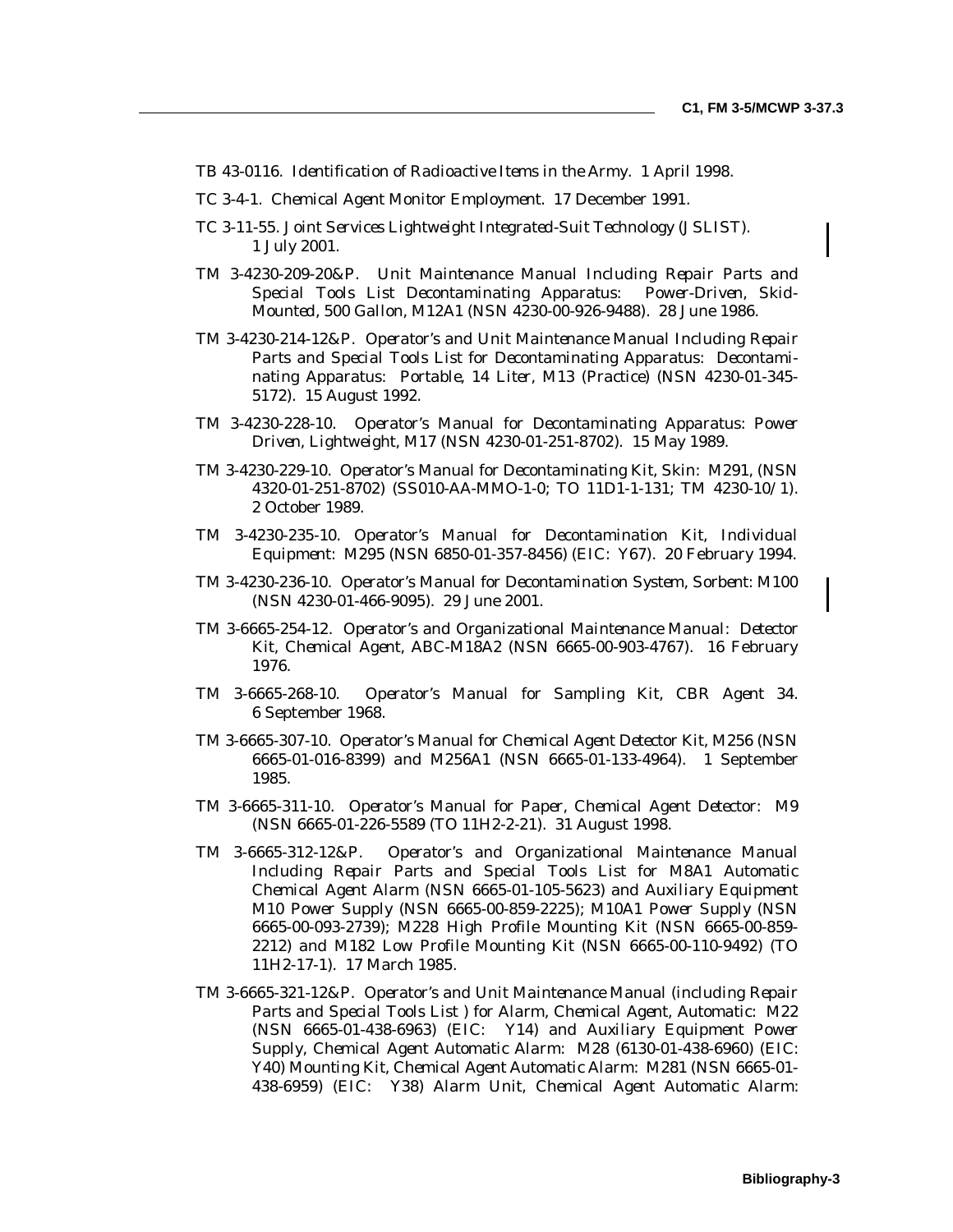*ABCA-M42 (NSN 6665-00-859-2215) (EIC: 399) (TO 11H2-23-1; MC 10434A-12&P; EE168-DB-OMP-010)*. March 98.

- TM 3-6665-331-10. *Operator's Manual for Chemical Agent Monitor (CAM) (TO 11H2-20-1)*. 12 June 1992.
- TM 10-277. *Chemical, Toxicological, and Missile Fuel Handlers Protective Clothing*. 1 November 1980.
- TM 10-8415-220-10. *Operator Manual for Joint Service Lightweight Integrated Suit Technology (JSLIST) Chemical Protective Ensemble.* 1 September 1998.
- TM 11-6665-251-10. *Operator's Manual for Radiac Set AN/VDR-2 (NSN 6665-01- 222-1425)*. 1 March 1988.
- TM 43-0001-26-1. *Army Equipment Data Sheets: Chemical Defense Equipment*. 12 May 1982.
- NAVMC 10245. *Equipment Maintenance Request.* February 1994.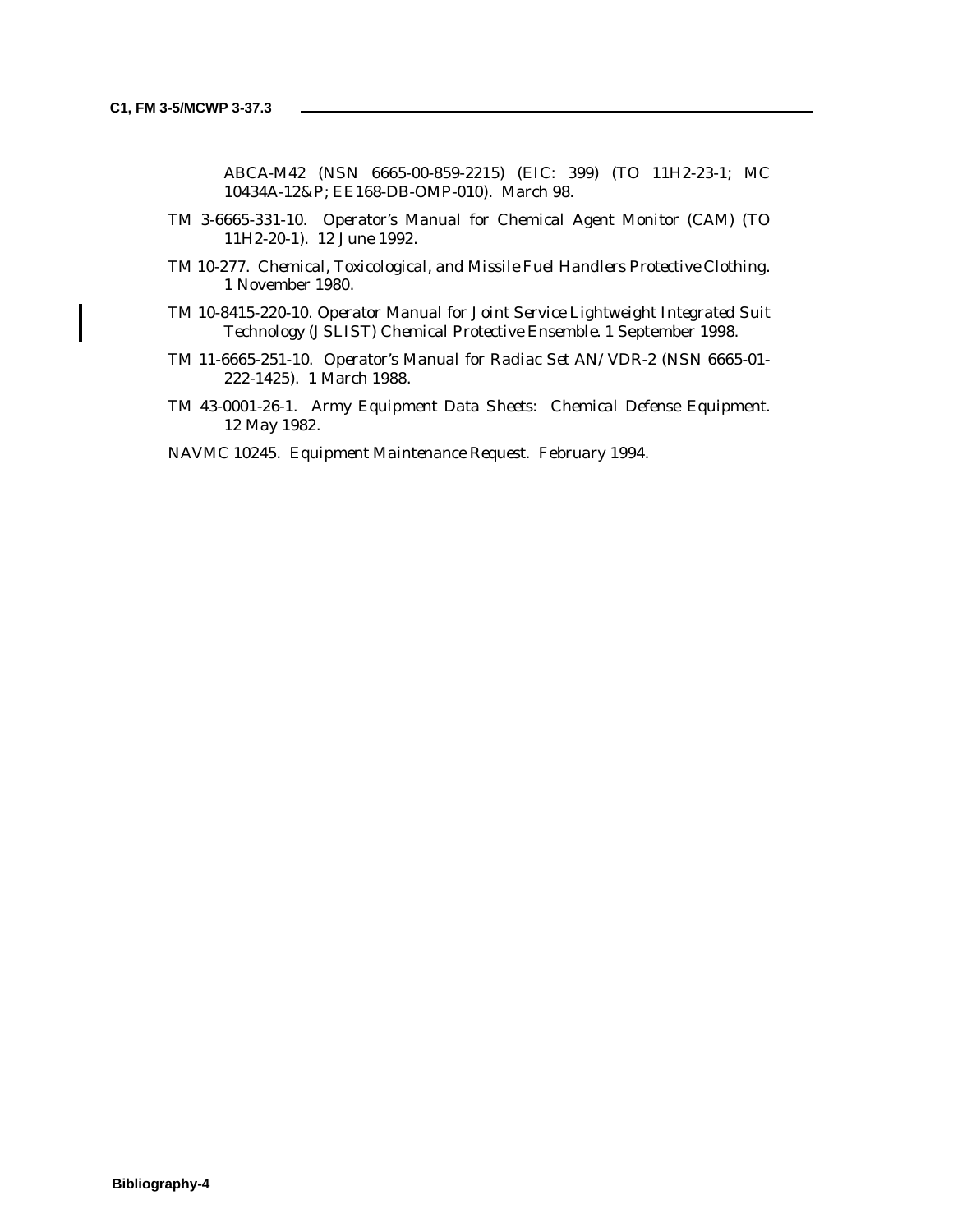## **Index**

### **A**

agent classification nonpersistent 1-2 persistent, 1-2 aircraft decon, 7-2

#### **B**

battalion aid station, see MTFs

### **C**

calcium hypochlorite, see decontaminants, standard, HTH CARC, 1-5, 4-21 chemical-agent monitor, see detection and warning devices, CAM chemical-agent-resistant coating, see CARC chemical protective undergarment, see CPU combat vehicle crewman uniform system, see CVCUS common interferences of the CAM, 4-22 contamination avoidance, 7-1 contamination forms aerosols, 1-1 liquids, 1-1 solids, 1-1 vapors or gases, 1-1 contamination levels, 4-5 CPU, 3-6, 3-19, 3-30, 3-36 CVCUS, 3-6, 3-19, 3-29, 3-30, 3-35, 3-36

#### **D**

decon concepts, 1-2 decisions, 1-2 fixed site, 5-5 in combat, 1-5 levels immediate, 1-4, 2-1 operational, 1-4, 3-1 thorough, 1-4, 4-1 of contaminated remains, 5-12 of depleted uranium, 5-11

of radiological contamination, 5-12 of vulnerable equipment, 5-7 principles, 1-3 decon devices for equipment M11 DAP, 2-3, 6-3 M12A1 PDDA, 4-18, 6-3, 9-3,  $D-2$ M13 DAP, 2-3, 6-3, D-1 M17 LDS, 4-18, 6-3, 9-3, D-2 decon procedures for patient biological agent, 8-15 chemical agent, 8-4 radiological agent, 8-22 specific surfaces and material, C-1–C-7 weapons 60-millimeter mortar, 10-4 66-millimeter rocket launcher, 10-4 AT4 light antitank weapon, 10-4 Javelin, 10-5, 10-6 M203 grenade launcher, 10-2 M249 squad automatic weapon, 10-2 M47 Dragon, 10-2 M60 machine gun, 10-1 tube-launched, optically tracked, wire-guided (TOW) missile (M220 series), 10-3 decontaminants natural, 1-2, B-13–B-14 soap and water, 7-2 nonstandard, 1-2, B-4–B-12 diesel fuel, 7-2 JP8, 7-2 kerosene, 7-2 sodium carbonate, 7-2 sodium hypochlorite, 7-2 standard, 1-2, B-1–B-14 DS2, 2-3, 7-2 HTH, 2-2, 8-4, B-4 STB, 7-2

decontaminating solution number 2, see decontaminants, standard, DS<sub>2</sub> DED, 1-4, 4-18, 9-2 DED layout, 4-22, 4-24–4-27 detailed aircraft decon, see types of aircraft decon, DAD detailed equipment decon, see DED detailed troop decon, see DTD detection and warning devices CAM, 4-10, 4-21, 6-3, D-4 M22 ACAA, D-3 M256A1 detector kit, 4-10, 6-3,  $D-4$ M8 detector paper, 6-3, D-3 M8A1 ACAA, 6-4, D-3 M9 detector paper, 6-3, D-3 DTD, 1-4, 4-6, 9-2 DTD layout, 4-8 DTD station charts, E-1

### **E**

effects of environmental conditions on cold- and arctic-weather areas, 6-1 desert, 6-6 jungle, 6-6 mountains, 6-5 urban areas, 6-5 warmed areas, 6-4 engineer support, 4-1, 4-2 equipment and supplies needed for decon, 9-5–9-7 essential information for decon support, 4-3

### **F**

fragmentary order, see FRAGO FRAGO, 4-3 freezing points of decontaminants, 6-1 selected chemical agents, 6-2

### **I**

IEDK, 1-4, 2-1, 2-3, 9-1 individual equipment decon kit, see IEDK